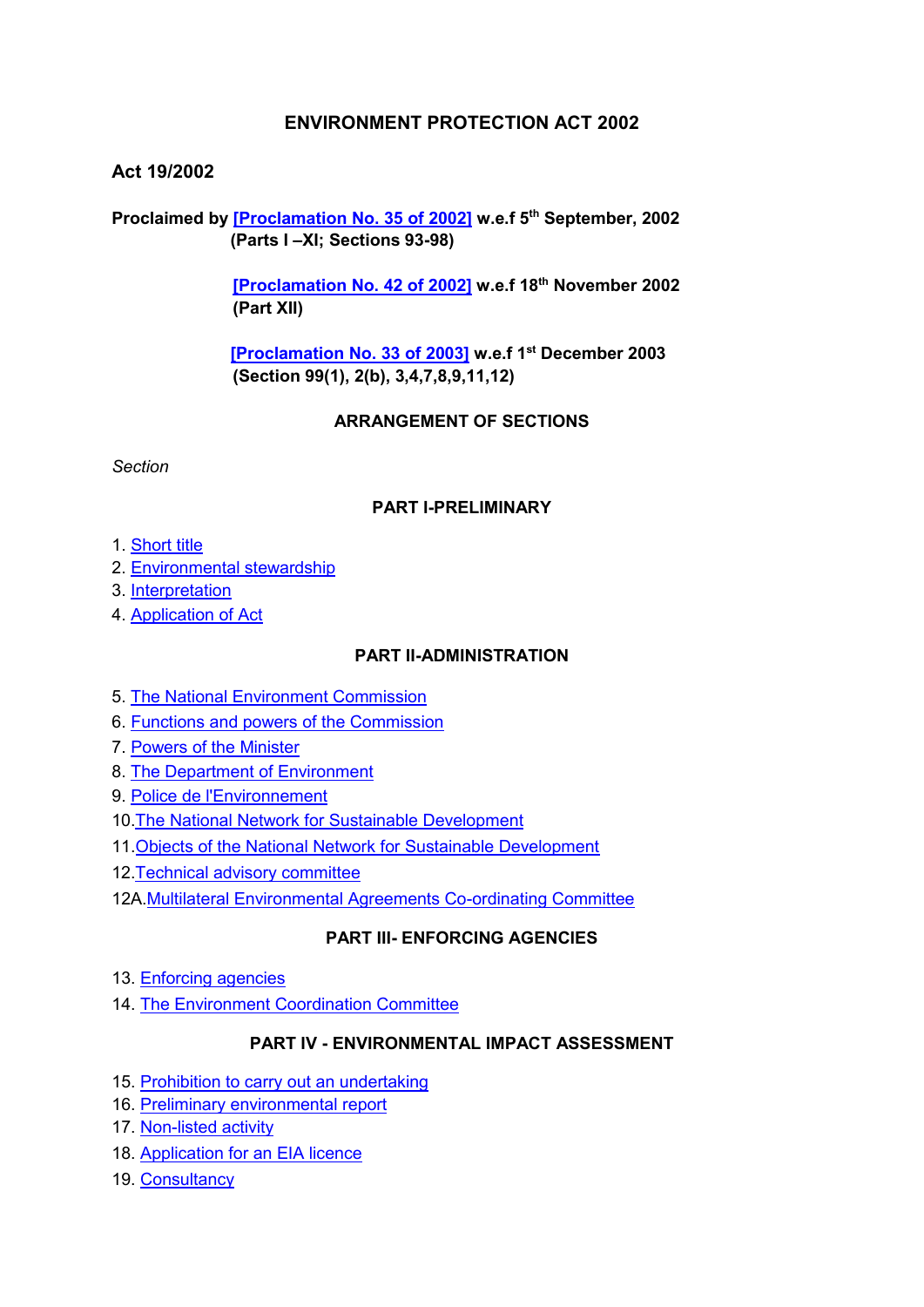- 19A. [EIA licence for large investment projects](../../../../../../../library/My%20Documents/library%20shared/ACTS/Updated%20&%20All%20Acts/Updated%20Acts/s/THE%20STATISTICS%20ACT%202000.doc#b14)  Repealed b[y \[Act No. 9 of 2015\]](https://supremecourt.govmu.org/get-doc-link/Act_No._9_of_2015)
- 20. [Public Comment](#page-25-1)
- 21. [Review of EIA](#page-26-0)
- 22. [EIA Committee](#page-27-0)
- 23. [Decision on EIA](#page-28-0)
- 24. [EIA approval](#page-29-0)
- 25. [Submission of fresh EIA](#page-31-0)
- 26. [Transfer of undertaking](#page-31-1)
- 27. [Effect of EIA licence](#page-32-0)
- 28. [Exemption](#page-32-1)
- 28A. [EIA/PER Monitoring Committee](#page-32-1)

# **PART V - SPILL AND ENVIRONMENTAL EMERGENCY**

- 29. [Emergency measures](#page-34-0)
- 30. [Interventions of the Director](#page-35-0)
- 31. [Clean-up and removal operations](#page-35-1)
- 32. [Liability for spill](#page-36-0)
- 33. [Recovery of expenses](#page-36-1)
- 34. [Environmental emergency](#page-36-2)
- 34A. [Other threat to the environment](#page-36-2)
- 35. [Powers in case of emergency or spill](#page-37-0)
- 36. [Regulations under this Part](#page-38-0)

# **PART VI- NATIONAL ENVIRONMENTAL STANDARDS**

- 37. [Issue of standards and guidelines](#page-38-1)
- 38. [Standards for water](#page-39-0)
- 39. [Effluent limitations](#page-39-1)
- 40. [Standards for air](#page-40-0)
- 41. [Standards for noise](#page-40-1)
- 42. [Standards for hazardous wastes](#page-40-2)
- 43. [Standards for non-hazardous wastes](#page-41-0)
- 44. [Standards for pesticide residues](#page-41-1)
- 45. [Standards for odours](#page-41-2)
- 46. [Standards for built-up environment](#page-41-3)
- 47. [Quality control of laboratories](#page-42-0)
- 48. [Industrial waste audit](#page-42-1)

# **PART VII- COASTAL AND MARITIME ZONE MANAGEMENT**

- 49. [Interpretation under this Part](#page-42-2)
- 50. [ICZM Committee](#page-43-0)
- 51. [Protection of the zone](#page-44-0)
- 52. [Dumping in the zone](#page-45-0)

# **PART VIII- THE ENVIRONMENT APPEAL TRIBUNAL**

- 53. The Environment Appeal Tribunal
- 54. Jurisdiction of the Tribunal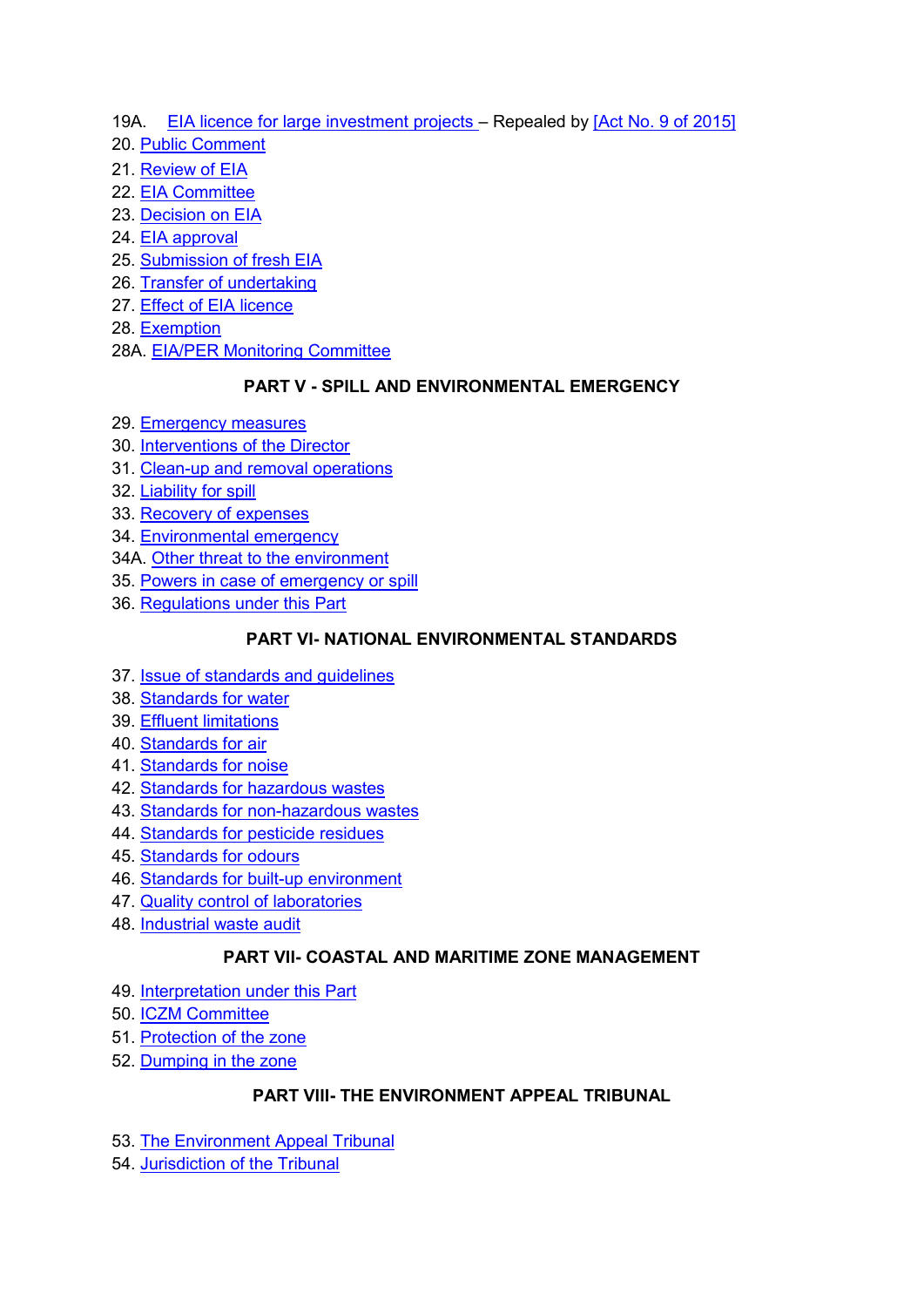- 55. [Proceedings of the Tribunal](#page-46-0)
- 56. Determination of the Tribunal
- 57. Appeal to the Supreme Court
- 58. Regulations by the Tribunal

### **PART IX – THE NATIONAL ENVIRONMENT FUND**

- 59. [The National Environment Fund](#page-46-1)
- 60. [Objects of the Fund](#page-47-0)
- 61. [The Board](#page-48-0)
- 62. [Income and disbursement](#page-49-0)
- 63. [Audit and accounts](#page-49-1)
- 64. [Regulations in respect of the Fund](#page-50-0)

# **PART X - ENVIRONMENT PROTECTION FEE**

- 65. [Interpretation](#page-50-1)
- 66. [Charge to environment protection fee](#page-51-0)
- 67. [Registration of enterprise or activity](#page-52-0)
- 68. Surcharge for late payment of fee
- 69. Recovery of fee
- 69A. [Transitional provisions](#page-53-0)

### **PART XI - ENFORCEMENT**

- 70. [Programme approval](#page-55-0)
- 71. [Enforcement notice](#page-56-0)
- 72. [Prohibition notice](#page-57-0)
- 73. [Stop order](#page-58-0)
- 74. [General provisions on notices](#page-58-1)
- 75. [Consultation on notices](#page-58-2)
- 76. [Variation notice](#page-59-0)
- 77. [Service of notice](#page-59-1)
- 78. [Revocation of notices](#page-59-2)
- 79. [Powers of entry](#page-60-0)
- 80. [Entry and arrest without warrant](#page-61-0)
- 81. [Entry of a dwelling house](#page-61-1)
- 82. [Authorised officer to produce authority](#page-62-0)
- 83. [Obstruction of an authorized officer](#page-62-1)
- 84. [Compliance monitoring](#page-62-2)
- 85. [Offences](#page-63-0)
- 86. [Powers of Court](#page-64-0)
- 87. [Prosecution and jurisdiction](#page-64-1)
- 88. [Fixed penalties](#page-65-0)
- 89. Eyesores

# **PART XII- APPLICATION OF ACT TO RODRIGUES**

90. [Establishment of Rodrigues Environment Committee](#page-67-0)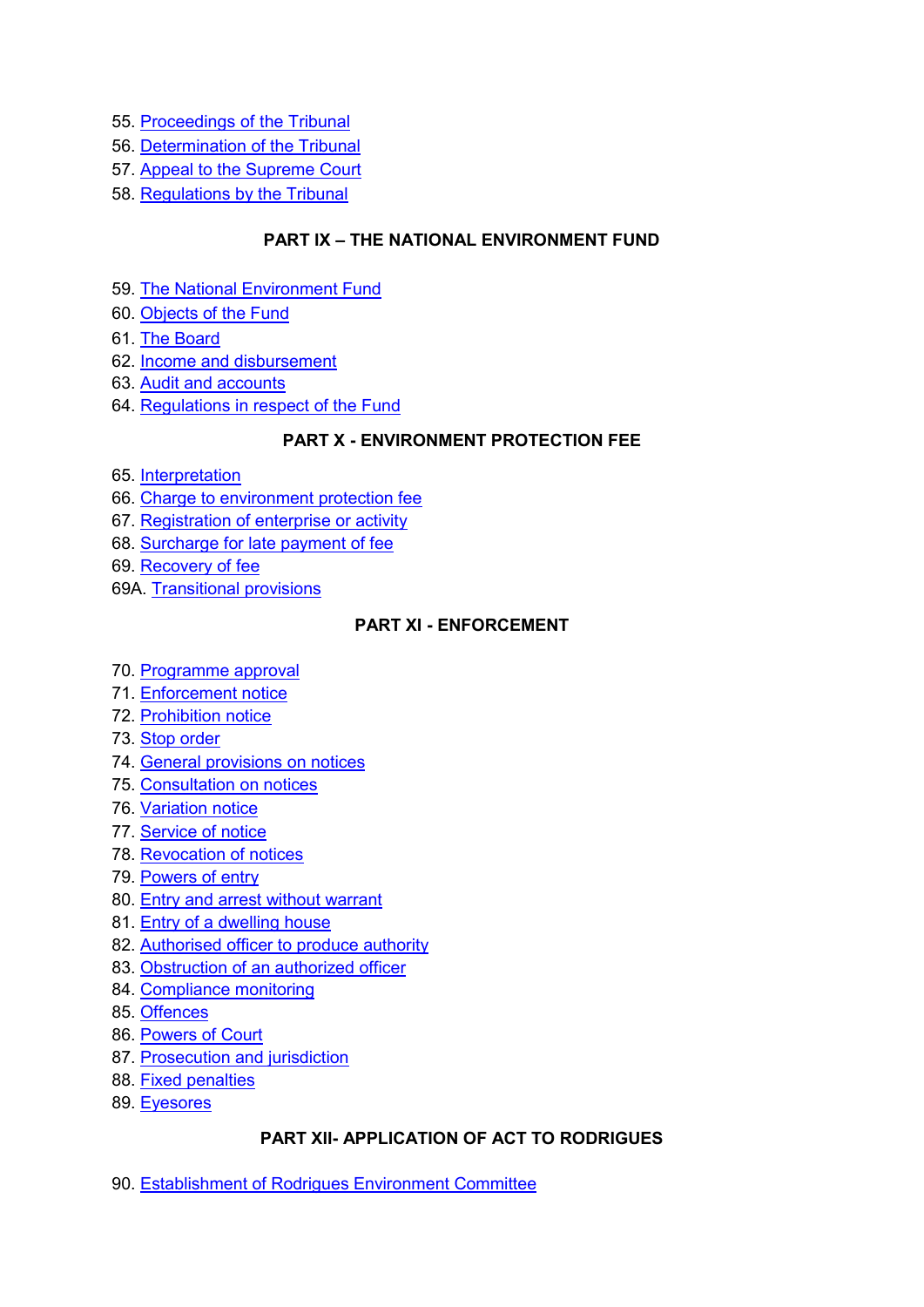- 91. [Powers of Island Chief Executive](#page-68-0)
- 92. [Regulations for Rodrigues](#page-68-1)

### **PART XIII- MISCELLANEOUS PROVISIONS**

93. [Restriction of liability](#page-69-0)

- 94. [Disclosure of intonation](#page-69-1)
- 95. [Code of practice](#page-69-2)
- 96. Regulations
- 97. [Repeal](#page-70-0)
- 98. [Saving and transitional provisions](#page-71-0)
- 99. [Consequential amendments](#page-72-0)
- 100. [Commencement](#page-77-0) First Schedule [Second Schedule](#page-78-0) [Third Schedule](#page-78-1) [Fourth Schedule](#page-80-0) Fifth Schedule [Sixth Schedule](#page-85-0) [Seventh Schedule](#page-86-0) [Eighth Schedule](#page-86-0) [Ninth Schedule](#page-86-0) [Tenth Schedule](#page-86-0) [Eleventh Schedule](#page-86-0) [Twelfth Schedule](#page-86-0)

#### **An Act**

**To provide for the protection and management of the environmental assets of Mauritius so that their capacity to sustain the society and its development remains unimpaired and to foster harmony between quality of life, environmental protection and sustainable development for the present and future generations; more specifically to provide for the legal framework and the mechanism to protect the natural environment, to plan for environmental management and to coordinate the inter-relations of environmental issues, and to ensure the proper implementation of governmental policies and enforcement provisions necessary for the protection of human health and the environment of Mauritius** 

ENACTED by the Parliament of Mauritius, as follows-

#### **PART I-PRELIMINARY**

#### <span id="page-3-0"></span>**1. Short title**

This Act may be cited as the **Environment Protection Act 2002**.

#### <span id="page-3-1"></span>**2. Environmental stewardship**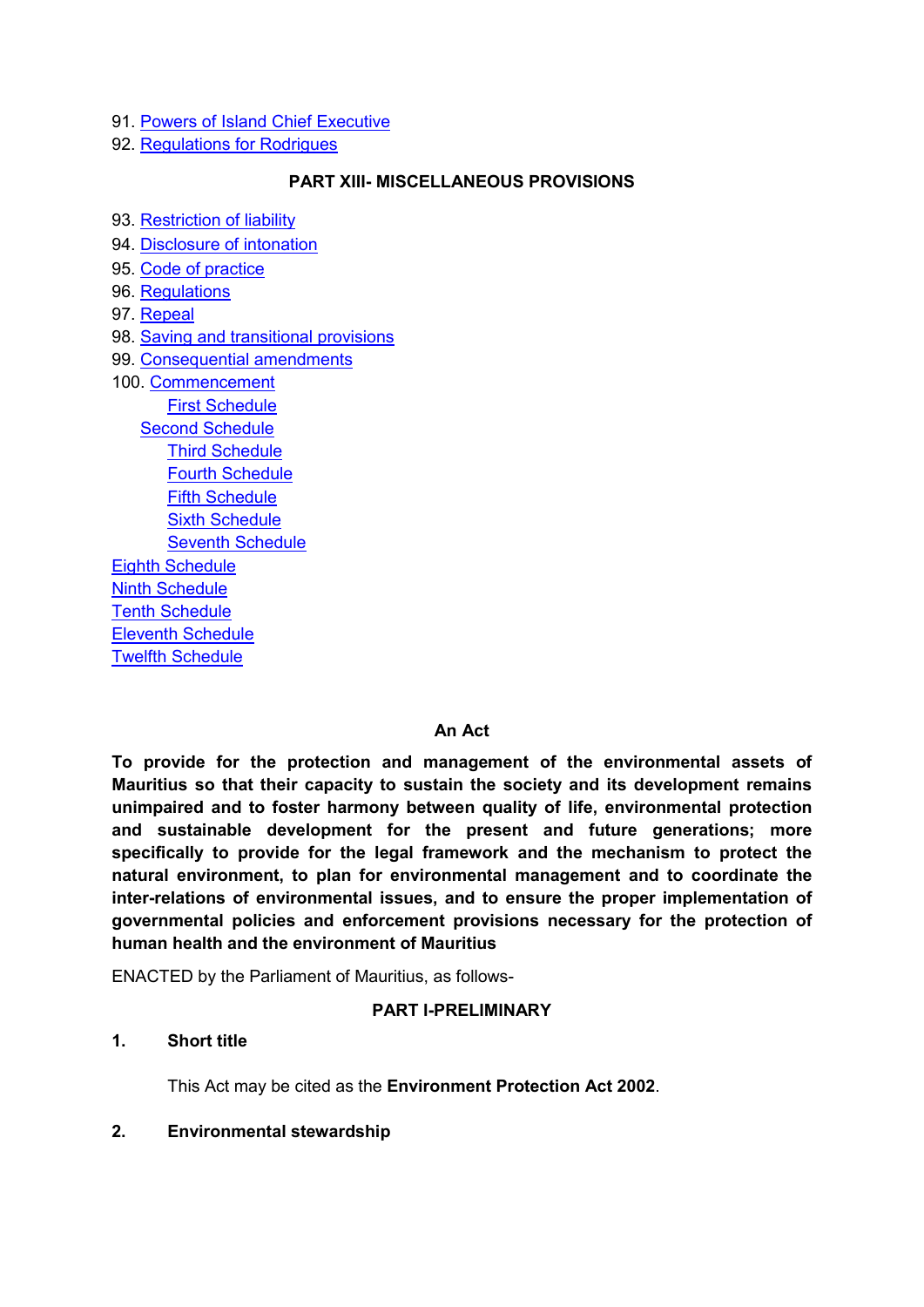It is declared that every person in Mauritius shall use his best endeavours to preserve and enhance the quality of life by caring responsibly for the natural environment of Mauritius.

#### <span id="page-4-0"></span>**3. Interpretation**

In this Act -

"accredited laboratory" means a public or private laboratory accredited by MAURITAS to conduct analyses of environmental samples and provide environmental data;

"air" includes ambient or localized air within a building, a vehicle, or within any enclosure or a structure;

"authorised officer" means an officer designated under section 8(5), and includes a police officer;

"Board" means the Board established under section 61;

"Central Water Authority" means the Central Water Authority established under the Central Water Authority Act;

"Chief Commissioner" has the same meaning as in the Rodrigues Regional Assembly Act 2001

"climate change" has the same meaning as in the Climate Change Act 2020;

"clinical waste" means waste produced by, discharged by, or derived from or associated with the operation of, a health institution, hospital, pathological laboratory or sanatorium, and includes human and animal tissue or excretions, drugs, medicinal products;

"Commission" means the National Environment Commission established under section 5;

"Committee" means the Environment Coordination Committee established under section 14;

"contingency plan" means measures intended to be applied in the event of a spill or an environmental emergency;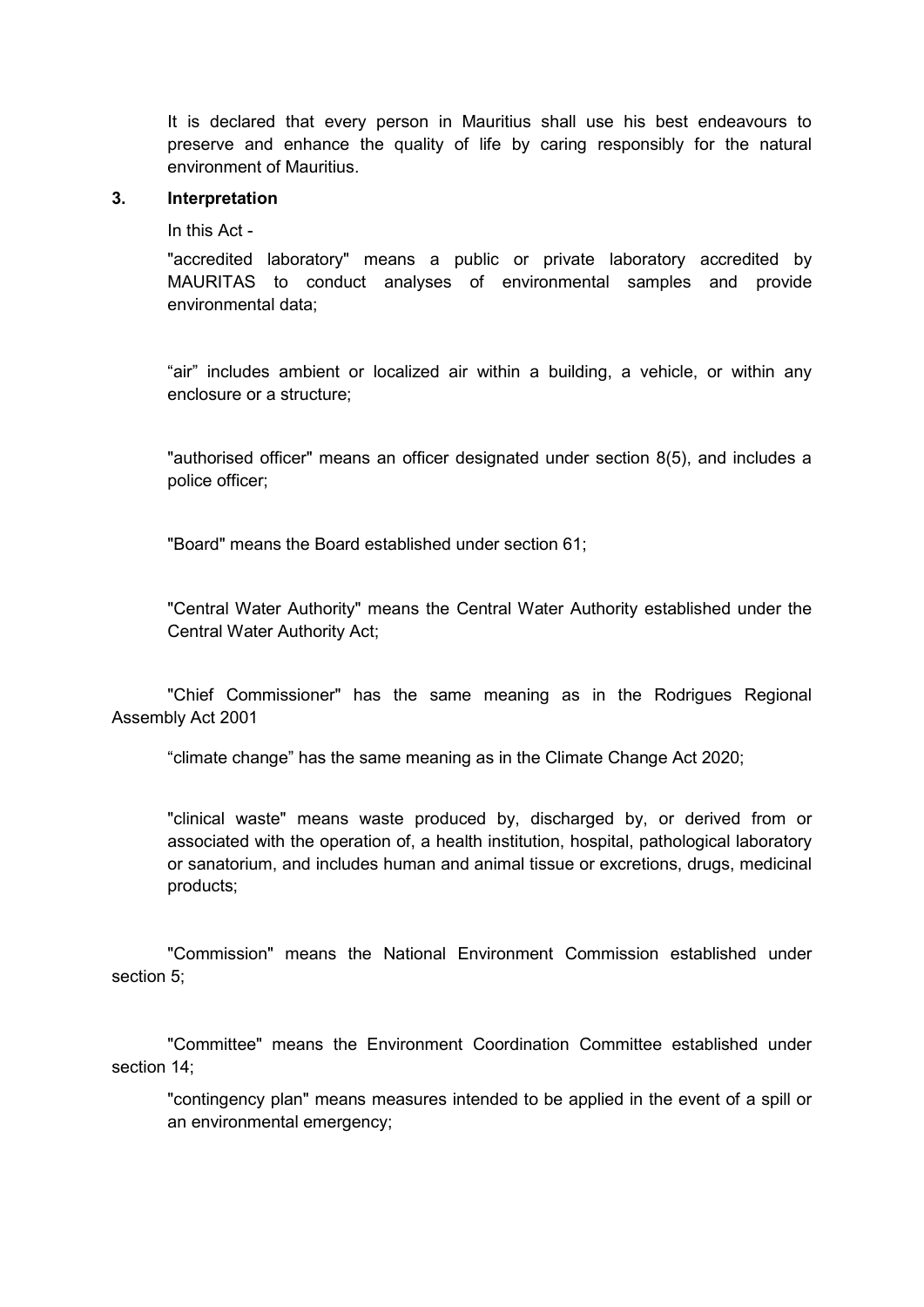"Department" means the Department of Environment established under section 8(1);

"Director" means the Director of Environment appointed under section 8(2);

"discharge" includes deposit, emission and leakage;

"Economic Development Board" means the Economic Development Board established under the Economic Development Board Act 2017;

"effluent" means wastewater, whether treated, untreated, or partially treated, produced by or discharged from agricultural, industrial, commercial or domestic premises;

"effluent limitations" means any restriction prescribed under section 39 on quantities, rates and concentrations of chemical, biological or other constituents which are discharged into the environment;

"EIA" means an environmental impact assessment;

"EIA Committee" means the EIA Committee established under Section 22;

"EIA licence" means a licence issued under section  $23(8)$ ~ "enforcement notice" means a notice referred in section 71; "enforcing agency" means an enforcing agency designated under section 13;

"EIA/PER Monitoring Committee" means the Committee set up under section 28A; **Added by [\[Act No. 6 of 2008\]](https://supremecourt.govmu.org/get-doc-link/Act_No._6_of_2008)**

"enforcement notice" means a notice referred in section 71;

"enforcing agency" means an enforcing agency designated under section 13;

"environment" includes-

- *(a)* land, air, water, or anyone of, or any combination of, these media;
- *(b)* all living organisms;
- *(c)* any built-up environment;

"environmental data" means data obtained from the laboratory analyses of environmental samples;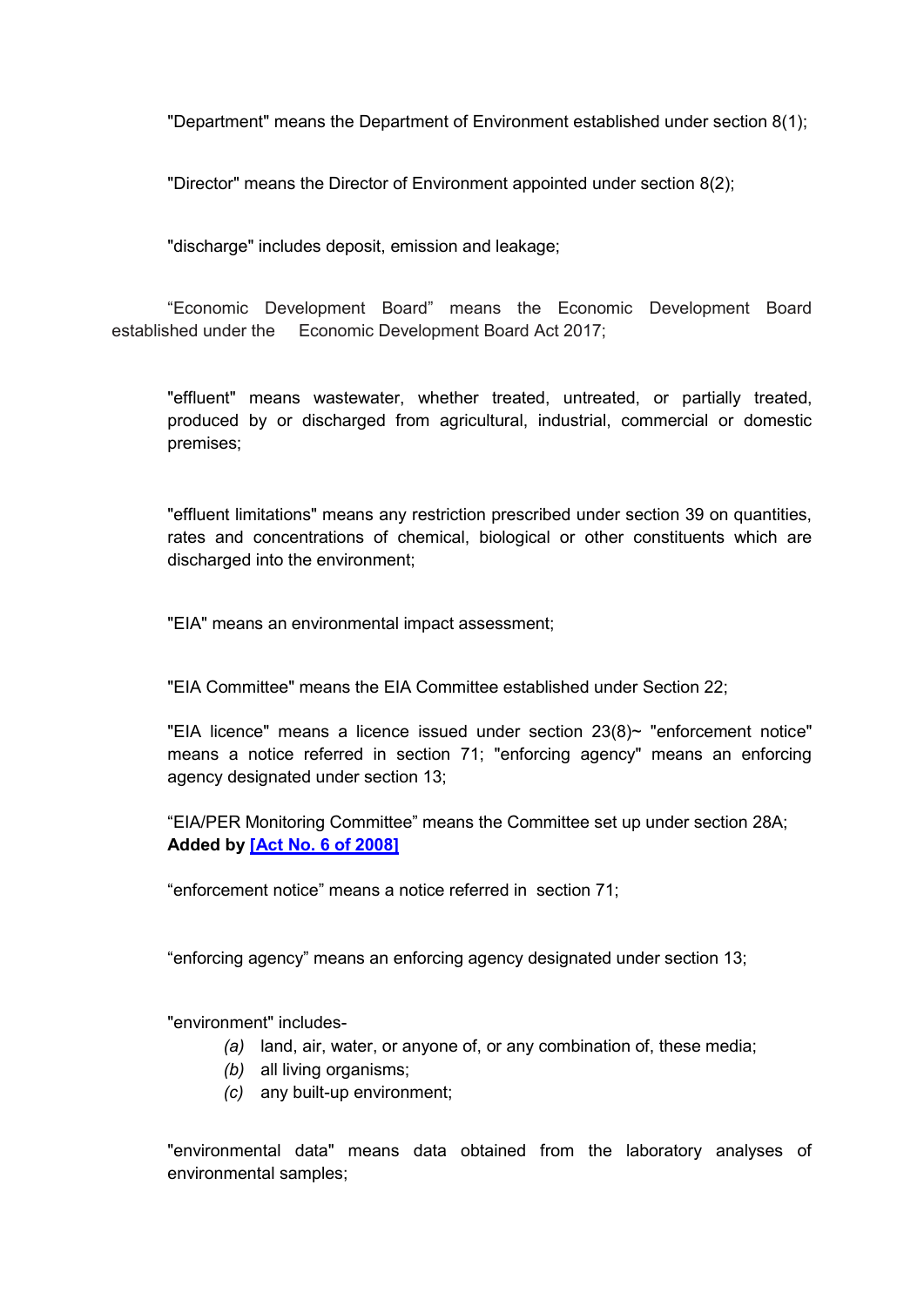"environmental impact assessment" means a document containing the information required under section 18;

"environmental law" means-

- *(a)* this Act and any regulations made under this Act, and includes any direction, order, notice issued under, or any requirement imposed by, this Act;
- *(b)* any other enactment, or part of any other enactment which the Minister may, by regulations, declare to be an environmental law;

### **Amended by [\[Act No. 6 of 2008\]](https://supremecourt.govmu.org/get-doc-link/Act_No._6_of_2008)**

"environment liaison officer" means an environment liaison officer designated under section 13(2);

"exempt undertaking" means an undertaking by a public department in relation to which a declaration is made under section 28:

"Finance Officer" means the Finance Officer posted at the Ministry;

"financial year" has the meaning assigned to it by section 111 of the Constitution;

"Fund" means the National Environment and Climate Change Fund established under section 59;

"hazardous waste" means waste, natural or artificial, whether in solid or liquid form, or in the form of gas or vapour, declared as hazardous waste under section 42, and includes clinical waste;

"ICZM Committee" means the Integrated Coastal Zone Management Committee established under section 50;

"Island Chief Executive" has the same meaning as in the Rodrigues Regional Assembly Act 2001;

"local authority" has the meaning assigned to it in the Local Government Act;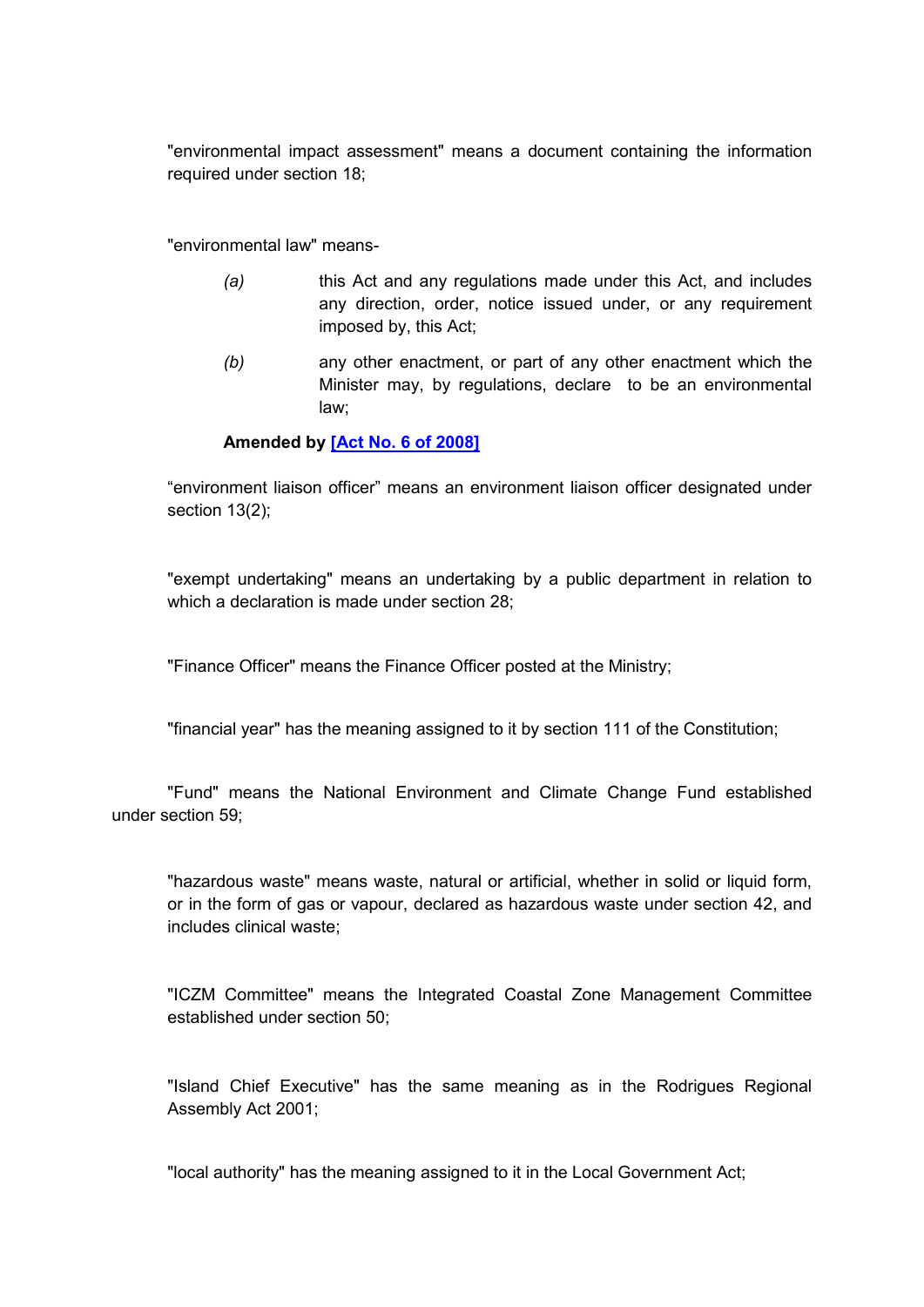"MAURITAS" means the Mauritius Accreditation Service established under the Mauritius Accreditation Service Act;

"MEA" –

(a) means a multilateral environmental agreement to which Mauritius is a party;

(b) includes a treaty, convention, protocol, covenant or other internationally binding instrument dealing with environmental matters, to which Mauritius is a party;

"MEAs Co-ordinating Committee" means the Committee set up under section 12A;

#### **Added by [\[Act No. 6 of 2008\]](https://supremecourt.govmu.org/get-doc-link/Act_No._6_of_2008)**

"medium " means environmental medium and includes air, land and water;

"Minister" means the Minister to whom responsibility for the subject of the environment is assigned;

"Ministry" means the Ministry having responsibility for the subject of the environment;

"monitoring" includes the inspection, measurement, sampling or analysis of any discharge of a pollutant, or of any environmental medium in any locality, whether periodically or continuously;

"national environmental standards" means standards referred to under Part VI;

"National Network for Sustainable Development" means the network established under section 10;

"noise" includes vibration; "non-hazardous waste" means waste other than hazardous waste;

"non-hazardous waste" means waste other than hazardous waste;

"notice" means an enforcement notice, an eyesore abatement notice, a fixed penalty notice, a programme notice a prohibition notice, a stop order, and a variation notice;

**Amended by [\[Act No. 6 of 2008\]](https://supremecourt.govmu.org/get-doc-link/Act_No._6_of_2008)**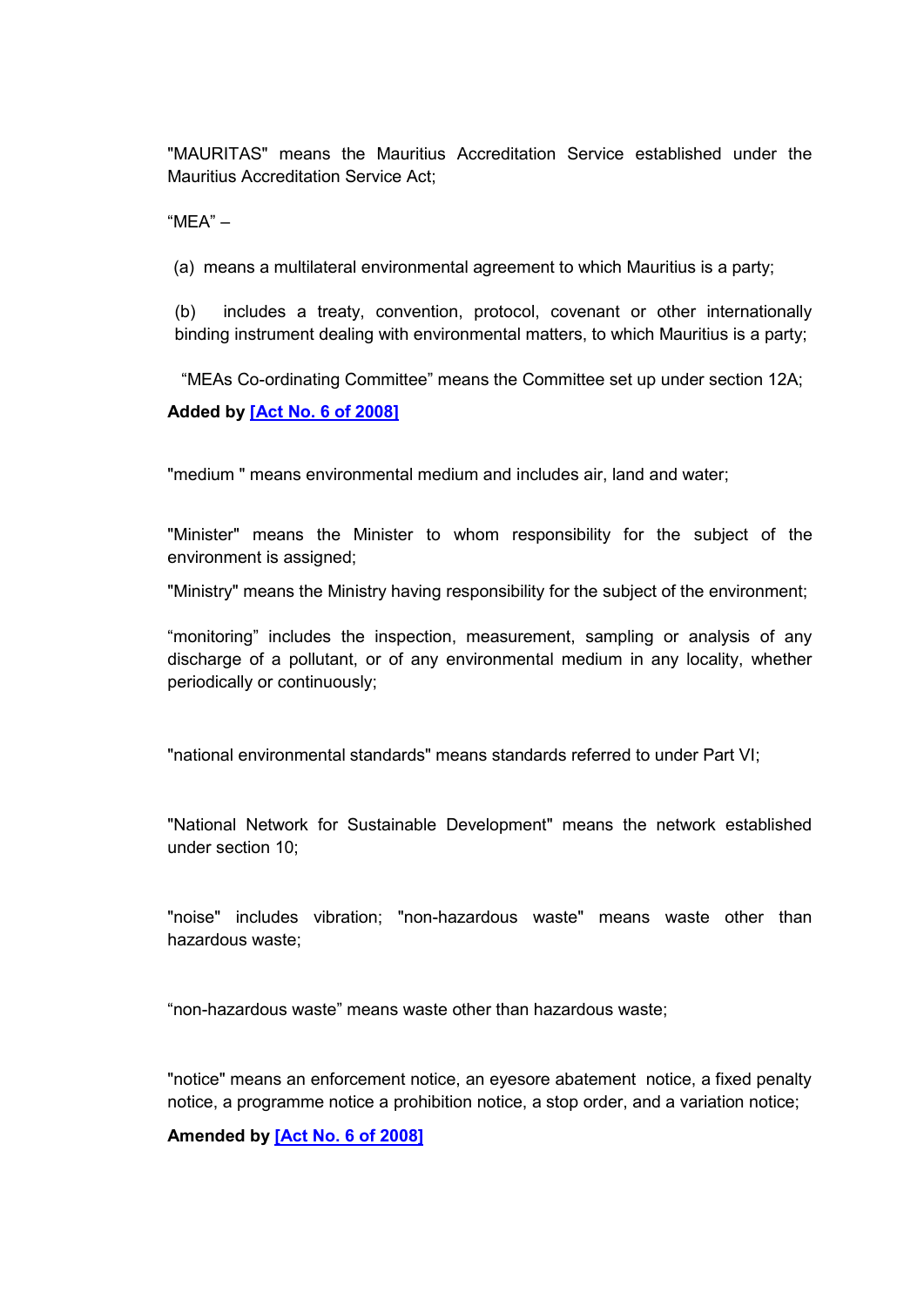"owner of a pollutant" means the owner or the person having the charge, management or control of a pollutant which is spilled; or unlawfully discharged

### **Amended by [\[Act No. 6 of 2008\]](https://supremecourt.govmu.org/get-doc-link/Act_No._6_of_2008)**

"PER" means a preliminary environmental report referred to in section 16; **Added by [\[Act No. 6 of 2008\]](https://supremecourt.govmu.org/get-doc-link/Act_No._6_of_2008)**

"PER Committee" means the Committee set up under section 16(5A); **Added by [\[Act No. 6 of 2008\]](https://supremecourt.govmu.org/get-doc-link/Act_No._6_of_2008)**

"Permanent Secretary" means the Permanent Secretary of the Ministry;

"person responsible" means the owner, or the person having the charge, management or control of an activity, enterprise, or undertaking;

"pesticide residue" means any substance resulting from the use of a pesticide or of the derivation of a pesticide;

"Police de I' Environnement" means the unit established under section 9;

"pollutant" means a substance which may cause harm, damage or injury to the environment, to plant or animal life, or to human health, and includes any substance from which a pollutant is derived;

"preliminary environmental report" **Deleted by [\[Act No. 6 of 2008\]](https://supremecourt.govmu.org/get-doc-link/Act_No._6_of_2008)**

"Prime Minister" means the Prime Minister of the Government of Mauritius;

"programme approval" means a programme approval referred to under section 70(3);

"programme of measures" includes steps, plans, proposals;

"prohibition notice" means a notice referred to under section 72;

"proponent", subject to section 26,means a person who -

*(a)* is the owner of, or who has the charge, management; or control of an undertaking; or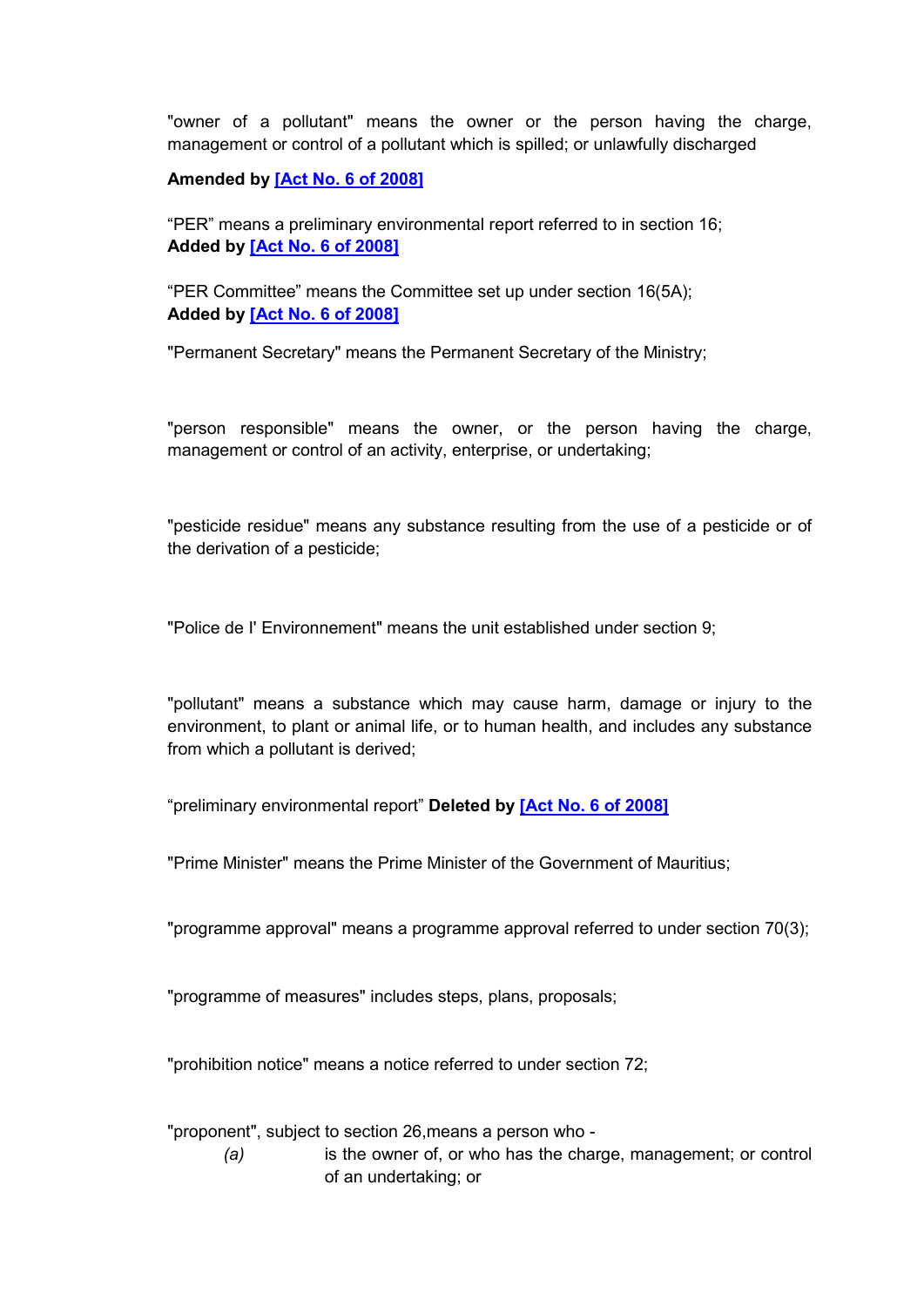*(b)* carries out or proposes to carry out an undertaking;

"public comment" means a submission made under section 20 by any person, other than a public department, on an EIA;

"public department" means a Ministry in the Government of Mauritius, a parastatal body or a public authority established under any enactment and includes an enforcing agency;

"radioactive emission" **Deleted by [\[Act No. 6 of 2008\]](https://supremecourt.govmu.org/get-doc-link/Act_No._6_of_2008)**

"relevant enforcing agency" means the enforcing agency designated in the Fourth Schedule in relation to a specified medium or pollutant;

"relevant local authority" means the local authority in the administrative area of which an undertaking is situated; **Added by [\[Act No. 6 of 2008\]](https://supremecourt.govmu.org/get-doc-link/Act_No._6_of_2008)**

"Rodrigues Environment Committee" means the Rodrigues Environment Committee established under section 90;

"Spill" means a discharge of a pollutant into the environment from or out of a structure, vehicle, vessel, craft, or other carrier or container, which -

- *(a)* is abnormal having regards to all the circumstances of the discharge; and
- *(b)* poses a serious threat to the environment;

"standards" includes criteria and specifications;

"stop order" means an order referred to in section 73;

"strategic EIA " **Deleted by [\[Act No. 6 of 2008\]](https://supremecourt.govmu.org/get-doc-link/Act_No._6_of_2008)**

"substance" means any natural or artificial substance, whether in solid or liquid form or in the form of a gas or vapour, and includes mixtures of any substance, electricity and heat;

"technical advisory committee" means a committee established under section 12;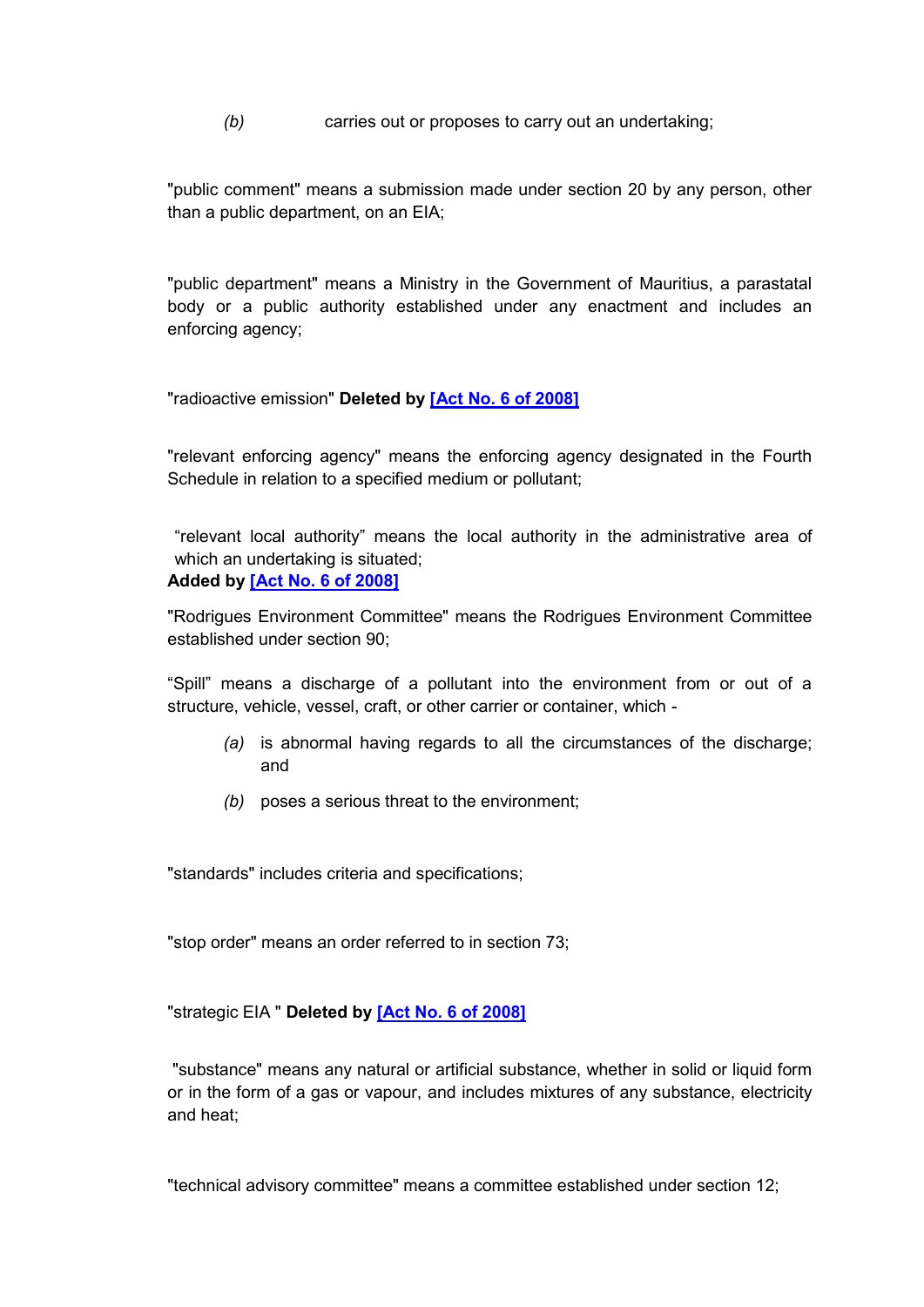"undertaking" –

- (a) means an enterprise or activity referred to in section 15(2), or a proposal, plan or programme in respect of an enterprise or activity by a public department, a local authority, or any other person;
- (b) includes a modification or an addition to an undertaking;
- **Repealed & Replaced by [\[Act No. 6 of 2008\]](https://supremecourt.govmu.org/get-doc-link/Act_No._6_of_2008)**

"zone" has the meaning assigned to it by section 49.

**Amended by [\[Act No. 6 of 2008\];](https://supremecourt.govmu.org/get-doc-link/Act_No._6_of_2008) [\[Act No. 5 of 2012\];](https://supremecourt.govmu.org/get-doc-link/Act_No._5_of_2012) [\[Act No. 11 of 2017\];](https://supremecourt.govmu.org/get-doc-link/Act_No._11_of_2017) [\[Act](https://supremecourt.govmu.org/get-doc-link/Act_No._11_of_2020)  [No. 11 of 2020\]](https://supremecourt.govmu.org/get-doc-link/Act_No._11_of_2020)**

# <span id="page-10-0"></span>**4. Application of Act**

This Act shall-

- *(a)* bind the State
- *(b)* apply to
	- (i) the island of Mauritius;

(ii) subject to Part XII, the island of Rodrigues;

(iii) the other islands under the jurisdiction of the State of Mauritius with such modifications as the Minister may, by regulations, prescribe.

# **PART II - ADMINISTRATION**

# <span id="page-10-1"></span>**5. The National Environment Commission**

- (1) There is established for the purposes of this Act a National Environment Commission.
- (2) The Commission shall consist of-
	- *(a)* the Prime Minister, as Chaim1an;
	- *(b)* the Ministers to whom are assigned responsibility. for the subjects listed in the First Schedule; and
	- *(c)* such other Ministers as the Prime Minister may designate.
- (3) The Chief Commissioner may, from time to time, at the request of the Prime Minister, attend the meetings of the Commission.

**Amended by [\[Act No. 6 of 2008\]](https://supremecourt.govmu.org/get-doc-link/Act_No._6_of_2008)**

### <span id="page-10-2"></span>**6. Functions and powers of the Commission**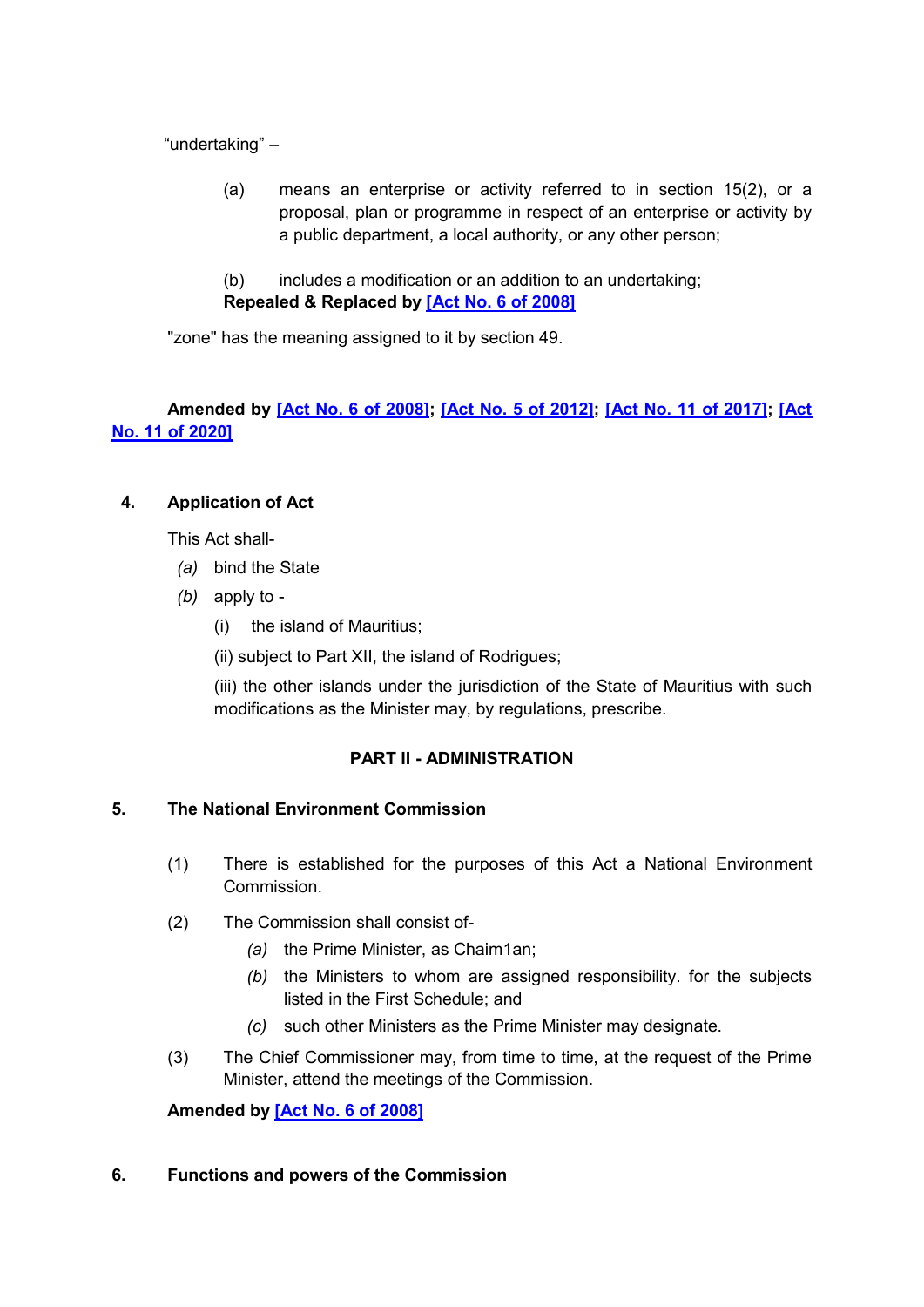- (1) The Commission shall-
	- *(a)* set national objectives and goals, and detem1ine policies and priorities for the protection of the environment, having due regard to the recommendations of the Minister;
	- *(b)* review progress made by public departments on any aspect of environmental management projects and programmes;
	- *(c)* ensure coordination and cooperation between public departments, local authorities, and other government organisations engaged in environmental protection programmes;
	- *(d)* make such recommendations and issue such directions as it may determine to public departments;
	- *(e)* monitor and review the activities of public departments concerned with the protection and management of the environment.
- (2) The Director shall act as secretary to the Commission.

# <span id="page-11-0"></span>**7. Powers of the Minister**

Subject to any direction by the Commission, the Minister shall for the purposes of this Act-

- *(a)* propose and develop policies on all aspects of environmental protection and management pursuant to national objectives and goals set by the Commission from time to time;
- *(b)* coordinate and monitor all environmental management programmes, and where he deems necessary, issue directions to any public department or local authority for the promotion of such programmes;
- *(c)* refer for investigation reports of pollution, spills, and other related cases for redress and for prosecution;
- *(d)* establish such standards for the protection of the air, land and water as may be necessary to safeguard the human health and the environment;
- *(e)* carry out research and commission studies on environmental quality and related matters;
- *(f)* prepare environmental action plans and issue reports on the state of the environment in cooperation with other public departments, the National Network for Sustainable Development, and non-governmental organisations or associations;
- *(g)* initiate and coordinate actions required in a state of environmental emergency or any other situations which may pose a serious threat to the environment;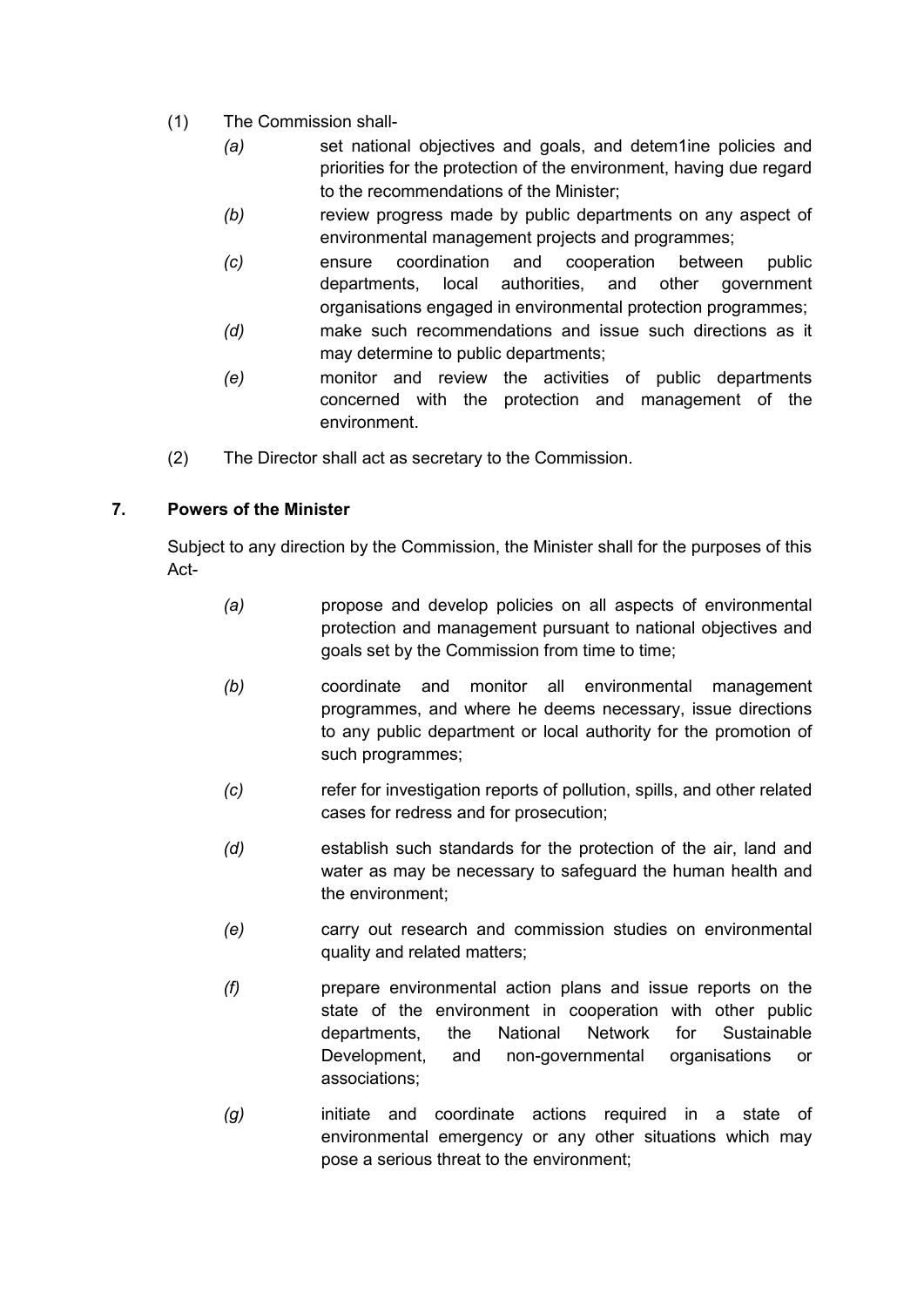- *(h)* appoint technical advisory committees or other committees;
- *(i)* publish and disseminate information concerning the protection of the environment;
- *(j)* carry out such other activities as may be necessary or expedient for the administration of this Act.

### <span id="page-12-0"></span>**8. The Department of Environment**

- (1) There is established within the Ministry for the purposes of this Act a Department of Environment.
- (2) The Department shall be administered by a Director of Environment who shall-
	- *(a)* be a public officer;
	- *(b)* be appointed by the Public Service Commission;
	- *(c)* be responsible for the control, operation and management of the day to day business of the Department;
	- *(d)* carry out the duties and functions provided under this Act, and such other assignments given to him by the Minister;
	- *(e)* be responsible to the Permanent Secretary for the proper discharge of his functions under this Act and for the implementation of such policies as may be determined.
	- (3) There shall be appointed at the Department such officers as may be necessary for the proper discharge of the functions and duties of the Director under this Act.
	- (4) The officers of the Department shall be public officers and shall be under the administrative control of the Director.
	- (4A) There shall be a National Environmental Laboratory which shall be a Division of the Department. **Added by [\[Act No. 6 of 2008\]](https://supremecourt.govmu.org/get-doc-link/Act_No._6_of_2008)**
		- (5) The Director may designate any officer of the Department, as authorised officer who shall have the duties and powers conferred by this Act.
		- (6) Subject to subsection (7), the Director may in writing authorise an officer of a local authority to exercise the powers vested in an authorised officer under this Act.
		- (7) No officer of a local authority shall be authorised to issue or to revoke a prohibition notice. **Added by [\[Act No. 6 of 2008\]](https://supremecourt.govmu.org/get-doc-link/Act_No._6_of_2008)**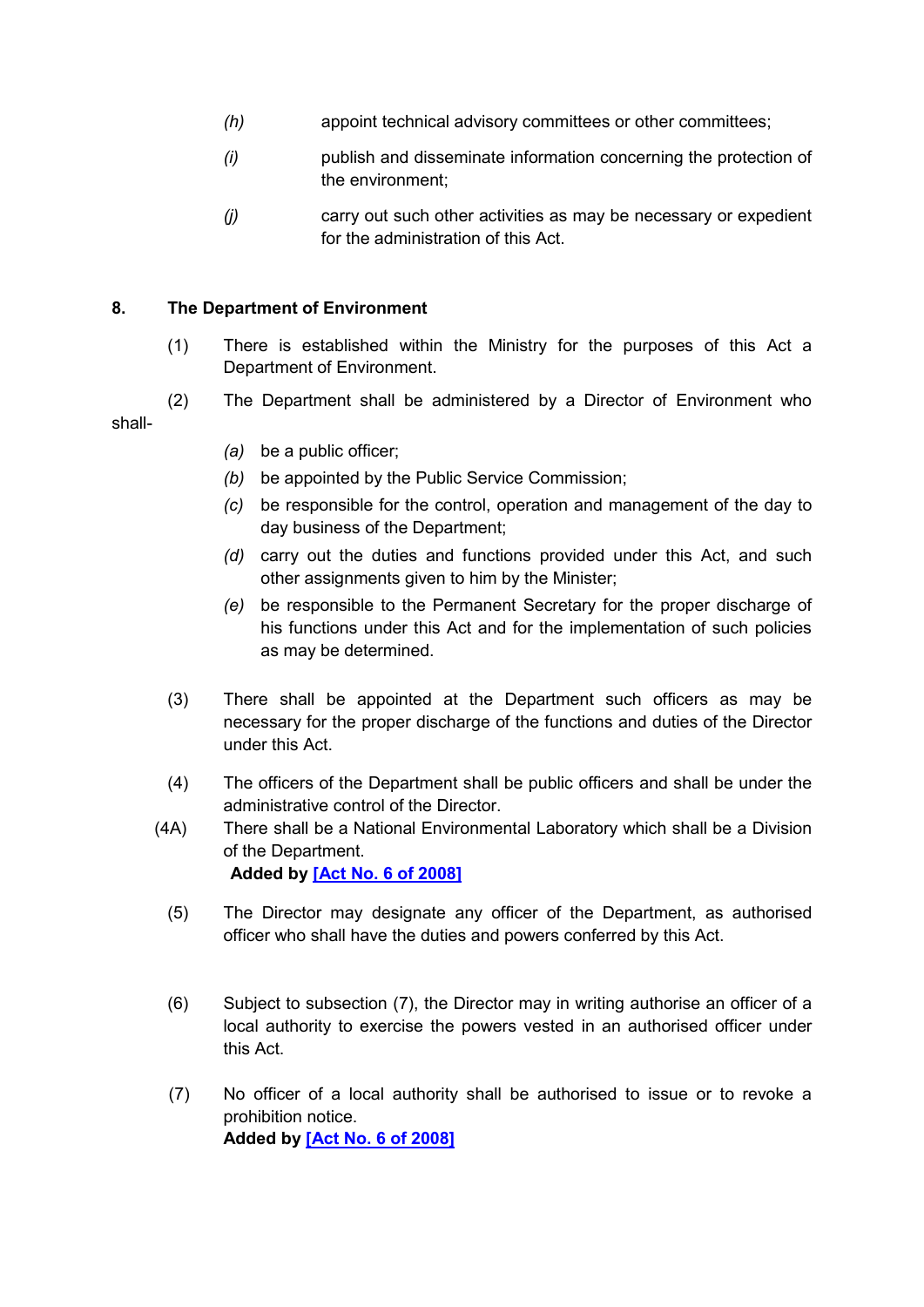### <span id="page-13-0"></span>**9. Police de l'Environnement**

- (1) There shall be a Police de l'Environnement.
- (2) The Police de l'Environnement shall be a unit of the Mauritius Police Force comprising of police officers, designated by the Commissioner of Police, who shall have, in addition to any powers under any other enactment, the powers of an authorised officer under this Act.
- (3) The Police de l'Environnement shall provide the Director, and the Island Chief Executive in relation to the Island of Rodrigues, such assistance as is required to enforce an environmental law.

### <span id="page-13-1"></span>**10. The National Network for Sustainable Development**

- (1) There is established for the purposes of this Act a National Network for Sustainable Development, which shall be a body unincorporate.
- (2) The National Network for Sustainable Development shall consist of
	- *(a)* the Minister, as Chairperson;
	- *(b)* the Permanent Secretary, as Vice-Chairperson;
	- *(c)* the Director;
	- *(d)* a representative of each of the Ministries and organisations listed in the Second Schedule;
	- *(e)* a representative of each of 5 or more non-governmental organisations designated by the Minister ;and
	- *(f)* not more than 2 other members having competence and knowledge in relevant matters, designated by the Minister.
- (3) The National Network for Sustainable Development shall meet as and when, and at such place as, the Chairperson thinks fit. **Repealed & Replaced by [\[Act No. 6 of 2008\]](https://supremecourt.govmu.org/get-doc-link/Act_No._6_of_2008)**
- (4) One third of the members of the National Network for Sustainable Development shall constitute a quorum.
- (5) The National Network for Sustainable Development-
	- *(a)* shall regulate its meetings and proceedings in such manner as it thinks fit.
	- *(b)* may set up such sub-committees as it thinks fit.

# **Amended by [\[Act No. 6 of 2008\]](https://supremecourt.govmu.org/get-doc-link/Act_No._6_of_2008)**

### <span id="page-13-2"></span>**11. Objects of the National Network for Sustainable Development**

(1) The objects of the National Network for Sustainable Development shall be to act as a forum for discussions and consultations on any matter relating to -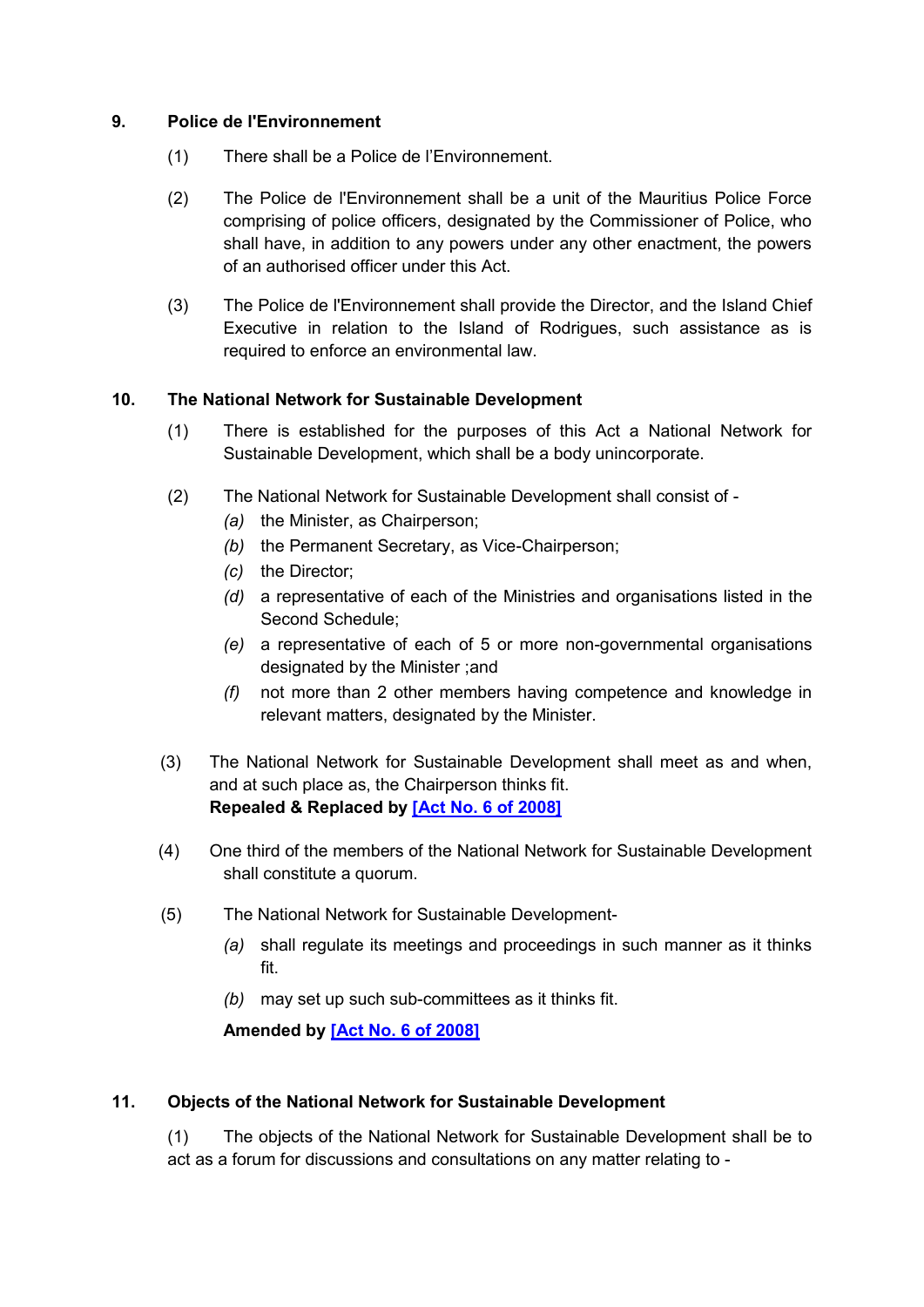- *(a)* harmonisation of the various sectoral, economic, social and environmental policies and plans operating in the country;
- *(b)* quality and state of the environment;
- *(c)* measures, plans and technologies for the improvement of the quality of the environment;
- *(d)* development and implementation of an integrated approach to pollution prevention and control;
- *(e)* harmonisation of the interests of proponents and promoters generally, and the aspirations of users and society in the field of built-up environment and visual pollution;
- *(f)* protection and management of the environmental assets and the national heritage of Mauritius in order to foster sustainable development.

<span id="page-14-0"></span>(2) The National Network for Sustainable Development shall, in relation to climate change –

- (a) examine, and comment on, any relevant climate change guidelines, having regard to this Act and the international obligations of Mauritius under UNFCCC, the Kyoto Protocol, the Paris Agreement and any other related instrument on climate change;
- (b) make recommendations for policies and approaches to achieve climate change-resilient sustainable development;
- (c) make recommendations for policies and approaches for greenhouse gas emission reduction to achieve a low emission economy.

# **Amended by [\[Act No. 11 of 2020\]](https://supremecourt.govmu.org/get-doc-link/Act_No._11_of_2020)**

# **12. Technical advisory committee**

- (1) The Minister may at any time establish such technical advisory committee as he thinks fit to advise him on matters pertaining to the scientific and technical aspects of environmental protection and management.
- (2) A technical advisory committee established under subsection (1) shall- *(a)* consist of members appointed by the Minister;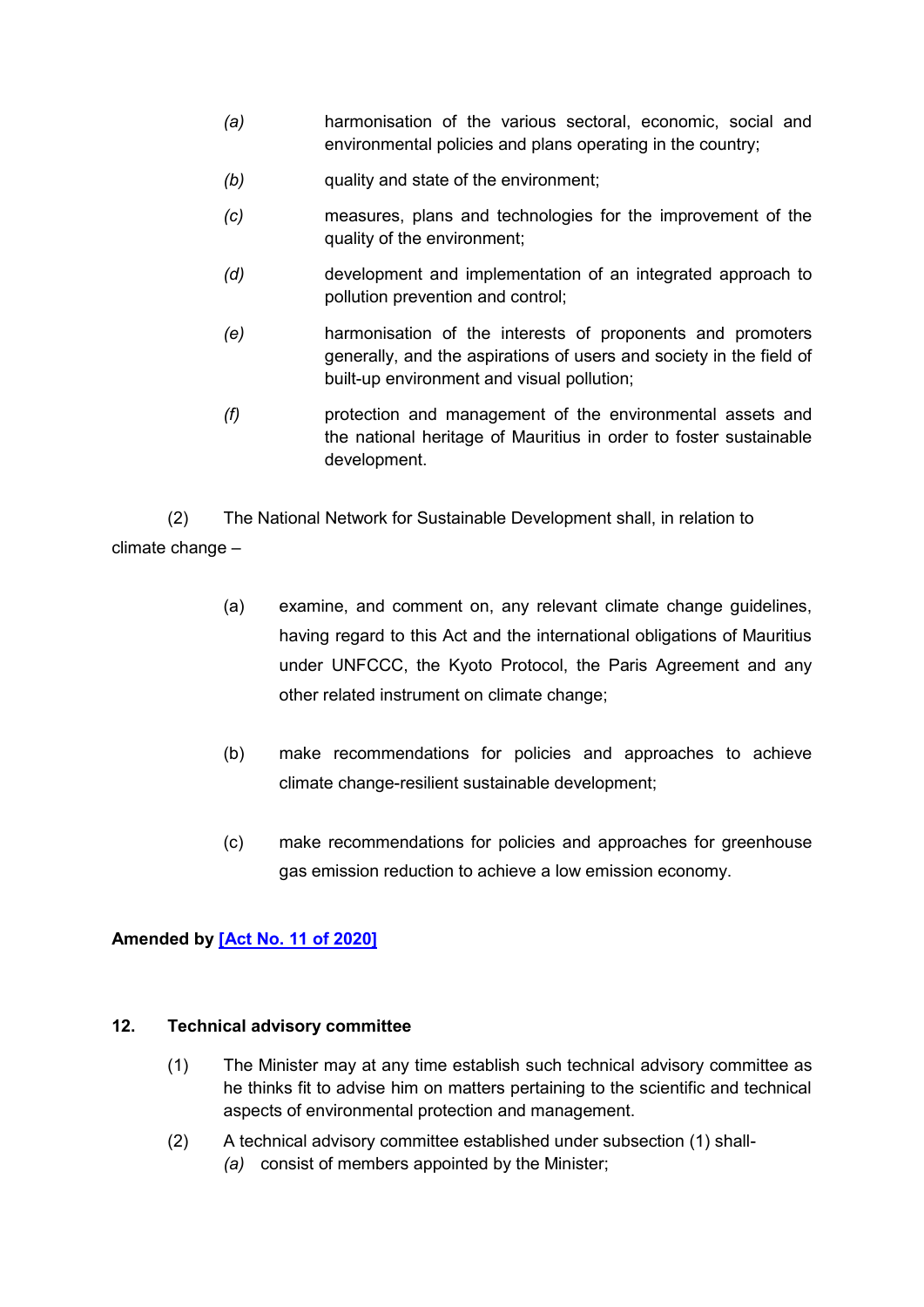- *(b)* provide advice on any matter specified by the Minister;
- *(c)* obtain any assistance from the Director as may reasonably be required to carry out its functions;
- *(d)* be discharged on submission of its opinion on the matter referred to it, unless the Minister –
	- (i) requests for further advice; or
	- (ii) otherwise directs;
- *(e)* regulate its meetings and proceedings in such manner as it thinks fit.
- (3) Any person having a sound technical knowledge of the matter on which advice is required may be appointed by the Minister on a technical advisory committee on such terms and conditions he may determine.
- (4) A person appointed under subsection (3)-
	- *(a)* shall not be deemed to hold a public office solely by virtue of his appointment on the committee;
	- *(b)* shall be under the duty of confidentiality provided under section 94.

### **12A. Multilateral Environmental Agreements Co-ordinating Committee**

(1) (a) There shall be a Multilateral Environmental Agreements Co-ordinating Committee, which shall be known as the MEAs Co-ordinating Committee and shall consist of -

- (i) the Minister, who shall be the Chairperson;
- (ii) the Permanent Secretary;
- (iii) the Director; and
- (iv) a representative of each of the Ministries and Departments specified in the Third Schedule.
- (b) The Minister may co-opt another officer of a Ministry or organisation to attend and participate in a meeting of the Committee.
- (c) An officer of the Department designated by the Director shall act as Secretary to the Committee.
- (2) The MEAs Co-ordinating Committee shall be responsible for coordinating the implementation, by the relevant Ministries, Departments, public bodies and organisations, of MEAs and shall, inter alia, for that purpose –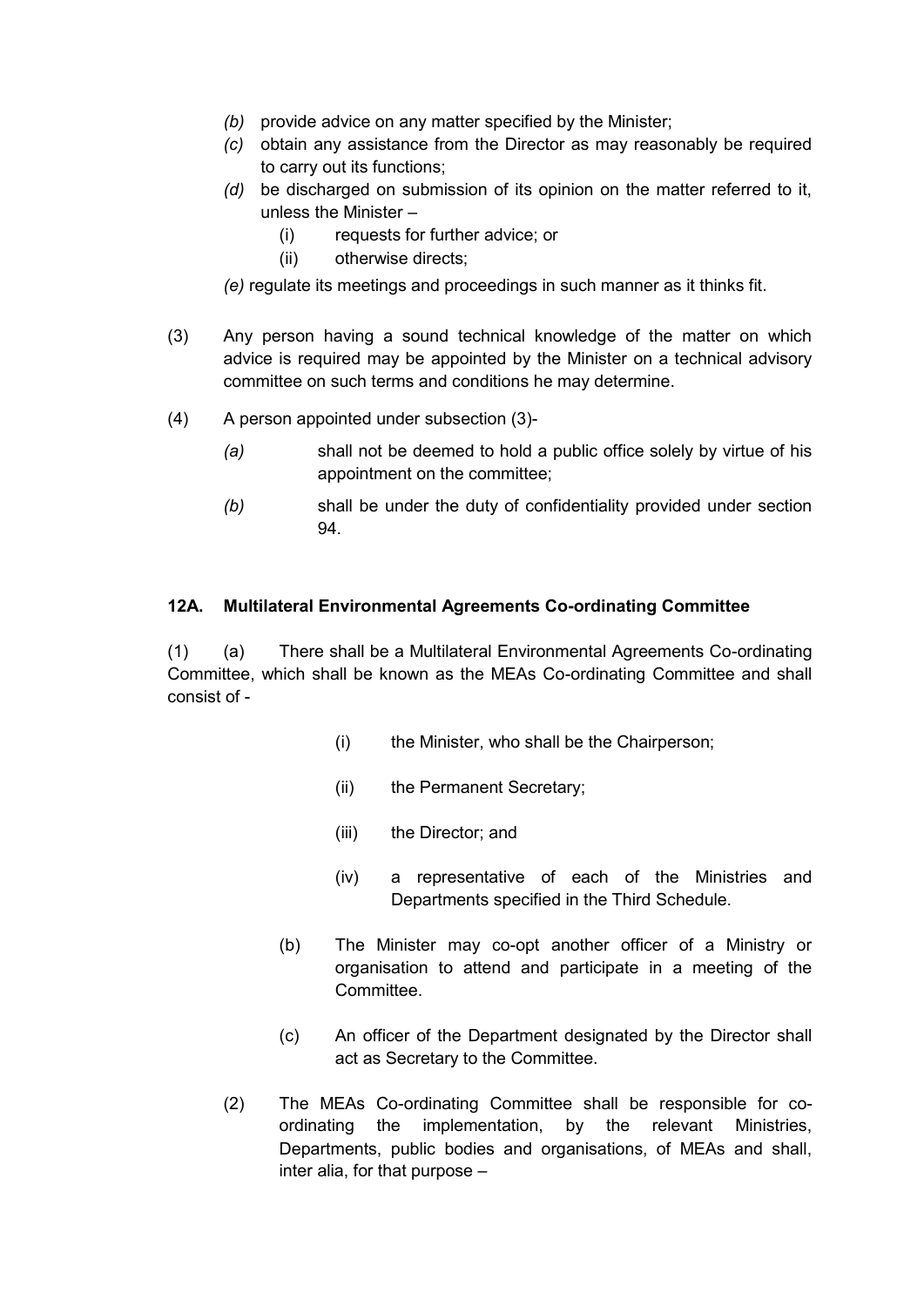- (a) take cognisance of the outcome of meetings on MEAs at regional or international level and determine the measures and actions to be taken at national level;
- (b) monitor and review progress on the implementation of the measures and actions to be taken at national level in relation to MEAs; and
- (c) promote synergies and inter-linkages for the implementation of **MFAs**

(3) (a) For the purpose of discharging its functions, the MEAs Coordinating Committee may –

- (i) establish subcommittees; and
- (ii) delegate any of its functions and powers to its Chairperson or to a subcommittee.
- (b) At a meeting of the MEAs Co-ordinating Committee, 5 members including the Chairperson shall constitute a quorum.
- (c) Where the Minister is unable to attend a meeting, the Permanent Secretary shall chair the meeting.
- (d) Subject to this section, the MEAs Co-ordinating Committee shall conduct its proceedings, and regulate those of a subcommittee, in such manner as it thinks fit.

# **Added by [\[Act No. 6 of 2008\]](https://supremecourt.govmu.org/get-doc-link/Act_No._6_of_2008)**

### **PART III** - **ENFORCING AGENCIES**

### <span id="page-16-0"></span>**13. Enforcing agencies**

- (1) There shall be such enforcing agencies as are designated in the Fourth Schedule in respect of such environmental medium, or such pollutant, as is specified.
- (2) Subject to subsection (3), an enforcing agency and an environmental liaison officer designated by it shall have the functions, powers and duties specified in the Fourth Schedule.
- (3) Subsection (2) shall not be construed to restrict, limit or derogate from, the powers of the Minister, the Permanent Secretary or the Director under the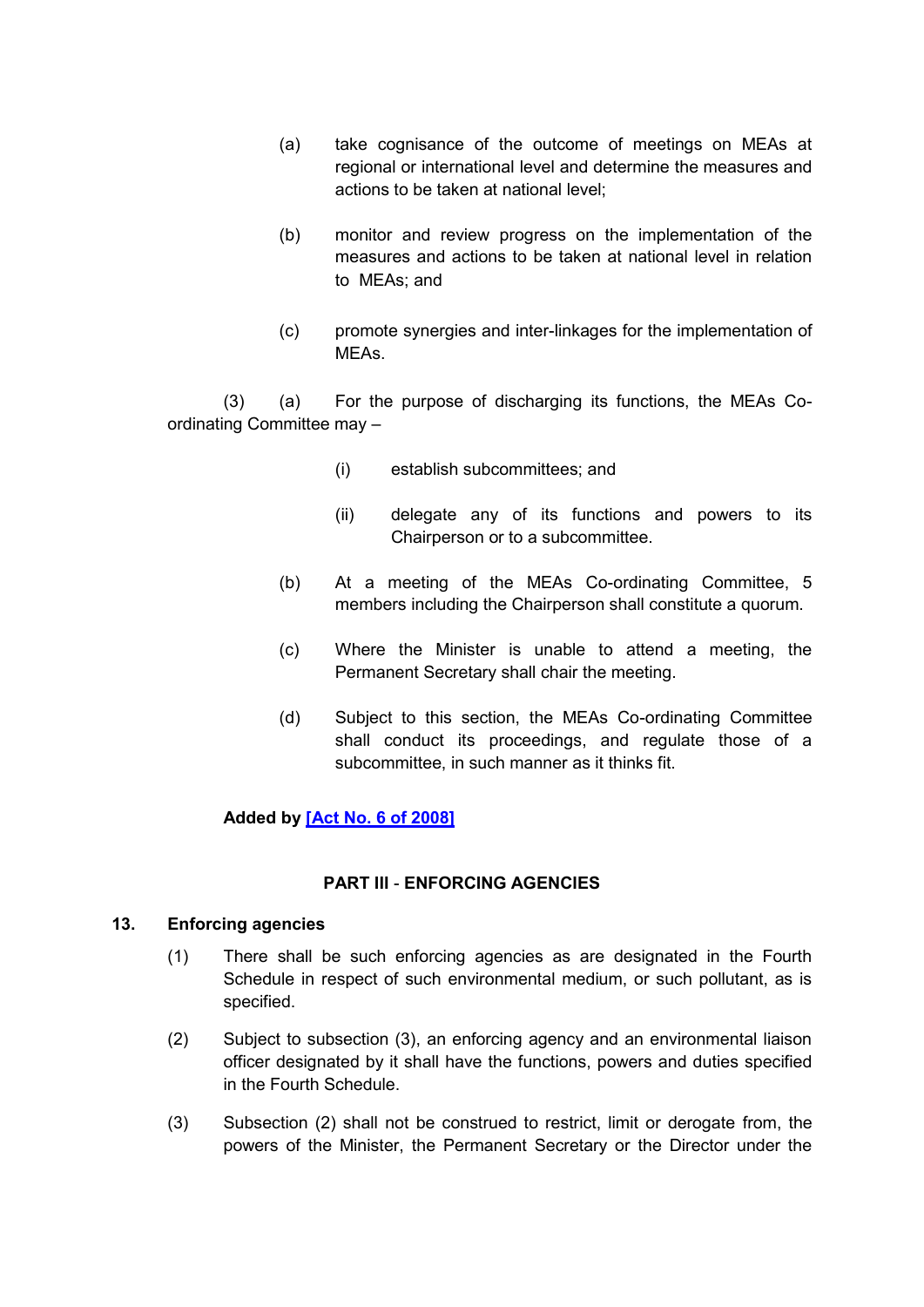environmental laws in respect of a medium, aspect of a medium, or any pollutant.

- (4) Where any enforcing agency fails for any cause or reason to take appropriate action with a view to prosecuting an offence, or issue a notice in connection with a breach, or with an alleged or suspected breach, of an environmental law, the Minister may -
	- *(a)* issue such direction as he thinks fit to the enforcing agency;
	- *(b)* give direction as to such action in connection with the breach or suspected breach, and the issue of such notice, as he thinks fit.
- (5) Where an enforcing agency fails to comply with a direction of the Minister under subsection (4) within the delay prescribed in the direction -
	- *(a)* the Director may carry out the task required in the direction;
	- *(b)* the Minister may report the failure of the enforcing agency to the Chairman of the Commission for consideration.
- (6) The Minister may by regulations amend the Fourth Schedule.

### <span id="page-17-0"></span>**14. The Environment Coordination Committee**

- (1) There shall be for the purposes of this Act an Environment Coordination Committee which shall consist of-
	- *(a)* the Permanent Secretary, as Chairperson;
	- *(b)* the Director, as Vice-Chairperson;
	- *(c)* the Permanent Secretaries, or the executive directors, of the enforcing agencies, or a designated officer of a rank immediately below them;
	- *(d)* such other public officers, or officers of statutory bodies, designated by the Minister.
- (2) The Committee shall-
	- *(a)* ensure the maximum cooperation and coordination among enforcing agencies and other public departments dealing with environment protection;
	- *(b)* develop such policies and administrative measures as are necessary to ensure prompt and effective consultation on matters relating to environment protection and management;
	- *(c)* ensure that information is shared among the enforcing agencies, the Department and other public departments so as to develop a better understanding of environmental issues and of problems relating to enforcement of environmental laws;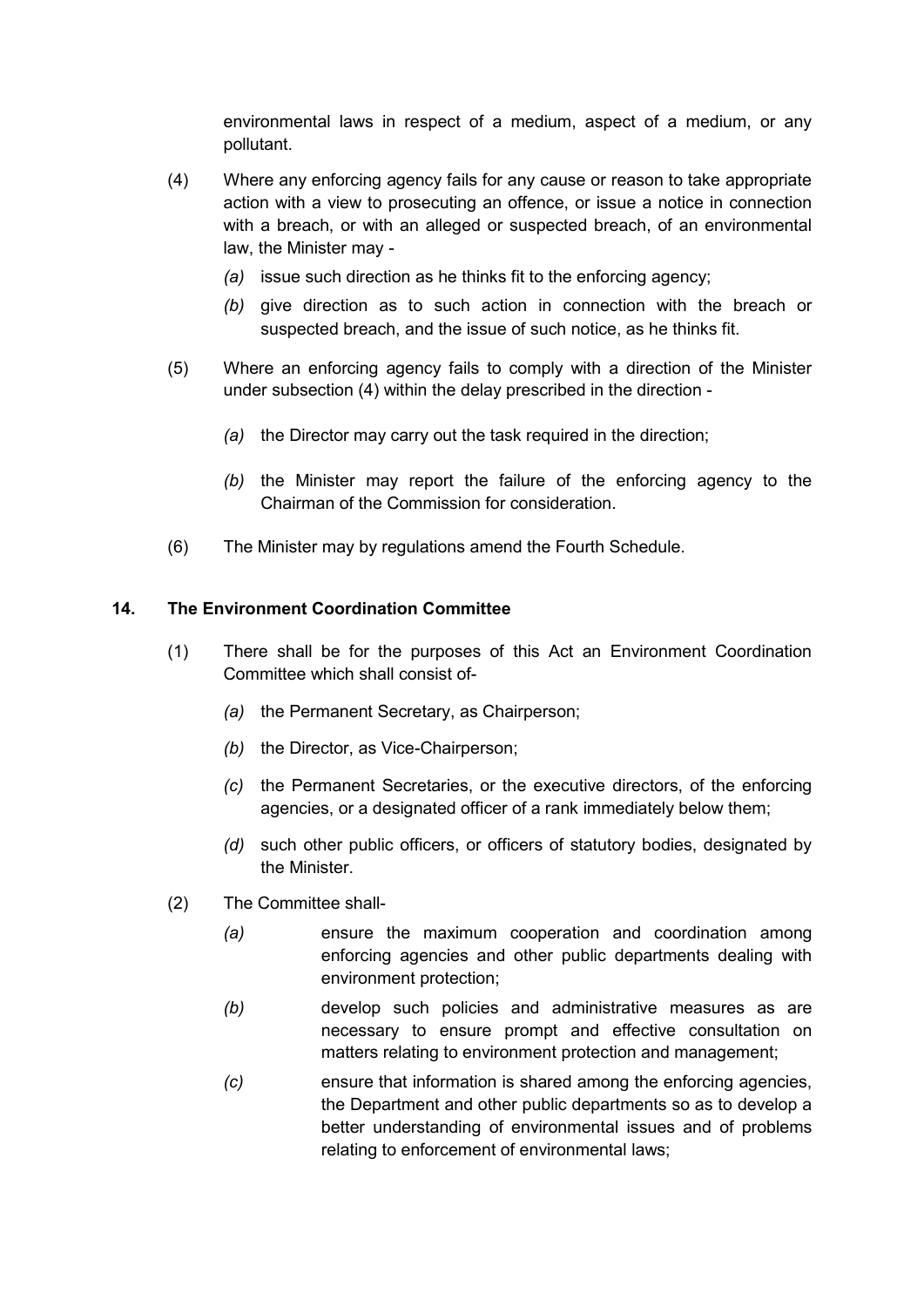- *(d)* advise the Minister and, when requested, the Commission, on matters relating to environmental standards, guidelines, codes of practice and other control measures for the purpose of avoiding duplication of functions among public departments and of ensuring proper enforcement of environmental laws; and
- *(e)* ensure compliance with, implementation and enforcement of, any direction given by the Minister in relation to the coordination in the administration and enforcement of an environmental law among the various enforcing agencies.
- (3) The Committee may-
	- *(a)* make recommendations to the Minister on any matter relating to the protection and management of the environment, including national environmental standards, the processing of applications for EIA licences, the review of EIAs, spills and environmental emergencies, enforcement procedures and policies;
	- *(b)* propose to the Minister amendment of the Fourth Schedule;
	- *(c)* adopt any memorandum of understanding on the use of facilities under the control of any public department;
	- *(d)* provide sound guidelines on sampling, monitoring and laboratory analyses under an environmental law .
- (4) The Committee shall-
	- *(a)* regulate its meetings and proceedings as it thinks fit;

*(b)* meet as often as it is necessary at the request of its Chairperson, but in any case at least once every month.

- (5) For the purpose of discharging its functions under this Act, the' Committee may -
	- *(a)* establish sub-committees;
	- *(b)* delegate any of its functions and powers to its Chairperson, the Director or any subcommittee.
	- (5) Half of the members of the Committee shall constitute a quorum.

# **Amended by [\[Act No. 6 of 2008\]](https://supremecourt.govmu.org/get-doc-link/Act_No._6_of_2008)**

### **PART IV-ENVIRONMENTAL IMPACT ASSESSMENT**

### <span id="page-18-0"></span>**15. Prohibition to carry out an undertaking**

(1) Subject to subsection (2) and section 17, no person shall be required to provide a PER or an EIA in respect of any activity or project other than an undertaking.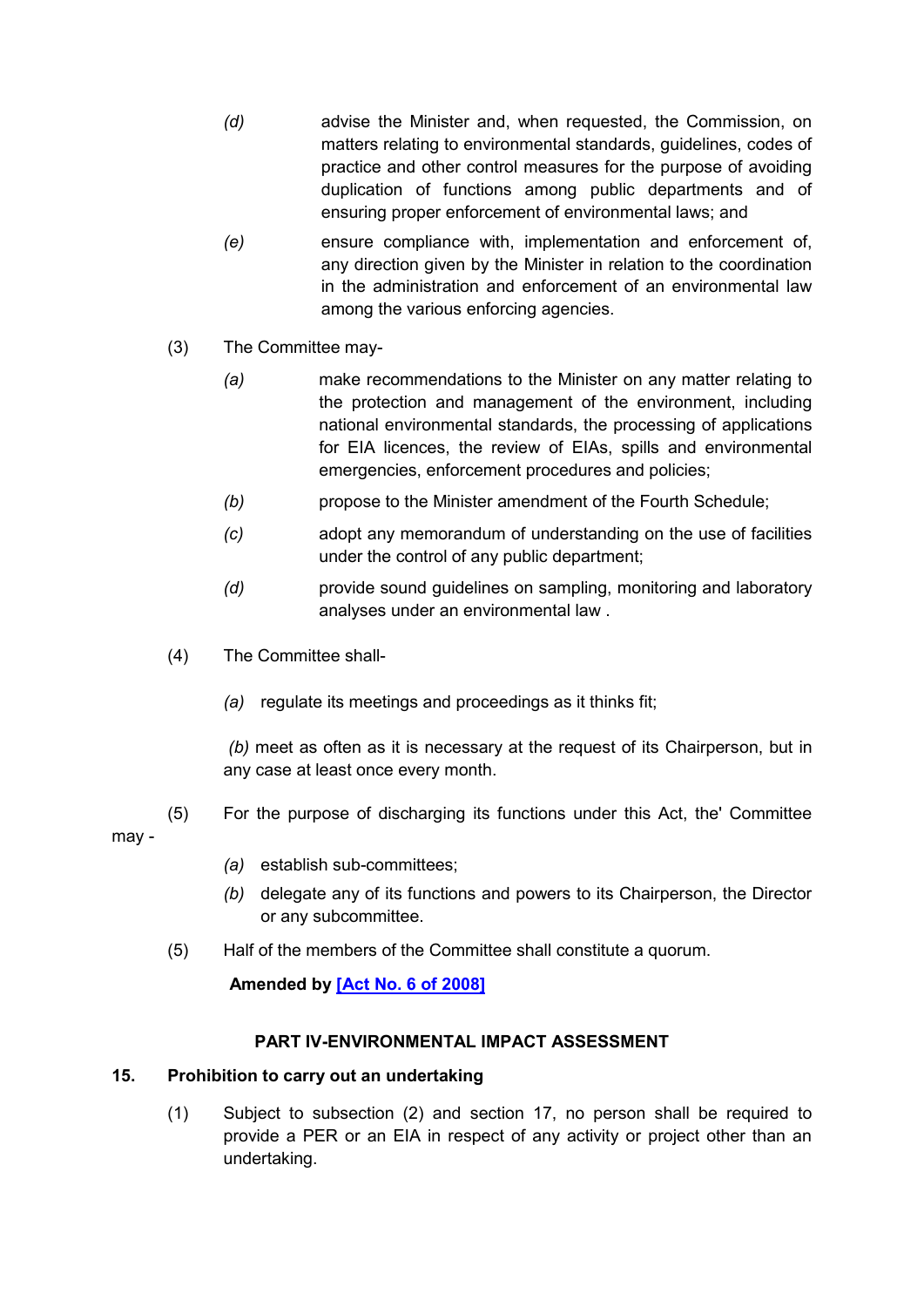# **Amended by [\[Act No. 6 of 2008\]](https://supremecourt.govmu.org/get-doc-link/Act_No._6_of_2008)**

- (2) No proponent shall commence, proceeded with, carried out, executed, or conducted or cause to be commenced, proceeded with, carried out, executed or conducted -
	- *(a)* a proposed new undertaking specified in Part A of the Fifth Schedule, without an approval of a PER in accordance with section 16;
	- *(b)* a proposed new undertaking specified in Part B of the Fifth Schedule, without an EIA licence;
	- *(c)* any undertaking, more than 3 years after the issue of an EIA licence or PER approval unless the Minister in circumstances beyond the control of the proponent, otherwise determines in respect of that undertaking.

# **Amended by [\[Act No. 6 of 2008\]](https://supremecourt.govmu.org/get-doc-link/Act_No._6_of_2008)**

- (3) A proponent, other than a proponent applying through the Economic Development Board, shall, at least one month before submitting his application for an EIA licence under section 18, provide the Director with an outline of his proposed undertaking, including its location, nature and scope.
- (4) On the basis of the outline submitted under subsection (3), the Director may , within 2 weeks from the date of the submission, impose the terms of reference for the EIA report, the fields of study that are required to be covered, and the levels of expertise and the qualifications of the consultants signing the report.
- (5) The Director may
	- *(a)* refuse to consider an application for an EIA in respect of which an outline in terms of subsection (3) has not been submitted;
	- *(b)* dispense a proponent with the requirement under subsection (3).
- (6) Notwithstanding subsection (2), a proponent may prepare a feasibility study, or do any research, or any other act in furtherance of an application for an EIA licence or a submission of a PER in respect of an undertaking.
- (7) A proponent shall inform the Director of any act proposed to be undertaken under subsection (6).
- (8) Any proponent who contravenes subsection (2) shall commit an offence.

**Amended by [\[Act No. 6 of 2008\];](https://supremecourt.govmu.org/get-doc-link/Act_No._6_of_2008) [\[Act No. 4 of 2017\];](https://supremecourt.govmu.org/get-doc-link/Act_No._4_of_2017) [\[Act No. 11 of 2017\]](https://supremecourt.govmu.org/get-doc-link/Act_No._11_of_2017)**

### <span id="page-19-0"></span>**16. Preliminary environmental report**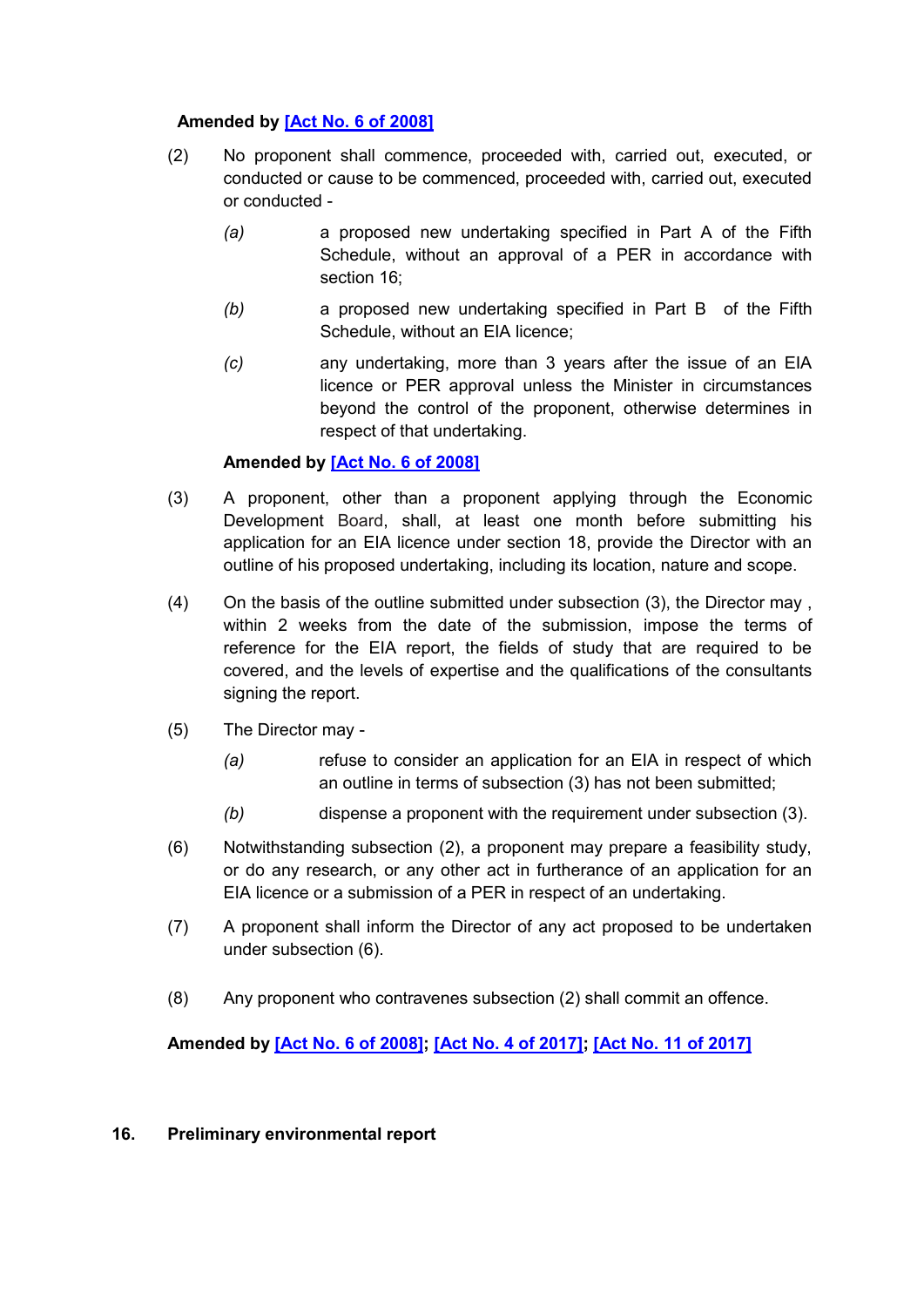- (1) A PER in respect of an under- taking specified under Part A of the First Schedule shall be-
	- (a) in conformity with such policy or environmental guidance as may be published in respect of an undertaking and in such form as may be approved by the Director;

(b) duly signed by the proponent of the undertaking or his, duly appointed legal representative; and

(c) deposited at the Director's office in 10 copies or in such additional copies as the Director may request.

- (2) A PER shall contain a description of the undertaking with particulars of-
	- *(a)* its location and its surroundings;
	- *(b)* its process, design and size;
	- *(c)* any data or information necessary to identify and assess the effects which the undertaking is likely to have on the environment, people and society;
	- *(d)* the measures which the proponent proposes to take to avoid, reduce and, where possible, remedy any significant effect that the undertaking is likely to have on the environment; and
	- *(e)* such other aspects of the undertaking as the Director may require.
- (2A) The Director may, in relation to a PER, require
	- (a) any data necessary to identify and assess the effects that climate change may have on the undertaking;
	- (b) particulars of the measures which the proponent proposes in order to mitigate the effects that climate change may have on the undertaking.
- (3) A PER shall be accompanied by-
	- *(a)* a site plan indicating the location of the undertaking;
	- *(b)* a non-technical summary, where the report is prepared by a consultant;
	- *(c)* a certificate issued by a notary expressing his opinion as to the ownership of the land on which the undertaking is to be executed, or where the proponent is not the owner of the land, by a written evidence of the permission of the owner, and a certificate issued by a notary expressing his opinion as to the owner's title.
- (4) The Director may request -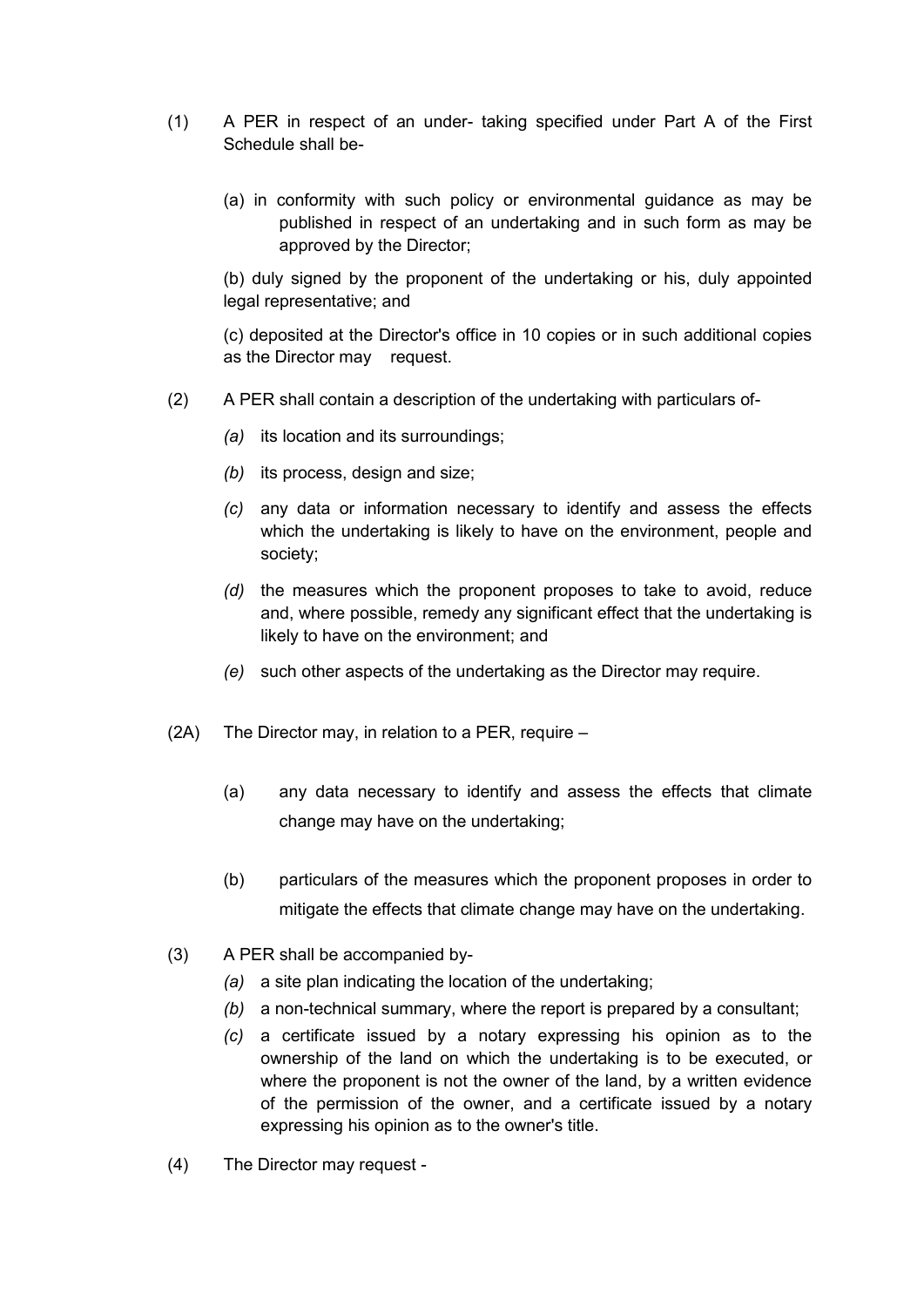- *(a)* from the proponent, additional information specified in the guidelines issued by the Director;
- *(b)* any public department, an enforcing agency, any non-governmental organisation or any other person, to submit its or his observations in writing on the PER within not more. than 14 days from such request.

5) (a) The Director shall, within 14 days of receiving such information or observations as he may have requested under subsection (4), review the PER submitted by the proponent and refer it to the PER Committee.

(b) The PER Committee shall examine the PER in the light of the Director's review and make, not later than 7 days after receipt of the PER, such recommendations to the Minister as it may determine.

### **Amended by [\[Act No. 6 of 2008\]](https://supremecourt.govmu.org/get-doc-link/Act_No._6_of_2008)**

- (5A) (a) There shall be set up a PER Committee consisting of
	- (i) the Director or his representative, who shall be the Chairperson;

(ii) a representative of each of the Ministries responsible for the subject of –

- (A) agriculture;
- (B) health;
- (C) wastewater;
- (D) water resources;
- (iii) the Chief Executive of the relevant local authority.
- (b) An officer of the Department designated by the Director shall act as Secretary to the Committee.
- (c) The Committee may, with the approval of the Permanent Secretary and where the examination of a PER so requires, co-opt an officer of the Department or a representative of the Ministry responsible for the subject of fisheries, housing and lands, tourism or public infrastructure or of the Irrigation Authority or any other public officer to attend and participate in a meeting of the Committee.
- (d) At a meeting of the Committee, 5 members including the Chairperson shall constitute a quorum.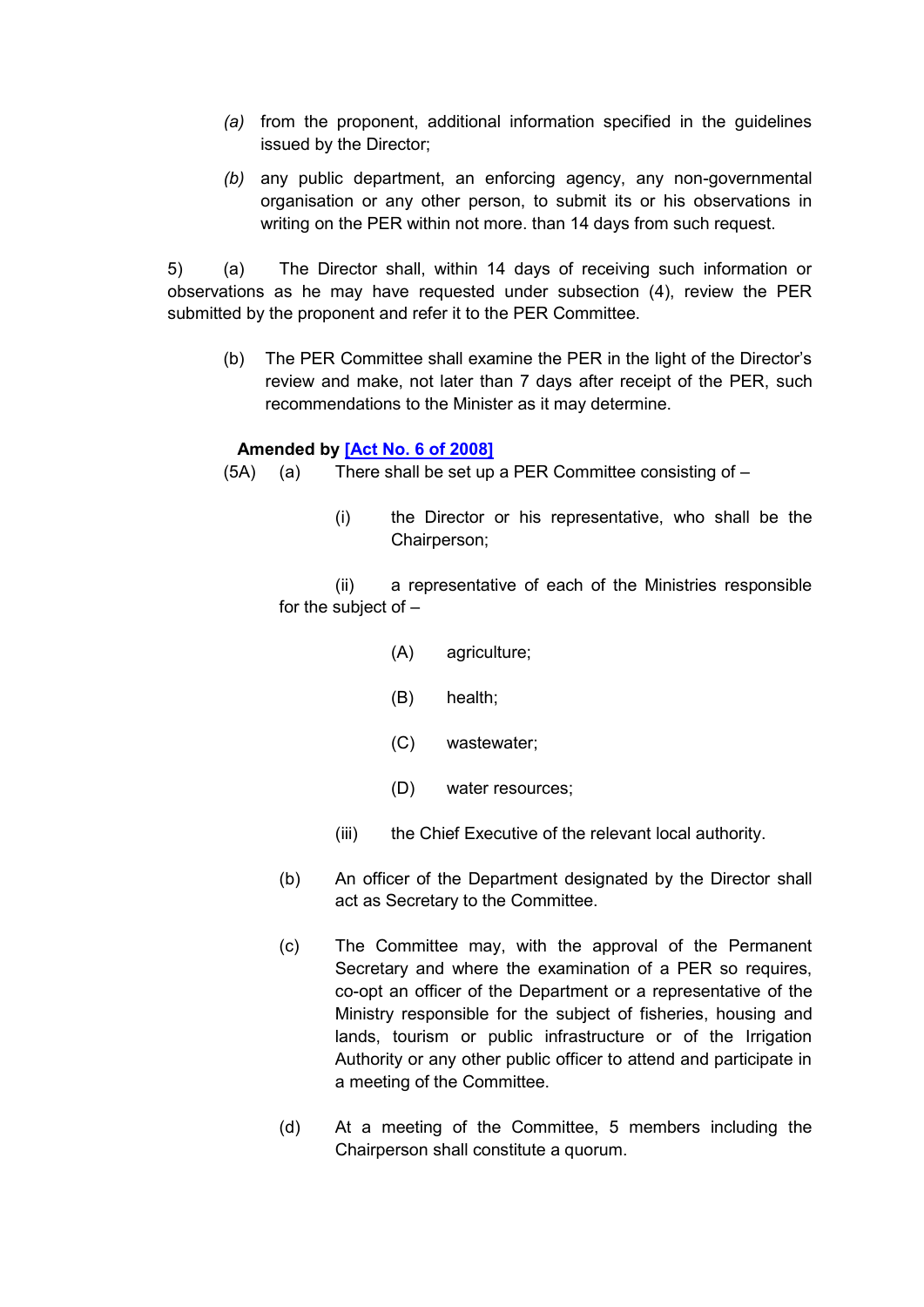- (e) No co-opted member shall have the right to vote.
- (f) Subject to this section, the Committee shall conduct its proceedings in such manner as it thinks fit.

**Added by [\[Act No. 6 of 2008\]](https://supremecourt.govmu.org/get-doc-link/Act_No._6_of_2008)**

- (6) The Minister shall, not later than 5 working days after receipt of the PER under section 5 -
	- *(a)* approve the report with such conditions as he deems appropriate;
	- *(b)* reject the report; or
	- *(c)* request submission of an application for an EIA licence in respect of the undertaking to which the report relates.
- $(7)$  Where a request is made under subsection  $(6)(c)$ , the application for an EIA licence shall be in the same form and be processed in the same manner as if the undertaking were an undertaking under Part B of the First Schedule.
- (8) Where a PER contains any false or misleading information or any material omission, the Minister may revoke an approval granted under this section.
- (9) Any proponent who gives false or misleading information, or fails to disclose any material fact or information in a PER, shall commit an offence.
- (10) Any person who fails to comply with a term or condition attached to an approved PER shall commit an offence.
- (11) Notwithstanding the approval of a PER under subsection (6), the Minister shall, in respect of that PER, have the same powers as those conferred upon him by section 24 (3) in respect of an EIA licence, and any person who fails to comply with a direction or requirement issued under this subsection shall commit an offence.

### **Added by [\[Act No. 6 of 2008\]](https://supremecourt.govmu.org/get-doc-link/Act_No._6_of_2008)**

# **Amended by [\[Act No. 6 of 2008\];](https://supremecourt.govmu.org/get-doc-link/Act_No._6_of_2008) [\[Act No. 4 of 2017\];](https://supremecourt.govmu.org/get-doc-link/Act_No._4_of_2017) [\[Act No. 14 of 2019\];](https://supremecourt.govmu.org/get-doc-link/Act_No._14_of_2019) [\[Act](https://supremecourt.govmu.org/get-doc-link/Act_No._11_of_2020)  [No. 11 of 2020\]](https://supremecourt.govmu.org/get-doc-link/Act_No._11_of_2020)**

#### <span id="page-22-0"></span>**17. Non-listed activity**

(1) Notwithstanding section 15, where in his opinion a project or an activity not specified as an undertaking under the First Schedule is likely, by reason of its nature, scope, scale and sensitive location, to have an impact on the environment or on the zoning of an area, tile Minister may request the person carrying out or proposing to carry out the project or activity to submit a PER or an application for an EIA licence.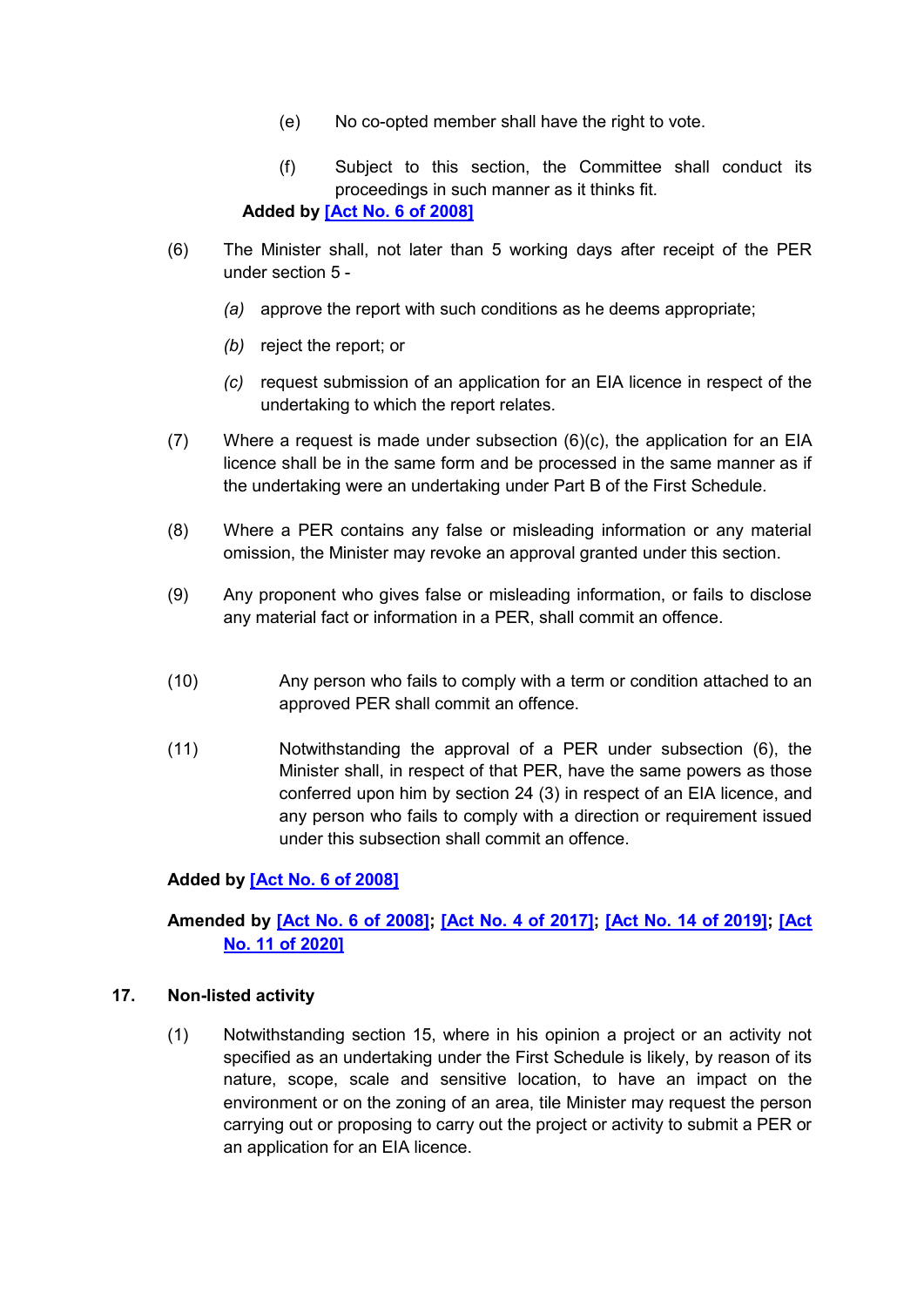(2) Where a request for submission of a preliminary environ- mental report or an application for an EIA licence is made, the project or activity shall be deemed to be an undertaking specified under the First Schedule in respect of which a PER or an EIA licence is required, as the case may be.

**Amended by [\[Act No. 6 of 2008\]](https://supremecourt.govmu.org/get-doc-link/Act_No._6_of_2008)**

### <span id="page-23-0"></span>**18. Application for an EIA licence**

- (1) A proponent applying for an EIA licence in respect of an undertaking specified in Part B and Part C of the First Schedule, or in accordance with a request under section 16(6)(c) or 17(1), shall submit to the Director an EIA report -
	- *(a)* in electronic form, and in 15 printed copies, and such additional copies as may reasonably be required by the Director;
	- *(b)* signed by the proponent or his duly appointed legal representative and countersigned by the consultant referred to in section 19 who prepared the report;
	- *(c)* accompanied by-
		- (i) satisfactory proof of ownership of the undertaking;
		- (ii) a site plan prepared and signed by a land surveyor;
		- (iii) a non-technical summary of the report;
		- (iv) a certificate issued by a notary expressing his opinion as to the ownership of the land on which the undertaking is to be executed, or where the proponent is not the owner of the land, by a written evidence of the permission of the owner, and a certificate issued by a notary expressing his opinion as to the owner's title.
- (2) The EIA report shall contain a true and fair statement and description of the undertaking as proposed to be carried out by the proponent, and shall include -
	- *(a)* the name and address of the proponent;
	- *(b)* the ownership of the undertaking and of the land on which it is being conducted;
	- *(c)* the name, address and qualifications of the consultant who prepared the EIA;
	- *(d)* the precise location and surroundings of the undertaking, the zoning of the site and the number of similar undertakings in the area;
	- *(e)* the principle, concept and purpose of the undertaking;
	- *(f)* the direct or indirect effects that the undertaking is likely to have on the environment;
	- *(fa)* such data as may be necessary to identify and assess the effects that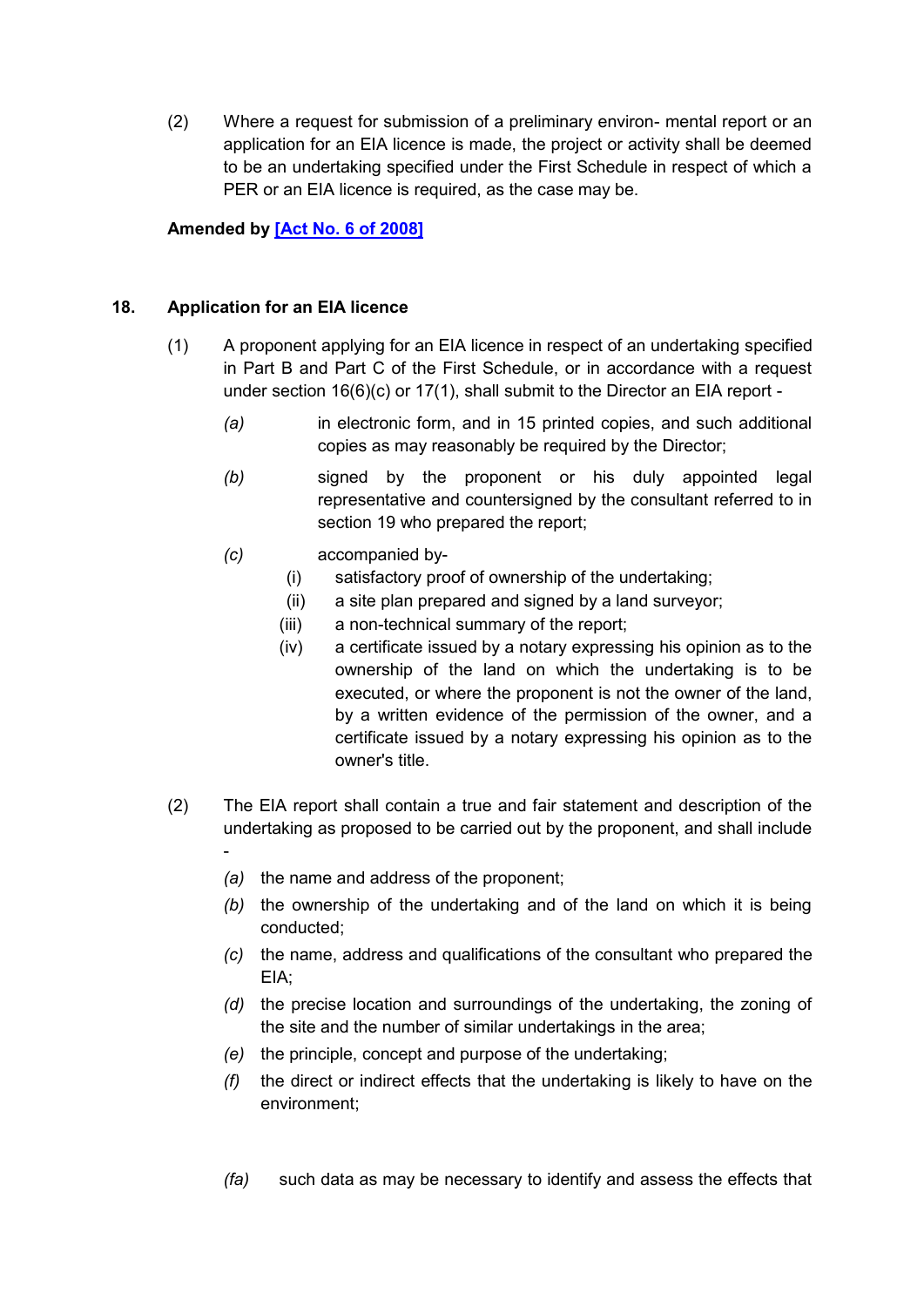climate change may have on the undertaking;

- *(fb)* the measures which the proponent proposes in order to mitigate the adverse effects that climate change may have on the project;
- *(fc)* any action or measure that the proponent proposes to promote the use of alternatives, best available techniques and environmental practices to minimise the use, release and emission of hazardous substances, including mercury;
- *(g)* an assessment of the social, economic and cultural effects which the undertaking is likely to have on the people and society.
- *(h)* any actions or measures which the proponent proposes to take to avoid, prevent, change, mitigate or remedy, as far as possible, the likely effects of the undertaking on the environment;
- *(i)* an assessment of the inevitable adverse environmental effects that the undertaking is likely to have on the environment, people and society, where it is implemented in the manner proposed by the proponent;
- *(j)* an accurate assessment of the irreversible and irretrievable commitment of resources which will be involved in the undertaking, where it is implemented in the manner proposed by the proponent;
- *(k)* any alternative manner or process in which the undertaking may be carried out so as to cause less harm to the environment;
- *(l)* an environmental monitoring plan;
- *(m)* information pertaining to the decommissioning of the project at the end of its life cycle and associated impacts, proposed measures to return the site as far as possible to its former state, or rehabilitation measures;
- *(n)* in the case of a new infrastructure proposal, an environmental management plan to be implemented during the construction phase;
- *(na)* information on eco-friendly practices to promote sustainable development such as waste minimisation, reuse, recycling, composting, energy efficiency, renewable energy supply, green building practices, water conservation and management, rainwater harvesting and recycling of waste water; and
- *(o)* such other information as may be necessary for a proper assessment and review of the potential impact of the undertaking on the environment, people and society.
- (3) Without prejudice to subsection (2), the proponent may, where applicable, be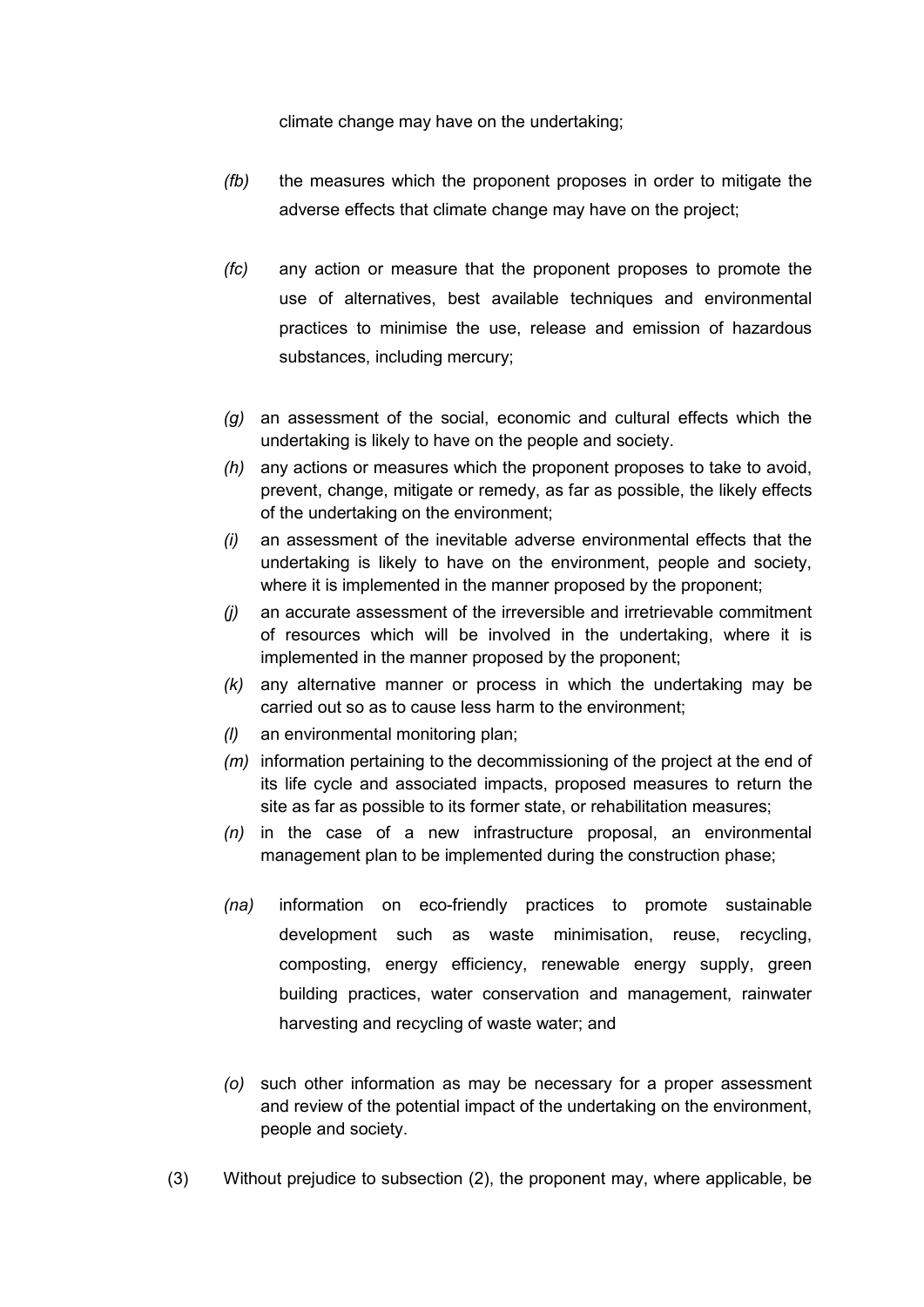required to include, in the EIA report –

- (a) an ecological assessment of the site;
- (b) a vulnerability assessment and proposed adaptation measures with respect to climate change;
- (c) an estimation of greenhouse gas emission attributed to the undertaking, and associated activities within the physical boundary of the undertaking, over its life cycle.

**Amended by [\[Act No. 11 of 2020\]](https://supremecourt.govmu.org/get-doc-link/Act_No._11_of_2020)**

### <span id="page-25-0"></span>**19. Consultancy**

- (1) An EIA shall
	- *(a)* be signed by the proponent and all principal consultants who prepared or assisted in the preparation of the EIA;
	- *(b)* enclose particulars of the schedule of works undertaken by the proponent and his consultants in the preparation of the EIA, including particulars of any consultation held with the public in the area where the undertaking is to be located.
- (2) Notwithstanding the Copyrights Act, no intellectual property rights in an EIA submitted under subsection (1) shall be opposable to a public officer or a Government Department or agency dealing with an EIA in the discharge of his duties or exercise of his functions.

# **19A. Repealed by [\[Act No. 9 of 2015\]](https://supremecourt.govmu.org/get-doc-link/Act_No._9_of_2015)**

**Amended by [Act [No. 20 of 2011\];](https://supremecourt.govmu.org/get-doc-link/Act_No._20_of_2011) [\[Act No. 27 of 2013\]](https://supremecourt.govmu.org/get-doc-link/Act_No._27_of_2013)**

### <span id="page-25-1"></span>**20. Public Comment**

- (1) An EIA submitted under section 18 shall be open for public inspection during working hours at -
	- *(a)* the office of the Department;
	- *(b)* the main office of the municipal councilor district council for the area where the undertaking is to be carried out; and
	- *(c)* such other places as may be specified in a notice under subsection (2).
- (2) The Director shall, not later than 14 days after the submission of an application for an EIA licence under section 18, give notice of the public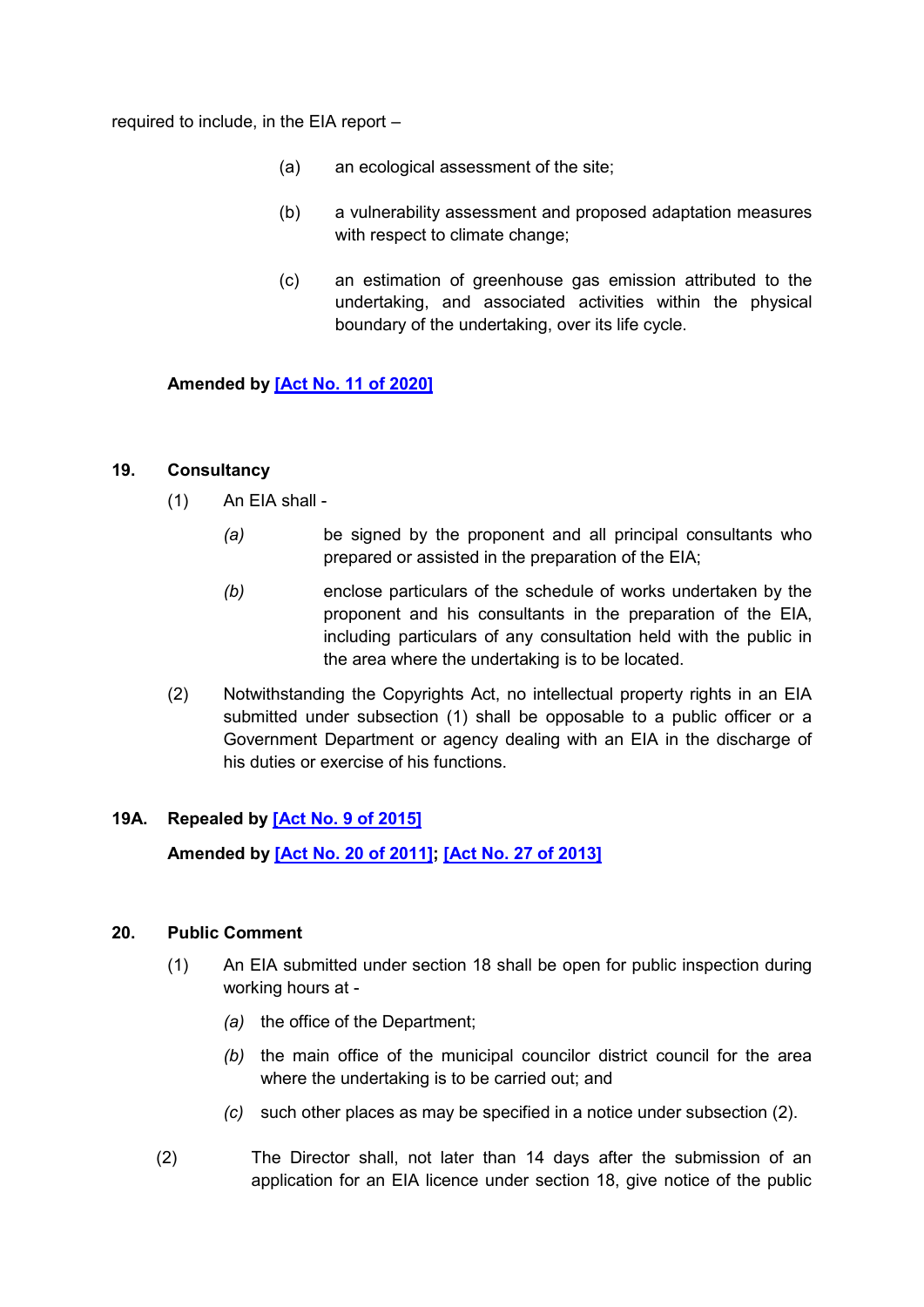inspection specified in subsection (1) in the Gazette and in 2 consecutive issues of 2 daily newspapers.

# **Repealed & Replaced by [\[Act No. 6 of 2008\]](https://supremecourt.govmu.org/get-doc-link/Act_No._6_of_2008)**

- (3) A notice published under subsection (2) shall
	- *(a)* give a summary description of the undertaking;
	- *(b)* state the address where the undertaking is to be carried out;
	- *(c)* state the place where the EIA may be inspected;
	- *(d)* specify the time limit for the submission of public comment in writing which shall be not less than 10 days and not more than 21 days after the date of the publication of the notice in the Gazette.

# **Amended by [\[Act No. 6 of 2008\]](https://supremecourt.govmu.org/get-doc-link/Act_No._6_of_2008)**

- (4) The Director may in respect of an EIA, other than one submitted through the Economic Development Board, extend the time limit specified in subsection (2) to afford reasonable opportunity for any person to submit public comments on the EIA.
- (5) The Director may cause to be published an EIA or an extract of an EIA on the internet for public inspection.

### **Amended by [\[Act No. 11 of 2017\]](https://supremecourt.govmu.org/get-doc-link/Act_No._11_of_2017)**

### <span id="page-26-0"></span>**21. Review of ElA**

- (1) The Director shall-
	- *(a)* review an EIA submitted by a proponent and determine its scope and contents; and
	- *(b)* refer the EIA, with such comments and observations as he thinks appropriate, and with any public comment submitted under section 20, to the EIA Committee for examination not later than 42 days after the expiry of the time limit set for submission of public comments under section 20(3) or (4), as the case may be.

# **Amended by [\[Act No. 6 of 2008\]](https://supremecourt.govmu.org/get-doc-link/Act_No._6_of_2008)**

- (2) The Director may for the purpose of the review under subsection  $(1)(a)$ 
	- *(a)* request any public department, an enforcing agency, any nongovernmental organisation or any other person, to submit their observations in writing on the EIA;
	- *(b)* set up a technical committee to advise him on the EIA or on any aspects of the undertaking;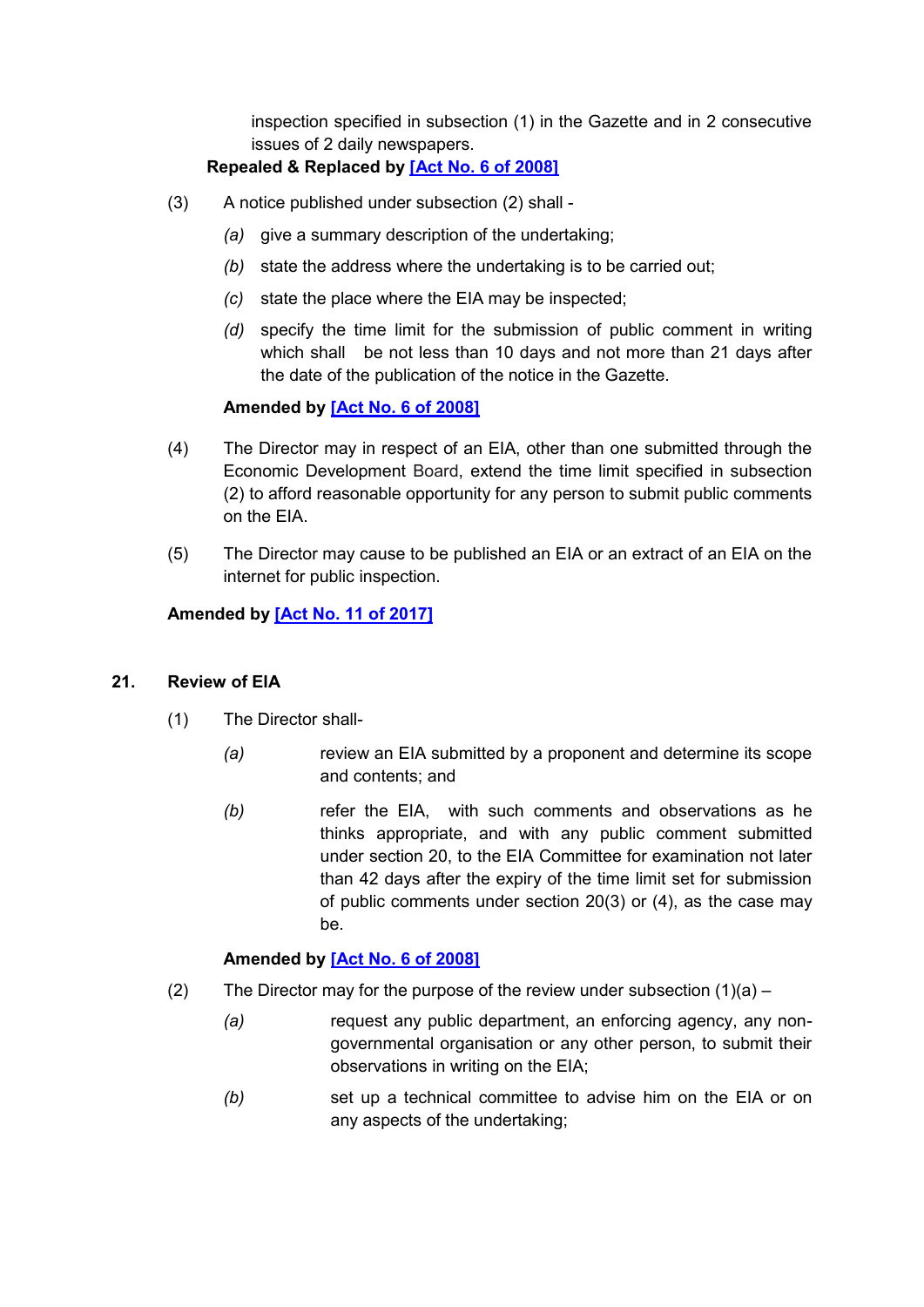- *(c)* require the proponent to carry out further study or to submit additional information for the purpose of ensuring that the EIA is as accurate and exhaustive as possible.
- (3) Subject to subsection (5), any observation made pursuant to a request made under subsection (2)(a) shall be made not later than 14 days after the expiry of the time limit set for submission of public comments under section 20(3)(d), after which date it shall be presumed that the person does not have any observation to make.
- (4) Where in respect of an EIA, other than one submitted through the Economic Development Board, it appears to the Director that the time limit set out in subsection (1)(b) cannot for any reason be met, he may, after consultation with the proponent, refer the EIA on a date not later than 28 days after the expiry of that time limit, and shall inform the proponent accordingly.
- (5) Where an EIA is submitted through the Economic Development Board
	- *(a)* the observations requested under subsection (2)(a) shall be made not later than 7 days after the request;
	- *(b)* the Director shall refer the EIA to the Committee not later than 14 days after the expiry of time limit set for the submission of public comments under section 20(3)(d).

### **Amended by [\[Act No. 11 of 2017\]](https://supremecourt.govmu.org/get-doc-link/Act_No._11_of_2017)**

### <span id="page-27-0"></span>**22. EIA Committee**

- (1) There is established for the purposes of this Act an EIA Committee which shall consist of-
	- *(a)* the Permanent Secretary, as Chairperson;
	- *(b)* the Permanent Secretaries of the Ministries having responsibility for the subjects specified in the Sixth Schedule, or their representatives;
	- *(c)* the Director, but he shall have no voting right.
- (2) The EIA Committee shall examine applications for an EIA licence referred to it after review by the Director and shall make such recommendations to the Minister as it thinks fit.
- (2A) In the course of the examination of an application under subsection (2), the EIA Committee may request the applicant to attend a meeting of the EIA Committee, within the time limit referred to in subsection (8), for the purpose of giving such clarification or explanation relating to the application as the EIA Committee may determine.
- (3) At a meeting of the EIA Committee, 5 members including the Chairperson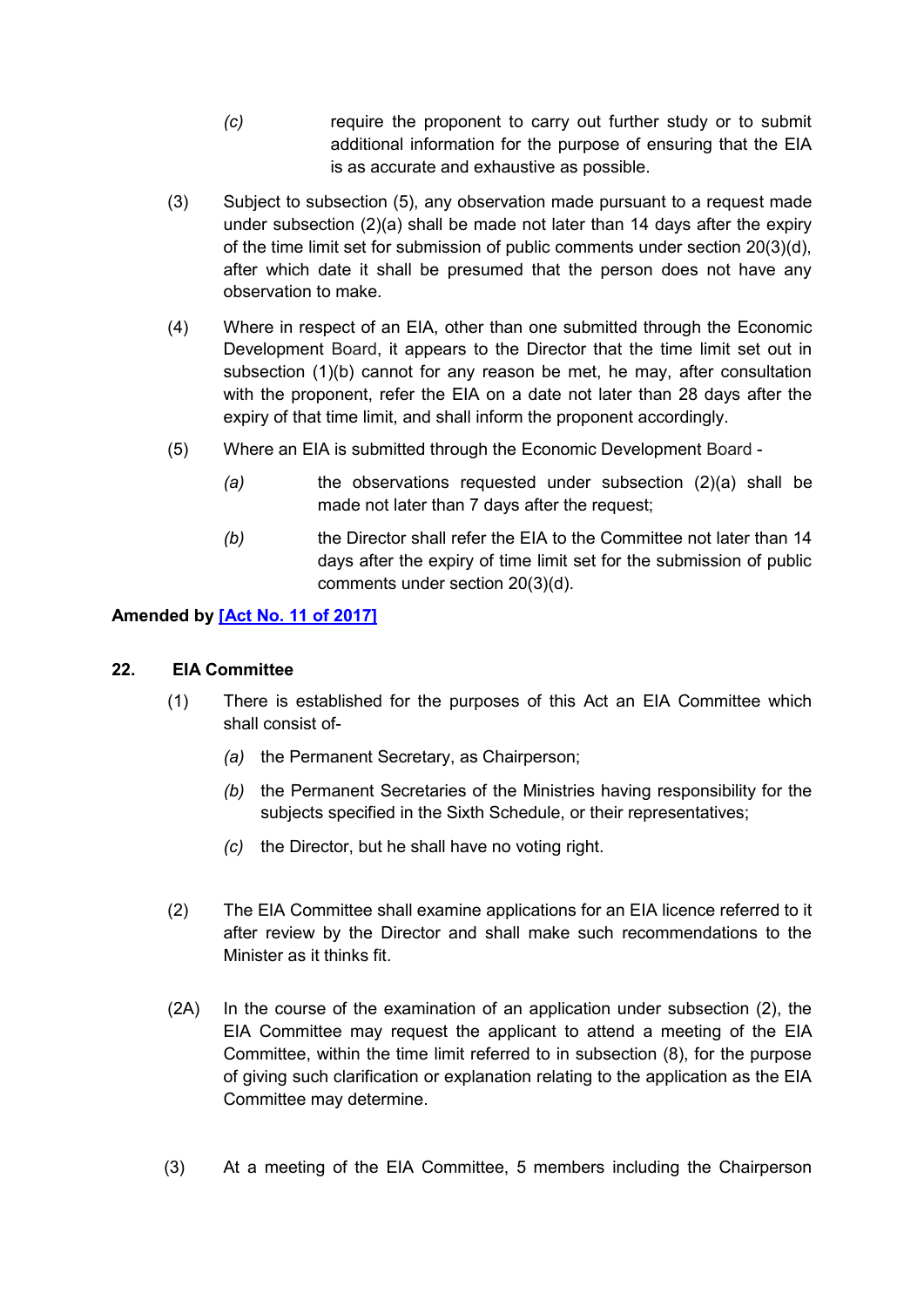shall constitute a quorum.

### **Amended by [\[Act No. 6 of 2008\];](https://supremecourt.govmu.org/get-doc-link/Act_No._6_of_2008) [\[Act No. 9 of 2015\]](https://supremecourt.govmu.org/get-doc-link/Act_No._9_of_2015)**

- (4) The EIA Committee may-
	- *(a)* establish any sub-committee for the purpose of examining the whole or any specific aspect of an EIA
	- *(b)* with the approval of the Minister, co-opt any person as member.
- (5) A co-opted member shall not
	- *(a)* by virtue of his designation as member of the EIA Committee, be deemed to be a public officer;
	- *(b)* have any voting right.
- (6) Subject to this section, the EIA Committee shall regulate its meetings and proceedings in such manner as it thinks fit.
- (7) The Chairperson may request the attendance of any officer of the Department at a meeting of the EIA Committee to provide such information it may require, but the officer shall not have any right to vote at the meeting.
- (8) The EIA Committee shall except in a case of 'force majeure' or where further consultation is required give its recommendations to the Minister not later than 14 days after the date the application was referred by the Director under section 21 (1)(b).
- (9) Where the EIA Committee is examining an EIA submitted by a Ministry, the Permanent Secretary of that Ministry or his representative shall not take part in the proceedings.

### **Amended by [\[Act No. 6 of 2008\]](https://supremecourt.govmu.org/get-doc-link/Act_No._6_of_2008)**

### <span id="page-28-0"></span>**23. Decision on EIA**

(1) Subject to subsections (3) and (4), the Minister shall after taking into consideration the recommendations of the EIA Committee make his decision on the EIA -

not later than 5 working days after the receipt of the recommendations.

### **Amended by [\[Act No. 6 of 2008\]](https://supremecourt.govmu.org/get-doc-link/Act_No._6_of_2008)**

- (2) The Minister may-
	- *(a)* subject to section 24, approve the issue of an EIA licence on such terms and conditions as he may deem appropriate; or

**Amended by [\[Act No. 6](https://supremecourt.govmu.org/get-doc-link/Act_No._6_of_2008) of 2008]**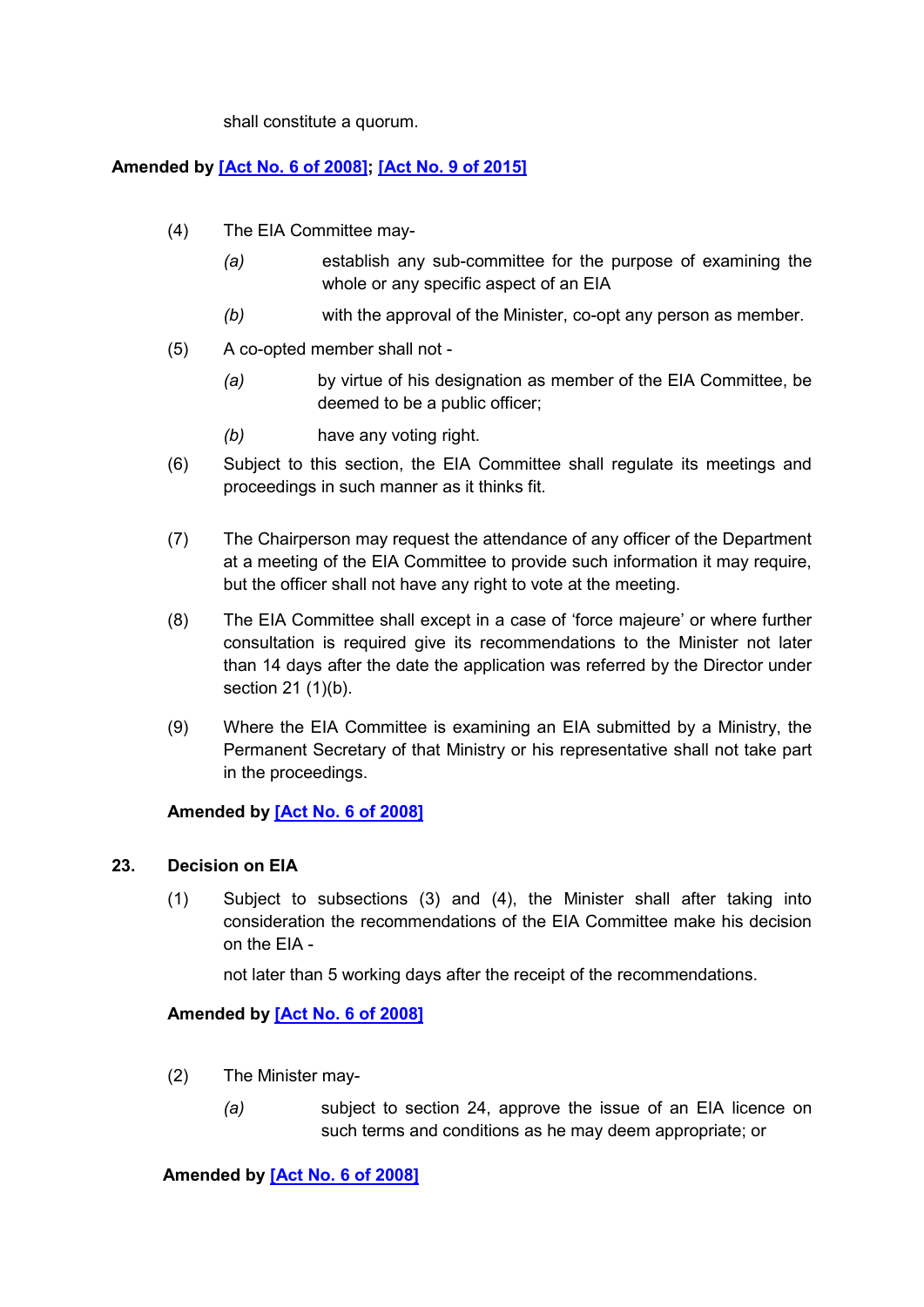- *(b)* disapprove the EIA and reject the application.
- (3) Where the Minister is unable to make a decision, he shall refer the EIA to a technical advisory committee set up under section 12 with instructions to advise him not later than 7 days on such issues as are set out in the terms of reference.
- (4) the Minister shall, within 14 days of receiving of the advice of the technical advisory committee and in the light of the advice of that committee, approve the EIA subject to such terms and conditions he deems fit to impose, or disapprove the EIA and reject the application.

### **Amended by [\[Act No. 6](https://supremecourt.govmu.org/get-doc-link/Act_No._6_of_2008) of 2008]**

(5) The Director shall as soon as possible but not later than 7 working days after the day on which the Minister makes his decision give notice in the *Gazette* and in the newspapers in which notice of application was given pursuant to section 20(2), of a summary of the decision of the Minister to approve, or to reject the EIA stating the place where the full decision may be available.

### **Amended by [\[Act No. 6](https://supremecourt.govmu.org/get-doc-link/Act_No._6_of_2008) of 2008]**

- (6) Subject to an appeal under sections 56 and 57, the decision of the Minister shall be final and binding.
- (7) The Director shall comply and give effect to the decision of the Minister under subsection (2) or (4).
- (8) Where an EIA is approved by the Minister, the Director shall issue an EIA licence on the terms and conditions specified by the Minister.
- (9) Any person who fails to comply with a term or condition attached to an EIA licence shall commit an offence.

### **Amended by [\[Act No. 6](https://supremecourt.govmu.org/get-doc-link/Act_No._6_of_2008) of 2008]; [\[Act No. 14 of 2019\]](https://supremecourt.govmu.org/get-doc-link/Act_No._14_of_2019)**

### <span id="page-29-0"></span>**24. EIA approval**

- (1) In considering approval of an EIA, account shall be taken of-
- (a) such policy or environmental guidance as may be published in respect of an undertaking;

(aa) the environmental factors considered in the EIA; **Amended by [\[Act No. 6 of 2008\]](https://supremecourt.govmu.org/get-doc-link/Act_No._6_of_2008)**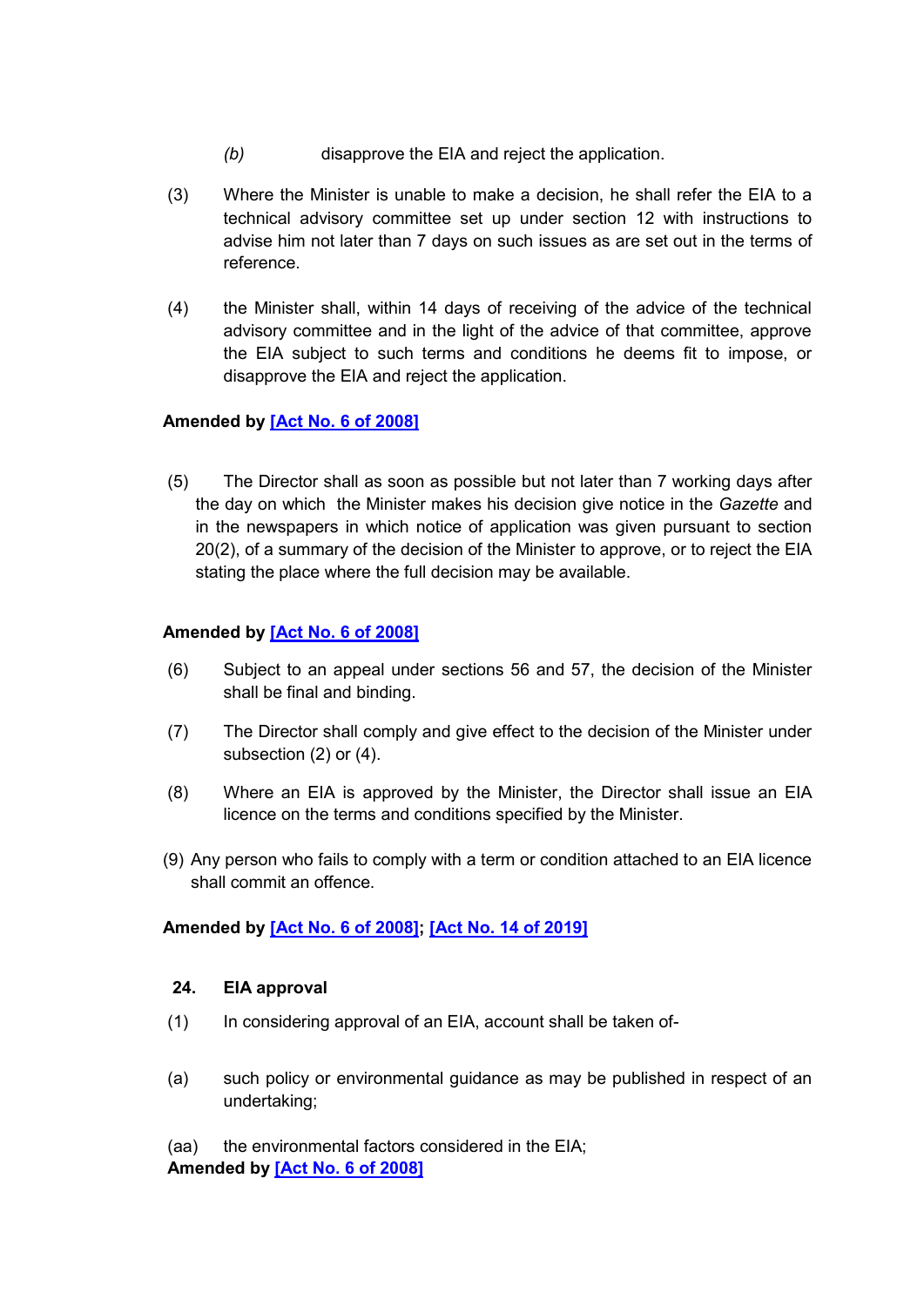- (ab) the impacts of climate change, including adaptation and mitigation measures;
- (b) the measures proposed to avoid or minimise adverse effects on the environment, people or society;
- (c) the alternatives proposed in the EIA;
- (d) such other matters that may be relevant in weighing the significance or insignificance of the potential environmental impact of the undertaking.
- (2) Where an EIA is approved or a direction is given by the Minister under subsection 3(b), the EIA and the directions shall be deemed to be conditions of the EIA licence issued under section 23(8).
- (3) Notwithstanding the approval of an EIA, the Minister may at any time
	- *(a)* revoke an EIA licence, or amend the conditions of an EIA licence, where he has reason to believe that –
		- (i) circumstances reasonably justifying such revocation or amendment of the conditions have arisen since the granting of the EIA
		- (ii) the proponent is contravening the conditions attached to his licence;
		- (iii) the proponent had failed to disclose any material information or had provided false or misleading information in the EIA report;
	- *(b)* give the proponent such directions as he considers necessary in relation to -
		- (i) the methods of execution and the phasing of the undertaking;
		- (ii) works or actions required to prevent, reduce or eliminate the adverse effects of the undertaking on the environment, people and society;
		- (iii) research, investigation, and monitoring programmes related to the undertaking;
		- (iv) any other aspect of the undertaking or of the execution of the undertaking which is reasonably expected to have adverse environmental effects;
	- *(c)* require the proponent to submit at such interval as he may determine, reports on the impacts of the undertaking on the environment, people and society.
- (4) Any person who fails to comply with a direction or requirement under subsections (3)(b) and (c), shall commit an offence.

**Amended by [\[Act No. 11 of 2020\]](https://supremecourt.govmu.org/get-doc-link/Act_No._11_of_2020)**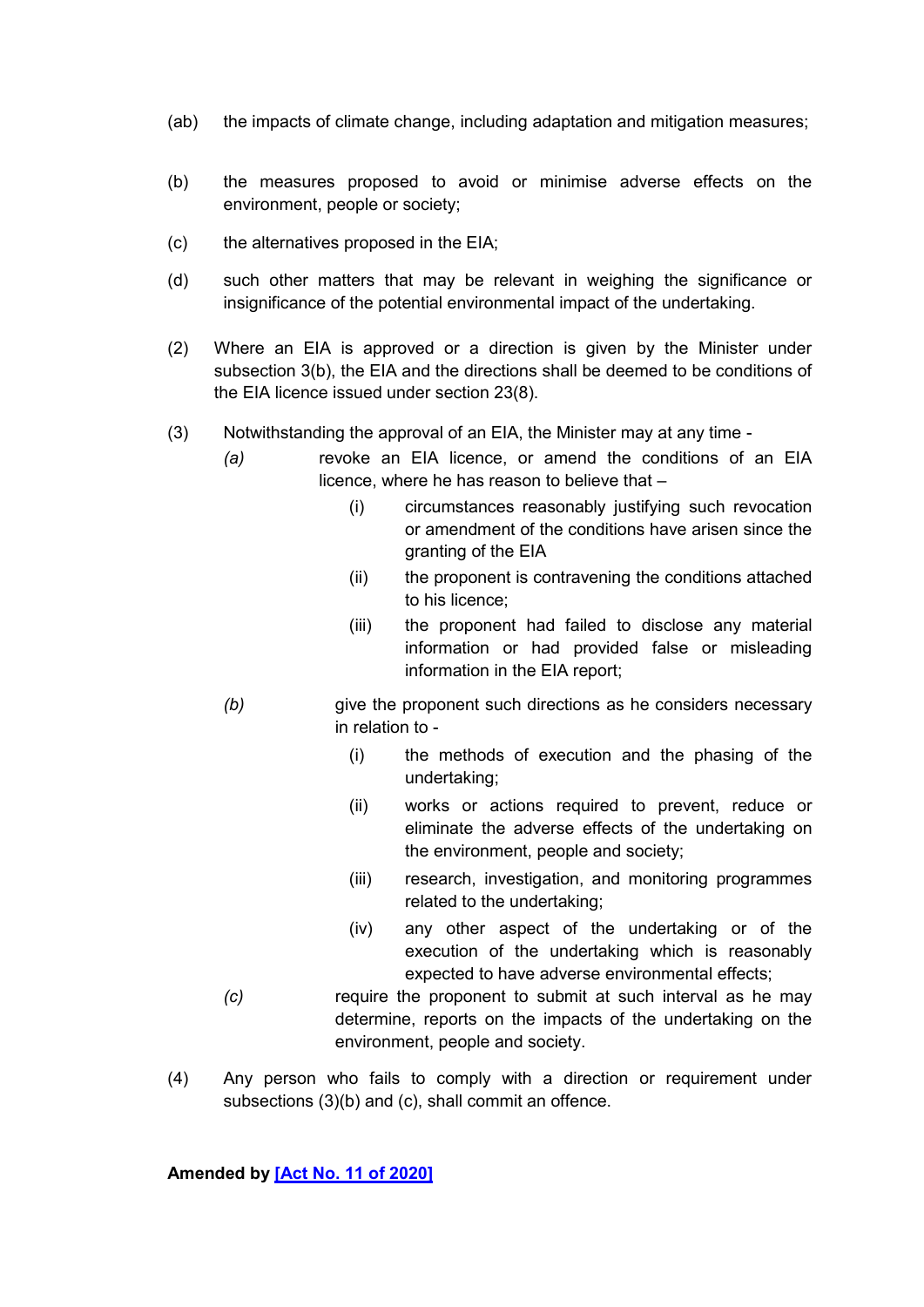### <span id="page-31-0"></span>**25. Submission of fresh EIA**

- (1) The Minister may, at any time after the issue of an EIA licence, issue a direction to the licensee requiring him to submit a fresh EIA in respect of his undertaking within such time as may be specified.
- (2) A direction under subsection (1) may be issued where, in the opinion of the Minister
	- *(a)* the undertaking is, or is likely to be, a source of pollution to the environment;
	- *(b)* there is a substantial change or modification in the undertaking, or in the manner in which the undertaking is being operated;
	- *(c)* the undertaking poses a threat to the environment; or
	- *(d)* the circumstances of the undertaking with regard to its surrounding environment so require.
- <span id="page-31-1"></span>(3) A licensee who fails to comply with a direction issued under subsection (1) shall commit an offence and the Court may, on conviction, in addition to the penalty provided in section 85, cancel his EIA licence or suspend it for a period not exceeding one year.

# **Repealed & Replaced by [\[Act No. 6 of 2008\]](https://supremecourt.govmu.org/get-doc-link/Act_No._6_of_2008)**

### **26. Transfer of undertaking**

- (1) Where the ownership, control and management of an undertaking is transferred, whether before or after the grant of an EIA licence, or a PER approval the transferor shall by registered post -
	- (a) notify the Director of the transfer and communicate to the Director a copy of the document witnessing the transfer; and
	- (b) send a copy of the notification under paragraph (a) to the transferee.
- (2) Unless a notification is given under subsection (1), it shall be presumed for the purposes of this Act or any other enactment or rule of law, that the person applying for an EIA licence or the holder of the EIA licence, or a PER approval as the case may be, is the proponent and shall have all the responsibilities and liabilities of the proponent.
- (3) Where a notification is given under subsection (1), the transferee mentioned in the notice under subsection (1) shall, in the absence of any protest by him within 28 days after the notification, be presumed as from the date of the notice, for the purposes of this Act or any other enactment or rule of law, to be the owner or the person having the charge, or management or control of the undertaking.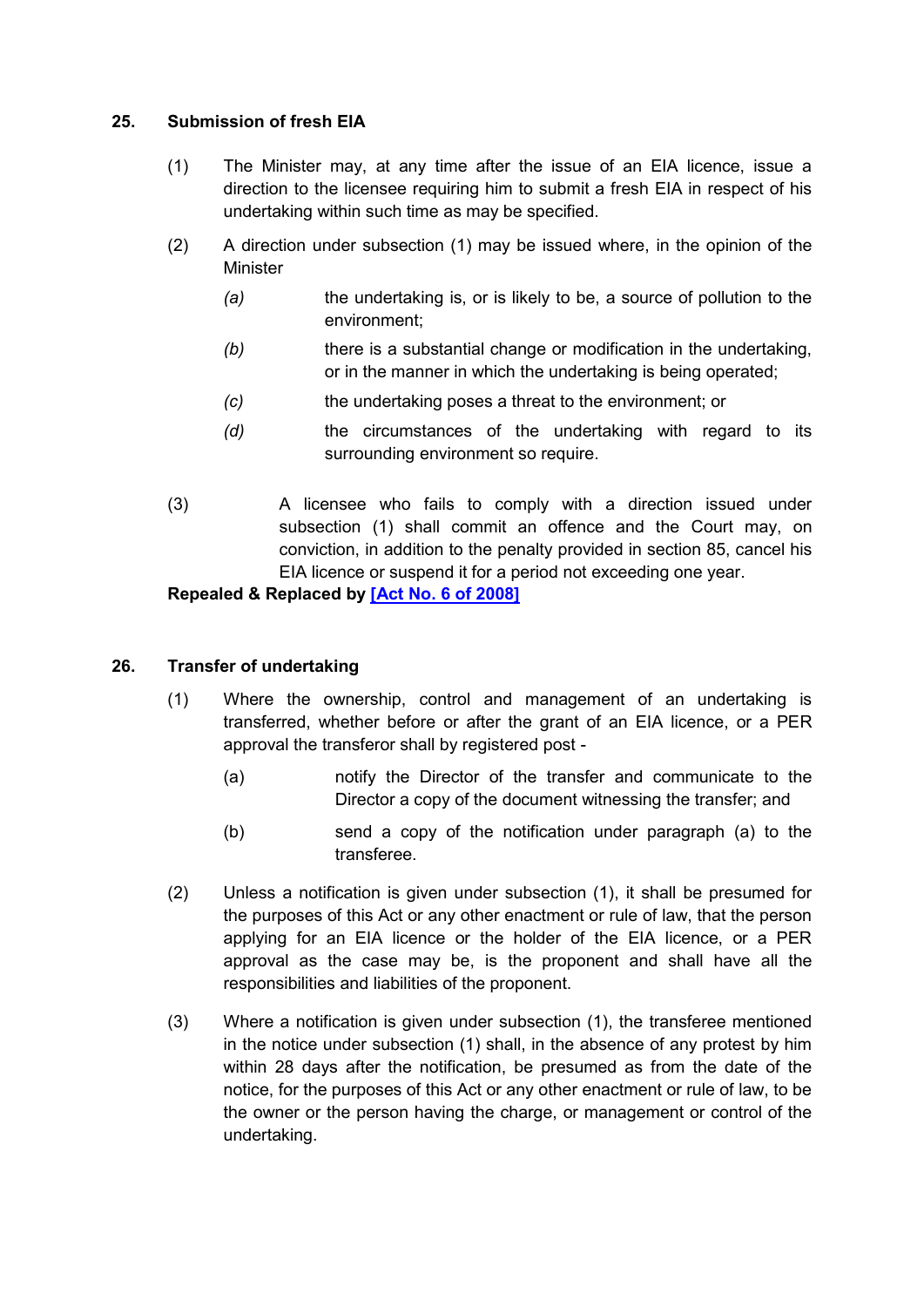- (4) A transfer of an undertaking or of the land where the undertaking is conducted shall not affect the application of the EIA licence or a PER approval and its conditions to the undertaking.
- (5) Any person who contravenes subsection (1) shall commit an offence.

**Amended by [\[Act No. 6 of 2008\]](https://supremecourt.govmu.org/get-doc-link/Act_No._6_of_2008)**

### <span id="page-32-0"></span>**27. Effect of EIA licence**

- (1) No civil or criminal liability in respect of an undertaking or. consequence resulting from an undertaking shall be incurred by the Government of Mauritius, the Minister, or any public officer by reason of the approval of an EIA or the grant of an EIA licence, or by reason of any conditions attached to an EIA licence.
- (2) The fact that an EIA licence is issued in respect of an undertaking shall afford no defence to any civil action or to a prosecution under any enactment, other than section 15(2), concerning that undertaking or the manner it is operated or managed.

### <span id="page-32-1"></span>**28. Exemption**

- (1) The Minister may declare an undertaking by a public department, which, in his opinion, is urgently needed in the national interest or for the economic development of Mauritius, to be an exempt undertaking specified in Part B of the First Schedule.
- . (2) The EIA of an exempt undertaking shall be submitted to the Director, who after examination, shall refer it together with any public comments received to the EIA Committee for any comments or recommendations.
- (3) The EIA Committee shall refer an EIA in respect of an exempt undertaking, together with its comments and observations to the Minister for his decision.
- (4) The Minister may approve the EIA on such conditions as he thinks fit, having regard to the matters specified in section 24.
- (5) Where the Minister approves an EIA under subsection (4), the Director shall cause a notice to be published in the Gazette and in 2 daily newspapers stating-
	- *(a)* a summary description of the undertaking and its location;
	- *(b)* the proponent of the undertaking;
	- *(c)* a declaration that the undertaking is an exempt undertaking;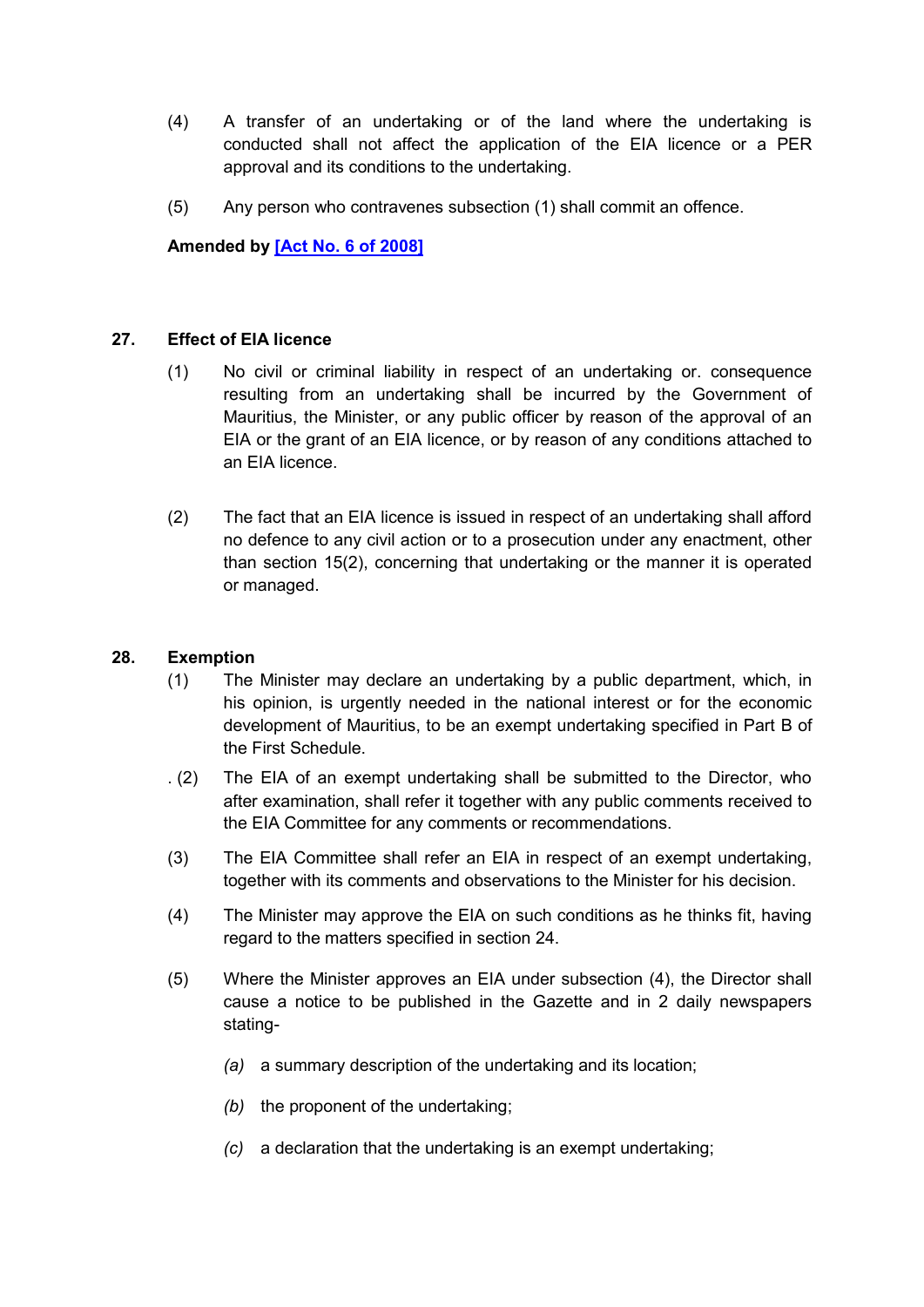*(d)* the approval of the EIA and the conditions attached to the approval.

### **Amended by [\[Act No. 6](https://supremecourt.govmu.org/get-doc-link/Act_No._6_of_2008) of 2008]**

#### **28A. EIA/PER Monitoring Committee**

(1) There shall be an EIA/PER Monitoring Committee which shall consist  $of -$ 

- (a) the Director or his representative, who shall be the Chairperson;
- (b) a representative of each of the Ministries specified in the Sixth Schedule;
- (c) one or more officers of the Department, designated by the Director, one of whom shall be the Secretary to the Committee;
- (d) an officer of the 'Police de l'Environnement'; and
- (e) the Chief Executive of the relevant local authority.
- (2) The Committee shall
	- (a) set up and lay down programmes for the purpose of following up progress after the grant of an EIA licence or the approval of a PER;
	- (b) coordinate the implementation of a programme referred to in paragraph (a);
	- (c) conduct such monitoring exercise as may be necessary to ensure that the conditions of an EIA licence or those imposed on the approval of a PER are complied with;
	- (d) determine appropriate enforcement measures where it finds that any condition referred to in paragraph (c) is not complied with; and
	- (e) prepare and submit to the Minister, not later than 31 July and 31 January in every year, a report on its activities for every half year.
- (3) (a) The Committee shall meet at least once monthly at such time and place as the Chairperson may determine.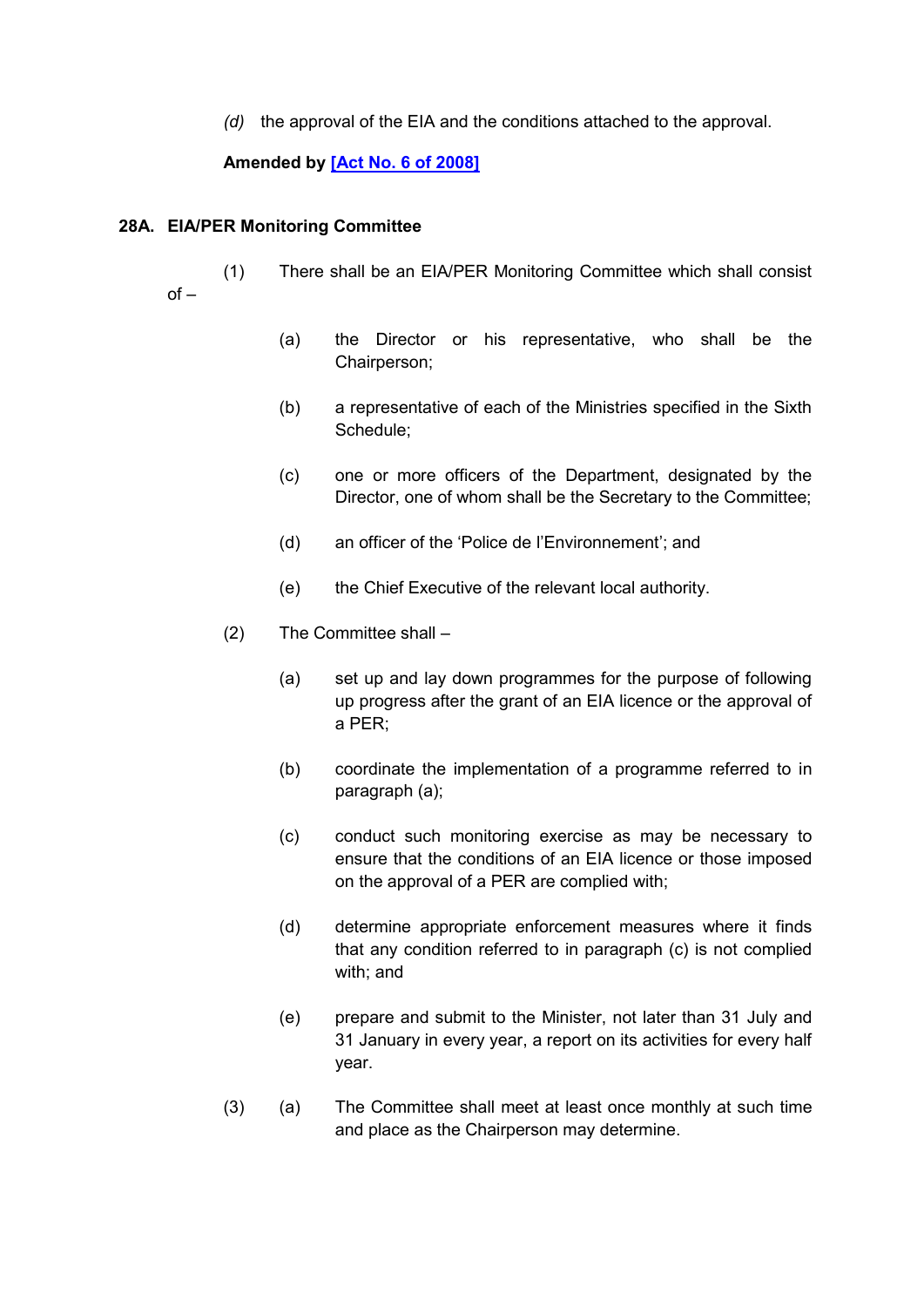- (b) At a meeting of the Committee, 5 members including the Chairperson shall constitute a quorum.
- (c) Subject to paragraphs (a) and (b), the Committee shall conduct its proceedings in such manner as it thinks fit.

### **Added by [\[Act No. 6 of 2008\]](https://supremecourt.govmu.org/get-doc-link/Act_No._6_of_2008)**

#### **28B. Temporary measures during COVID-19 period**

(1) Where, under this Act, a time is imposed on a person to do or refrain from doing any other act or thing and the time for doing or refraining from doing that other act or thing expires, or falls wholly or partly, during –

- (a) the COVID-19 period, the person may, notwithstanding the time imposed, do or refrain from doing that other act or thing not later than 30 days after the COVID-19 period lapses or not later than such further period as may be prescribed; or
- (b) a period of 21 days after the COVID-19 period lapses, the person may, notwithstanding the time imposed, do or refrain from doing that other act or thing not later than 30 days after the period of 21 days lapses or not later than such further period as may be prescribed.
- (2) Where, under this Part, an EIA licence expires during
	- (a) the COVID-19 period, the licence shall, notwithstanding the time imposed, be deemed not to have expired and shall remain valid for a period of 30 days after the COVID-19 period lapses or for such further period as may be prescribed; or
	- (b) a period of 21 days after the COVID-19 period lapses, be deemed not to have expired and shall remain valid for a period of 30 days after the period of 21 days lapses or for such further period as may be prescribed.

### **Added by [\[Act No. 1 of 2020\]](https://supremecourt.govmu.org/get-doc-link/Act_No._1_of_2020)**

### **PART V – SPILL AND ENVIRONMENTAL EMERGENCY**

### <span id="page-34-0"></span>**29. Emergency measures**

- (1) A public officer, officer of a local authority, or any person, who is informed or otherwise made aware of a spill shall immediately notify the Director.
- (2) Any owner of a pollutant which is spilled shall forthwith
	- *(a)* notify the Director; and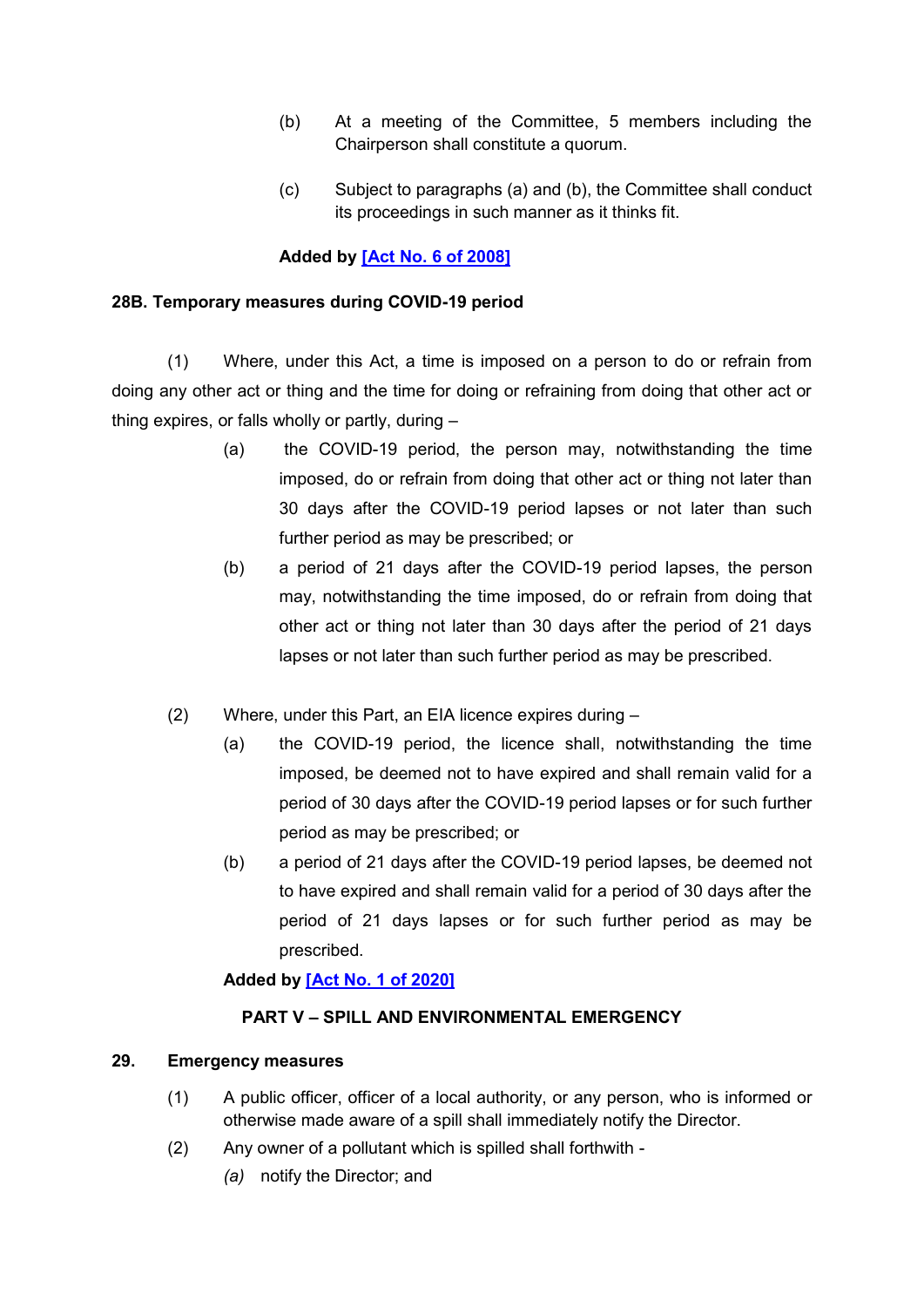- *(b)* inform the Director of-
	- (i) the circumstances of the spill; and
	- (ii) any action taken or proposed to be taken in relation to the spill;
- *(c)* do everything practicable to-
	- (i) prevent, eliminate or reduce the adverse effects of the spill;
	- (ii) restore the environment to the state it was prior to the spill.

### <span id="page-35-0"></span>**30. Interventions of the Director**

- (1) Where the owner of a pollutant which is spilled
	- *(a)* is reasonably suspected of contravening section 29(2)( c);
	- *(b)* cannot promptly be identified;
	- *(c)* requests the assistance of the Director in relation to a spill,

the Director may initiate any action and take any measures necessary in the public interest to prevent, eliminate or reduce the adverse effects on, and to restore to its previous state as far as is practicable, the environment.

- (2) In the event of a spill, the Director may direct the owner of the pollutant which is spilled, or any other person, to take such action within such period of time as he may specify in order to-
	- *(a)* prevent, eliminate, or reduce the adverse environmental effects of the spill;
	- *(b)* restore as far as is practicable the environment to its previous state;
	- *(c)* dispose of, or in any way deal with, the pollutant or any object reasonably suspected to be affected by the pollutant.
- (3) The Director may direct any person conducting an activity which may, in the Director's opinion, cause a spill-
	- *(a)* to prepare a contingency plan to the satisfaction 9f the Director; or
	- *(b)* to make such modification as he thinks appropriate to an existing contingency plan.

### <span id="page-35-1"></span>**31. Clean-up and removal operations**

The Minister shall prescribe -

*(a)* the procedures for clean-up and removal operations in the event of a spill;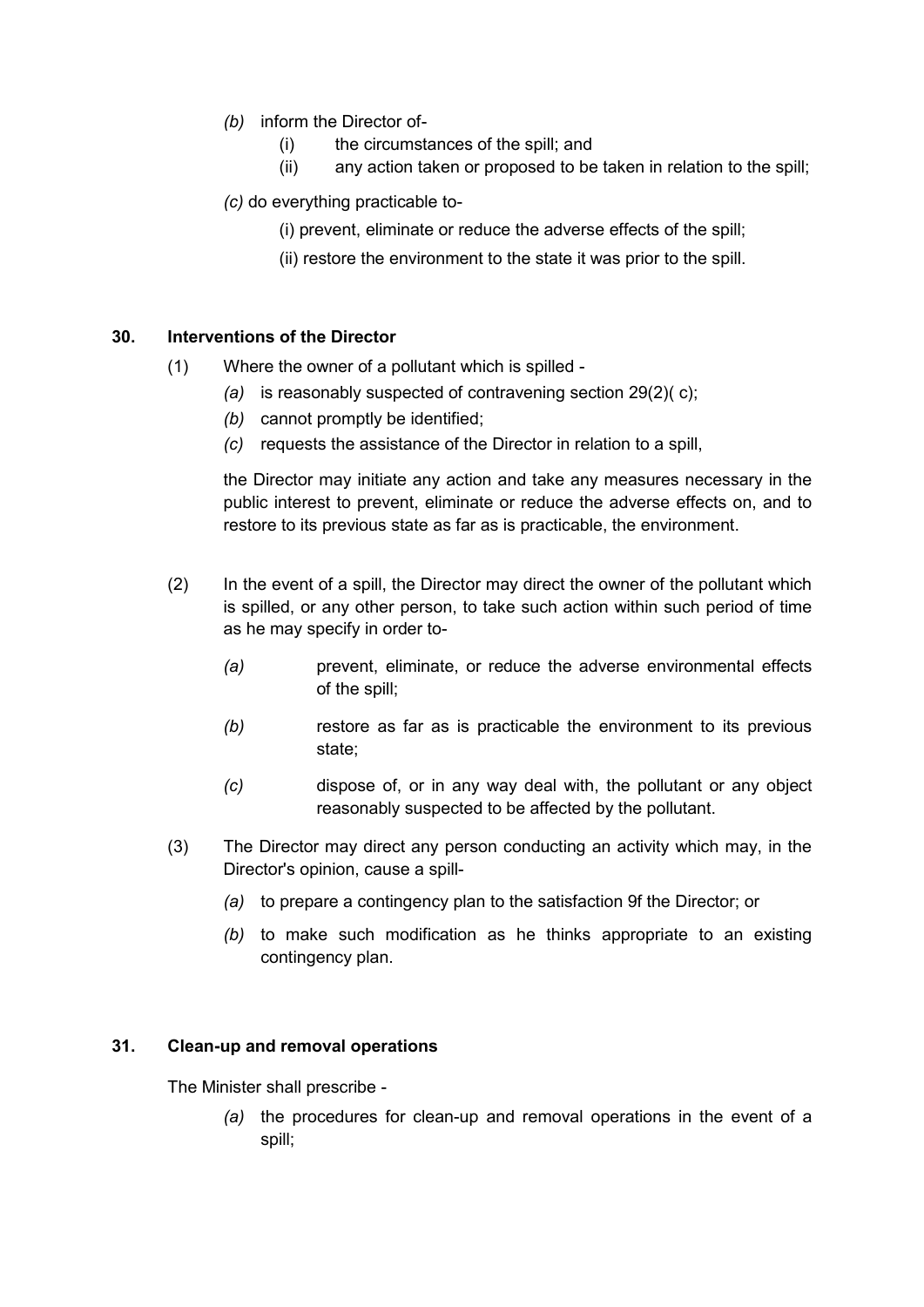*(b)* the method of storage and of disposal of any pollutant or of any object, plant, animal or any part of the environment removed in a clean-up or removal operation or otherwise affected by a pollutant

# **32. Liability for spill**

- (1) Without prejudice to any other cause of action or remedy under any other enactment, any person affected in any way by a spill shall have a right to damages from the owner of a pollutant.
- (2) Subject to this section, Article 1384 alinéa 1 of the Code Napoleon shall apply to an action under subsection (1).
- (3) For the purposes of an action for damages under this section
	- *(a)* the owner of a pollutant shall be presumed to be liable for any damages caused by a spill;
	- *(b)* the owner of a pollutant which is spilled shall always be deemed to be the "gardien" of the pollutant;
	- *(c)* a pollutant shall always be deemed to be in the custody of the owner of the pollutant;
	- *(d)* the burden of proving that the damage was not caused by the pollutant which was spilled, shall always rest on the owner of the pollutant.
- (4) Where there are several owners of a pollutant, the action may be directed against all or anyone of them.
- (5) Where damage is caused by a spill to the environment, or to any property, object or thing which is not the subject of private ownership, the Attorney-General may claim damages against the owner of the pollutant in accordance with this section.

# **33. Recovery of expenses**

- (1) The Director shall recover from the owner of a pollutant which is spilled all costs and expenses incurred as a result of -
	- *(a)* any Clean-up or removal operation;
	- *(b)* any measure taken to prevent, eliminate or reduce the adverse effects of a spill on the environment;
	- *(c)* any measure taken to dispose of or to deal with the pollutant.
- (2) The costs and expenses referred to in subsection (1) shall be deemed to be civil debts owed by the owner of a pollutant to the Government of Mauritius.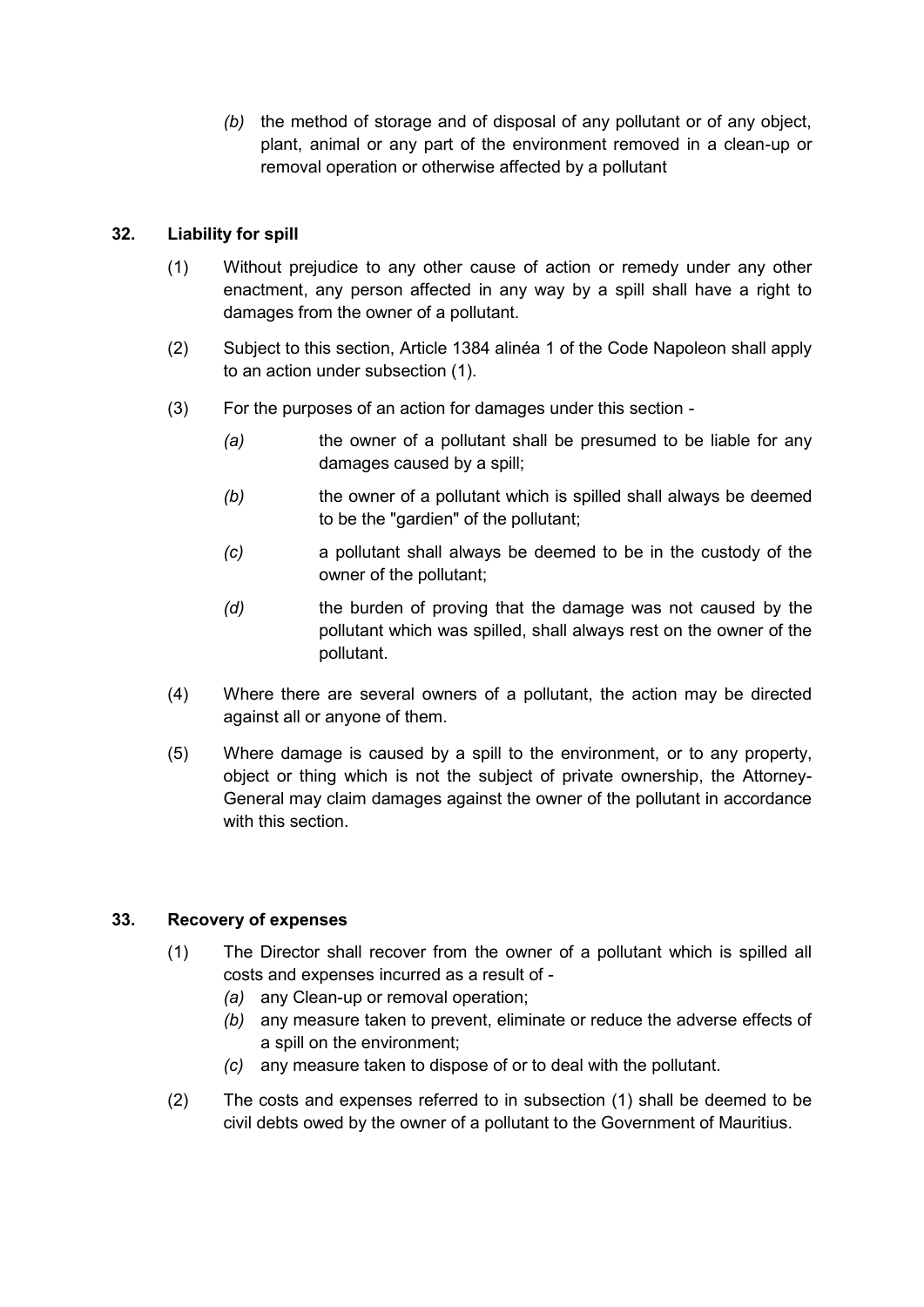## **34. Environmental emergency**

- (1) Where a major threat to the environment is posed "as a result of a spill or otherwise, the Prime Minister may in consultation with the Minister, declare an environmental emergency.
- (2) Notwithstanding any other enactment, where an emergency is declared under subsection (1), the Prime Minister may give such direction as he thinks fit to any public department for the purpose of the protection of the environment.
- (3) The public department which has been given a direction under subsection (2) shall prepare
	- such contingency plan as is appropriate in the event of an emergency situation contemplated under this section.

**Amended by [\[Act No. 6 of 2008\]](https://supremecourt.govmu.org/get-doc-link/Act_No._6_of_2008)**

### **34A. Other threat to the environment**

- (1) Where a threat other than a major threat to the environment referred to in section 34(1) is posed as a result of a spill or otherwise, the Minister may set up a technical committee to advise him on matters pertaining to the relevant scientific and technical aspects of environmental protection and management and to make such recommendation as it may deem fit.
- (2) Where, following a recommendation of the technical committee, expenditure is incurred as a result of –
	- (a) any clean-up or removal operation;
	- (b) any measure taken to prevent, eliminate or reduce the adverse effects of a threat to the environment; or
	- (c) any measure taken to dispose of or to deal with the pollutant,

the amount spent shall, subject to subsection (3), be disbursed from the Fund.

(3) Where the identity of the owner of the spill or pollutant is later ascertained, the amount disbursed may, within a period of 10 years from an operation or measure under subsection (2), be recovered by the Director from the owner and any amount so recovered, including interest and costs, shall be credited to the Fund.

### **Added by [\[Act No. 6 of 2008\]](https://supremecourt.govmu.org/get-doc-link/Act_No._6_of_2008)**

### **35. Powers in case of emergency or spill**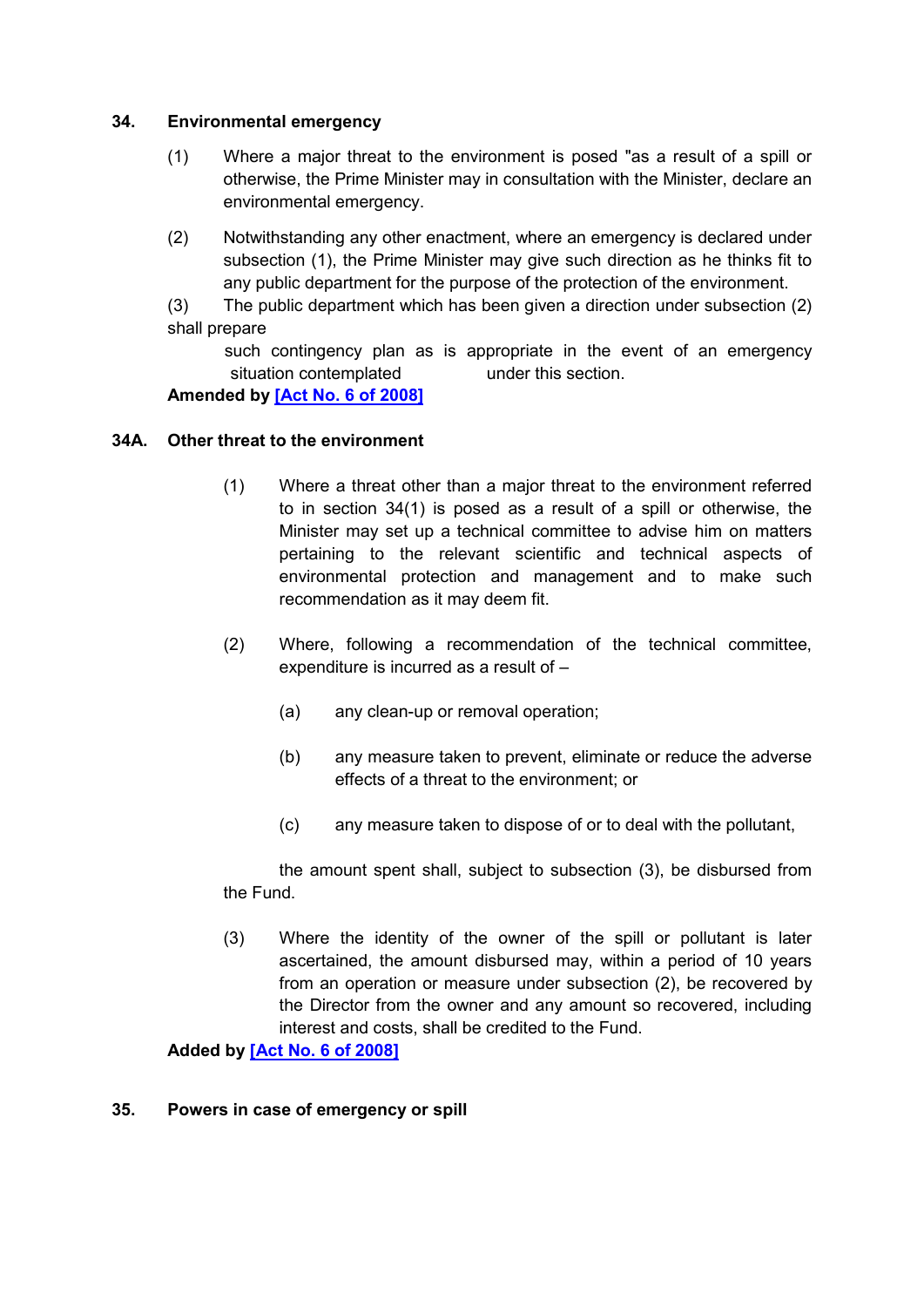Any person engaged in an action or measure taken by the Director in the case of a spill, or in furtherance of a direction by the Prime Minister in the case of an emergency, may -

- *(a)* without warrant enter any premises, except a dwelling house, and have access through or over any building, structure, vehicle or by land, water or air;
- *(b) construct or set up any structure, machinery, materials and equipment on any premises;*
- *(c)* remove the pollutant or any object, plant, animal, to any part of the environment which is reasonably suspected to be affected by the pollutant, and
- *(d)* stop, inspect, search and detain any vehicle.

## **36. Regulations under this Part**

The Minister may make regulations under this Part -

- *(a)* for the purpose of preventing, or in any way dealing with, a spill;
- *(b)* providing for the requirement of a contingency plan in respect of any activity which may cause a spill;
- *(c)* after consultation with the Commission, for the purpose of environmental emergency.

# **PART VI - NATIONAL ENVIRONMENTAL STANDARDS**

### **37. Issue of standards and guidelines**

- (1) Subject to this section, the Minister may, for the protection and management of the environment, issue guidelines published in the *Gazette* on any of the following -
	- *(a)* water;
	- *(b)* effluent limitations;
	- *(c)* air;
	- *(d)* noise;
	- *(e)* waste, in any form or nature;
	- *(f)* pesticide residues;
	- *(g)* odour;
	- *(h)* **Repealed by [\[Act No. 6 of 2008\]](https://supremecourt.govmu.org/get-doc-link/Act_No._6_of_2008)**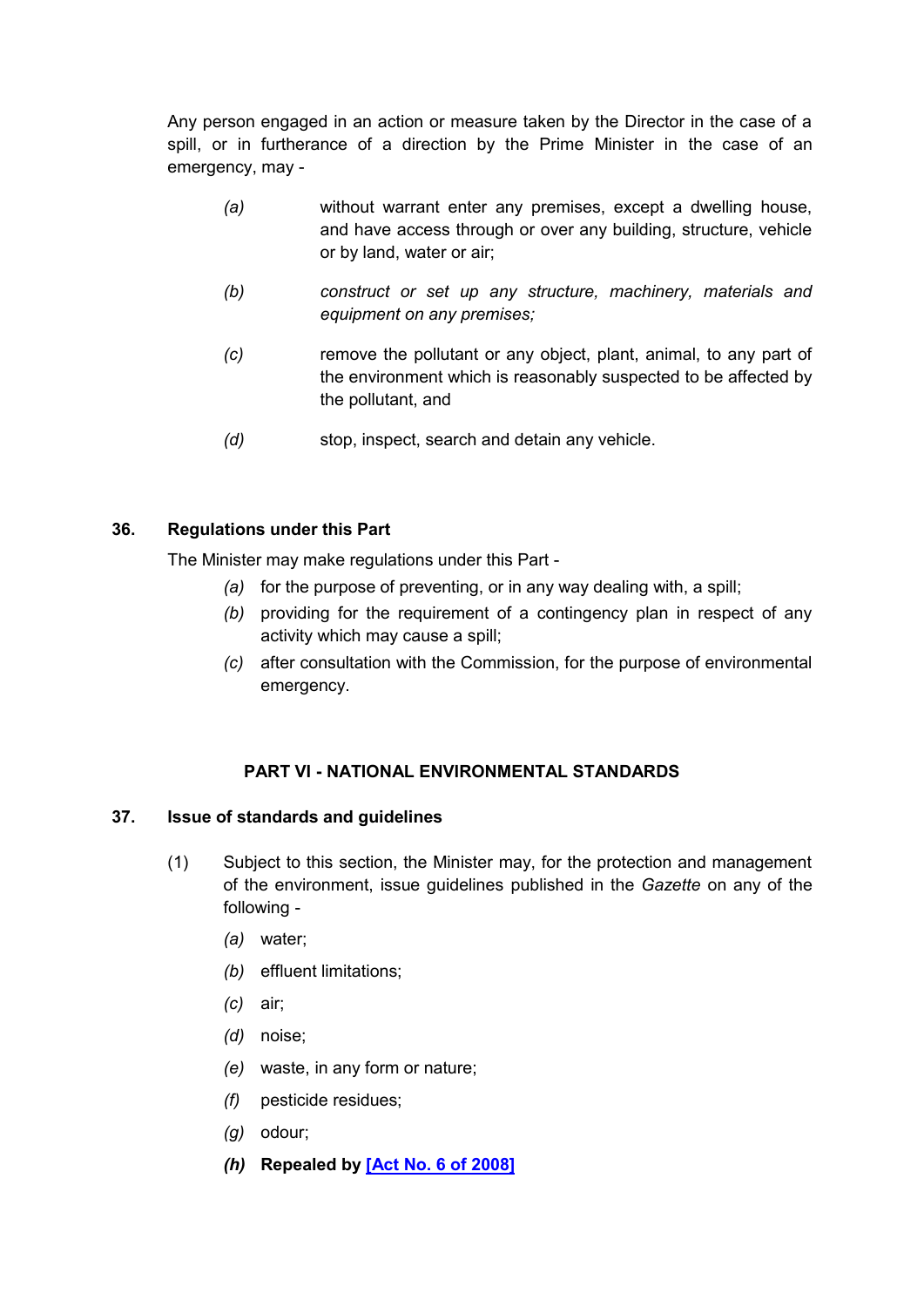- *(i)* built-up environment and landscape.
- *(2)* Without prejudice to the Occupational Safety, Health and Welfare Act and any other enactment, and subject to this section, the Minister shall, for the control of pollution of the environment, have exclusive authority to issue national environmental standards in relation to any of the subjects set out in subsection (1).
- (3) A public department, a non-governmental organisation or any person, may make recommendations to the Minister in respect of national environment standards.
- (4) Where the Minister proposes to issue any guidelines or any national environmental standards or to amend existing guidelines or standards, he -
	- *(a)* shall consult the relevant enforcing agency;
	- *(b)* may consult a technical advisory committee appointed by him, and the **Committee.**
- (5) Before issuing any guidelines or national environmental standards, the Minister shall cause the proposed guidelines or standards to be published by notice in the *Gazette* and in 2 daily newspapers, and invite submissions in writing on the proposed standards within such period as may be specified in the notice.

### **38. Standards for water**

- (1) The Minister shall prescribe standards for water quality to protect the public health, welfare and the environment, and to provide adequate safeguard for the quality of water.
- (2) Any regulations made under subsection (1) may provide for different standards for water quality, having regard to the use and value of water for domestic supply, propagation offish, flora, fauna, and wildlife, recreational purpose, agricultural, industrial and other uses.

### **39. Effluent limitations**

The Minister shall establish-

- *(a)* effluent limitations for sources of pollution by effluents in accordance with the applicable pollution control technology, having regard to existing and to new sources of pollution;
- *(b)* time schedule for installation and operation of applicable pollution control technology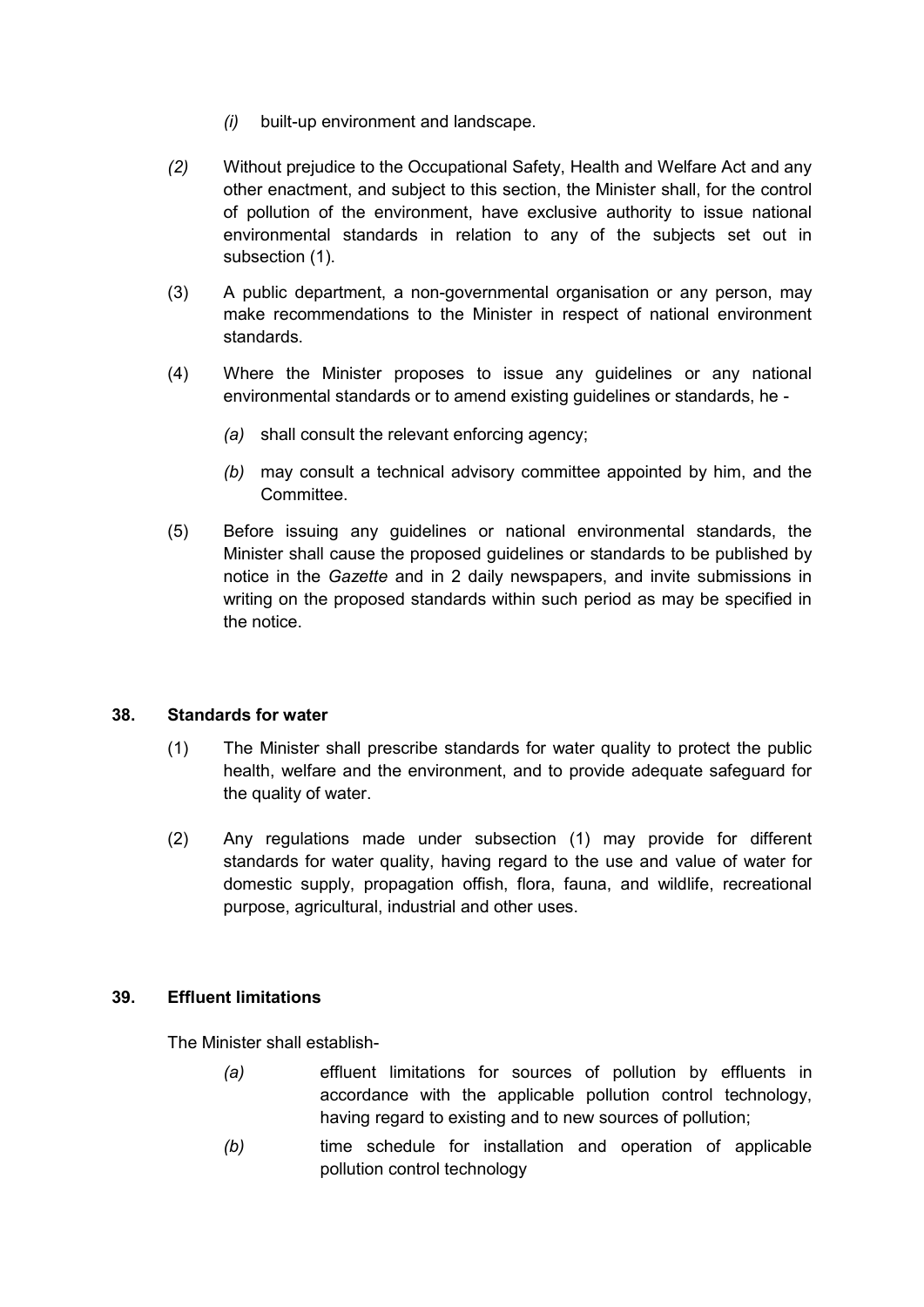## **40. Standards for air**

- (1) The Minister shall prescribe standards to protect the quality of air resources so as to promote the public health and welfare, and the development and the productive capacity of the human, animal, or plant life.
- (2) The standards prescribed under subsection (1), shall provide for
	- *(a)* minimum essential air quality;
	- *(b)* the control of concentration of substances in the air, which separately or in combination, are likely to result in damage or deterioration of property, and of human, animal and plant health;
	- *(c)* controls for atmospheric pollution originating from energy and industrial sources, including pollution produced by crafts and other self-propelled vehicles, and by factories and power generating stations;
	- *(d)* standards applicable to emission from mobile sources, causing or contributing to air pollution, or endangering public health and welfare,

## **41. Standards for noise**

- (1) Subject to subsection (2), the Minister shall
	- (a) prescribe such standards for noise emission as are, in his opinion, required to maintain and preserve public health, public comfort and the environment;
	- (b) make regulations for the prevention and control of noise from any source.
- (2) The environmental standard for noise emitted from a place of worship shall be 55 dB(A) Leq recorded at the boundary of the site, dB(A) Leq being the equivalent A – weighted sound pressure level measured in decibel.

# **Repealed & Replaced by [\[Act No. 6 of 2008\]](https://supremecourt.govmu.org/get-doc-link/Act_No._6_of_2008)**

### **42. Standards for hazardous wastes**

(1) The Minister may by regulations declare what wastes are to be considered as hazardous wastes.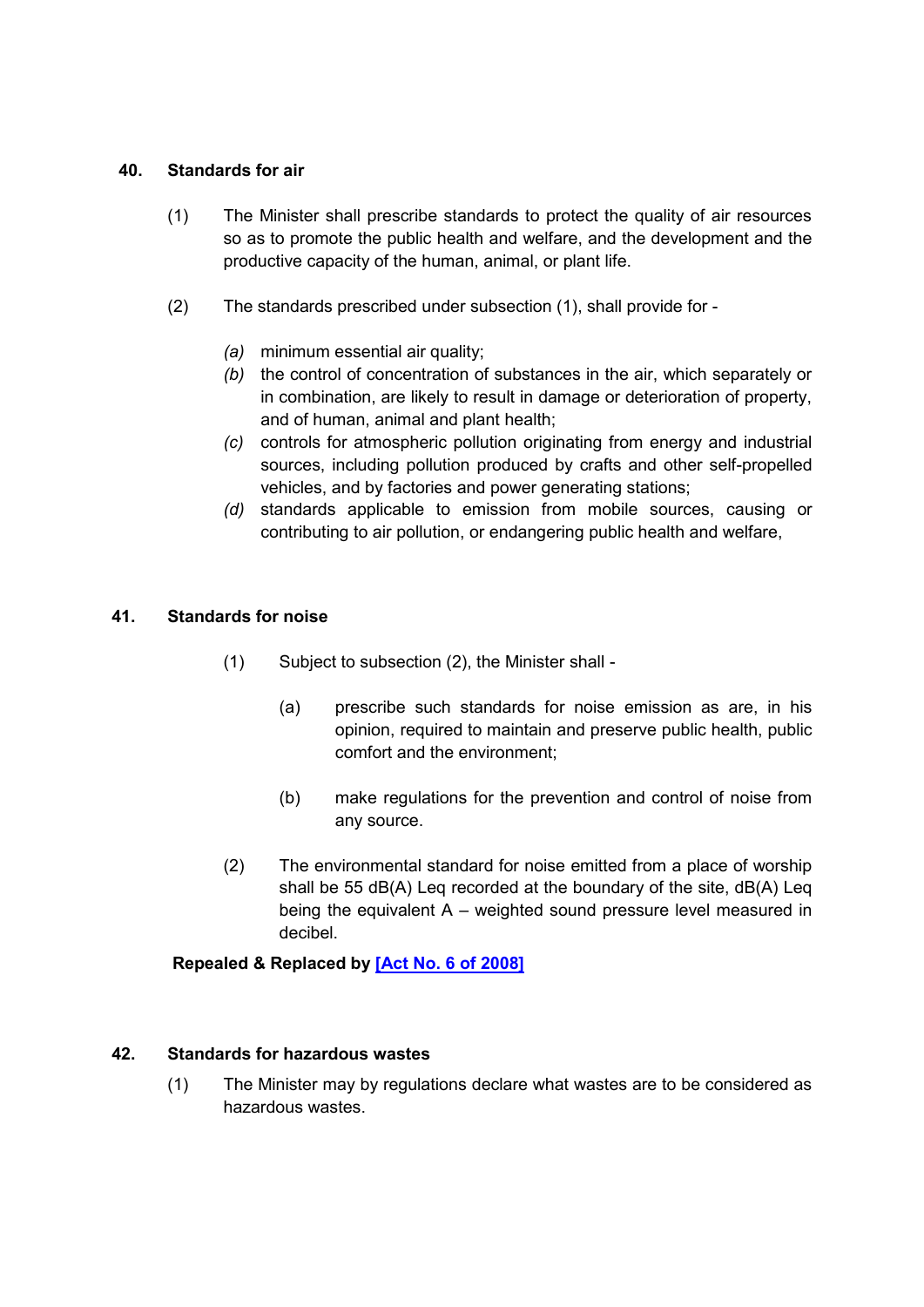- (2) In determining what wastes shall be declared hazardous, the Minister shall have regard to such special circumstances as he considers appropriate, including quantity, location, and climatic conditions, relating to discharges.
- (3) The Minister shall prescribe standards for hazardous wastes to control pollution of the environment and to promote public health and welfare.
- (4) The Minister may make regulations for-
	- *(a)* the control of the import, export, collection, movement, transit, transportation and disposal of hazardous wastes;
	- *(b)* the licensing of waste disposal sites, waste management systems and other facilities relating to the disposal of hazardous wastes in an environmentally sound manner.

**Amended by [\[Act No. 6 of 2008\]](https://supremecourt.govmu.org/get-doc-link/Act_No._6_of_2008)**

### **43. Standards for non-hazardous wastes**

The Minister shall prescribe standards for the collection, transportation, storage, processing, disposal and re-cycling of non- hazardous wastes.

## **44. Standards for pesticide residues**

(1) The Minister shall prescribe standards for the concentration of pesticide residues in raw agricultural commodities, food and animal feed.

# **Amended by [\[Act No. 6 of 2008\]](https://supremecourt.govmu.org/get-doc-link/Act_No._6_of_2008)**

- (2) For the purpose of subsection (1), raw agricultural commodities
	- *(a)* include fresh or frozen fruits and vegetables in their raw state, grains, nuts, eggs, raw milk, meat and other agricultural produce;
	- *(b)* but do not include any agricultural produce or food which is processed, fabricated or manufactured by cooking, dehydrating, milling or by any other means.

### **45. Standards for odours**

The Minister shall prescribe such standards for odours as are required to preserve and maintain public health and the environment.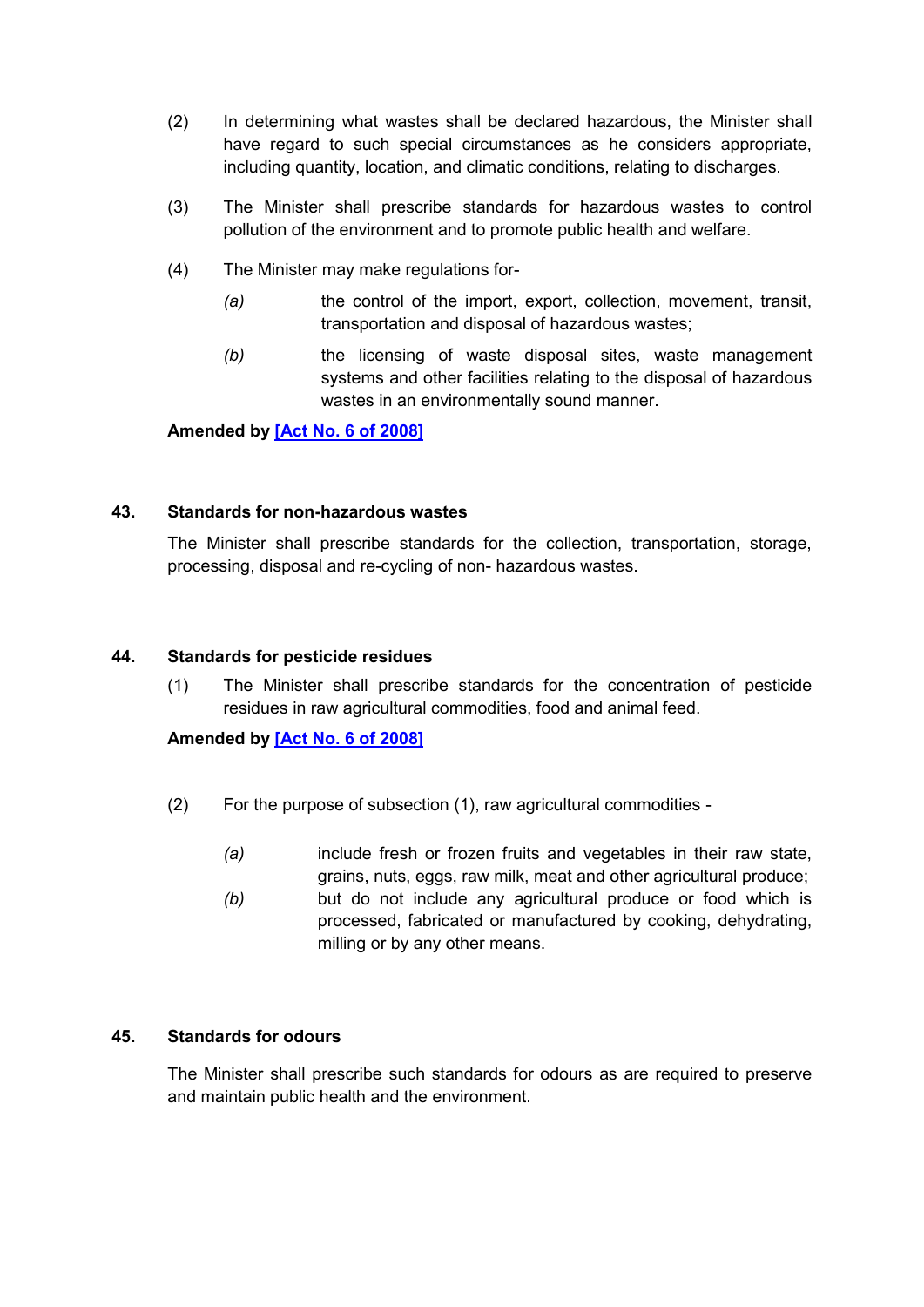### **46. Standards for built-up environment**

The Minister shall prescribe such standards as are required to maintain, preserve and develop architectural harmony and aesthetic value for the built-up environment.

### **47. Quality control of laboratories**

- (1) An analysis of environmental sample conducted by, or environmental data provided by, a laboratory, other than an accredited laboratory, shall not be admissible evidence in any proceeding before a Court of law or before the Tribunal to establish the properties of any environmental sample and the result of any analysis of an environmental sample.
- (2) Pending the accreditation of a laboratory, subsection (1) shall have no effect.

## **48. Industrial waste audit**

- (1) The Minister may make regulations to provide for pollution control by means of an waste audit.
- (2) Without prejudice to the generality of subsection (1), such regulations may, in respect of such activities as may be prescribed, provide for -
	- *(a)* an inventory of waste;
	- *(b)* the development and implementation of an environmental management plan;
	- *(c)* the appointment of officers for the preparation, implementation and monitoring of an environmental management plan;
	- *(d)* different criteria and qualifications in respect of different industrial enterprises.

# **PART VII - COASTAL AND MARITIME ZONE MANAGEMENT**

### **49. Interpretation under this Part**

In this Part - "coastal zone"

- *(a)* means any area which is situated within 1 kilometre or such other distance as may be prescribed from the high watermark, extending either side into the sea or inland,.
- *(b)* includes-
	- (i) coral reefs, reef lagoons, beaches, wetlands, hinterlands and all islets within the territorial waters of Mauritius and Rodrigues;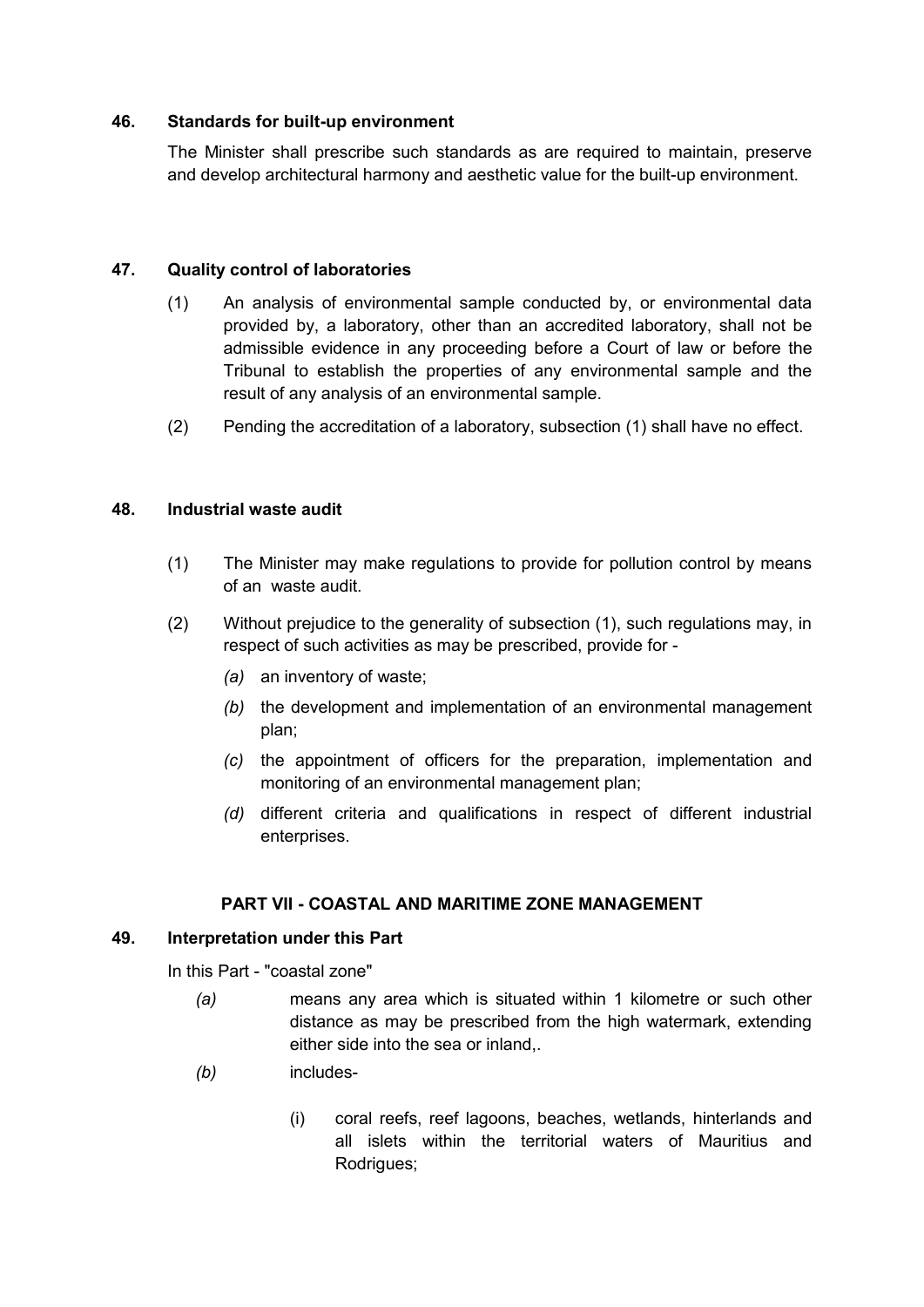- (ii) any estuary or mouth of a river and that part of a river, stream or canal which lies within 1 kilometre from the outermost point of its bank on the sea at high tide;
- (iii) the islands of Agalega and Saint Brandon, and other outer islets.

"dumping" means-

- *(a)* any deliberate disposal of wastes or other matter from vehicles, vessels, crafts, platfonns or other man-made structures at sea;
- *(b)* any deliberate disposal of vehicles, vessels, crafts, or other man-made structures at sea;

"maritime zone" has the same meaning as in the Maritime Zones Act 2005;

"zone" means the coastal and maritime zones.

# **Amended by [\[Act No. 2 of 2005\]](https://supremecourt.govmu.org/get-doc-link/Act_No._2_of_2005)**

### **50. ICZM Committee**

- (1) There is established for the purposes of this Act an Integrated Coastal Zone Management Committee which shall consist of-
	- *(a)* the Director of Environment, as Chairperson;
	- *(b)* a representative of each of the Ministries, departments, public bodies, organisations and associations specified in the Seventh Schedule; and
	- *(c)* the representatives of 6 non-governmental organizations, appointed by the Minister.
- (2) The ICZM Committee shall in relation to the coastal zone-
	- *(a)* develop an integrated management plan;
	- *(b)* coordinate regional and international projects;

*(c)* monitor coastal water quality and coastal resources, including wetlands;

- *(d)* conduct and recommend studies on beach erosion and propose measures for its control;
- *(e)* make recommendations for the upgrading of recreational facilities;
- *(f)* coordinate the management of islets and outer islands;
- *(fa)* ensure that climate change considerations and measures for adaptation are integrated in the management and protection of the coastal zone;
- *(g)* make recommendations on guidelines for coastal constructions;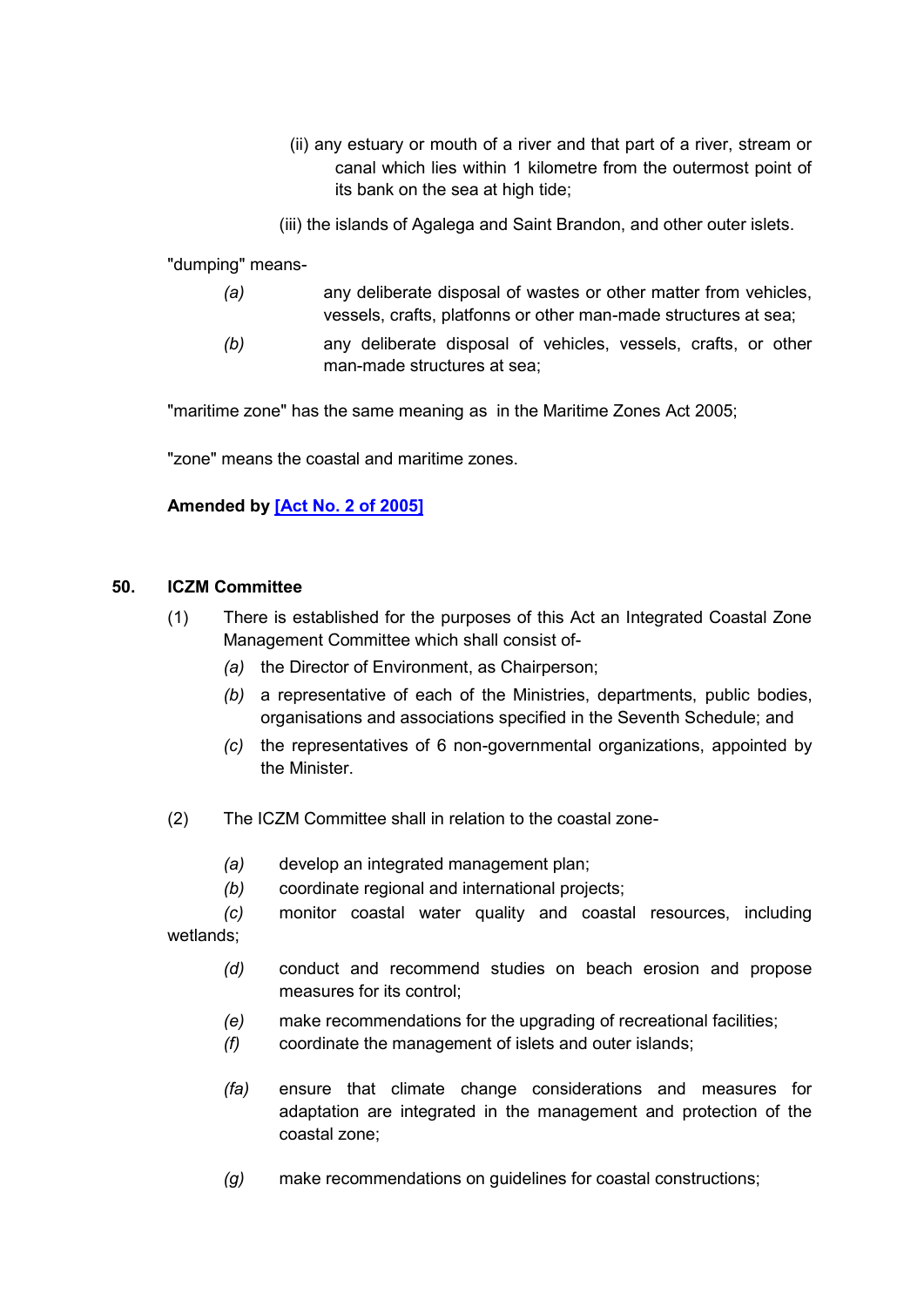- *(h)* propose oil spill contingency planning and sensitivity mapping; and
- *(i)* generally, make recommendations to the Minister on the management and protection of the coastal zone.

(3) The ICZM Committee shall meet at such place and time as the Chairperson thinks fit.

- (4) One third of the members of the ICZM Committee shall constitute a quorum.
- (5) The ICZM Committee shall regulate its meetings and proceedings in such manner as it thinks fit.

**Amended by [\[Act No. 6 of 2008\];](https://supremecourt.govmu.org/get-doc-link/Act_No._6_of_2008) [\[Act No. 11 of 2020\]](https://supremecourt.govmu.org/get-doc-link/Act_No._11_of_2020)**

### **51. Protection of the zone**

(1) The Minister may make regulations providing for-

*(a)* the management, protection and enhancement of the environment in the zone;

- (b) the prevention, reduction and control of pollution in the zone;
- *(c)* the implementation of obligations under, and giving effect to, international and regional agreements.

(2) Notwithstanding the generality of subsection (1), the regulations may provide for -

- *(a)* the preservation and conservation of the environment of the zone;
- *(b)* such measures as are necessary to ensure that activities in the zone are so conducted as not to cause damage by pollution to the natural environment;
- *(c)* the control and prevention of pollution from vessels, crafts, and other engines used in the zone;
- *(d)* the control and prevention of pollution from installations and devices used in the exploration or exploitation of the natural resources of the sea-bed and subsoil of the maritime zone;
- *(e)* the control and prevention of pollution of the marine environment from land-based sources, including rivers, estuaries, pipelines, and outfall structures;
- (f) the control and prevention of pollution of the marine environment arising from, or in connection with, seabed activities and from artificial islands, installations and structures in the maritime zone;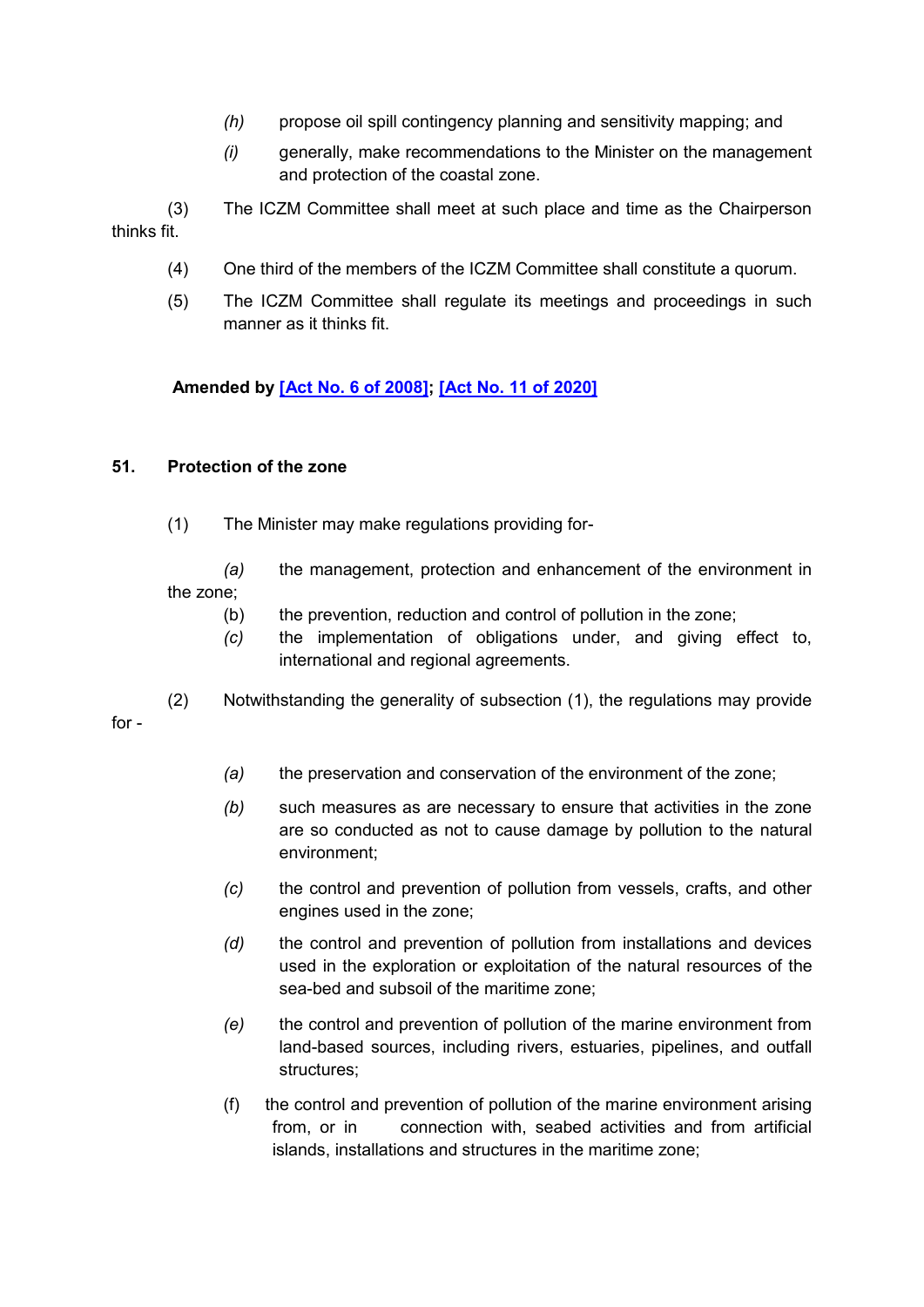(g) the control and prevention of pollution from or through the atmosphere, applicable to the air space under its sovereignty and to vessels flying its flag or vessels or aircraft of its registry .

### **Amended by [\[Act No. 2 of 2005\]](https://supremecourt.govmu.org/get-doc-link/Act_No._2_of_2005)**

(3) The Minister shall cause to be prepared an integrated coastal zone management plan which shall be used for coastal zone planning, management and development.

### **52. Dumping in the zone**

- (1) Subject to subsection (2), no person shall release, or cause to release, into the zone any pollutant, waste or other noxious substance from or through, the atmosphere, or by dumping.
- (2) It shall be a defence to a prosecution under subsection (1) to prove that the release and the dumping -
	- *(a)* was due to or was rendered necessary by "force majeure" or for the protection of human life;
	- *(b)* was within the level, amount or nature permissible under an international agreement or convention to which the State of Mauritius is a party.
- (3) Any person who contravenes subsection (1) shall commit an offence.

### **PART VIII- THE TRIBUNAL**

### **53. Interpretation of Part VIII**

In this Part, "Tribunal" has the same meaning as in the Environment and Land Use Appeal Tribunal Act 2012.

### **54. Jurisdiction of Tribunal**

- (1) The Tribunal shall hear and determine appeals against
	- (a) a decision of the Minister under section 16(6), 17(1), 23(2), 23(4), 24(3)(a), 24(3)(b) or 25(1);
	- (b) the service of a notice by the Director under section 70(1), 71 (1), 72( 1), 73(1), 76(2) or 78(2);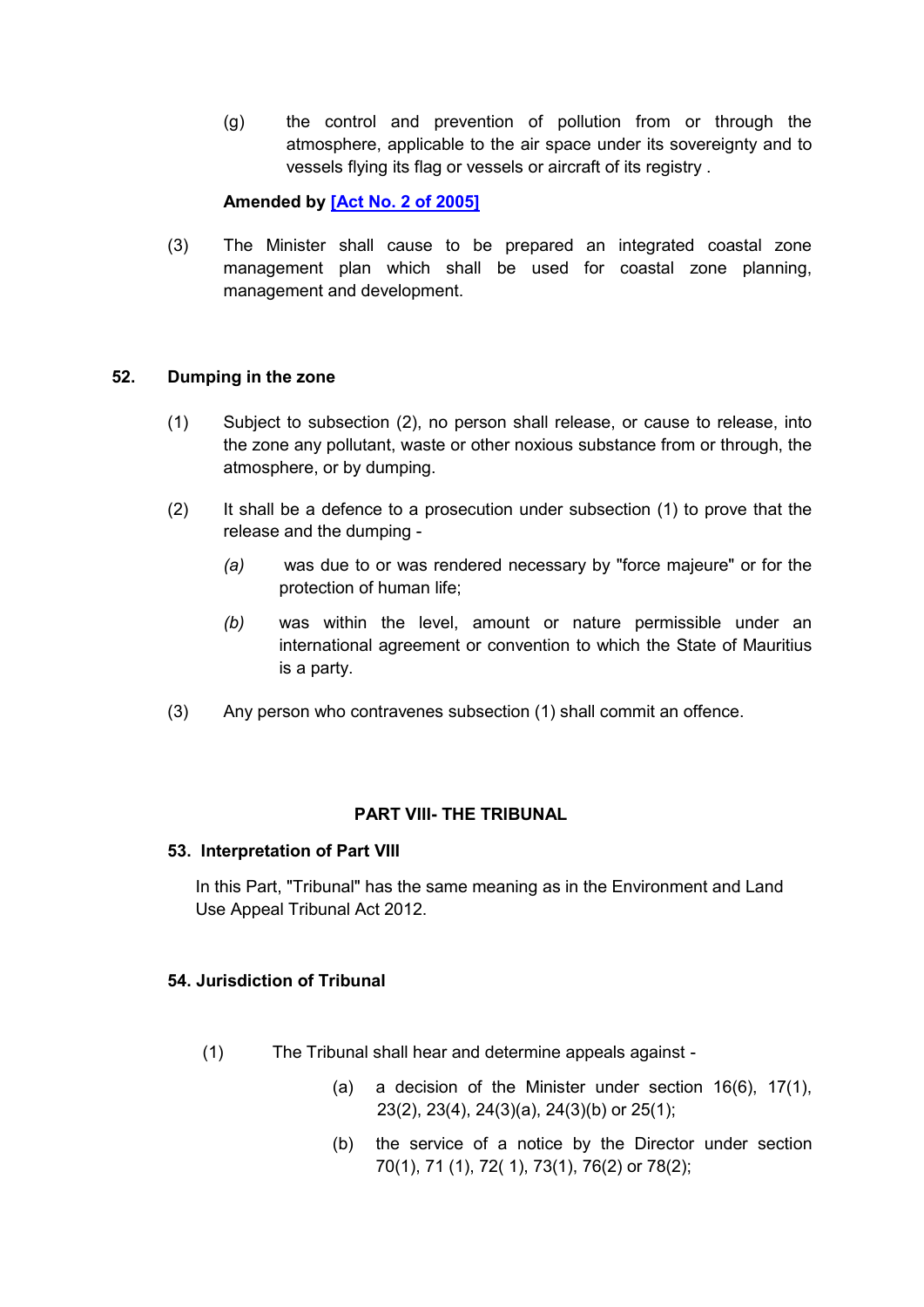(c) a decision of the Director under section  $70(4)(c)$ .

(2) Where the Minister has decided to issue an EIA licence, any person who -

- (a) is aggrieved by the decision;
- (b) is able to show that the decision is likely to cause him undue prejudice; and
- (c) had submitted a statement of concern in response to a notice published under section 20,

may appeal against the decision to the Tribunal.

(3) (a) Any person who has suffered damage or prejudice, as a result of a breach of an environmental law by another person, may make a. claim to the Tribunal where the claim does not exceed 50,000 rupees.

(b) The Tribunal may, on a claim being made under paragraph (a), make such order as it thinks fit, including an award of damages, against the person who has caused the damage or prejudice.

(c) (i) The Tribunal shall not hear and determine a complaint under this Act unless the person making the complaint has voluntarily made a sworn statement, in such form as may be prescribed, that he has waived his right to initiate civil proceedings before any Court in Mauritius in respect of the facts that form the subject matter of the complaint.

(ii) A waiver referred to in subparagraph (i) shall constitute a bar to subsequent civil proceedings being initiated by the complainant before any Court in Mauritius in respect of the subject matter of the complaint.

(iii) In this paragraph, "civil proceedings" does not include an application made under section 17 or 83 of the Constitution.

### **Amended by [\[Act No. 5 of 2012\];](https://supremecourt.govmu.org/get-doc-link/Act_No._5_of_2012) [\[Act No. 7 of 2020\]](https://supremecourt.govmu.org/get-doc-link/Act_No._7_of_2020)**

### **55. – 58. Repealed by**

**Amended by [\[Act No. 6 of 2008\];](https://supremecourt.govmu.org/get-doc-link/Act_No._6_of_2008) [\[Act No. 5 of 2012\]](https://supremecourt.govmu.org/get-doc-link/Act_No._5_of_2012)**

# **PART IX - THE NATIONAL ENVIRONMENT AND CLIMATE CHANGE FUND – Amended by [\[Act No. 11 of 2020\]](https://supremecourt.govmu.org/get-doc-link/Act_No._11_of_2020)**

**59. The National Environment and Climate Change Fund**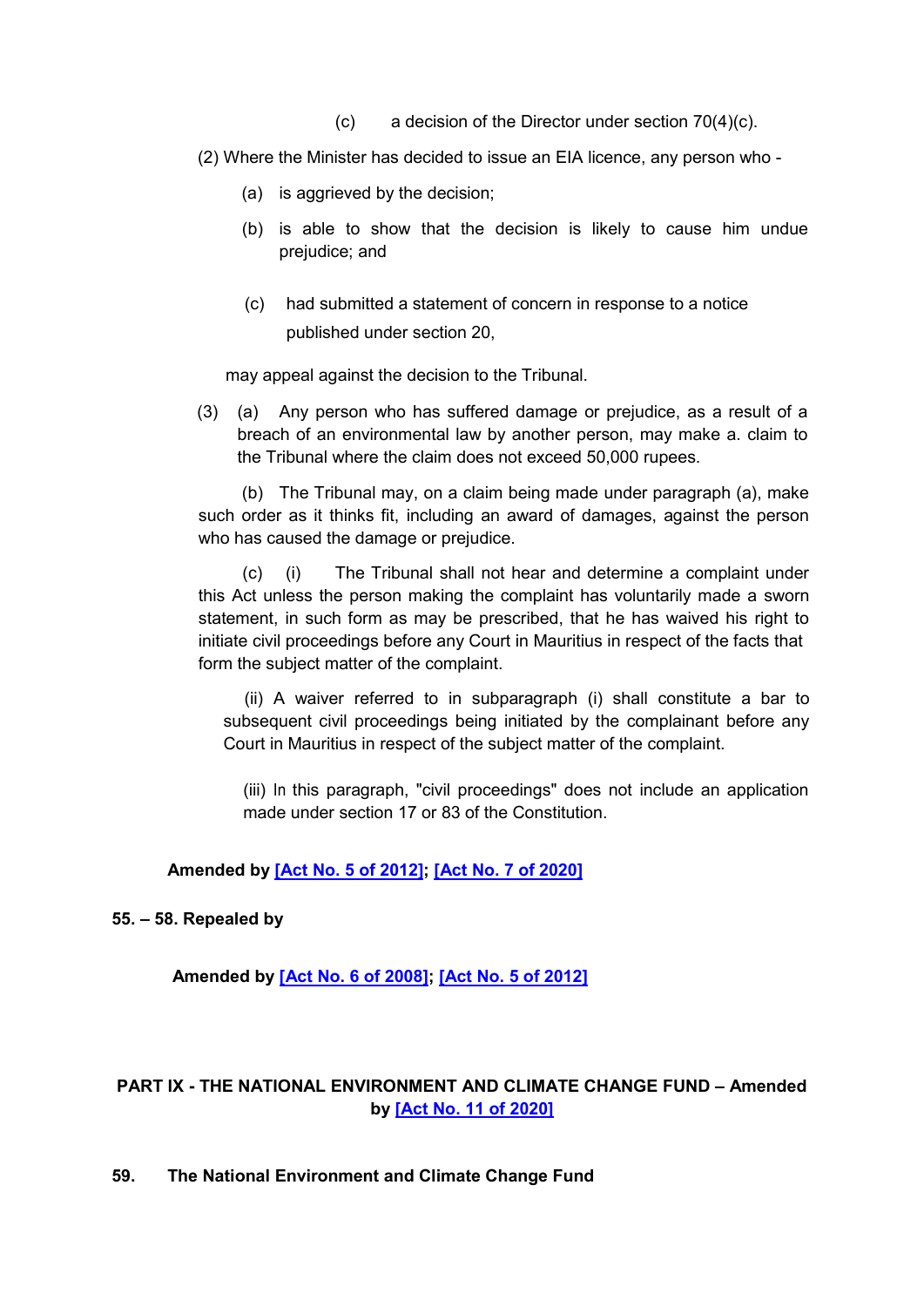- (1) There shall be established a National Environment and Climate Change Fund.
- (2) **Deleted by [\[Act No. 7 of 2020\]](https://supremecourt.govmu.org/get-doc-link/Act_No._7_of_2020)**

# **Amended by [\[Act No. 7 of 2020\];](https://supremecourt.govmu.org/get-doc-link/Act_No._7_of_2020) [\[Act No. 11 of 2020\]](https://supremecourt.govmu.org/get-doc-link/Act_No._11_of_2020)**

### **60. Objects of the Fund**

The objects of the Fund shall be-

*(a)* to provide for foreign laboratory support for analysis of environmental samples;

- *(b)* to support and encourage programmes to prevent and reduce pollution;
- *(c)* to promote environmental education and research;

*(d)* to support non-governmental organisations engaged in environment protection;

- *(e)* to encourage local environmental initiatives;
- *(f)* to publish reports on the environment;
- *(g)* to promote, support and encourage activities relating to environment protection and management;
- (h) to provide for expenditure incurred as a result of any operation or measure taken under section 34A or section 89(4);
- (i) to finance the implementation of projects, schemes, or programmes, related to e-waste management;
- $(j)$  to finance projects, programmes and schemes relating to
	- (A) rehabilitation, protection and management of beaches, lagoons and coral reefs;
	- (B) flood management and cleaning, rehabilitation and upgrading of drains, bridges and rivers;
	- (C) solid waste management;
	- (D) landslide management;
	- (E) disaster risk reduction;
	- (F) cleaning and embellishment works; and
	- (G) removal of asbestos and other harmful materials in ex-Central Housing Authority houses commonly known as European Development Community houses; and
	- (k) to finance such other programmes, projects or schemes as the Board may approve.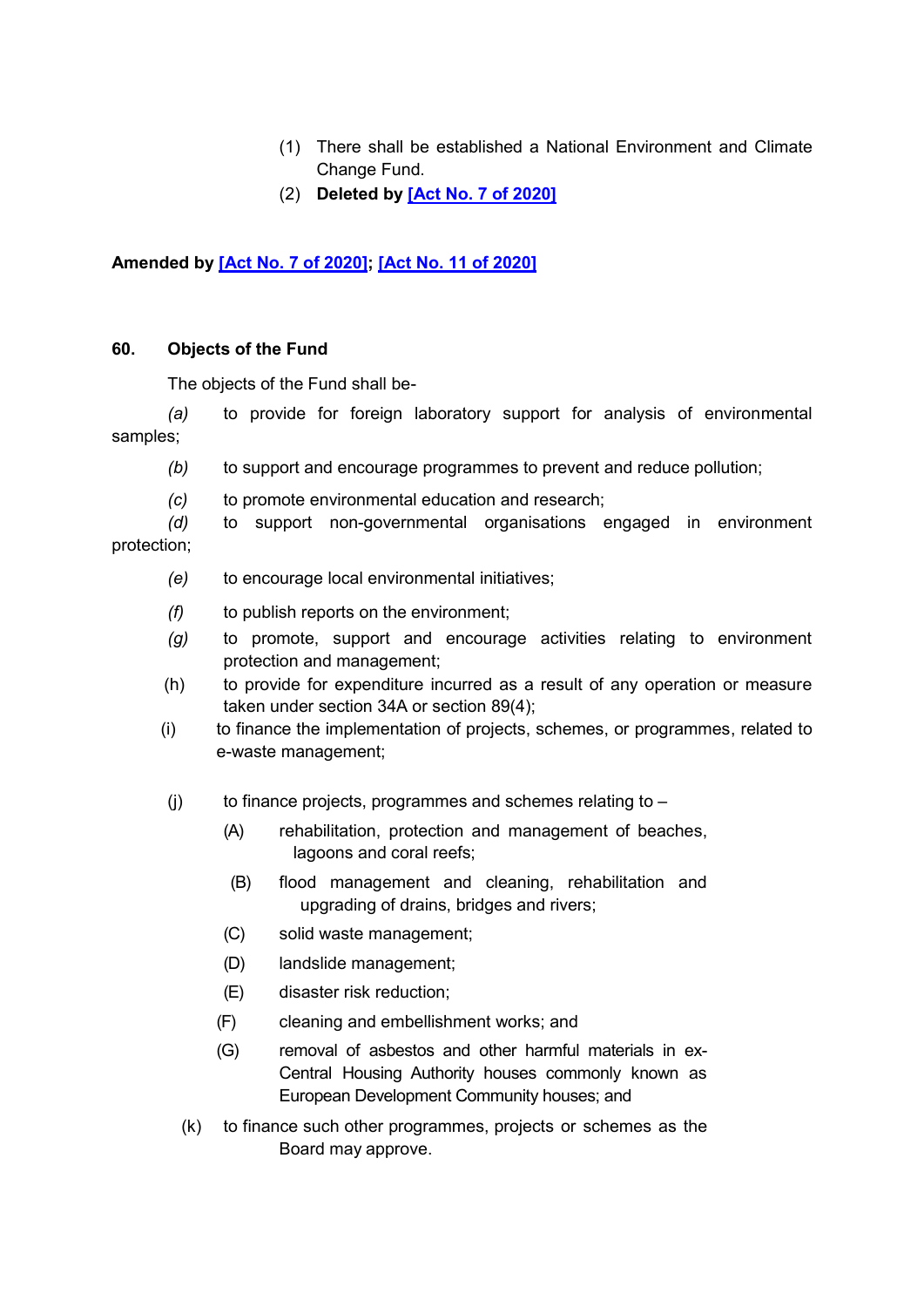**Amended by [\[Act No. 6](https://supremecourt.govmu.org/get-doc-link/Act_No._6_of_2008) of 2008]; [\[Act No. 18 of 2016\];](https://supremecourt.govmu.org/get-doc-link/Act_No._18_of_2016) [\[Act No. 11 of 2018\]](https://supremecourt.govmu.org/get-doc-link/Act_No._11_of_2018)**

### **61. The Board**

- (1)The Fund shall be administered by a Board which shall consist  $of$ 
	- a. a Deputy Financial Secretary, as Chairperson, to be designated by the Financial Secretary;
	- b. the Supervising Officer of the Ministry, or his representative;
	- c. the Supervising Officer of the Ministry responsible for the subjects of local government and outer islands, or his representative;
	- d. the Supervising Officer of the Ministry responsible for the subjects of public infrastructure and land transport, or his representative;
	- e. the Supervising Officer of the Ministry responsible for the subject of tourism, or his representative;
	- f. a representative of the Land Drainage Authority established under the Land Drainage Authority Act 2017;
	- g. a representative of the Prime Minister's Office; and
	- h. the Accountant-General, or his representative.
- (2) The Board shall-
	- *(a)* be convened by the Chairperson at such time and place as he thinks
- fit;
- *(b)* regulate its meetings and proceedings in such manner as it thinks fit.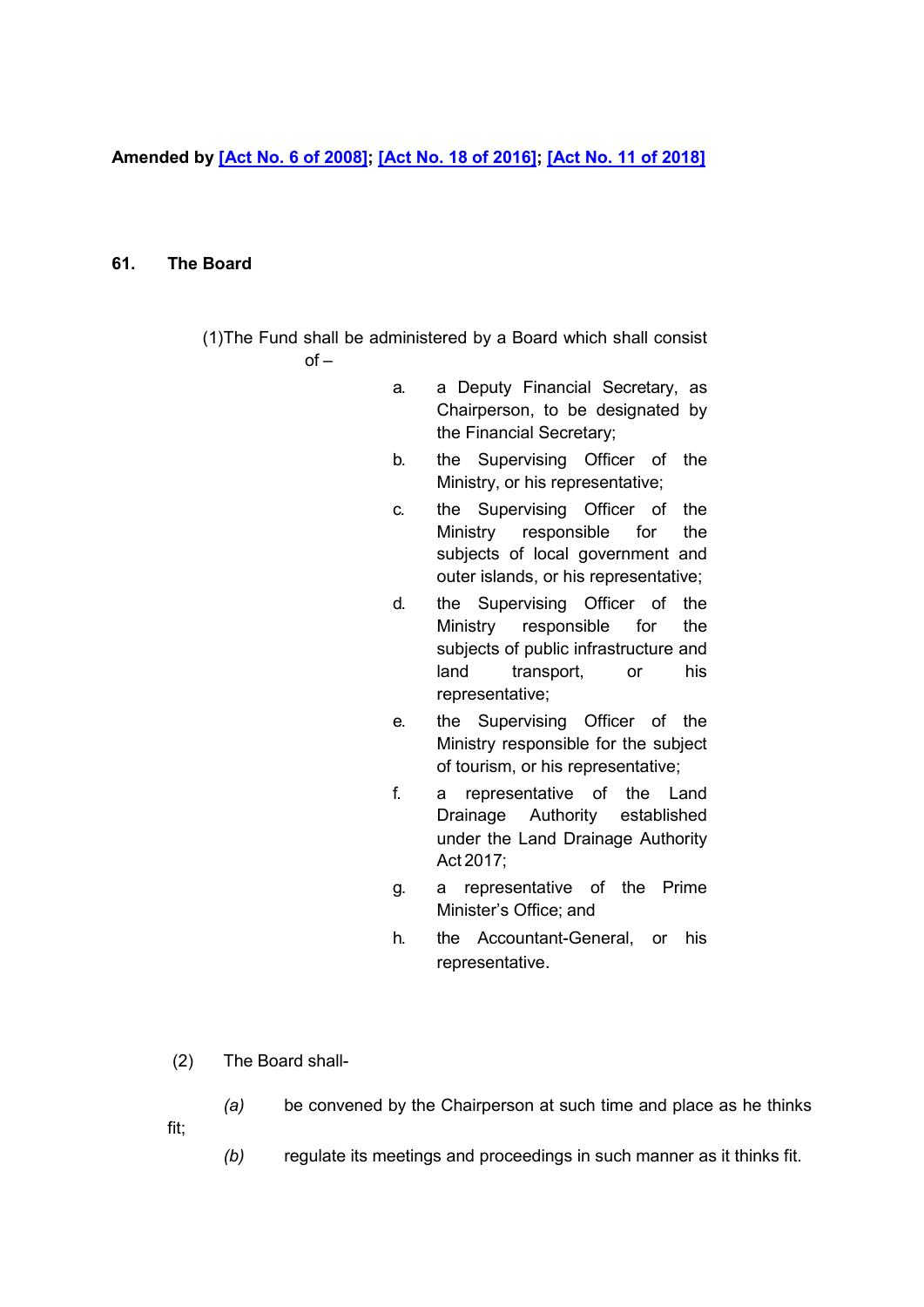(3) The Board shall-

*(a)* comply with such directions of a general character as the Minister may give;

*(b)* furnish to the Minister such information with respect to the discharge of its functions as the Minister may require.

**Amended by [\[Act No. 6 of 2008\];](https://supremecourt.govmu.org/get-doc-link/Act_No._6_of_2008) [\[Act No. 11 of 2018\];](https://supremecourt.govmu.org/get-doc-link/Act_No._11_of_2018) [\[Act No. 15 of](https://supremecourt.govmu.org/get-doc-link/Act_No._15_of_2021)  [2021\]](https://supremecourt.govmu.org/get-doc-link/Act_No._15_of_2021)**

## **62. Income and disbursement**

- (1) The Fund shall consist of –
- (a) any funds raised from public activities organised with the approval of the Board;
- (b) any contribution made by the private sector;
- (c) any donation, grant and other receipt from international organisations;
- (d) any money received from the Consolidated Fund; and
- (e) **deleted by [\[Act No. 7 of](https://supremecourt.govmu.org/get-doc-link/Act_No._7_of_2020)  [2020\]](https://supremecourt.govmu.org/get-doc-link/Act_No._7_of_2020)**
- (f) such other sum as may lawfully accrue to the Fund.
- (2) No disbursement of money shall be made from the Fund, except
	- *(a)* for the purposes of the Fund; and
	- *(b)* with the authorisation of the Board.

(3) Article 910 of the Code Napoleon shall not apply to donations made to the Fund.

**Amended by [\[Act No. 18 of 2016\],](https://supremecourt.govmu.org/get-doc-link/Act_No._18_of_2016) [\[Act No. 11 of 2018\];](https://supremecourt.govmu.org/get-doc-link/Act_No._11_of_2018) [\[Act No. 7 of 2020\]](https://supremecourt.govmu.org/get-doc-link/Act_No._7_of_2020)**

**63. Audit and accounts**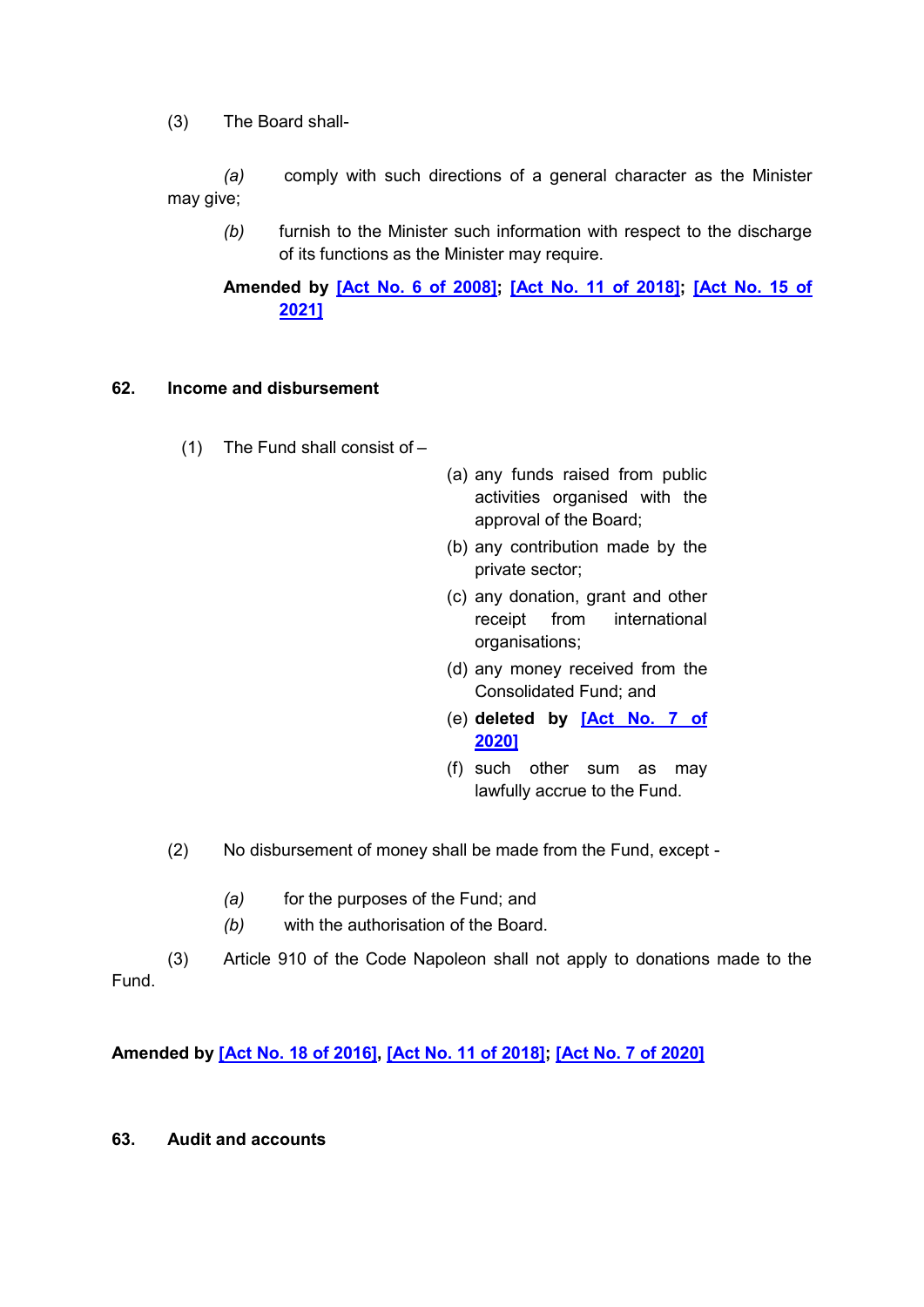- (1) The Finance Officer shall-
	- *(a)* not later than 3 months after each financial year, prepare and submit to the Director of Audit -
		- (i) an annual statement of the receipts and payments of the Fund for that financial year; and
		- (ii) a balance sheet showing the assets and liabilities of the Fund in respect of that financial year;
	- *(b)* furnish to the Minister as soon as practicable, after the end of each financial year, a report dealing with the activities and financial position of the Fund during that period;
	- *(c)* attend the meetings of and advise the Board on the financial standing of the Fund.
- (2) The Minister shall, at the earliest available opportunity, lay a copy of the annual reports and audited annual accounts of the financial year before the Assembly.

## **64. Regulations in respect of the Fund**

The Minister may, with the approval of the Board, make such regulations as he thinks fit for the purposes of the Fund.

# **PART X - ENVIRONMENT PROTECTION FEE**

### **65. Interpretation**

In this part –

"Director-General" has the same meaning as in the Mauritius Revenue Authority Act 2004;

"designated establishment" means premises, or a set of premises, used in connection with the carrying on of any of the activities specified in Part I of the Eighth Schedule;

"fee" -

- *(a)* means the environment protection fee specified in section 66; and
- *(b)* includes any surcharge specified in section 68;

"guesthouse" has the meaning assigned to it by the Tourism Authority Act 2006;

"hotel" has the meaning assigned to it by the Tourism Authority Act 2006;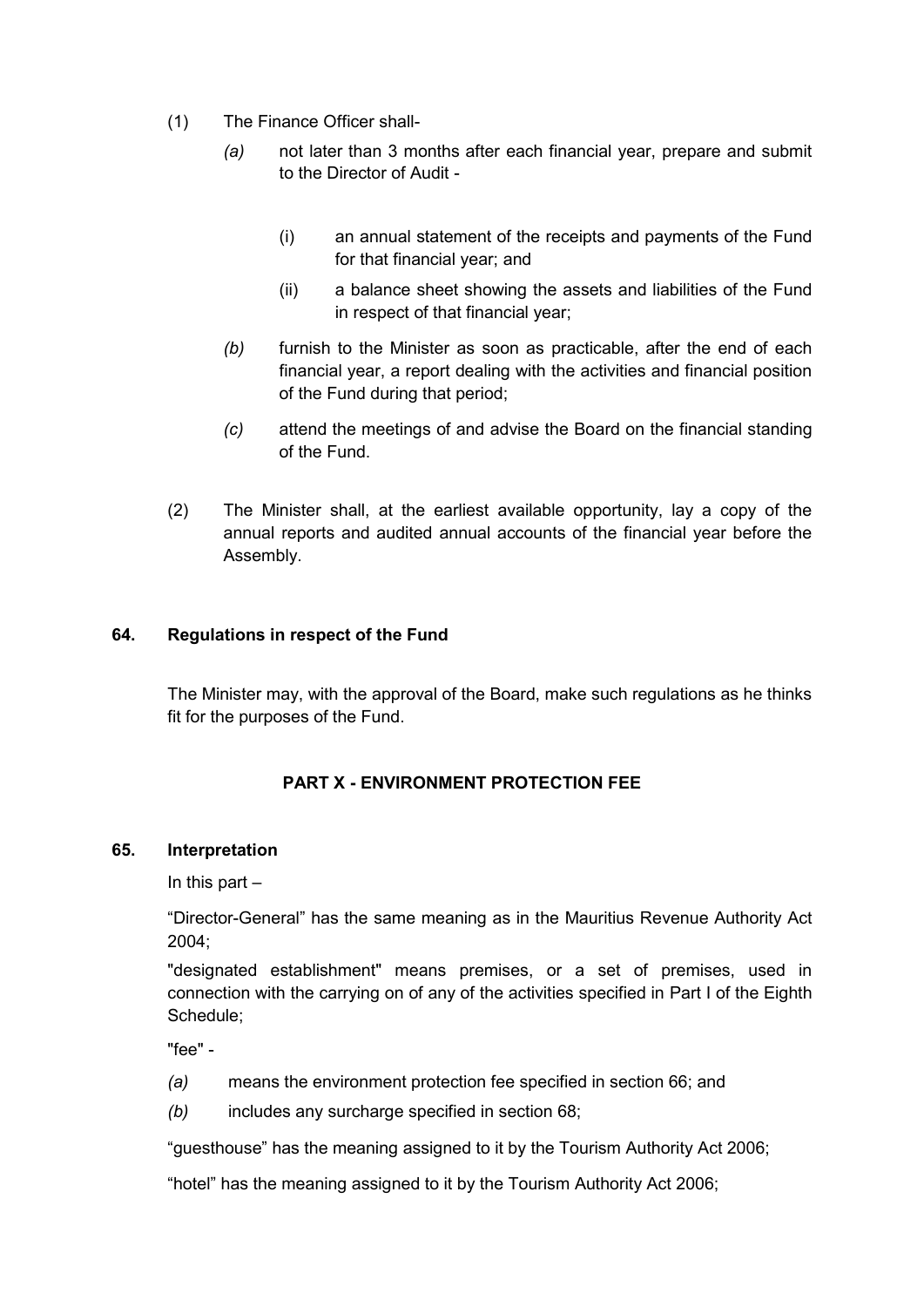"manager' in relation to a designated establishment means-

- *(a)* the person responsible for its management; and
- *(b)* includes the licensee;

"month" includes part of a month.

"tourist residence" has the meaning assigned to it by the Tourism Authority Act 2006;

**Amended by [\[Act No. 14 of 2005\];](https://supremecourt.govmu.org/get-doc-link/Act_No._14_of_2005) [\[Act No. 17 of 2007\];](https://supremecourt.govmu.org/get-doc-link/Act_No._17_of_2007) [\[Act No. 6 of 2008\];](https://supremecourt.govmu.org/get-doc-link/Act_No._6_of_2008) [\[Act No. 11](https://supremecourt.govmu.org/get-doc-link/Act_No._11_of_2018)  [of 2018\]](https://supremecourt.govmu.org/get-doc-link/Act_No._11_of_2018)**

### **66. Charge to environment protection fee**

- (1) Subject to this section, there shall be levied
	- (a) on every designated establishment; or
	- (b) on the importer, in respect of imported goods for home consumption specified in Part II of the Eighth Schedule, at the time of importation,

a fee to be known as the environment protection fee.

(2) (a) The manager of every designated establishment specified in Column 1 of Part I of the Fifth Schedule shall, after the end of every month, pay to the Director-General on its monthly turnover in respect of that month, a fee at the corresponding rate specified in Column 2 of that Schedule within the period specified in Column 3 of that Schedule.

> (b) The fee on imported goods for home consumption specified in Part II of the Eighth Schedule shall be payable to the Director- General in accordance with section 9A of the Customs Act.

(2A) Subsection (2) shall, for the period starting 1 March 2020 and ending 31 December 2020, or for such further period as may be prescribed, not apply to  $a -$ 

- (a) hotel; and
- (b) guest house or tourist residence of more than 4 bedrooms.

(3) Where a designated establishment ceases its activity, the fee calculated under subsection (2) shall be paid within 7 days of the date of cessation of its activities.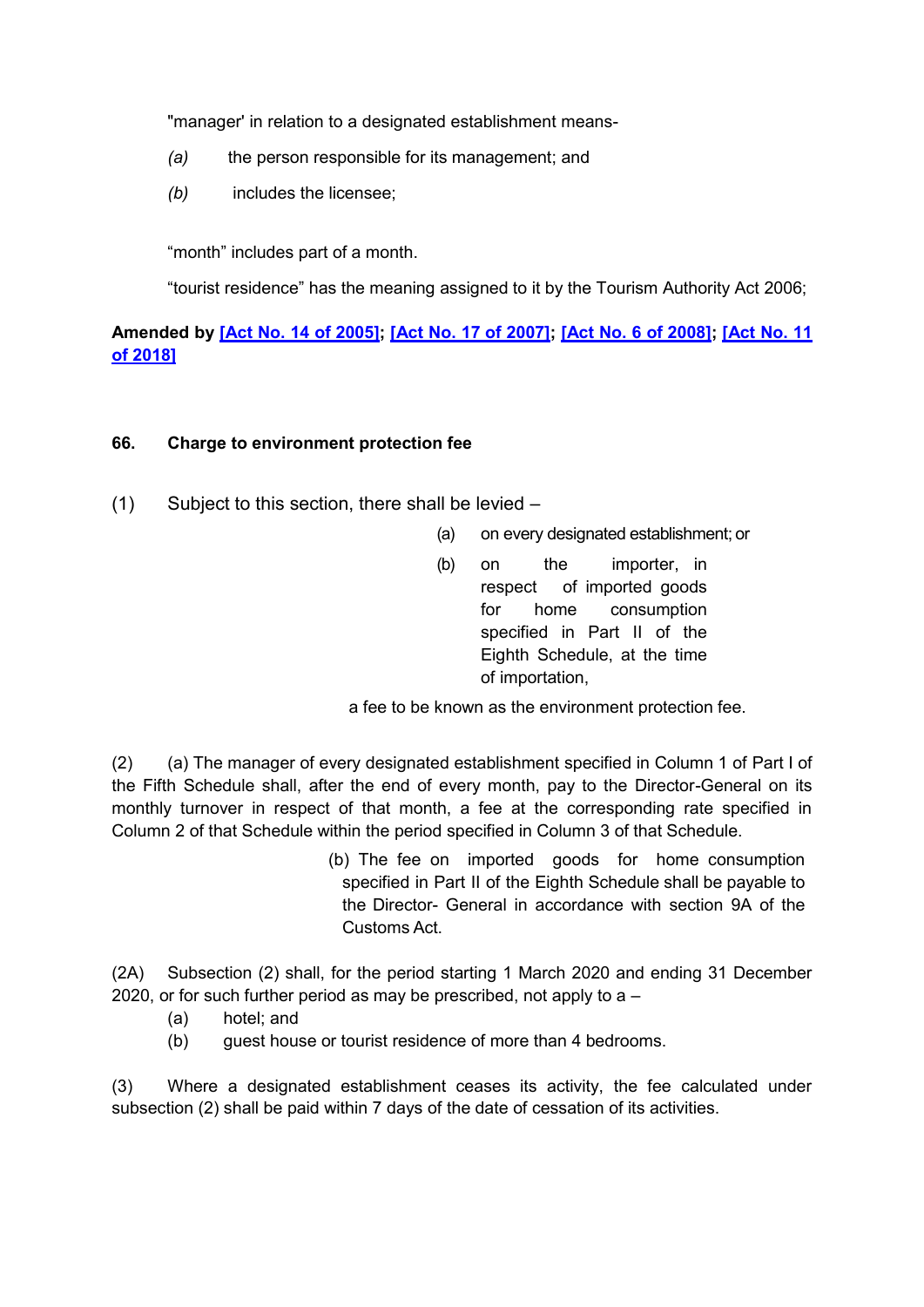(4) Any person who fails to pay the fee leviable under this Part shall commit an offence and shall, con conviction, be liable to a fine not exceeding 100,000 rupees and to imprisonment for a term not exceeding 5 years.

**Amended by [\[Act No. 14 of 2005\];](https://supremecourt.govmu.org/get-doc-link/Act_No._14_of_2005) [\[Act No. 17 of 2007\];](https://supremecourt.govmu.org/get-doc-link/Act_No._17_of_2007) [\[Act No. 11 of 2018\];](https://supremecourt.govmu.org/get-doc-link/Act_No._11_of_2018) [\[Act No. 1 of 2020\]](https://supremecourt.govmu.org/get-doc-link/Act_No._1_of_2020)**

## **67. Registration of enterprise or activity**

- (1) Subject to this section, every manager shall-
	- *(a)* within 14 days of the start of its activity; or
	- *(b)* within 30 days of the coming into force of this Act,

where its activity has already started before the coming into force of this Act, register the designated establishment with the Director-General by submitting an application for registration in such form as may be approved by the Director -General.

- (2) For the purposes of registration under subsection (1), the manager shall provide the full name and address, the nature of the activity, the turnover and the number of employees in respect of the accounting year of the designated establishment and such other information and particulars as may be required in the form of registration.
- (2A) Notwithstanding subsections (1) and (2), where a person is registered under the Business Registration Act and the premises where he carries on his activities fall within the meaning of a "designated establishment", the premises shall be deemed to have been registered as a designated establishment with the Director-General under this section as from the starting date of its activity.  **Added by [\[Act No. 1 of 2009\]](https://supremecourt.govmu.org/get-doc-link/Act_No._1_of_2009)**

(3) Where, after the registration of a designated establishment, under this Part, there is a change in the turnover or number of employees which may affect the liability to the fee payable, or there is a change in any of the other particulars provided, the manager shall, within 14 days of the occurrence of

the change, give notice in writing to the Director-General .

- (4) Where a designated establishment ceases its activity, the manager shall, within 7 days, thereof give written notice to that effect to the Director-General.
- (4) Any manager who fails to comply with this section, shall commit an offence and shall, on conviction, be liable to a fine not exceeding 50,000 rupees and to imprisonment for a term not exceeding 2 years.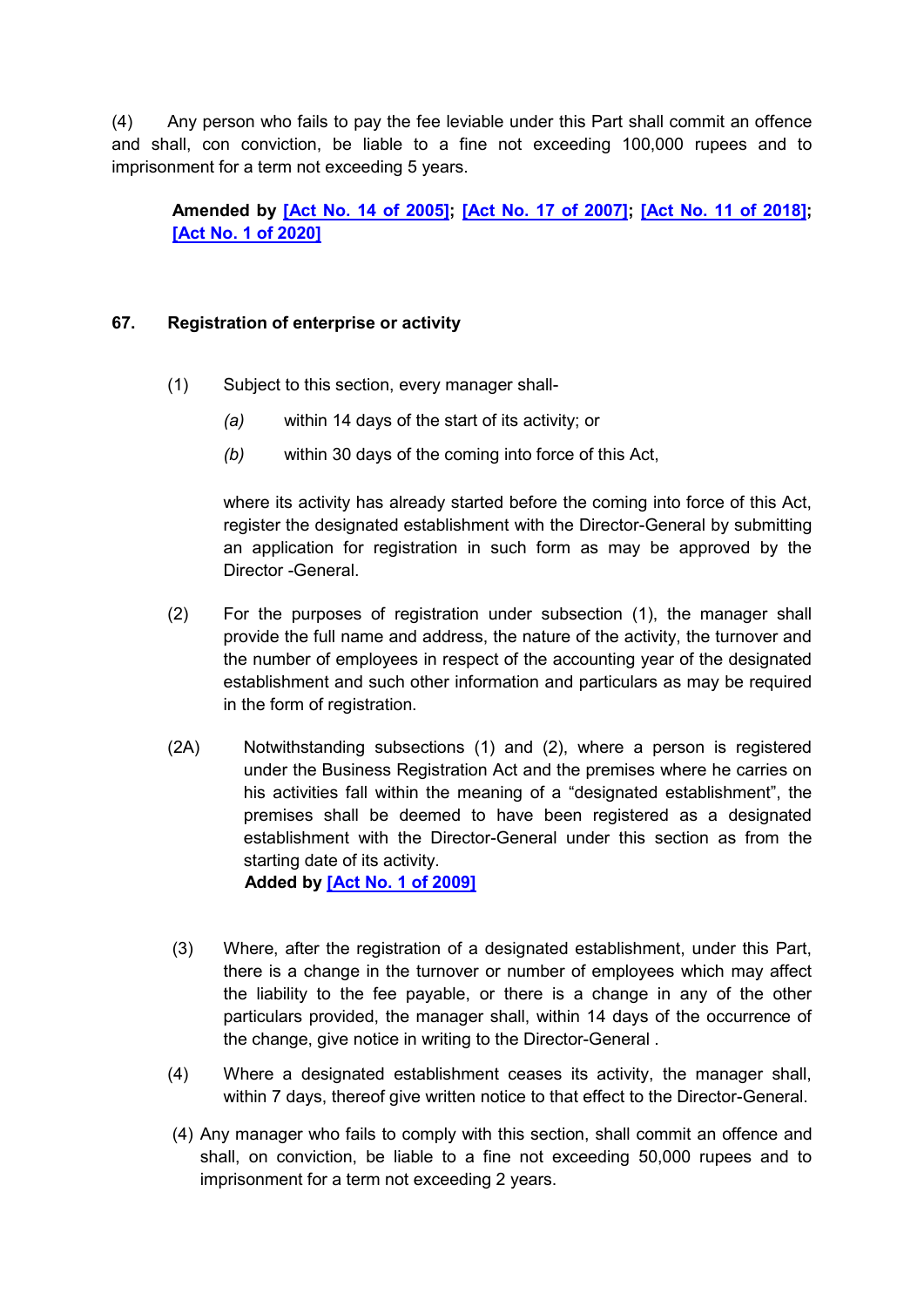## **Amended by [\[Act No. 17 of 2007\]](https://supremecourt.govmu.org/get-doc-link/Act_No._17_of_2007)**

#### **68. Penalty and interest for late payment of fee**

Where a manager fails to pay any fee under section 66 on the last day on which it is payable, he shall be liable to pay to the Director-General, in addition to the fee –

- (a) a penalty of 5 per cent of the fee; and
- (b) interest at the rate of one per cent per month or part of the month on any amount of fee unpaid up to the date of payment.

**Amended by [\[Act No. 14 of 2005\];](https://supremecourt.govmu.org/get-doc-link/Act_No._14_of_2005) [\[Act No. 17 of 2007\]](https://supremecourt.govmu.org/get-doc-link/Act_No._17_of_2007)**

#### **69. Assessment and recovery of fee**

The provisions of Parts VII, VIII and IX and sections 65, 67, 68, 69, 70 and 71 of the Value Added Tax Act shall apply to the fee with such modifications, adaptations and exceptions as may be necessary to bring them in conformity with this Part.

**Amended by [\[Act No. 17 of 2007\]](https://supremecourt.govmu.org/get-doc-link/Act_No._17_of_2007)**

#### **69A. Transitional provisions**

- (1) Every designated establishment registered with the Director on 31 August 2007 shall, on 1 September 2007, be deemed to be registered with the Director-General.
- (2) Any fee unpaid to the Director in respect of any month up to and including the month of August 2007 shall, on 1 October 2007, be deemed to be due for payment to the Director-General.
- (3) Notwithstanding section 66(2) and (3), the fee payable by the manager of a hotel, guest house or tourist residence in respect of the period 1 January 2009 to 31 December 2010 or the period 1 January to 31 December 2012 or the period 1 January 2013 to 31 December 2014, shall be paid within 4 months after the end of its accounting period provided that the profit of the hotel, guest house or tourist residence, as the case may be, exceeds 5 per cent of its turnover in respect of that accounting period.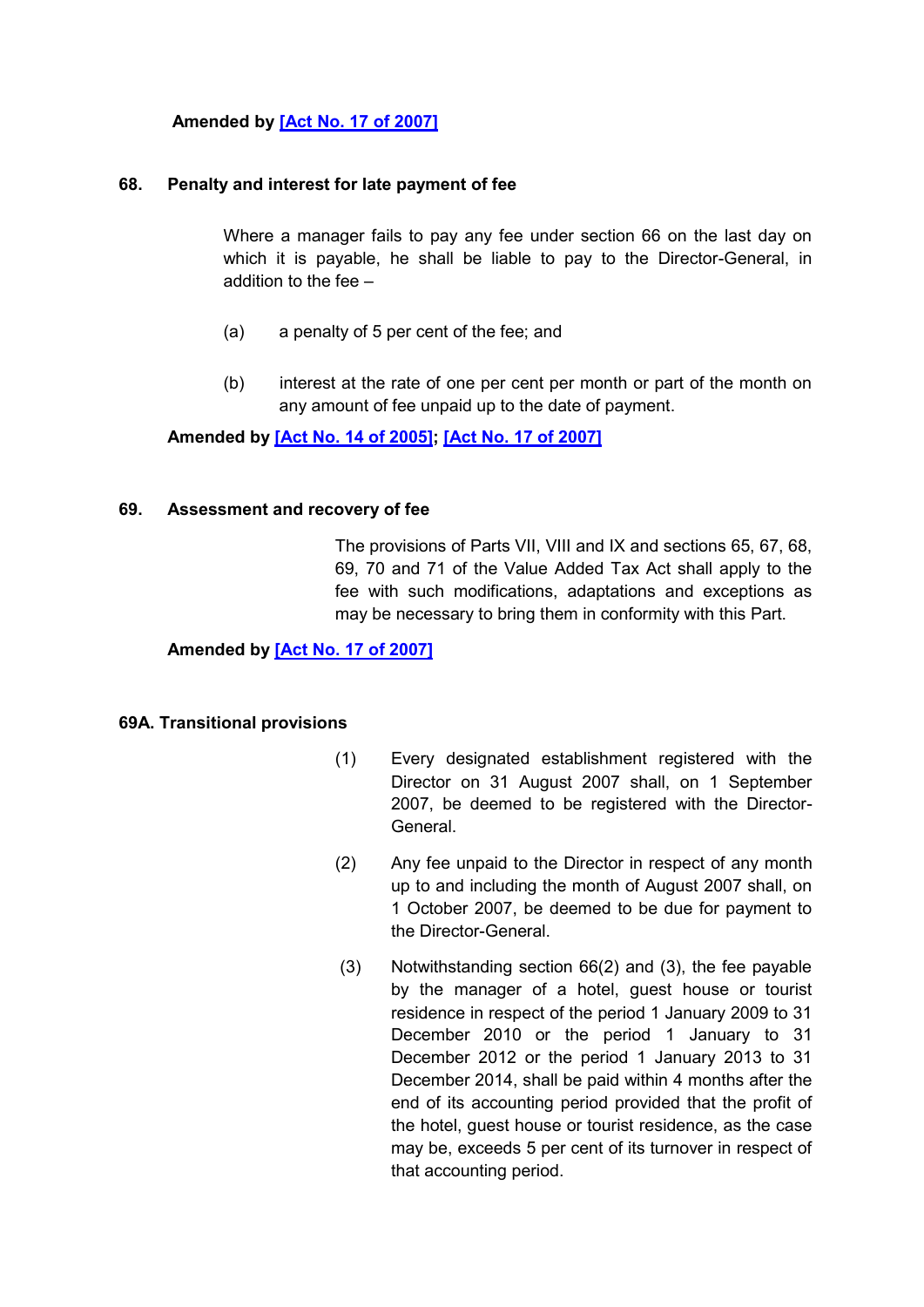(4) For the purposes of subsection (3), "profit" means profit before tax but after deduction of the contributions in respect of environment protection fee.

**Amended by [\[Act No. 17 of 2007\];](https://supremecourt.govmu.org/get-doc-link/Act_No._17_of_2007) [\[Act No. 1 of 2009\];](https://supremecourt.govmu.org/get-doc-link/Act_No._1_of_2009) [\[Act No. 37 of 2011\];](https://supremecourt.govmu.org/get-doc-link/Act_No._37_of_2011) [\[Act No. 26](https://supremecourt.govmu.org/get-doc-link/Act_No._26_of_2012)  [of 2012\]](https://supremecourt.govmu.org/get-doc-link/Act_No._26_of_2012)**

# **PART XA – MANUFACTURER, ASSEMBLER OR IMPORTER- Amended by [\[Act](https://supremecourt.govmu.org/get-doc-link/Act_No._7_of_2020)  [No. 7 of 2020\]](https://supremecourt.govmu.org/get-doc-link/Act_No._7_of_2020)**

### **69B. Interpretation**

In this Part –

"Director-General" has the same meaning as in the Mauritius Revenue Authority Act;

"importer" has the same meaning as in the Customs Act.

## **Amended by [\[Act No. 7 of 2020\]](https://supremecourt.govmu.org/get-doc-link/Act_No._7_of_2020)**

### **69C. Deleted by [\[Act No. 7 of 2020\]](https://supremecourt.govmu.org/get-doc-link/Act_No._7_of_2020)**

### **69D. Registration of manufacturer, assembler or importer**

(1) Every manufacturer, assembler or importer of such goods as may be prescribed shall register with the Director-General, in such form and manner as the Director-General may determine.

(2) The information submitted on registration under subsection (1) shall be forwarded to the Director, Solid Waste Management Division.

(3) Any manufacturer, assembler or importer who fails to comply with subsection (1) shall be liable to pay to the Director-General a penalty of 50,000 rupees.

### **Amended by [\[Act No. 7 of 2020\]](https://supremecourt.govmu.org/get-doc-link/Act_No._7_of_2020)**

#### **69E. Penalty for late payment of advance recycling fee**

Where a manufacturer, an assembler or an importer of electrical and electronic equipment fails to pay the advance recycling fee under section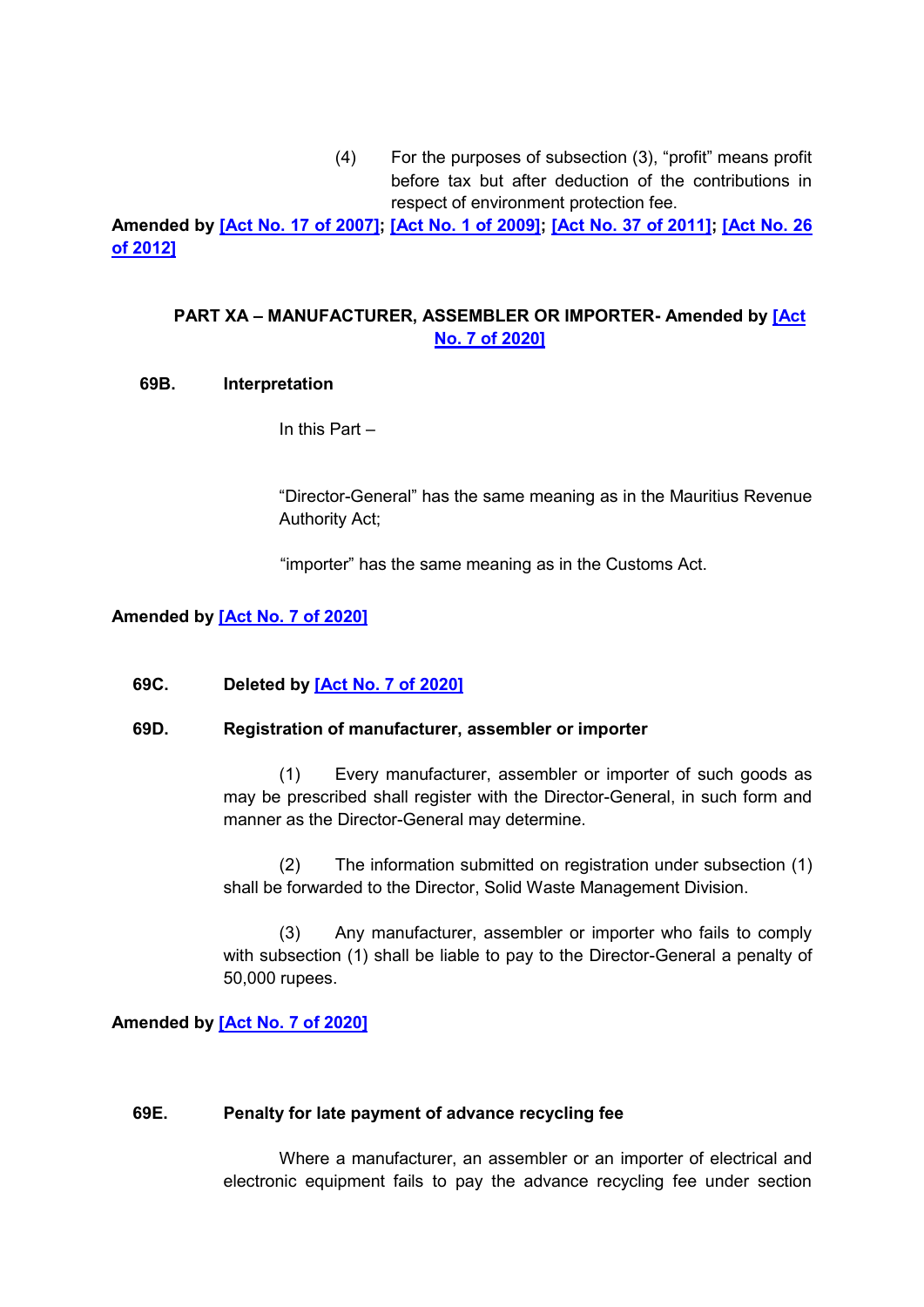69C, he shall be liable to pay to the Director-General, in addition to the fee, a penalty of 5,000 rupees.

### **69F. Recovery of advance recycling fee**

Parts VII, VIII and IX and sections 65 and 67 to 71 of the Value Added Tax Act shall apply to the advance recycling fee with such modifications, adaptations and exceptions, as may be necessary.

### **69G. Payment into Fund**

The Director-General shall, not later than 5 working days after the end of every month, pay the advance recycling fee collected by him into the Fund.

## **Added by [\[Act No. 18 of 2016\]](https://supremecourt.govmu.org/get-doc-link/Act_No._18_of_2016)**

# **PART XI- ENFORCEMENT**

### **70. Programme approval**

- (1) Where he is of opinion that a person is contravening, or is likely to contravene an environmental law, the Director may serve, or cause to be served, on him a programme notice -
	- (a) stating the opinion of the Director;
	- (b) specifying the manner constitution the contravention, or the matter making it likely that a contravention will arise, as the case may be;
	- (c) requesting the person to submit for his approval before a specified date a written programme of measures which the person intends to take to remedy the contravention, or to eliminate the likelihood of a contravention.
	- (1A) Where he is satisfied that an activity or an existing structure is causing harm to the environment without contravening an environmental law, the Director may issue a programme notice to any person responsible for the activity or the existing structure.

# **Added by [\[Act No. 6 of 2008\]](https://supremecourt.govmu.org/get-doc-link/Act_No._6_of_2008)**

- (2) The Director may
	- *(a)* hold consultations with the person to determine the appropriate method of remedying the contravention or eliminating the likelihood of a contravention;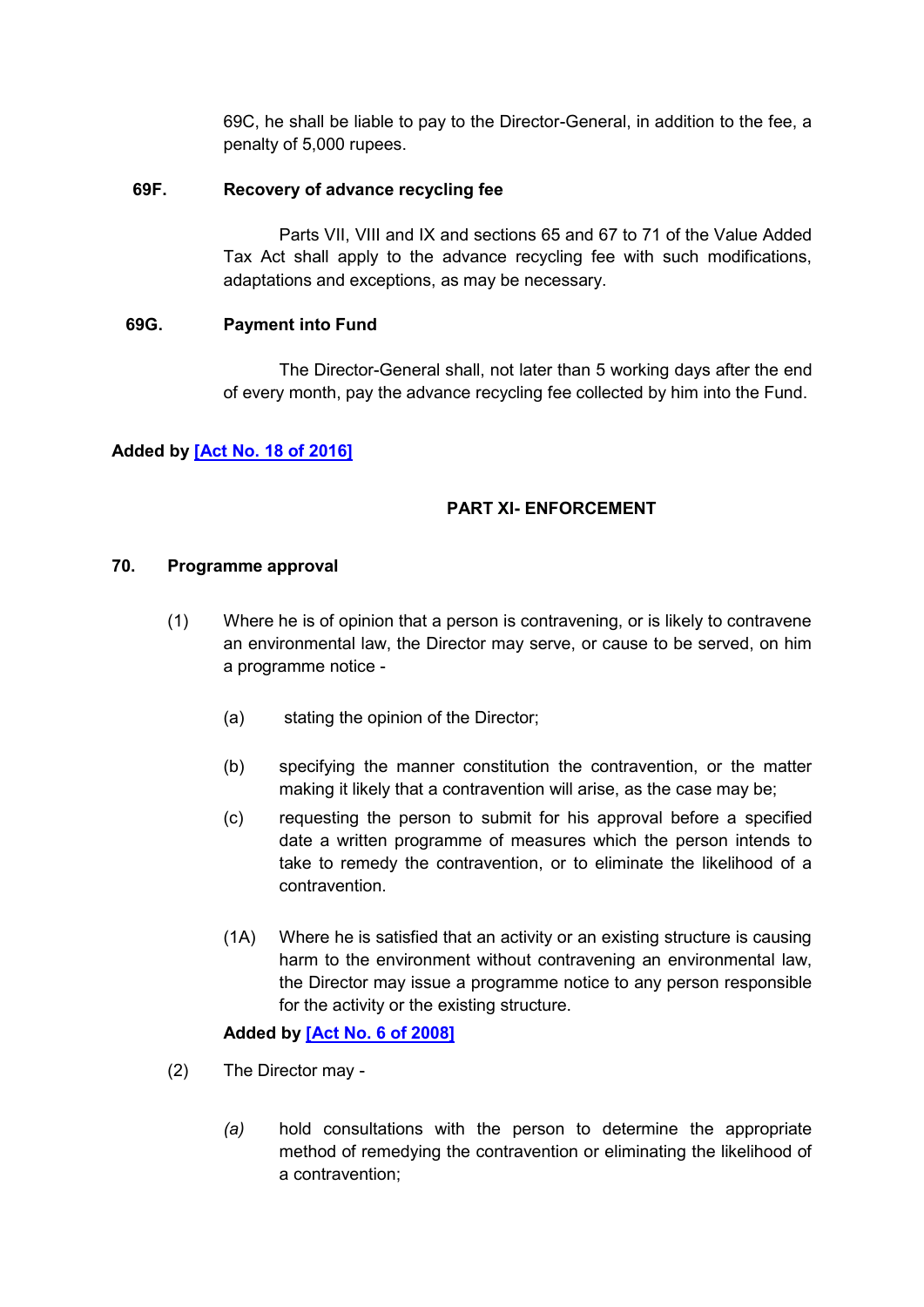- *(b)* consult a technical advisory committee or the Committee;
- *(c)* request the person to submit such additional information, proposal or research study as he may deem appropriate.
- (3) On approving a programme of measures, the Director shall issue or cause to be issued a programme approval stating -
	- *(a)* the notice issued under subsection (1);
	- *(b)* the measures that shall be taken to remedy the contravention or eliminate the likelihood of a contravention; and
	- *(c)* the period within which the measures shall be implemented.
- (4) The Director may-
	- *(a)* supervise and issue directions in respect of the implementation of the measures contained in the programme approval;
	- (*b)* With the consent of the person, modify the programme approval;
	- *(c)* at any time, revoke a programme approval.
- (5) No person shall be prosecuted for a contravention in respect of which a programme approval is in force.
- (6) Where-
	- *(a)* a person fails to comply with-
		- $(i)$  a request in a notice under subsection  $(1)$ ;
		- (ii) a programme approval issued under subsection (3);
		- (iii) any direction issued under subsection (4); or.
	- *(b)* a programme approval is revoked under subsection (4), the Director may issue or cause to be issued an enforcement notice or a prohibition notice.

# **71. Enforcement notice**

- (1) Where he is of the opinion that-
	- *(a)* a person is contravening, or is likely to contravene an environmental law; and
	- *(b)* a programme approval will not provide an effectual remedy, or a prohibition notice is not appropriate, the Director may cause to be served on the person an enforcement notice.
- (2) An enforcement notice shall-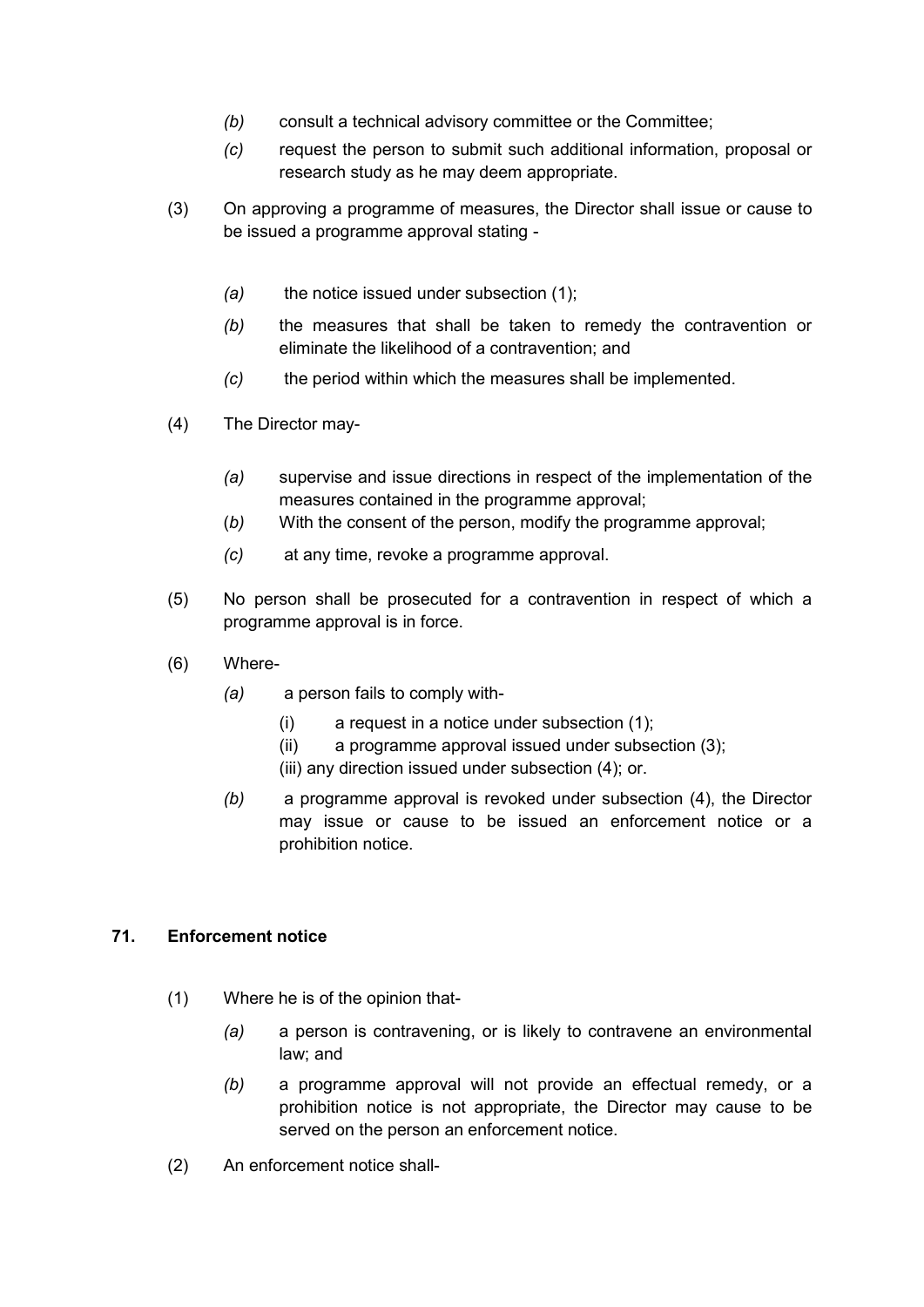- *(a)* state the opinion of the Director;
- *(b)* specify the matter constituting the contravention, or the matter making it likely that the contravention will arise, as the case may be;
- (c) specify the measures that shall be taken to remedy the contravention, or to remedy or eliminate the matter making it likely that the contravention will arise, as the case may be; and
- *(d)* specify a period within which those measures shall be implemented.
- (3) No person shall be prosecuted for a contravention in respect of which an enforcement notice was issued as long as the notice is in force.

(4) Any person who fails to comply with an enforcement notice shall commit an offence.

## **72. Prohibition notice**

- (1) Where he is of the opinion that an enterprise or activity, or the manner in which the enterprise or activity is carried on, involves a serious pollution or an imminent risk of serious pollution of the environment, the Director may serve, or cause to be served, a prohibition' notice on the person owning, or managing, or in charge of, or in control of the enterprise or activity.
- (2) A prohibition notice may be served whether or not
	- *(a)* the enterprise or activity, or the manner in which the enterprise or activity is carried on, constitutes a contravention of an environmental law;
	- *(b)* there is in force in relation to that enterprise or activity, a licence, permit or approval issued under any environmental law or any other enactment;
	- *(c)* there is before any Court of law or before a Judge sitting in Chambers any case involving the subject matter in relation to which a notice is being issued, unless the Court or Judge has issued an order preventing the Director from issuing the prohibition notice.
- (3) A prohibition notice shall-
	- *(a)* state the Director's opinion;
	- *(b)* specify the serious pollution caused, or the risk of serious pollution involved, as well as the way in which the enterprise, activity, or the manner in which the enterprise or activity is carried on, is suspected to give rise to the risk;
	- *(c)* specify the measures that shall be taken to eliminate the serious pollution caused, or the risk of pollution, and the period within which they shall be implemented;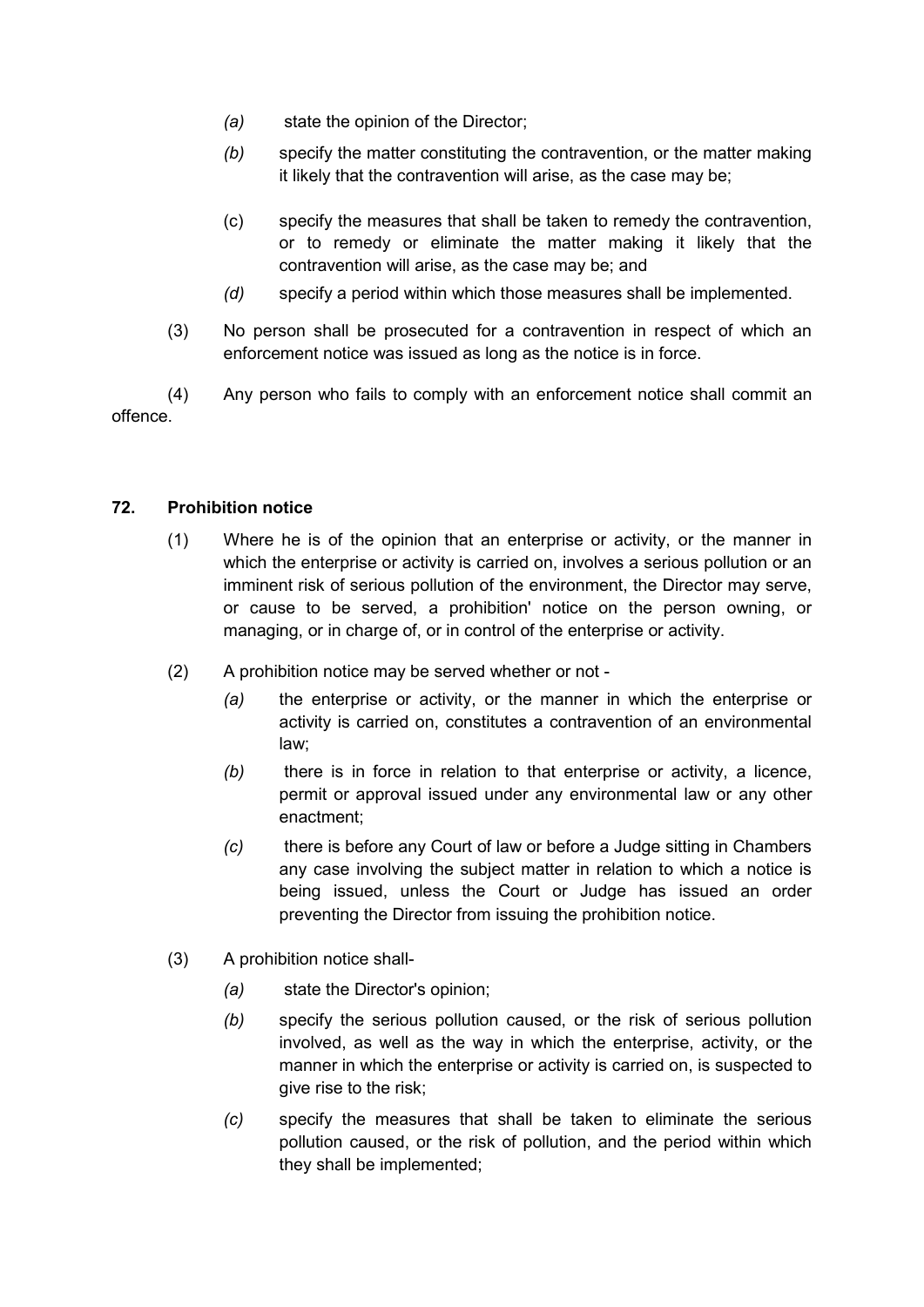- *(d)* specify-
	- (i) the enterprise or activity, or any aspect of the enterprise or activity, that is prohibited from operation or performance; or
	- (ii) any conditions subject to which the enterprise or activity may be resumed.
- (4) A prohibition notice shall not be a bar to a prosecution for any offence, even if there are consultations with the person served with the notice.

(5) Any person who fails to comply with a prohibition notice, shall commit an offence.

### **73. Stop order**

(1) Where a person commences or carries on any development or activity without the relevant licence or permit issued under this Act , the Director may, cause to be served, on that person, or any person responsible for the giving of instructions for the carrying out of such development or activity, a stop order prohibiting the development or the activity.

## **Amended by [\[Act No. 6 of 2008\]](https://supremecourt.govmu.org/get-doc-link/Act_No._6_of_2008)**

(2) Any person who fails to comply with a stop order issued under subsection (I) shall commit an offence.

# **74. General provisions on notices**

In sections 75 to 78 -

"notice" means an enforcement notice, a stop order or a prohibition notice, as the case may be;

"person affected" means a person on whom a notice is served, or is proposed to be served.

### **75. Consultation on notices**

- (1) Before or at any time after issuing a notice, the Director shall as far as he deems practicable, consult-
	- *(a)* the person affected;
	- *(b)* the Committee.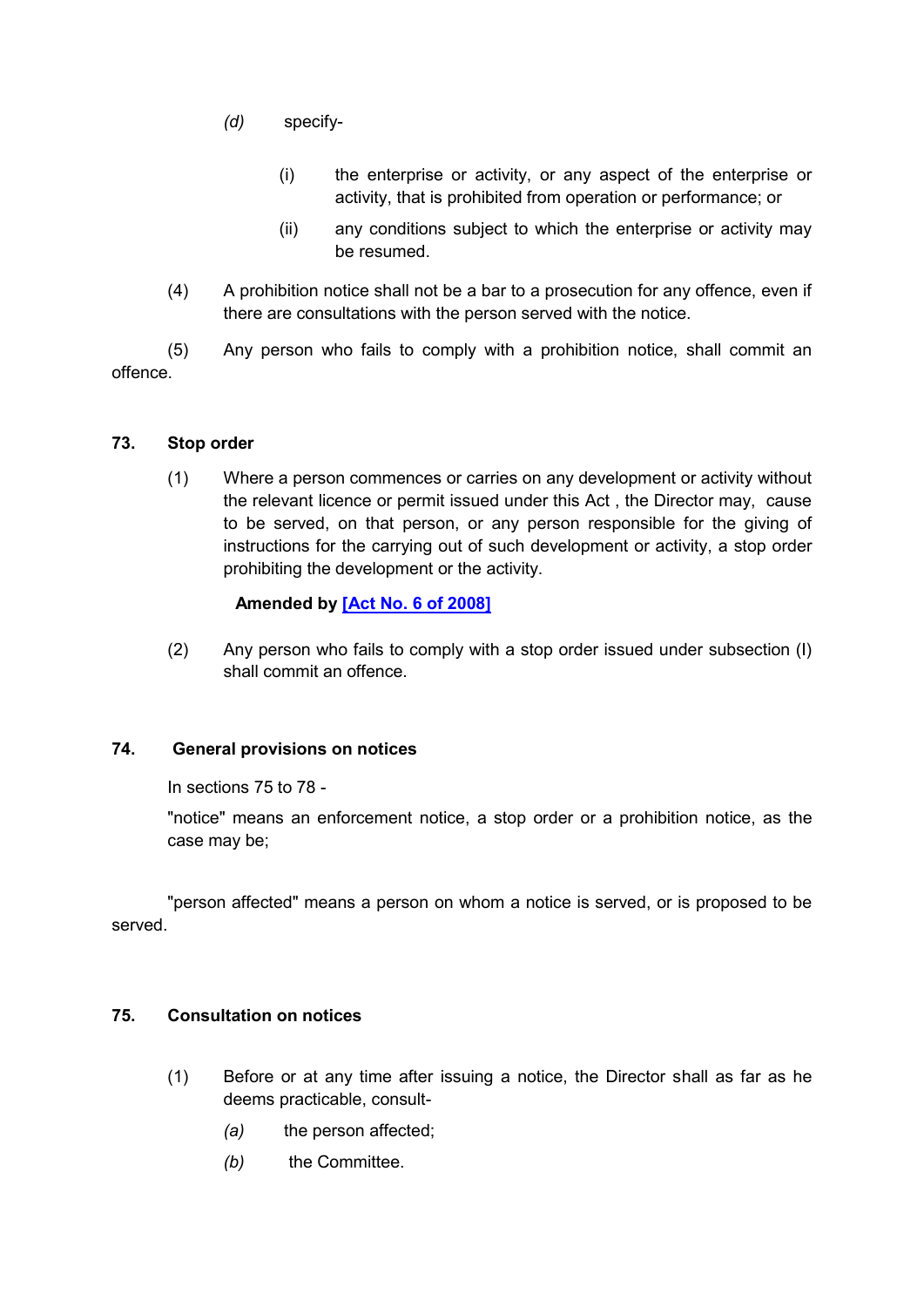(2) The Director may consult a technical advisory committee, or any public department, on a notice.

## **76. Variation notice**

- (1) Any person affected by a notice, may apply to the Director for an amendment of a notice.
- (2) The Director, on his own initiative, or on application, may amend a notice by causing to be served on the person affected a variation notice.
- (3) A variation notice shall-
	- *(a)* refer to the notice which is amended;
	- *(b)* specify the amendment to the notice;
	- *(c)* where necessary, vary the date specified in the notice.
- (4) A variation notice shall supersede the notice to which it refers to the extent of the amendment.

### **77. Service of notice**

- (1) A notice issued under this Act shall be served
	- *(a)* personally on the person affected, or in the case of a body corporate, at its registered address; or
	- *(b)* by registered post sent to, or by leaving a copy at, the last known address of the person affected.
- (2) Where service could not be effected by the means referred to in subsection (I), the service shall be effected by affixing a copy of the notice at the place -
	- *(a)* of the undertaking which is the subject matter of the notice.
	- *(b)* where a contravention is being committed, or has been committed, or is suspected to have been committed; or
	- *(c)* where a pollution has been or is occurring, or is likely to occur.
- (3) A certificate of an authorized officer or any other officer of the Department as to service under subsection (1) shall be prima facie evidence of effective service of the notice on the person affected.

#### **78. Revocation of notices**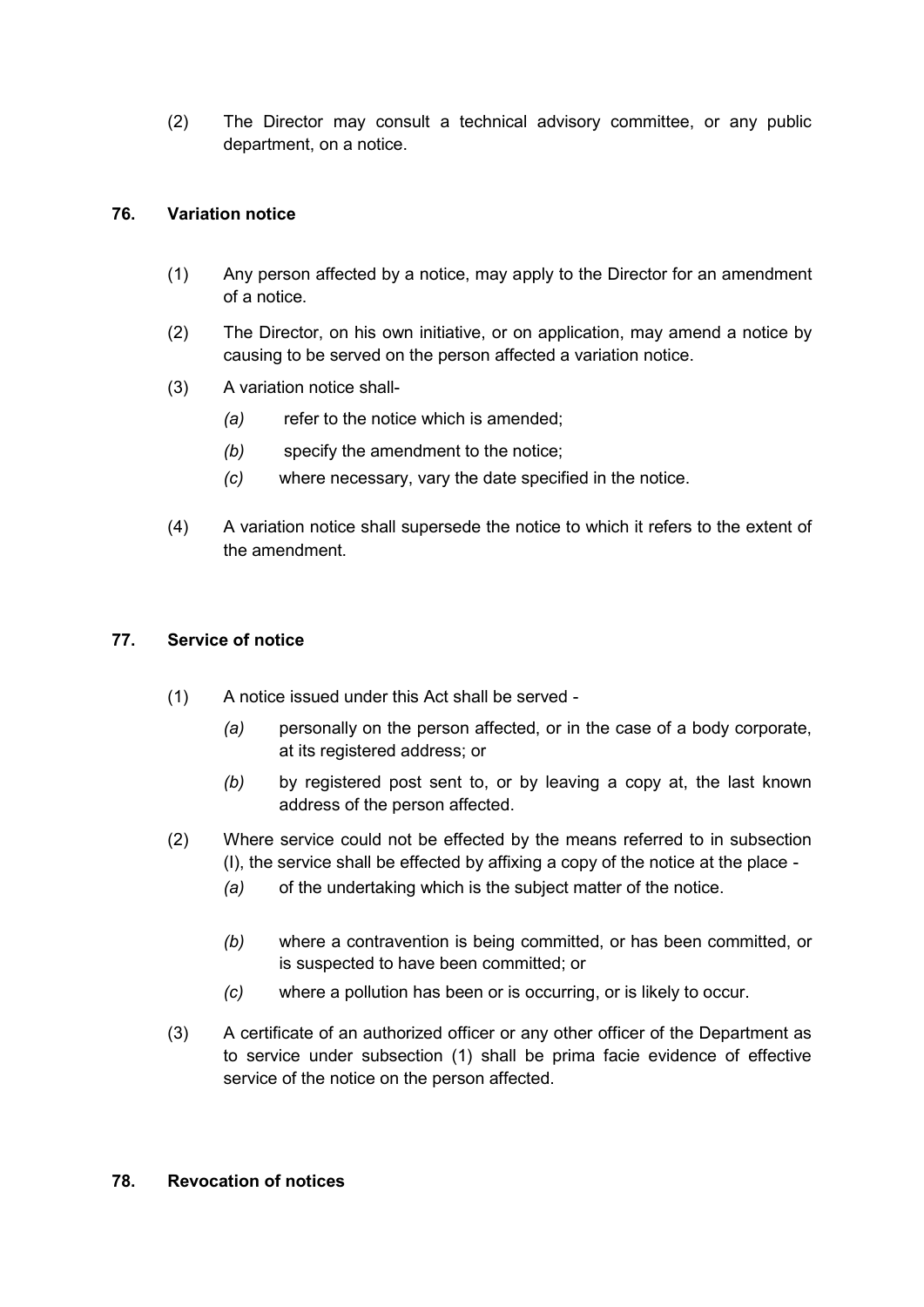- (1) Where he is satisfied that
	- *(a) (i)* the measures required to be taken in a notice have been implemented; and
		- (ii) there exists no further pollution, or risk of pollution, to the environment caused by the enterprise, activity or the manner in which the enterprise or activity is carried on; or
	- *(b)* the notice is not, or will not, be effectual,

the Director may revoke a notice and shall inform the person affected in writing.

- (2) The Director may
	- *(a)* when revoking any notice, serve a programme notice;
	- *(b)* when revoking an enforcement notice, serve a prohibition notice;
	- *(c)* when revoking a prohibition notice, serve a programme notice or enforcement notice.

### **79. Powers of entry**

- (1) An authorised officer may, at any time, enter any premises other than a dwelling house, for the purposes of -
	- *(a)* carrying out any lawful direction given by any enforcing agency, or the Director, under this Act;
	- *(b)* determining whether any environmental law or any programme approval, any enforcement notice, prohibition notice, or any direction, is being complied with.
	- *(c)* discharging any other functions under an environmental law.
- (2) An authorized officer shall not enter a dwelling house unless-
	- *(a)* he has given to the owner or occupier of the house 24 hours' notice in writing of his proposed entry; and
	- *(b)* he has obtained the consent of the owner or occupier of the house.
- (3) An authorised officer may on entering any premises
	- *(a)* require the owner to produce any records, documents or licences;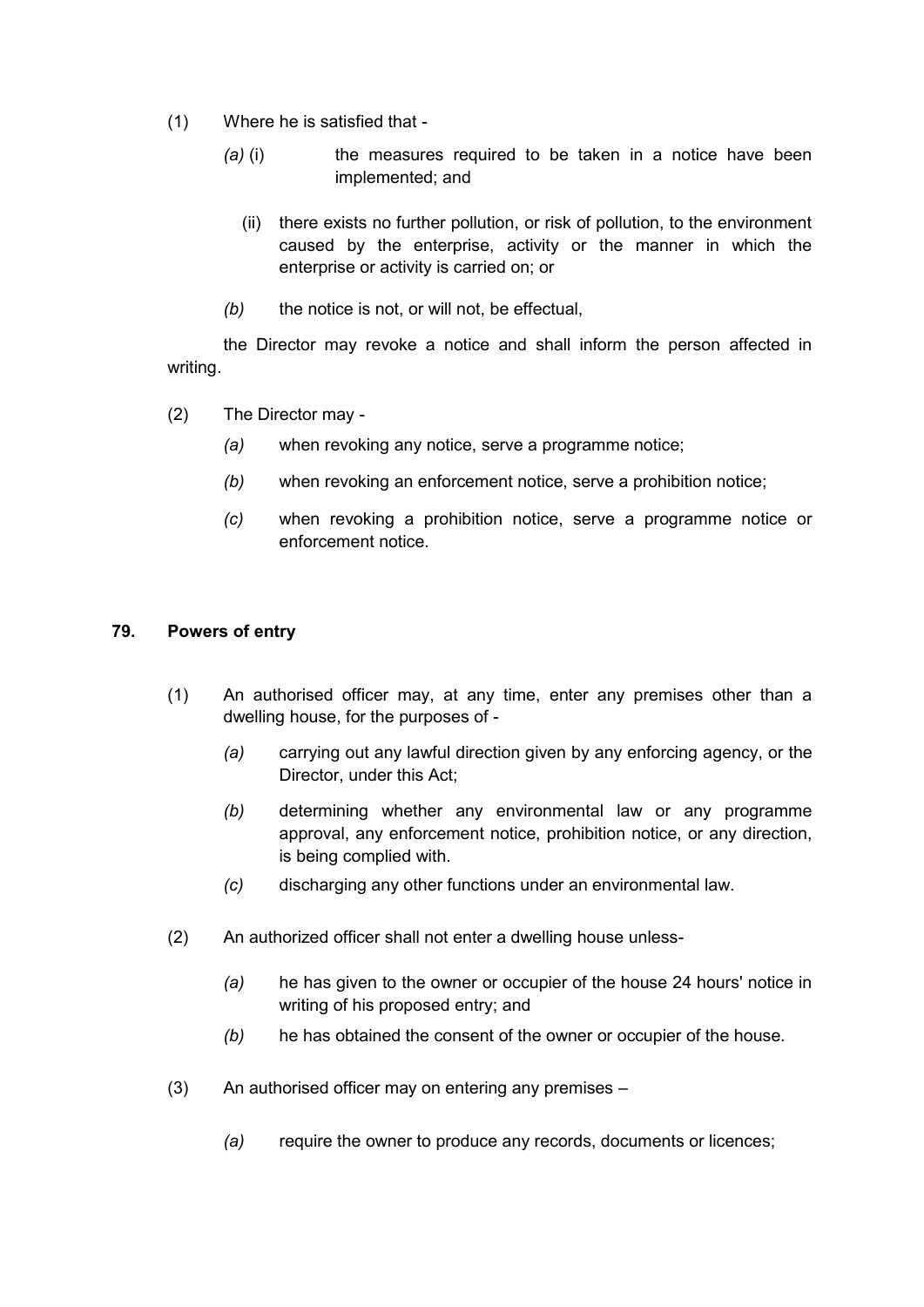- *(b)* examine any such records, documents or licences, and take copies or extracts from them;
- *(c)* make plans, take photographs and carry out inspections;
- *(d)* make tests, take measurements and samples, inspect plants, machineries, equipments, vehicles;
- *(e)* require the owner of the premises entered upon, or any person employed by him, or any other person on the premises, to give to the authorised officer all reasonable assistance and to answer all reasonable questions either orally or in writing.
- (4) For the purposes of carrying out his duties under this section, the authorised officer may bring with him any person or equipment he considers necessary.

### **80. Entry and arrest without warrant**

### Where-

- *(a)* there is, or has been, a contravention of an environmental law;
- *(b)* there is reasonable suspicion that a contravention of an environmental law has been, or is likely, to be committed;
- (c) an environmental emergency is declared;
- *(d)* a spill occurs, or is reasonably suspected to have occurred, or is likely to occur;
- *(e)* in his opinion, there is a serious pollution, or an imminent risk of serious pollution, of the environment,

an authorised officer may, at any time, without warrant -

- (i) enter and search premises, other than a dwelling house;
- (ii) secure any article, object, equipment, plant, machinery related to the contravention, or suspected to be a cause of spill or pollution to the environment;
- (iii) secure any document, file, or record reasonably required for the investigation or for the prevention of the contravention;
- (iiiA) require any person suspected of having committed an offence to produce satisfactory proof of his identity and address;
- (iv) arrest any person reasonably suspected of the contravention; whose name and address cannot be immediately ascertained, and detain him until his identity and address are known.
- (v) exercise any of the powers conferred under section 79(3).

**Amended by [\[Act No. 6 of 2008\]](https://supremecourt.govmu.org/get-doc-link/Act_No._6_of_2008)**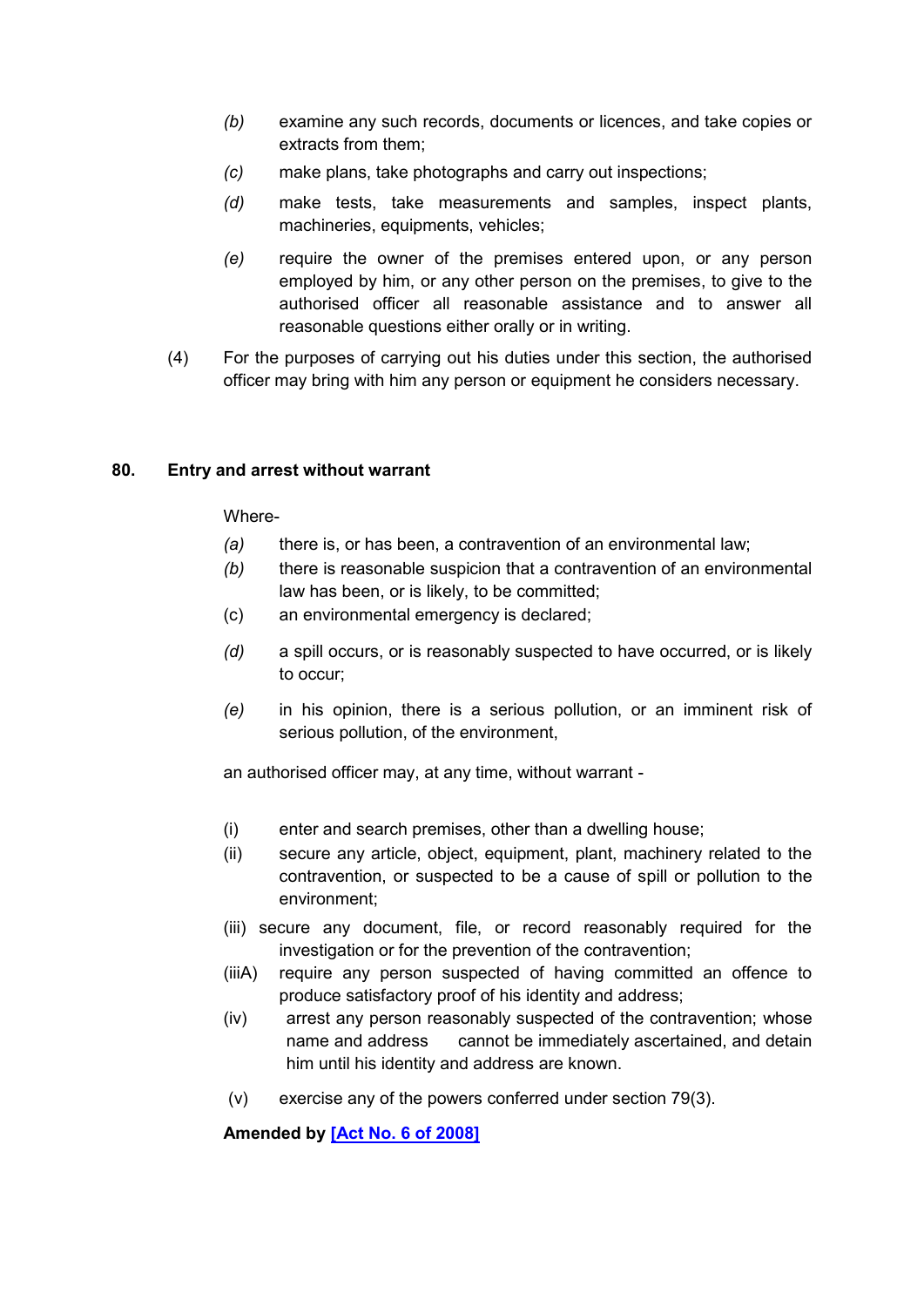## **81. Entry of a dwelling house**

- (1) A Magistrate may, upon being satisfied that the authorised officer should exercise the powers and duties conferred upon him under sections 79 or 80 in respect of a dwelling house, he may issue a warrant authorizing the authorised officer to exercise those powers.
- (2) A warrant issued under subsection (I) shall be valid for the period stated in the warrant.

# **82. Authorised officer to produce authority**

- (1) When exercising his duties under section 79, 80 or 81, the authorised officer, other than a police officer, must-
	- *(a)* hold a card signed .by the Director showing his authority;
	- *(b)* produce that card, upon request, to any affected person.
- (2) A police officer shall produce his warrant card as proof of his authority.

### **83. Obstruction of an authorized officer**

Any person who in relation to the exercise of powers conferred by section 79, 80 and

- 81-
- *(a)* refuses to allow an authorised officer to enter any premises or to take any person or equipment with him in the exercise of his powers;

*(b)* obstructs or impedes an authorised officer in the exercise of any of his powers;

*(c)* fails to provide assistance or information requested by the authorised officer;

*(d)* gives to an authorised officer any information which is false or misleading,

shall commit an offence.

### **84. Compliance monitoring**

(1) The Director may, after consultation with the Committee, in relation to any activity, enterprise, or undertaking, carry out, cause to be carried out, or arrange for monitoring of environmental quality, and the nature, extent and effects of discharges of pollutants, as the Director may consider necessary for ensuring compliance with an environmental law.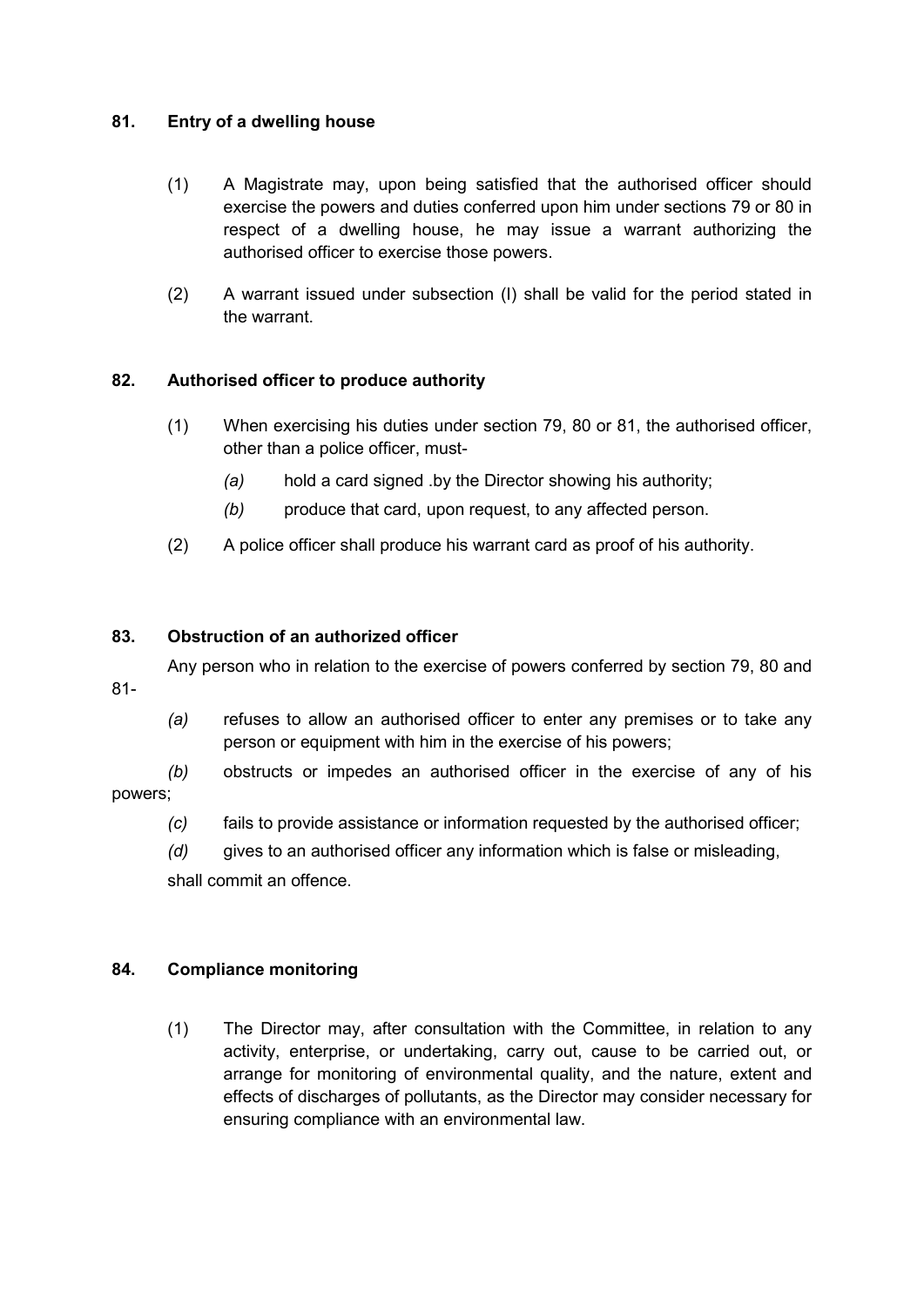- (2) The Director may require a person responsible for an activity, enterprise, or undertaking from which there is a discharge of a pollutant into the environment, to-
	- *(a)* carry out such monitoring of the nature, extent and effect of the discharge and of the quality of any environmental medium likely to be affected by the discharge; and
	- *(b)* keep and supply to him records of the monitoring and provide such other information as the Director considers necessary.
- (3) Any person who fails to comply with a requirement under subsection (2) shall commit an offence.

**Amended by [\[Act No. 6 of 2008\]](https://supremecourt.govmu.org/get-doc-link/Act_No._6_of_2008)**

#### **85. Offences**

- (1) Any person who
	- *(a)* fails to comply with any requirement, notice, order or direction issued ; or condition imposed, under an environmental law.
	- *(b)* on being required to submit a report, or to provide information under this Act,
		- (i) fails to do so within the specified date; or
		- (ii) submits a false report or submits a report misleading in any material particular; or
		- (iii) provides false or misleading information;
	- *(c)* fails to acknowledge or evades service of any notice, order or direction issued under this Act, or any regulations made under this Act;
	- *(d)* otherwise contravenes an environmental law,

**Amended by [\[Act No. 6 of 2008\]](https://supremecourt.govmu.org/get-doc-link/Act_No._6_of_2008)**

shall commit an offence, and unless it is otherwise specifically provided, shall-

- (i) on a first conviction, be liable to a fine not exceeding 100,000 rupees and to imprisonment for a term not exceeding 2 years;
- (ii) on a second or subsequent conviction, be liable to a fine not exceeding 200,000 rupees and to imprisonment for a term not exceeding 8 years.
- (2) Any person who commits an offence under section 15(8), 25(3)(a), 52(3), 56(6), 71(4), 72(5) or 73(2) shall-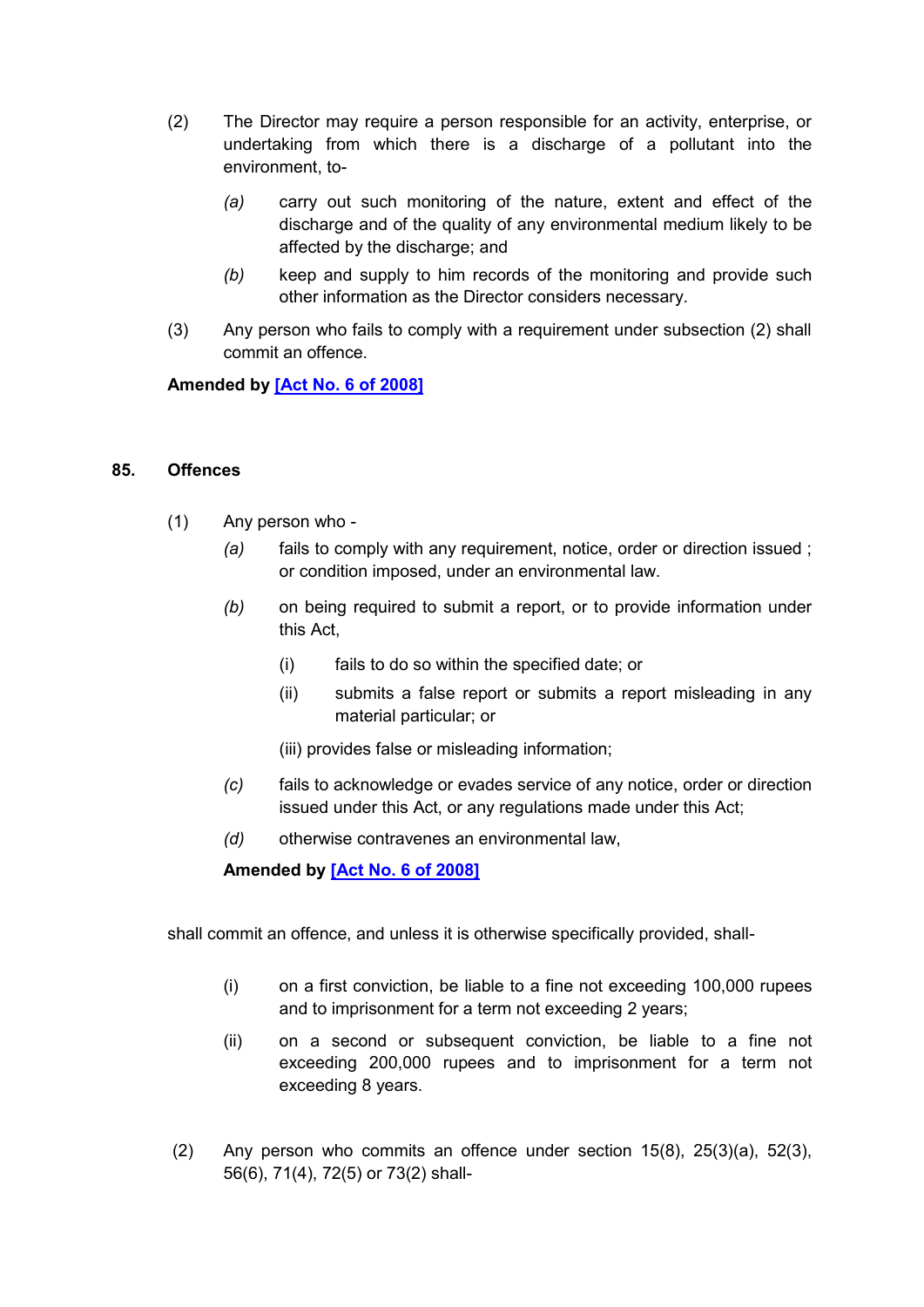- *(a)* on a first conviction, be liable to a fine which shall be not less than 50,000 rupees and not more than 100,000 rupees and to imprisonment for a term not exceeding 4 years;
- *(b)* on a second or subsequent conviction, be liable to a fine which shall not be less than 100,000 rupees and not more than 500,000 rupees and to imprisonment for a term not less than 6 years and not exceeding 12 years.
- (3) Any person who commits an offence under section 23(9), 24( 4), 26(5) or 84(3), shall-
	- *(a)* on a first conviction, be liable to a fine which shall be not less than 25,000 rupees and not more than 50,000 rupees and to imprisonment for a term not exceeding 4 years;
	- *(b)* on a second or subsequent conviction, be liable to a fine which shall not be less than 50,000 rupees and not more than 250,000 rupees and to imprisonment for a term not less than 6 years and not more than 8 years.

**Amended by [\[Act No. 6 of 2008\];](https://supremecourt.govmu.org/get-doc-link/Act_No._6_of_2008) [\[Act No. 15 of 2021\]](https://supremecourt.govmu.org/get-doc-link/Act_No._15_of_2021)**

### **86. Powers of Court**

- (1) In addition to any penalty under section 85, the Court may-
	- *(a)* order the forfeiture of any object, machine, plant, vehicle or any article used in, or connected in any way, with the commission of an offence;

*(b)* order, or prohibit, the doing of any act to stop a continuing contravention.

- (2) Where the conviction relates to an enforcement notice, a prohibition notice, an order or direction, the Court shall order compliance with the notice, order or direction within such period as the Court may determine.
- (3) Where the conviction relates to section 15{2), the Court shall make an order that the undertaking be stopped, ceased, closed or pulled down, as the case may be.

### **87. Prosecution and jurisdiction**

(1) An authorised officer may swear an information and conduct prosecution in respect of an offence under an environmental law before a magistrate.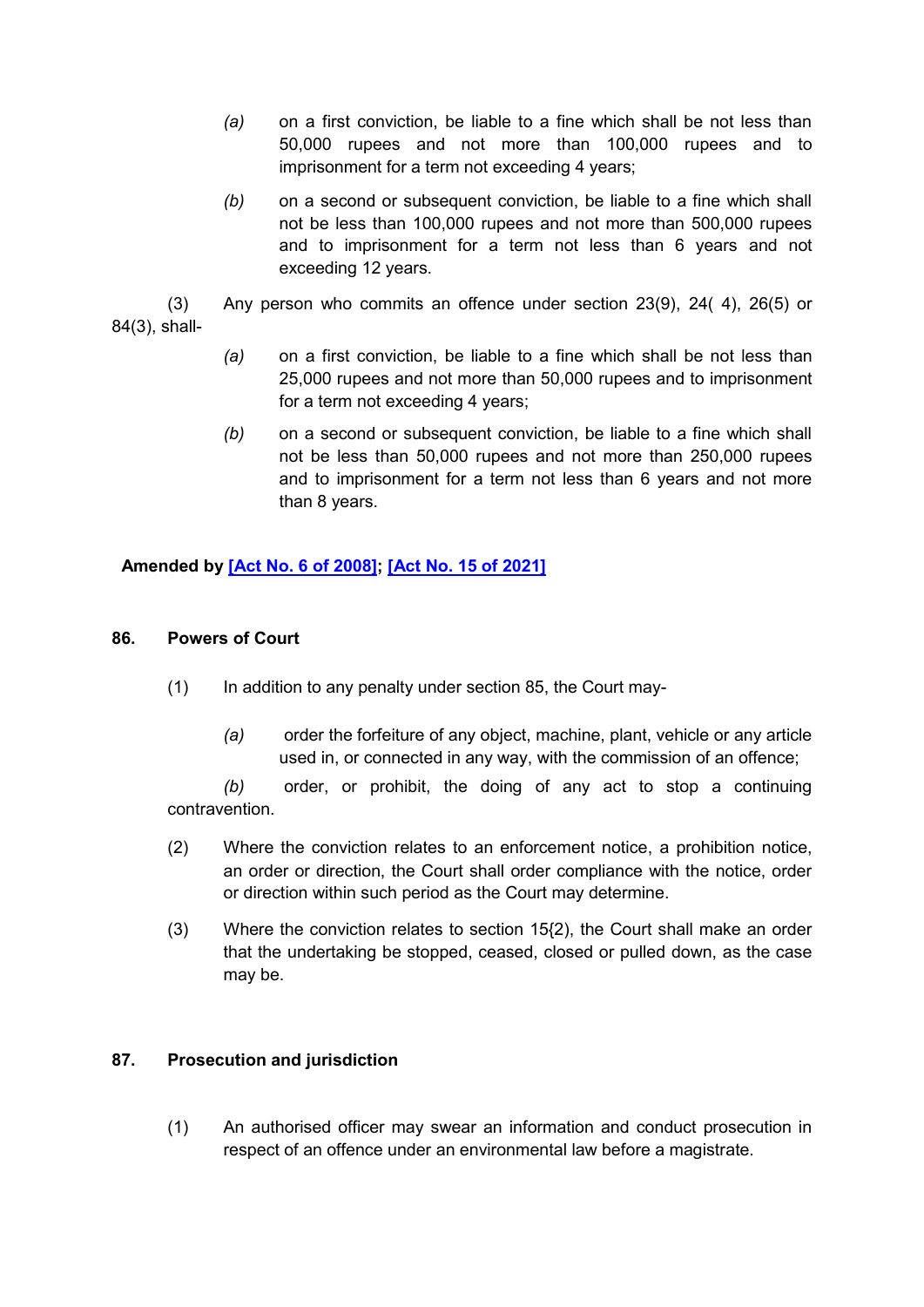- (2) Notwithstanding-
	- *(a)* Section 114 of the Courts Act; and
	- *(b)* Section 72 of the District and Intermediate Courts (Criminal Jurisdiction) Act,

a Magistrate shall have jurisdiction to try all offences under an environmental law and may impose any penalty and exercise all the ancillary powers provided under the enactment.

- (3) The following enactments shall not apply to a sentence provided under an environmental law:
	- *(a)* sections 152 and 153 of the Criminal Procedure Act;
	- *(b)* the Probation of Offenders Act.

### **88. Fixed penalties**

- (1) Notwithstanding any other enactment, where a person commits an offence specified in the Ninth Schedule, the authorised officer who detects the offence may, as soon as is reasonably practicable, and not later than 14 days after the commission of the offence, serve on that person a notice in the form set out in the Tenth Schedule calling upon him to pay in respect of the offence the fixed penalty provided in the Ninth Schedule.
- (2) A notice under subsection (1) shall-
	- (a) be in such form as may be prescribed;
	- (b) be drawn in quadruplicate; and
	- (c) specify-
		- (i) the name and address of the person committing the offence;
		- (ii) the time and place of the offence;
		- (iii) the nature of the offence;
		- (iv) the fixed penalty provided for the offence;
		- $(v)$  the time within which the fixed penalty is to be paid;
		- (vi) the Court or Tribunal where the fixed penalty is payable;
		- (vii) the name and identification number of the authorized officer who detected the offence.
- (3) The authorised officer who detects the offence shall-
	- *(a)* cause the original of the notice to be served on the offender;
	- *(b)* forward one copy to the enforcing agency and another to the appropriate Court or Tribunal; and
	- *(c)* retain one copy.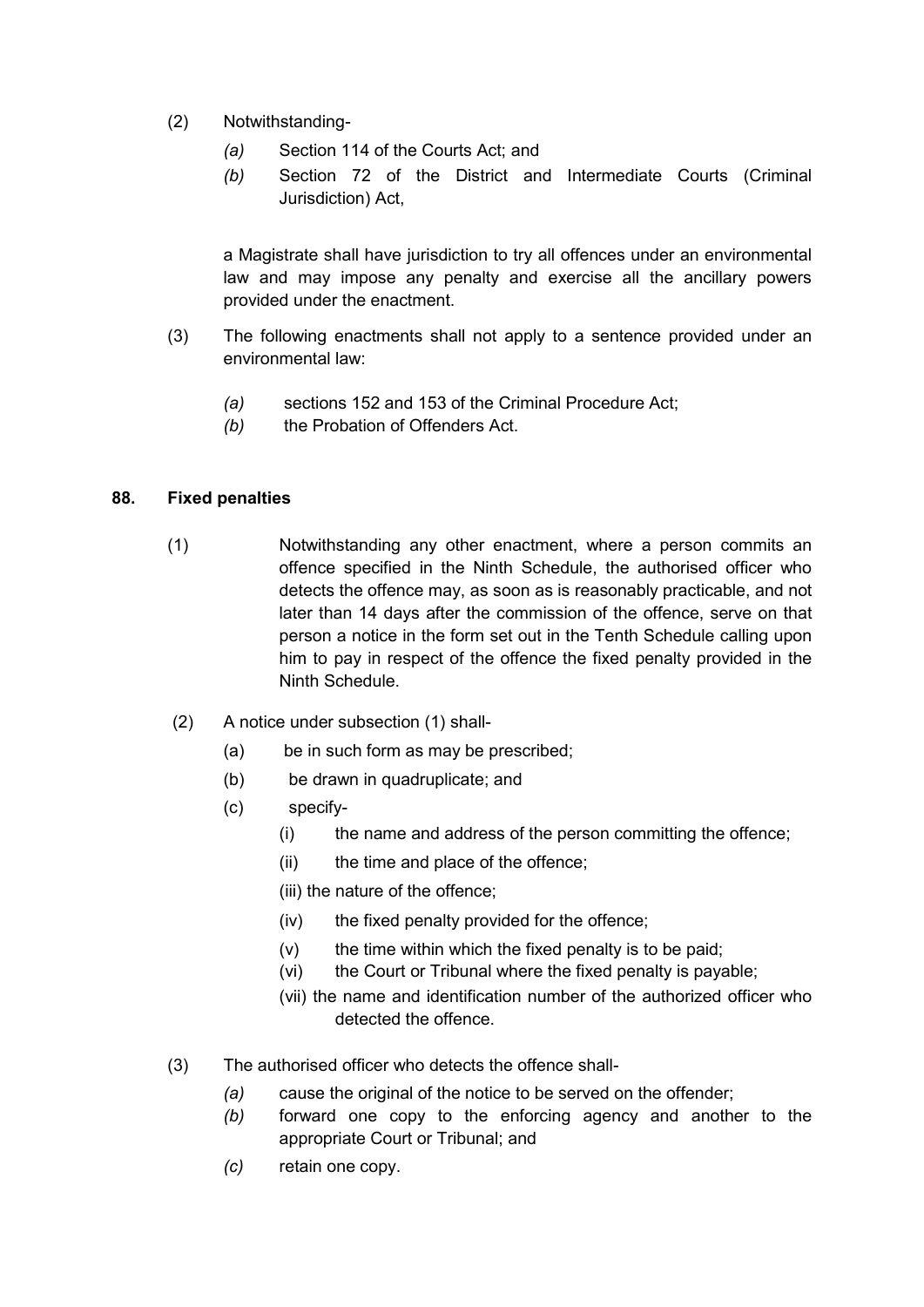- (4) Every person who is served with a notice under subsection (1) shall, within 20 days of the service and upon production of the notice, pay the fixed penalty in the prescribed manner at the appropriate Court or Tribunal.
- (5) Where a person who has been served with a notice under subsection (1) fails to pay the fixed penalty within the time limit mentioned in the notice and criminal proceedings are instituted against him for the offence in respect of which he was served with the notice, he shall be liable, on conviction, to a fine which shall not be less than - thrice the fixed penalty.

**Amended by [\[Act No. 6 of 2008\]](https://supremecourt.govmu.org/get-doc-link/Act_No._6_of_2008)**

#### **89. Eyesores**

- (1) An authorised officer may serve an eyesore abatement notice on the owner or occupier of any land, building or structure on which any eyesore specified in the Eleventh Schedule is detected.
- (2) An eyesore abatement notice shall be in the form set out in the Twelfth Schedule and may be served on the owner or occupier of the land, building or structure, by personal service or by registered post with a request for an 'accusé de réception'.
- (3) (a) Any person on whom an eyesore abatement notice is served shall abate the violation mentioned in it within the period specified in the notice, which shall be not less than 2 days nor more than 30 days from the day the notice is served or, in the case of service by post, is deemed to have been received by the person.

(b) Any person who fails to comply with the notice shall commit an offence.

- (4) Where the name or address of the owner or occupier of any land, building or structure on which an eyesore is detected cannot be ascertained, the Director may authorise in writing the relevant enforcing agency or an authorised officer to enter the land, building or structure and cause the eyesore to be removed and the expenses incurred may be disbursed from the Fund.
- (5) Where the name or address of the owner or occupier of any land, building of structure from which an eyesore has been removed under subsection (4) is later ascertained, the amount disbursed in the removal of the eyesore may, within a period of 10 years of the removal, be recovered by the Director from the said owner or occupier and any amount so recovered, including interest and costs, shall be credited to the Fund.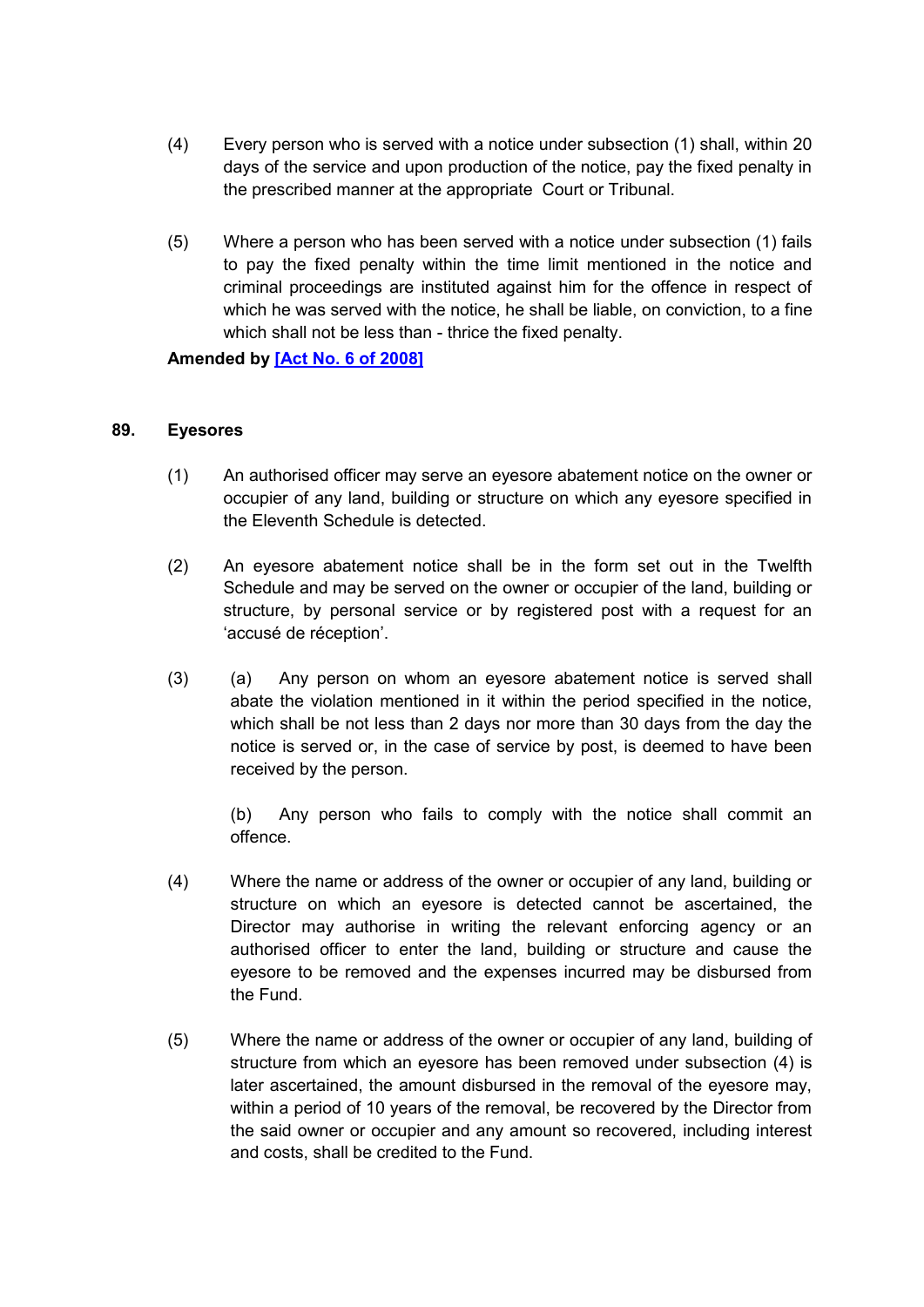# **PART XII- APPLICATION OF ACT TO RODRIGUES**

## **90. Establishment of Rodrigues Environment Committee**

- (1) There is established for the purposes of this Act a Rodrigues Environment Committee which shall consist of-
	- (a) the Chief Commissioner, as Chairperson;
	- (b) the Island Chief Executive, as Vice-Chairperson;
	- (c) a representative of the Ministry responsible for the subject of environment;
	- (d) the public officer responsible for the following:-
		- (i) agriculture;
		- (ii) education;
		- (iii) environment;
		- (iv) fisheries;
		- (v) health, and
		- (vi) tourism.

.

- *(e)* 2 representatives of non-governmental organisations designated by the Chief Commissioner;
- *(f)* a representative of the Police de I'Environnement in Rodrigues;
- *(g)* 2 other persons designated by the Chief Commissioner, and
- *(h)* a Secretary with no voting right, appointed by the Chief Commissioner
- (2) The Rodrigues Environment Committee shall-
	- *(a)* develop such administrative measures as are necessary to ensure prompt and effective consultation on matters relating to environment protection and management in the Island of Rodrigues;
	- *(b)* make recommendations to the Rodrigues Regional Assembly on matters relating to environment protection and management on the Island of Rodrigues, including control measures and means of enforcement of environmental laws;
	- *(c)* devise such educational programmes as it thinks fit in respect of environment protection and management on the Island of Rodrigues.
- (3) The Rodrigues Environment Committee shall-
	- *(a)* regulate its meetings and proceedings as it thinks fit;
	- *(b)* meet as often as it is necessary at the request of the Chairperson, but in any case at least once every month;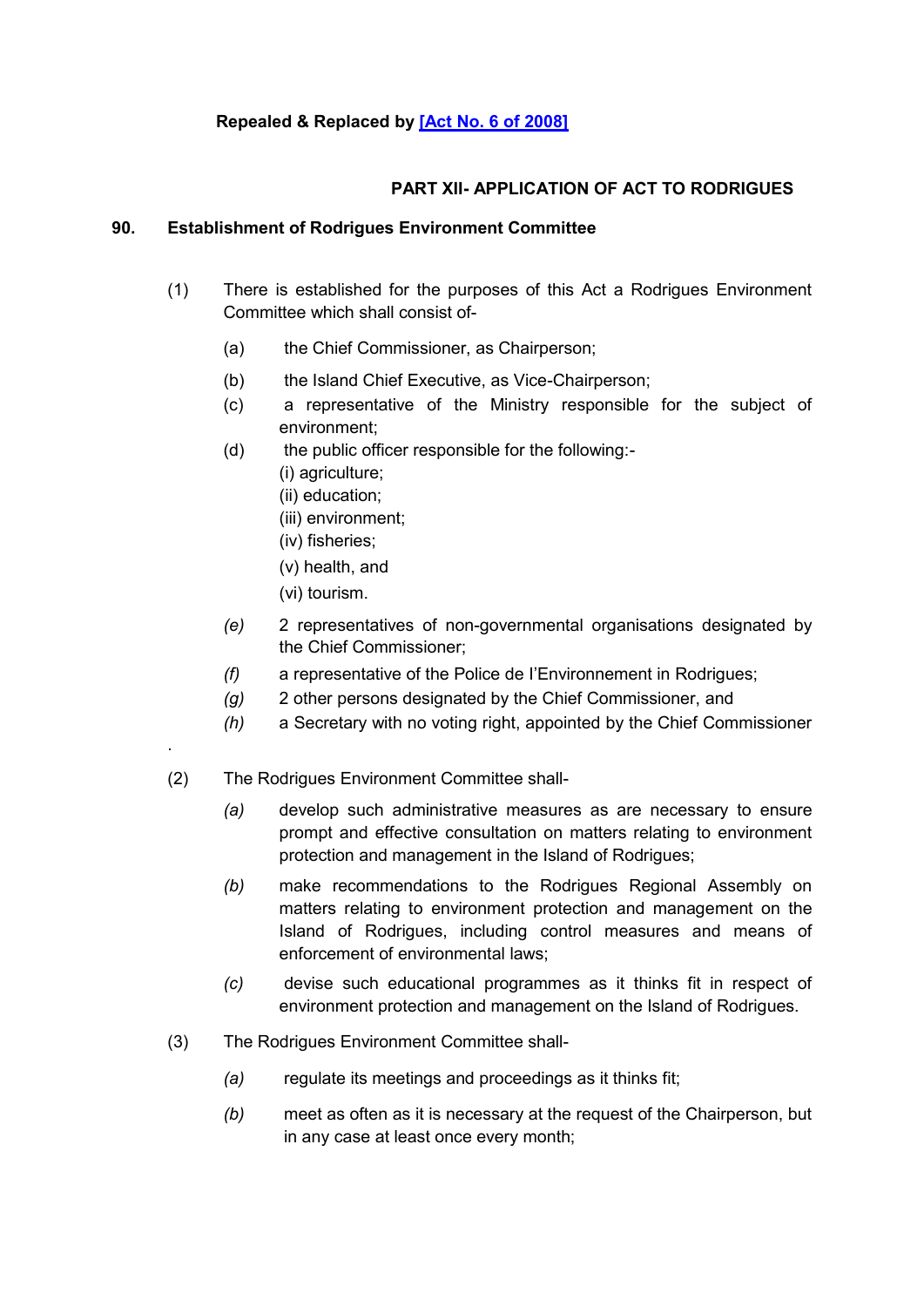- *(c)* co-opt any person likely to assist it as member, but who shall have no right to vote.
- (4) The quorum of the Rodrigues Environment Committee Shall be 6.

**Amended by [\[Act No. 6 of 2008\]](https://supremecourt.govmu.org/get-doc-link/Act_No._6_of_2008)**

### **91. Powers of Island Chief Executive**

- (1) Notwithstanding any provisions of this Act to the contrary, the Island Chief Executive shall exercise all the powers of the Director in the enforcement of environmental laws on the Island of Rodrigues, and shall, for that purpose in relation to the Island, issue any of the - notices and orders referred to in Part XI.
- (2) The Island Chief Executive shall in relation to the Island of Rodrigues
	- *(a)* supervise the enforcement of national environmental. standards and notices, orders and directions issued under an environmental law;
	- *(b)* verify compliance with environmental laws;
	- *(c)* conduct such regular monitoring, sampling, test and analyses as to ensure compliance with environmental laws;
	- *(d)* provide such assistance as may be required for reviewing an EIA relating to an undertaking in Rodrigues, and in case of spill or of an environmental emergency.
- (3) The Rodrigues Environment Committee shall establish a Rodrigues Environment Unit which shall consist of the public officers sitting on the Committee for the purpose of assisting the Island Chief Executive in the discharge of his duties under subsection (2).
- (4) The officers of the Rodrigues Environment Unit shall have all the powers of an authorized officer under this Act in respect of the Island of Rodrigues.

### **92. Regulations for Rodrigues**

- (1) Subject to subsection (3) and notwithstanding section 96(2)(d), the Rodrigues Regional Assembly may, after consultations with the Rodrigues Environment Committee, make regulations applicable to the Island of Rodrigues.
- (2) Regulations made under subsection (1) may provide-
	- *(a)* for the issue, amendment and revocation of licences ;
	- *(b)* for the taking of fees and the levy of charges;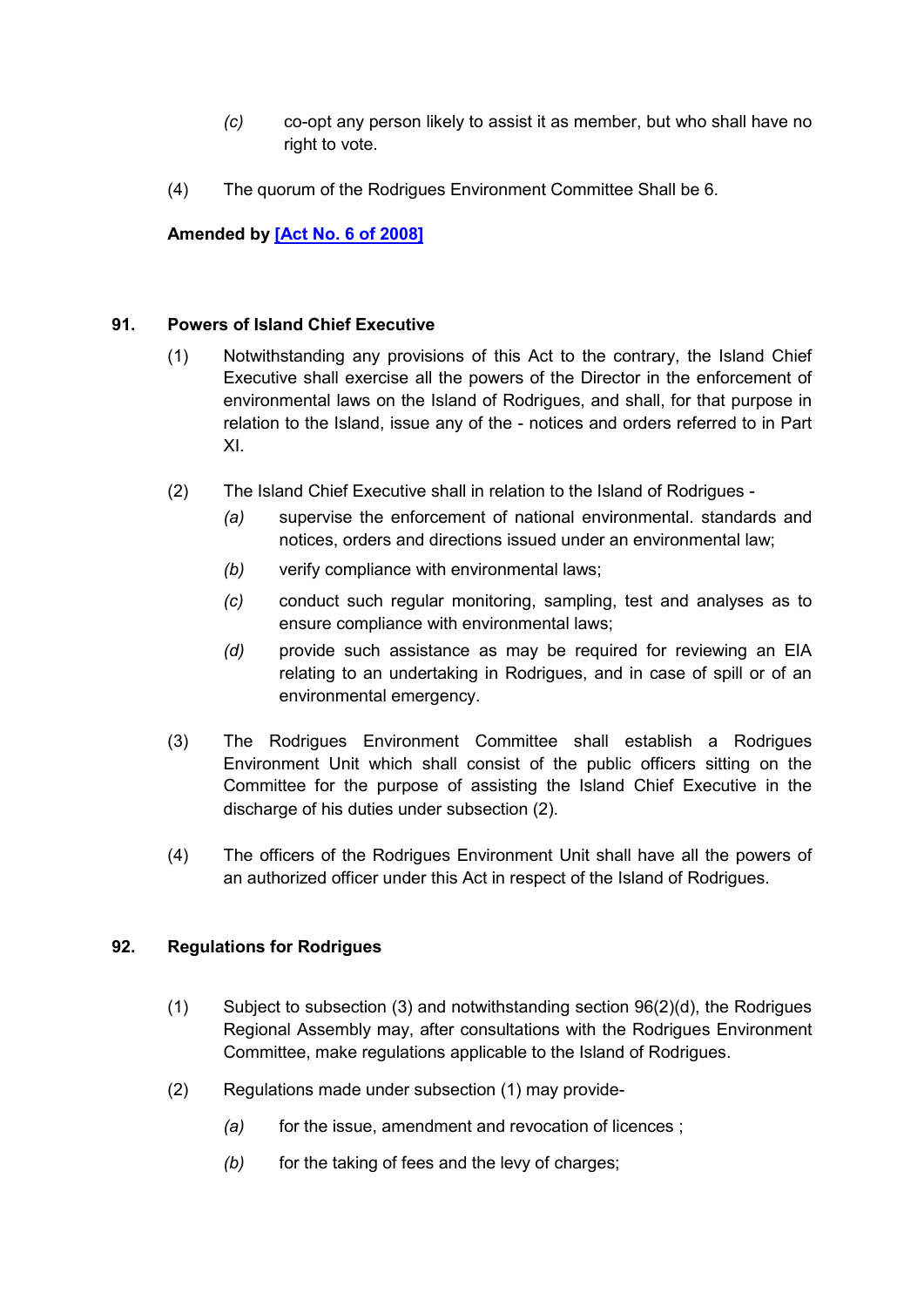- *(c)* that any person who contravenes them shall commit an offence and shall, on conviction, be liable to a fine not exceeding Rs 250 000 and to imprisonment for a term not exceeding 10 years;
- *(d)* for categories of undertakings, projects or activities on the Island of Rodrigues requiring -
	- (i) a preliminary environmental report;
	- (ii) an EIA licence.
- *(e)* for any matter relating to the protection and management of the environment on the Island of Rodrigues.
- (3) Nothing in this section is to be taken as empowering the Rodrigues Regional Assembly to make regulations for-
	- *(a)* the processing, approval and revocation of approvals in respect of preliminary environmental reports and EIA licences;
	- *(b)* establishing environmental standards.

# **Amended by [\[Act No. 6 of 2008\]](https://supremecourt.govmu.org/get-doc-link/Act_No._6_of_2008)**

## **PART XIII – MISCELLANEOUS PROVISIONS**

### **93. Restriction of liability**

.

- (1) No civil or criminal liability shall attach to the Minister, the Director, the Island Chief Executive, the Police de L'Environnement, or to any authorised officer in respect of any act done in good faith in the execution or purported execution of their duties or their powers under this Act.
- (2) The Director and the authorised officers shall be public officers for the purposes of the Public Officers Protection Act and the Criminal Code.
- (3) Subsection (1) shall be in addition to and not in derogation from the Public Officers Protection Act.

### **94. Disclosure of information**

Where the Director or any other officer of the Department, or any person appointed on a committee or any other person discharging any function or duty under this Act, discloses otherwise than in the performance of his duty, any information relating to any trade secret used in carrying on a particular undertaking, and the information has been given to him or obtained by him by virtue of this Act, he shall commit an offence.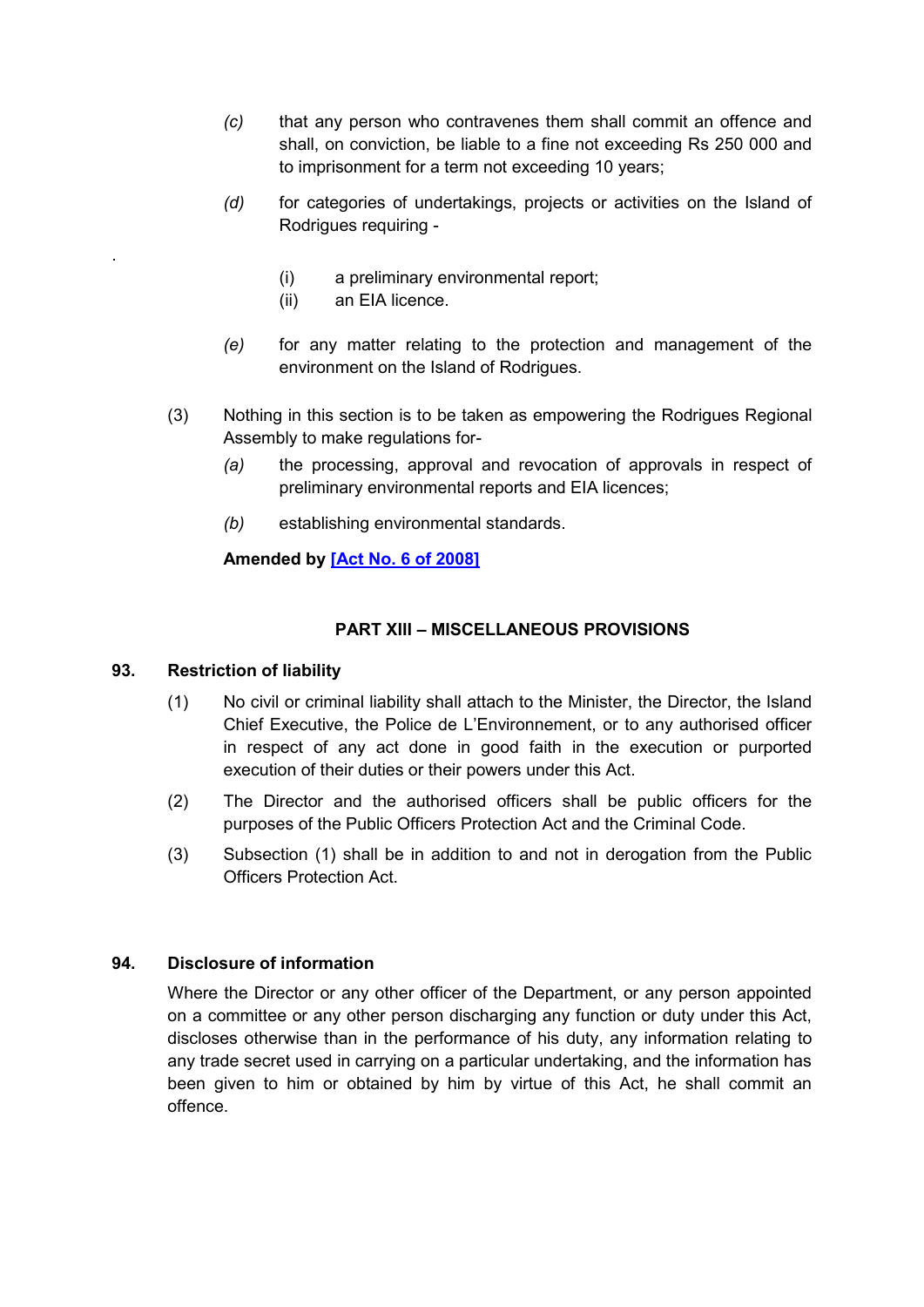### **95. Code of practice**

- (1) The Minister may, after consultation with the Committee, cause to be published in the *Gazette* codes of practice for the purpose of providing practical guidance with respect to appropriate pollution control technology, and generally with respect to the protection of the environment.
- (2) The Minister may, for the preparation of a code of practice, consult a technical advisory committee or any person he thinks fit.

## **96. Regulations**

(1) The Minister may, for the purposes of this Act, make such regulations as he thinks fit.

- (2) Any regulations made under subsection (1) may provide
	- (a) subject to this Act, for the amendment of a Schedule;
	- (b) for the issue, amendment and revocation of a licence;
	- (c) for the taking of fees and the levying of charges:
	- (d) for the implementation or enforcement of an obligation under an MEA;
	- (e) for issuing policy and environmental guidance or standards for an activity that may have an adverse effect on the environment;
	- $(f)$  for the exemption from standards for noise under section 41 in relation to events or celebrations organised, sponsored or approved by the State;
	- (fa) for the goods in respect of which a manufacturer, an assembler or an importer is required to be registered under section 69D;
	- $(g)$  in relation to sustainable consumption and production, for  $-$ 
		- (i) the introduction of eco-labelling schemes for products;
		- (ii) carrying out cleaner production opportunity assessments in industry; or
		- (iii) imposing producer responsibility obligations on every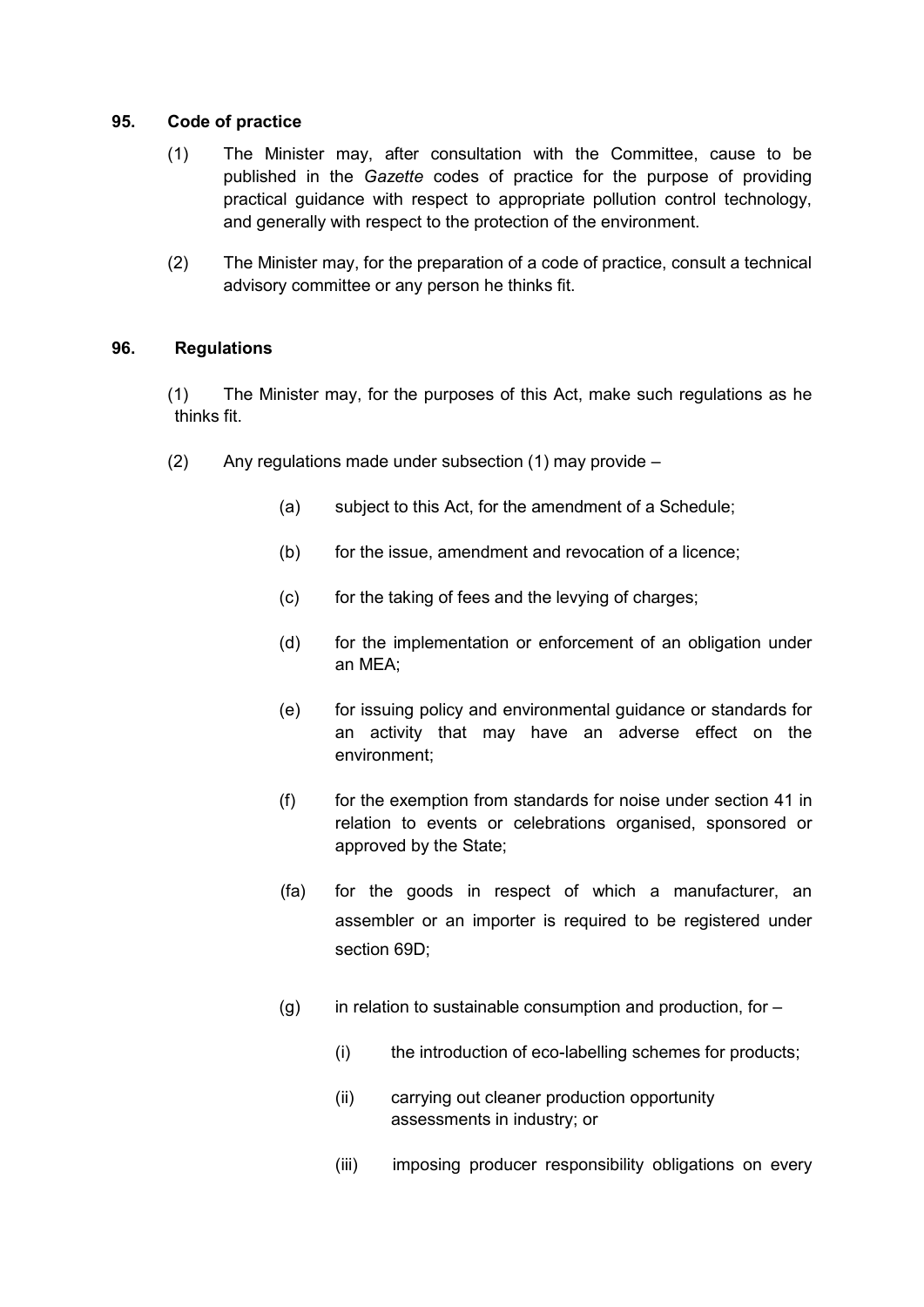manufacturer, assembler or importer in respect of such goods as may be prescribed;

(h) for restrictions on the affixing of posters or the type of material used for advertising, including the advertising of the colours of any group or organisation, in public places; and

(i) that any person who contravenes them shall commit an offence and shall, on conviction, be liable to a fine not exceeding 250,000 rupees and to imprisonment for a term not exceeding 10 years.

**Amended by [\[Act No. 6 of 2008\];](https://supremecourt.govmu.org/get-doc-link/Act_No._6_of_2008) [\[Act No. 18 of 2016\];](https://supremecourt.govmu.org/get-doc-link/Act_No._18_of_2016) [\[Act No. 7 of 2020\]](https://supremecourt.govmu.org/get-doc-link/Act_No._7_of_2020)**

### **97. Repeal**

The Environment Protection Act 1991 is repealed.

### **98. Saving and transitional provisions**

- (1) On the date of coming into operation of this Act
	- *(a)* the National Environment Commission subject to its composition being completed under this Act, the Department of Environment, any technical advisory committee and the National Environment Fund created under the repealed Act shall be deemed to , have been created under this Act;
	- *(b)* the Director of Environment and the officers of the Department of Environment shall continue to be the Director and officers of the Department as if they had been appointed or designated under this Act; .
	- *(c)* the Environment Advisory Council, the Environment Coordination Committee and the EIA Committee are dissolved;
	- *(d)* any EIA licence issued in respect of an undertaking specified under Part A of the First Schedule shall be deemed to be an undertaking which has obtained the approval of the Minister with the same conditions as was imposed in the EIA licence;
	- *(e)* any EIA licence shall have effect as if granted under this Act;
	- *(f)* the Environment Appeal Tribunal shall continue in existence as if created under this Act, and the Chairman, any member and any officer of the Tribunal shall continue to be Chairman, member or officer as if appointed under this Act;
	- *(g)* any appeal started before the Tribunal or the Supreme Court shall be continued and determined as if this Act had not come into operation.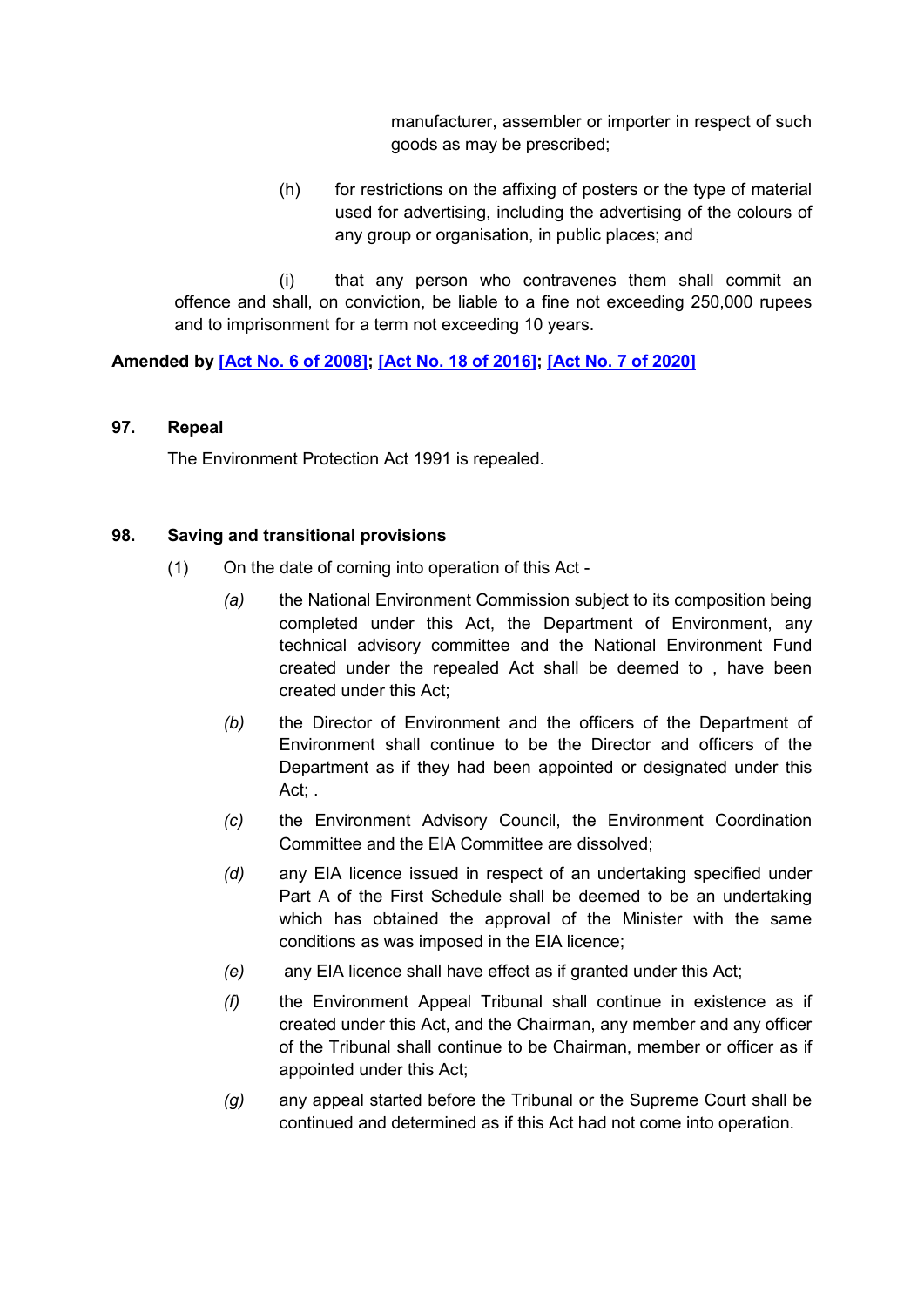- *(2)* Any fee payable under the repealed Act and all the provisions concerning surcharge and recovery shall be deemed to be in force under this Act and any proceedings relating thereto shall be deemed to have been taken under this Act.
- (3) Every notice issued under the repealed Act and any proceeding taken under the notice shall be continued and be deemed to have been issued and taken under this Act.
- (4) Where on the date of coming into operation of this Act, the Island Chief Executive has not been appointed, the Director shall exercise all the powers provided for under section 91.
- (5) Where this Act does not make provision for the necessary transition from the repealed Act to this Act, the Minister may make necessary regulations for such transition.

## **99. Consequential amendments**

(1) The **Board of Agriculture, Natural Resources and Environment Act** is amended -

> *(a)* in section 1, by deleting the words "Natural Resources and the Environment Act" and replacing them by the words -

"Natural Resources Act";

*(b)* in section 2, by deleting the definition of "Board" and replacing it by the following -

"Board" means the Board of Agriculture and Natural Resources established by section 3;

- *(c)* in section 3
	- (i) in subsection (1), by deleting the words "Natural Resources and the Environment" and replacing them by the words "Natural Resources";

"Natural Resources and the Environment" and replacing them by the words "Natural Resources".

# (2) The **Central Water Authority Act** is amended-

*(a)* in section 2, by deleting the definition of "polluted water" ,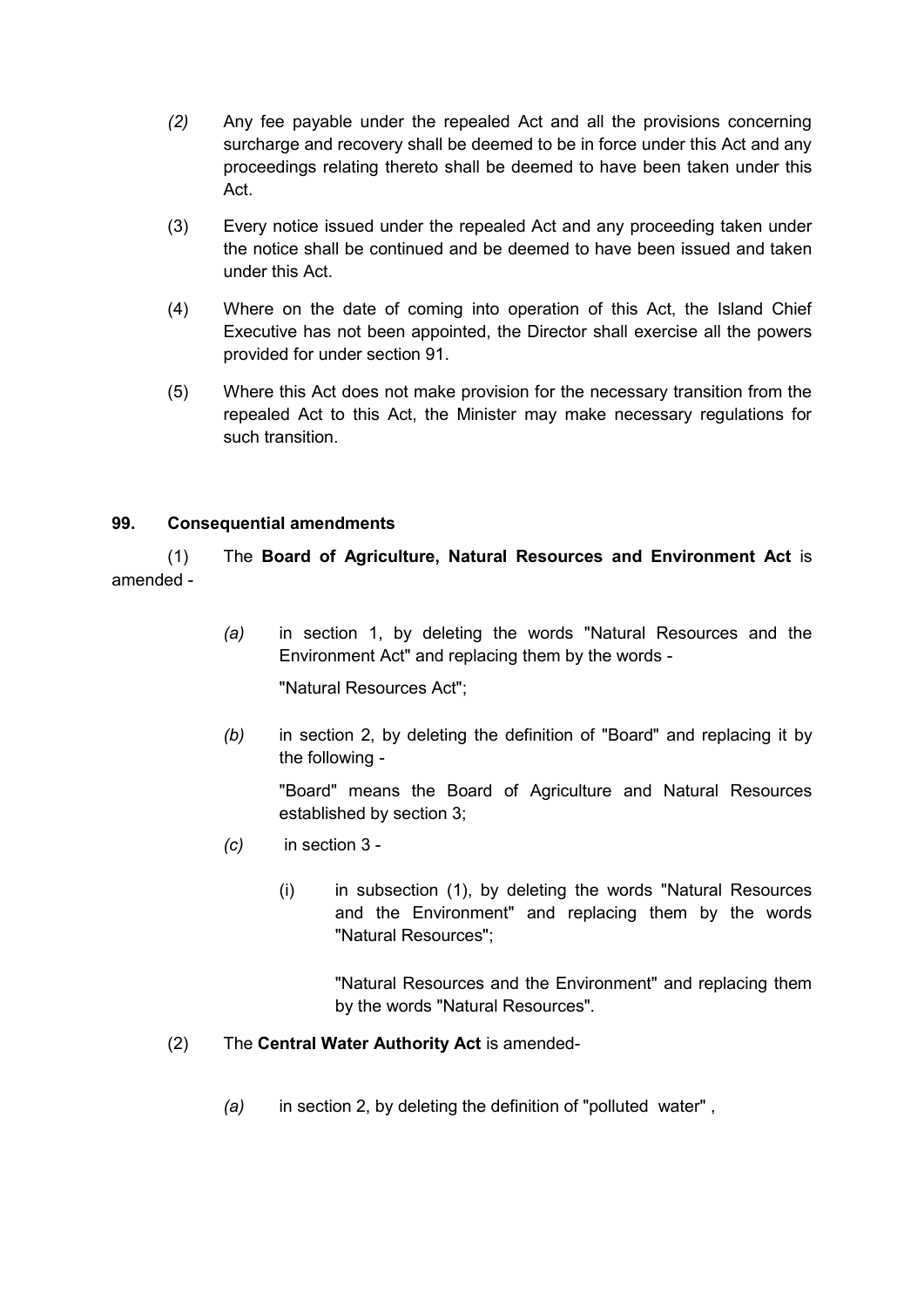*(b)* in section 20(2)(1), by inserting before the words "to supervise", the following words -

"subject to any other enactment";

- *(c)* by deleting section 21(k);
- *(d)* by deleting section 42 and replacing it by the following section -

#### **42. Immunity of Authority**

The Authority shall not be responsible for any damage resulting from the irregularity and insufficiency of supply of water for whatever purpose.

- *(e)* by deleting section 46A.
- (3) The **Criminal Code (Supplementary) Act** is amended in section 110 by deleting subsections (2) and (3) and by renumbering the existing subsection (4) as subsection (2).
- (4) The **Dangerous Substances Act** and the **Dangerous Substances Regulations 1914** are repealed.
- (5) The **Ground Water Act** is amended in section 4, by deleting subsection (2) and by renumbering the existing subsection (3) as subsection (2).
- (6) The **Local Government Act** is amended
	- *(a)* in section 2, by inserting in their appropriate places the following definitions-

"disposal", in relation to waste, includes the sorting, carriage, transportation, treatment, storage and tipping above or under ground, and the transformation operations necessary for its recovery, re-use or recycling;

"disposal site" means a disposal site designated under section 156 A(8);

"Environment Coordination Committee" means the Environment Coordination Committee established under the Environment Protection Act 2002;

"waste" means solid waste other than hazardous waste, clinical waste and pharmaceutical waste;

- *(b)* in section 51 (1), by deleting paragraph (b) and replacing it by the following paragraph -
	- (b) subject to any regulations under section 156 A(5), the collection and removal of waste to disposal sites;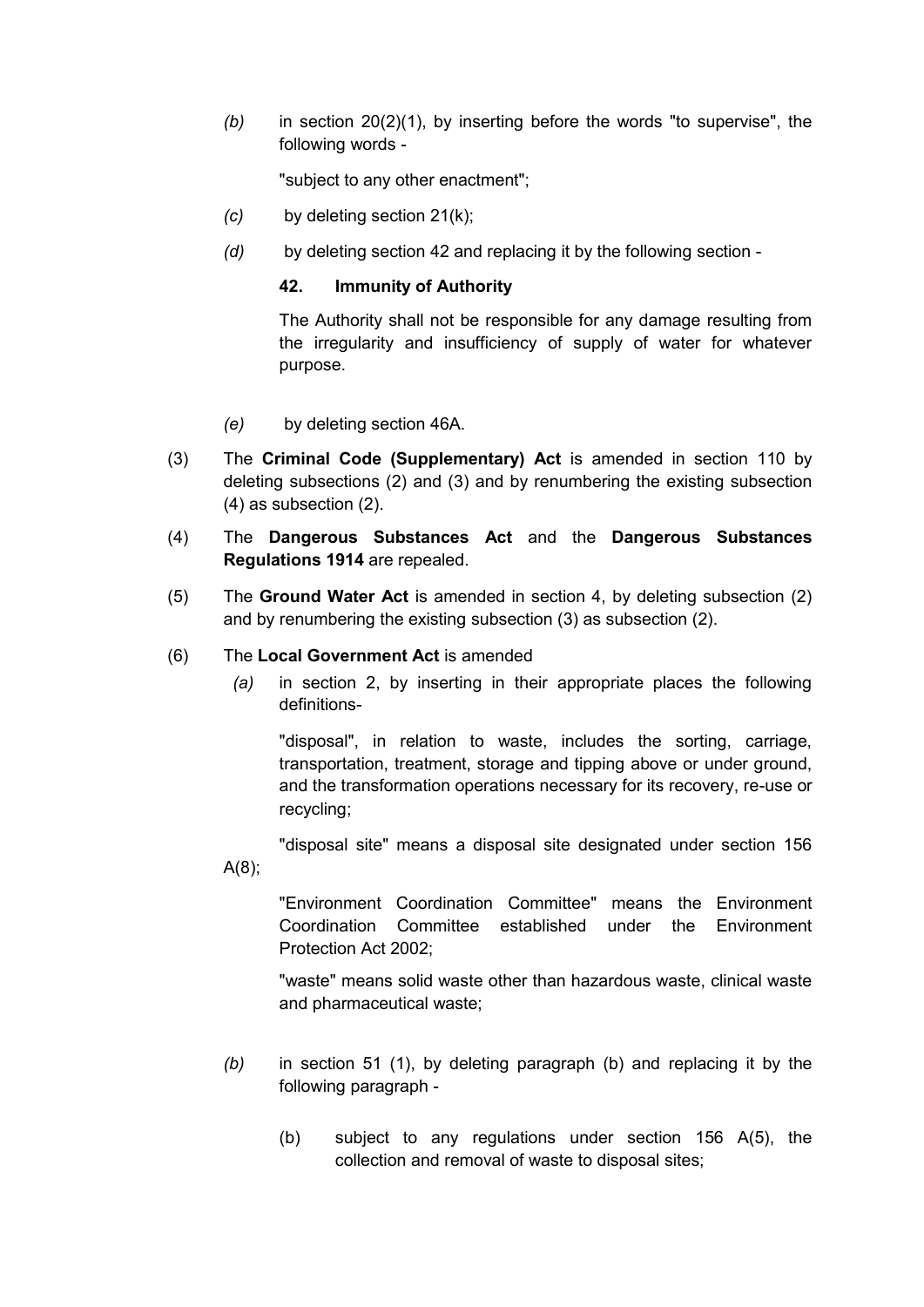*(c)* by inserting immediately after section 156 the following new part, and renumbering the existing PART X as PART XI-

### **PART X**

#### **156A. Control of waste**

(1) The Permanent Secretary shall make arrangements for-

*(a)* the collection and disposal of waste;

*(b)* the operation and management of disposal sites.

- (2) In making arrangements under subsection (1), the Permanent Secretary shall-
	- *(a)* comply with such standards and code of practice issued under the Environment Protection Act 2002;

*(b)* consult the Environment Coordination Committee.

- (3) The Minister may make regulations to give effect to the arrangements made.
- (4) The regulations may provide for
	- *(a)* the issue, amendment and revocation of licences;
	- *(b)* the taking of fees and the levy of charges;
	- *(c)* the removal of waste unlawfully deposited and the recovery of expenses incurred for the removal;
	- *(d)* any matter relating to enforcement, including the issue of enforcement notices, powers of entry, search and arrest, and the seizure of any vehicle, object or thing used in the commission of an offence under the regulations.
- (5) The regulations may-
	- *(a)* make different provisions for different categories of waste, and for different disposal sites;
	- *(b)* provide that a person who contravenes them shall commit an offence, and shall on conviction be liable to a fine not exceeding Rs 25 000, and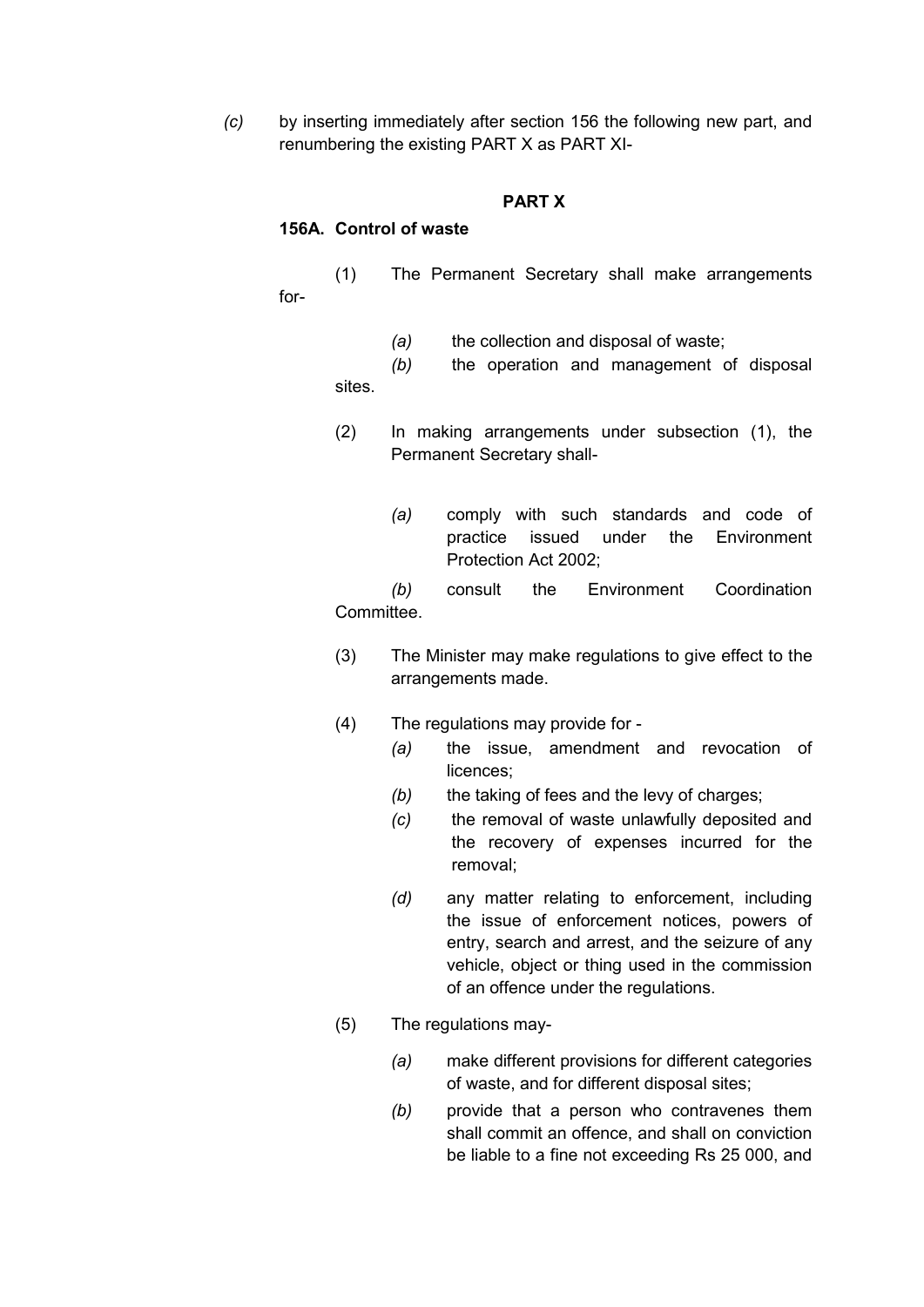to a term of imprisonment not exceeding 5 years;

- *(c)* provide that, in addition to the punishment under paragraph (b), the Court may order the forfeiture of any vehicle, object or thing used in the commission of the offence.
- (6) Subject to any requirements imposed under the Environment Protection Act 2002, the Minister may by notice in the *Gazette* designate a disposal site.
- (7) Notwithstanding section 114 of the Courts Act, and section 72 of the District and Intermediate Courts (Criminal Jurisdiction) Act, a Magistrate shall have jurisdiction to try all offences under this section and under any regulations made under this section.

### (7) The **National Coast Guard Act** is amended-

*(a)* in section 2, by inserting at its appropriate place the following definition-

"environmental laws" has the meaning assigned to it by section 3 of the Environment Protection Act 2002;

*(b)* in section 6(1), by inserting after the word "section" the following words -

"and any environmental law ,"

(8) The **Occupational Safety, Health and Welfare Act** is amended in subsection (1) of section 4 by deleting the words "The Minister" and replacing them by the words -

"Without prejudice to any standards issued under the Environment Protection Act 2002, the Minister"

- (9) The **Public Health Act** is amended
	- *(a)* in section 2, by inserting in its appropriate place the following definition-

"environmental law" has the meaning assigned to in the Environment Protection Act 2002;

*(b)* in section 18, by deleting the word "nuisance" and replacing it by the words -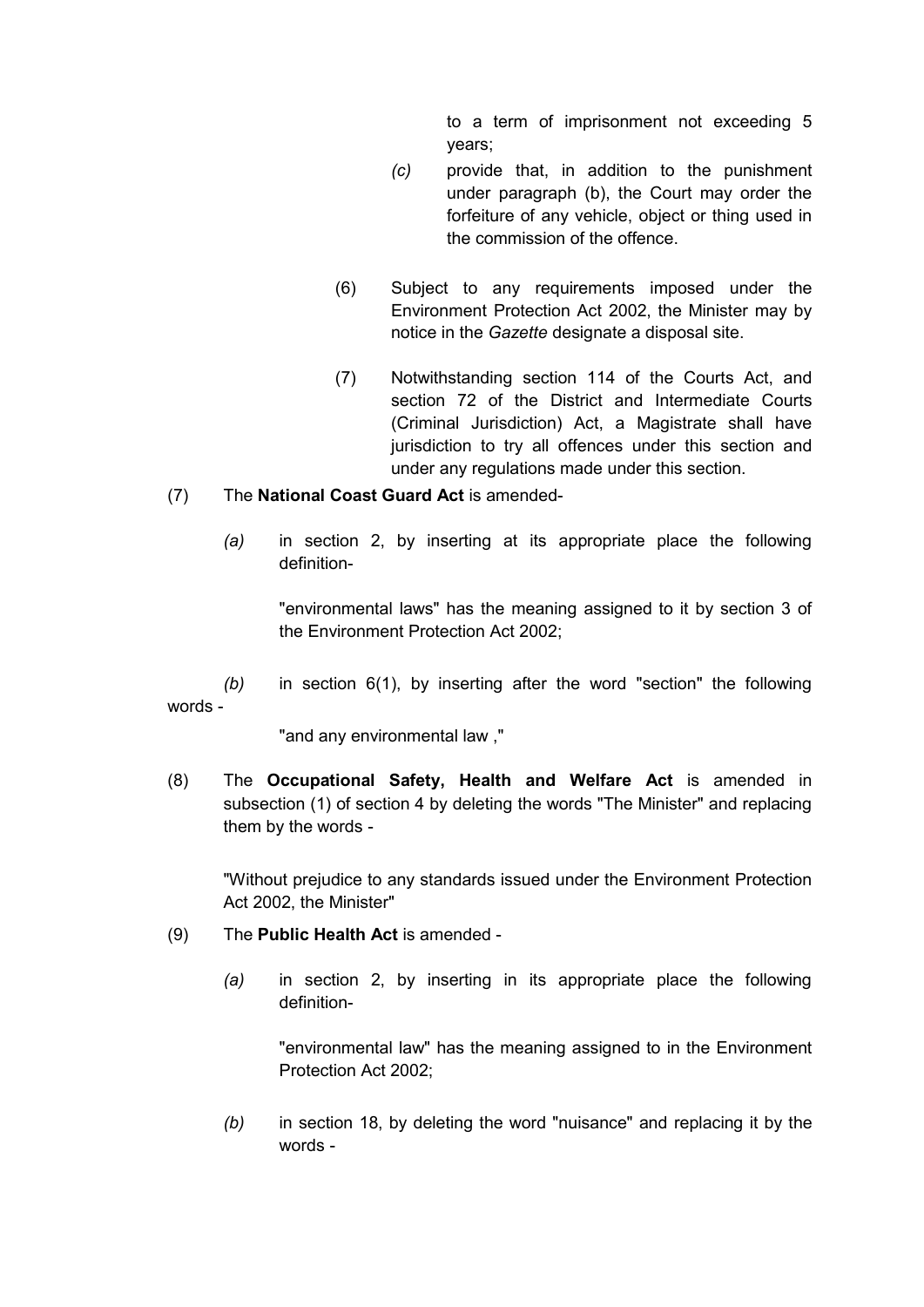Without prejudice to any environmental law "nuisance"

- *(c)* by deleting sections 84 to 88 and section 150.
- (10) The **Rivers and Canals Act** is amended-
	- *(a)* in section 26, by deleting subsection (2) and renumbering the subsection (3) as subsection (2);
	- *(b)* in section 68, by deleting paragraphs (c), (i) and (j);
	- *(c)* by repealing sections 70, 87, 88 and 91 ;
- (11) The **Territorial Sea Act** is amended by deleting section 9.
- (12) The **Town and Country Planning Act** is amended
	- *(a)* in section 2, by inserting in their appropriate places the following definitions-

"EIA licence" has the meaning assigned to it in the Environment Protection Act 2002;

"preliminary environment report" has the meaning assigned to it in the Environment Protection Act 2002;

"undertaking" has the meaning assigned to it in the Environment Protection Act 2002;

- *(b)* in section 7, by inserting after subsection (3), the following subsection-
	- (4) Where an application under subsection (3) relates to an undertaking, the local authority shall not grant a permit unless there is in relation to that undertaking an approved preliminary environmental report or an EIA licence.

#### (13) The **Town and Country Planning Act 1990** is amended -

*(a)* in section 2, by inserting in their appropriate places the following definitions-

"EIA licence" has the meaning assigned to it in the. Environment Protection Act 2002;

"preliminary environment report" has the meaning assigned to it in the Environment Protection Act 2002;

"undertaking" has the meaning assigned to it in the Environment Protection Act 2002;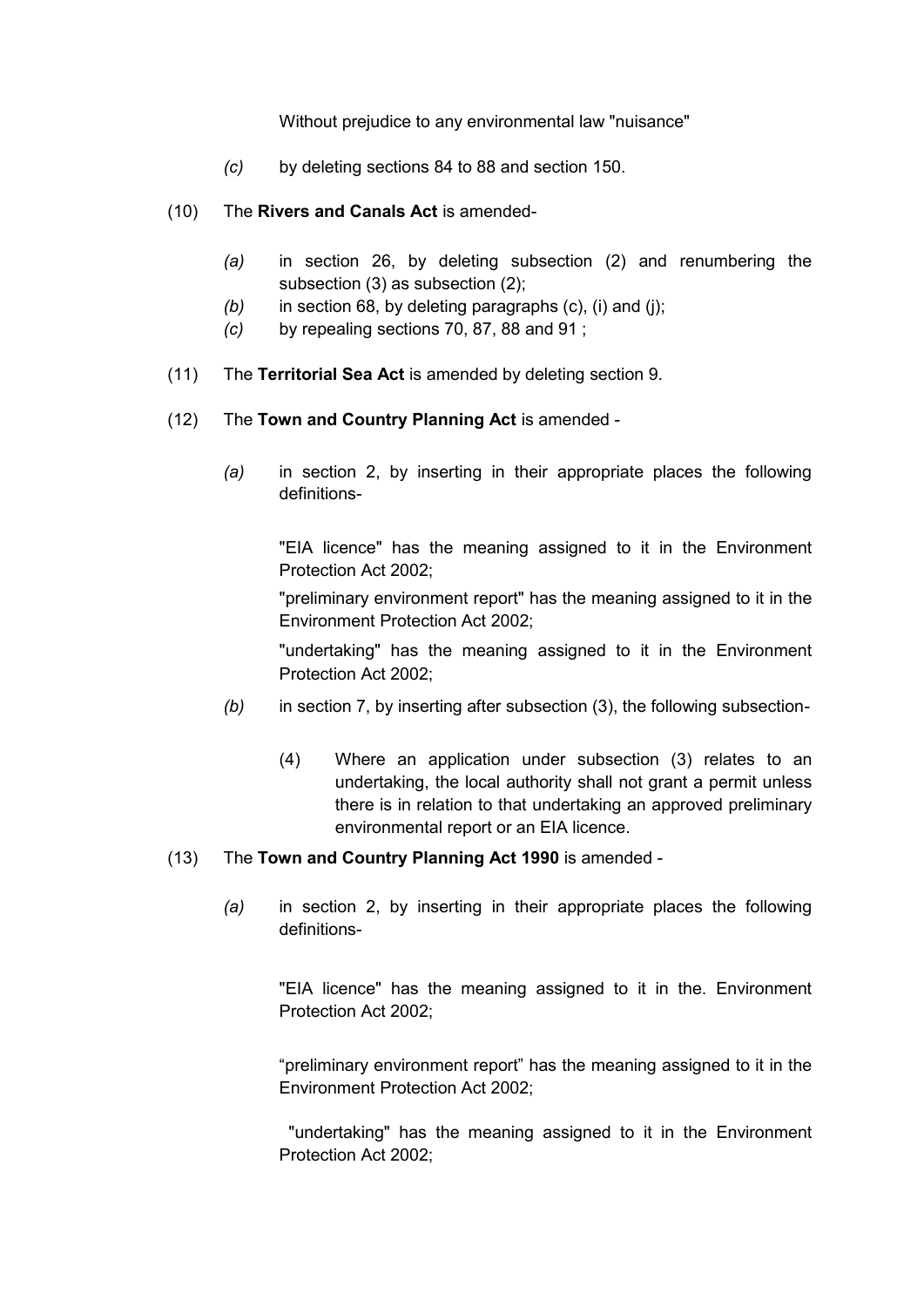- *(b)* in section 12
	- (i) by inserting after paragraph (a) the following paragraph
		- (b) the provisions of Part IV of the Environment Protection Act 2002 and any standards issued under that Act;
	- (ii) by renumbering the existing paragraphs (b) to (e) as paragraphs (c) to (f) accordingly;
- *(c)* in section 13, by deleting the expression "A development order" where it first occurs, and replacing it by the following words -

"Subject to section 14 A, a development order";

*(d)* by adding after section 14 the following section -

#### **14A. Permit for undertaking**.

No permit for development shall be granted in respect of an undertaking, unless there is in relation to it an approved preliminary environment report or an EIA licence.

#### **100. Commencement**

- (1) Subject to subsection (2), this Act shall come into force on a date to be fixed by Proclamation.
	- (3) Different dates may be fixed for the coming into operation of different sections of the Act.

**Proclaimed by [\[Proclamation No. 35 of 2002\]](https://supremecourt.govmu.org/get-doc-link/Proclamation_No._35_of_2002) w.e.f 5th September, 2002 (Parts I –XI; Sections 93-98)**

> **[\[Proclamation No. 42 of 2002\]](https://supremecourt.govmu.org/get-doc-link/Proclamation_No._42_of_2002) w.e.f 18th November 2002 (Part XII)**

 **[\[Proclamation No. 33 of 2003\]](https://supremecourt.govmu.org/get-doc-link/Proclamation_No._33_of_2003) w.e.f 1st December, 2003 (Section 99(1), 2(b), 3,4,7,8,9,11,12)**

**--------------------------------**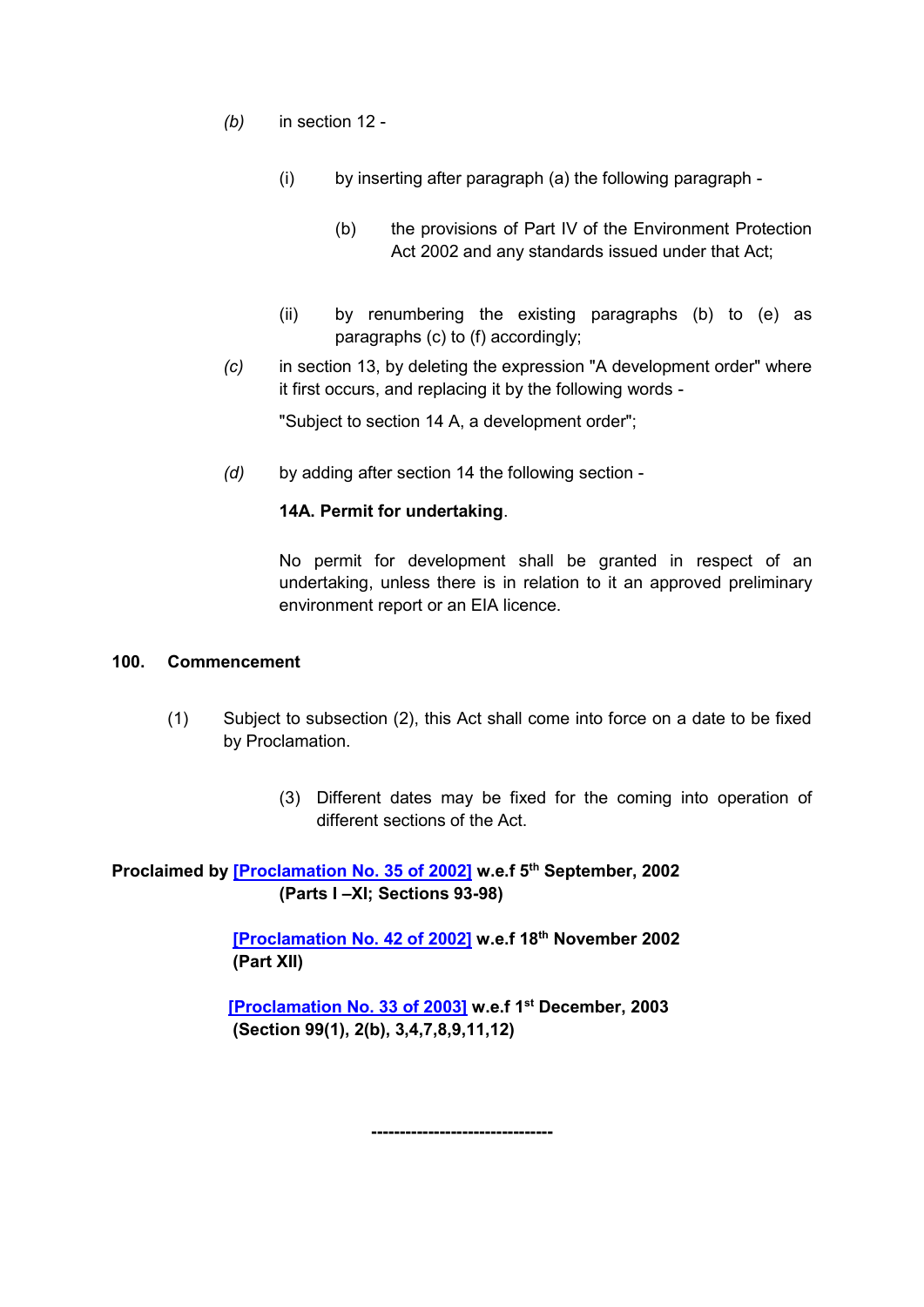# **FIRST SCHEDULE – Amended by [\[Act No. 6 of 2008\]](https://supremecourt.govmu.org/get-doc-link/Act_No._6_of_2008)**

# **(Section 5(2))**

Ministers who are assigned responsibilities for the following subjects -

- 1. Agriculture
- 2. Commerce
- 3. Economic Development
- 4. Education
- 5. Environment
- 6. Finance
- 7. Fisheries
- 8. Foreign Affairs
- 9. Health
- 10. Housing and Lands
- 11. Industry
- 12. Justice
- 13. Labour & Industrial Relations
- 14. Local Government
- 15. Public Infrastructure
- 16. Public Utilities
- 17. Rodrigues
- 18. Shipping
- 19. Tourism
- 20. Transport
- 21. Women's Rights, Child Development & Family Welfare
- 22. Youth & Sports

---------------------------

# **SECOND SCHEDULE – Amended by [Act No. [6 of 2008\]](https://supremecourt.govmu.org/get-doc-link/Act_No._6_of_2008) (section 10(2))**

### **National Network for Sustainable Development**

- 1. The Prime Minister's Office
- 2. The Ministry responsible for the subject of environment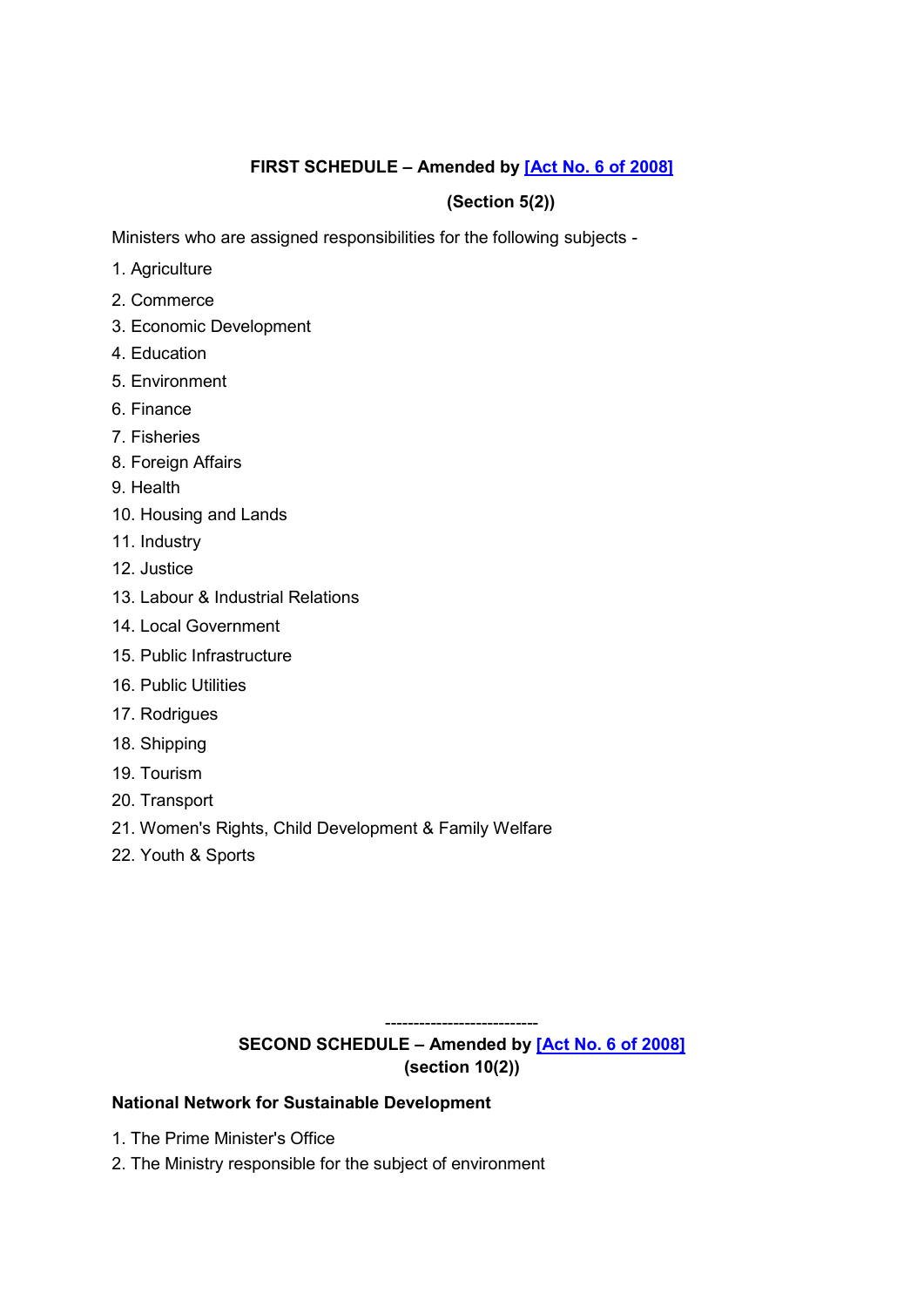- 3. The Ministry responsible for the subject of finance
- 4. The Ministry responsible for the subject of economic development
- 5. The Ministry responsible for the subject of public utilities
- 6. The Ministry responsible for the subject of industry
- 7. The Ministry responsible for the subject of commerce
- 8. The Ministry responsible for the subject of local government
- 9. The Ministry responsible for the subject of health
- 10. The Ministry responsible for the subject of fisheries
- 11. The Ministry responsible for the subject of agriculture
- 12. The Ministry responsible for the subject of labour & industrial relations
- 12A.The Ministry responsible for the subject of housing and lands
- 12B.The Ministry responsible for the subject of tourism
- 12C.The Ministry responsible for the subject of land transport
- 12D.The Ministry responsible for the subject of education
- 13. The Rodrigues Regional Assembly
- 14. The Police Force
- 15. The Mauritius Meteorological Services
- 16. The Joint Economic Council
- 17. Every Municipal Council and every District Council
- 18. The Mauritius Employers' Federation
- 19. The Export Processing Zone Development Authority (EPZDA)
- 20. The Mauritius Export Processing Zone Authority (MEPZA)
- 21. The Mauritius Sugar Industry Research Institute (MSIRI)
- 22. The Institution of Engineers, Mauritius
- 23. The Mauritius Association of Architects
- 24. The Media Trust
- 25. The University of Mauritius
- 26. A trade union designated in such manner as may determined by the Minister

# **Amended by [\[Act No. 6 of 2008\];](https://supremecourt.govmu.org/get-doc-link/Act_No._6_of_2008) [\[Act No. 22 of 2019\]](https://supremecourt.govmu.org/get-doc-link/Act_No._22_of_2019)**

### **THIRD SCHEDULE**

(section 12A)

Attorney General's Office

- Mauritius Oceanographic Institute
- Mauritius Ports Authority
- Mauritius Meteorological Services
- Ministry responsible for the subject of agriculture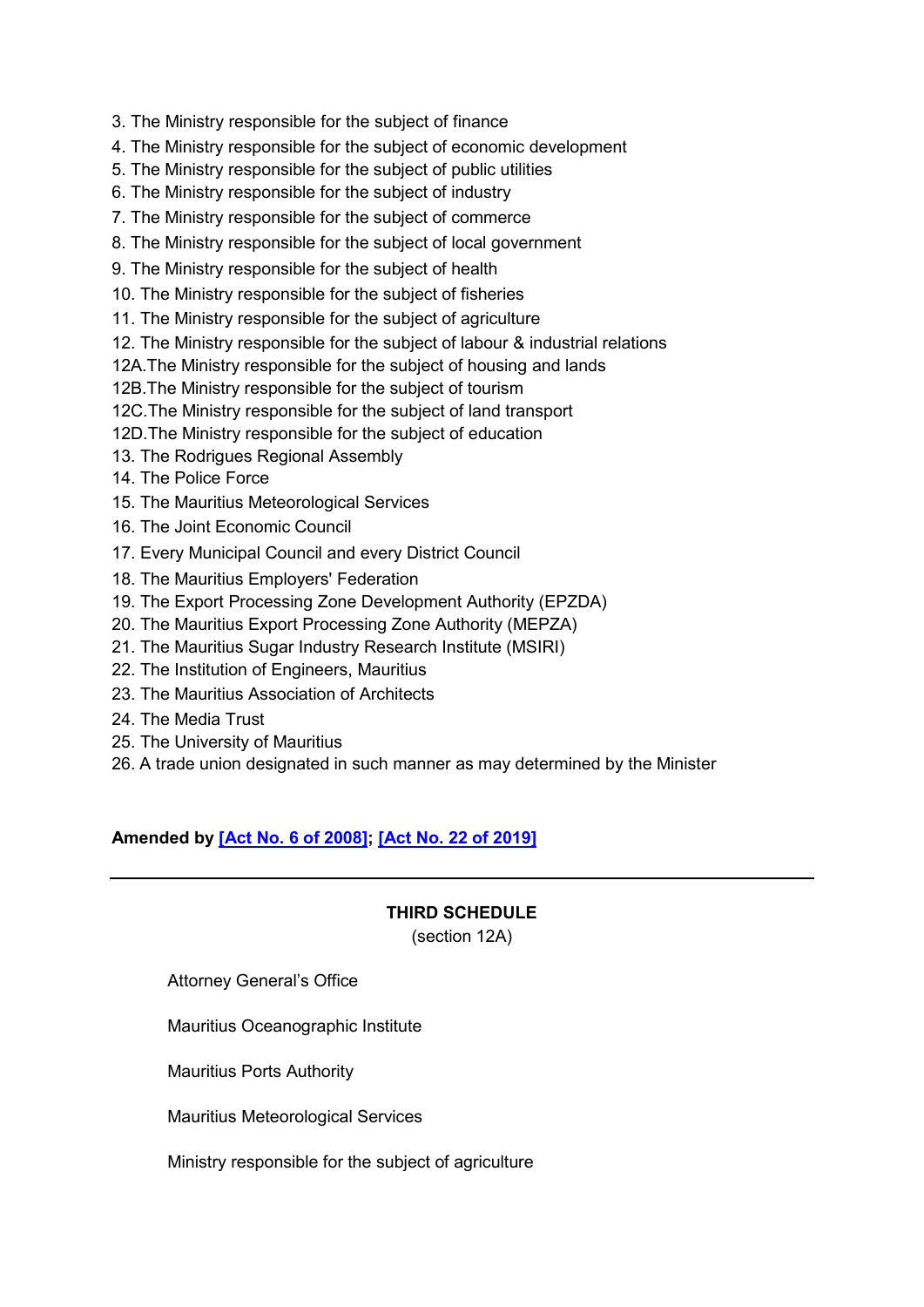Ministry responsible for the subject of economic development Ministry responsible for the subject of environment Ministry responsible for the subject of finance Ministry responsible for the subject of fisheries Ministry responsible for the subject of foreign affairs Ministry responsible for the subject of health Ministry responsible for the subject of local government Ministry responsible for the subject of public utilities Ministry responsible for the subject of shipping Prime Minister's Office

**Amended by [\[Act No. 6 of 2008\];](https://supremecourt.govmu.org/get-doc-link/Act_No._6_of_2008) [\[Act No. 22 of 2019\]](https://supremecourt.govmu.org/get-doc-link/Act_No._22_of_2019)**

# ----------------------------- **FOURTH SCHEDULE**

### *(Section* **13(1))**

### **Enforcing Agencies**

1. In this Schedule -

"functions" includes duties and powers conferred by this Act; ,

"inland waters"

- *(a)* includes-
	- (i) any river, watercourse, stream, lake, pond,
	- (ii) ground waters, water in a well, borehole or any passage or adit constructed in connection with a well or borehole;
	- (iii) effluents other than those containing hazardous substances;
- *(b)* does not include-
	- (i) waters in the coastal and maritime zone except effluents discharged in the coastal zone;
	- (ii) water supplied for drinking and domestic purposes;
- "Permanent Secretary" includes, where appropriate, the Senior Chief Executive of that Ministry;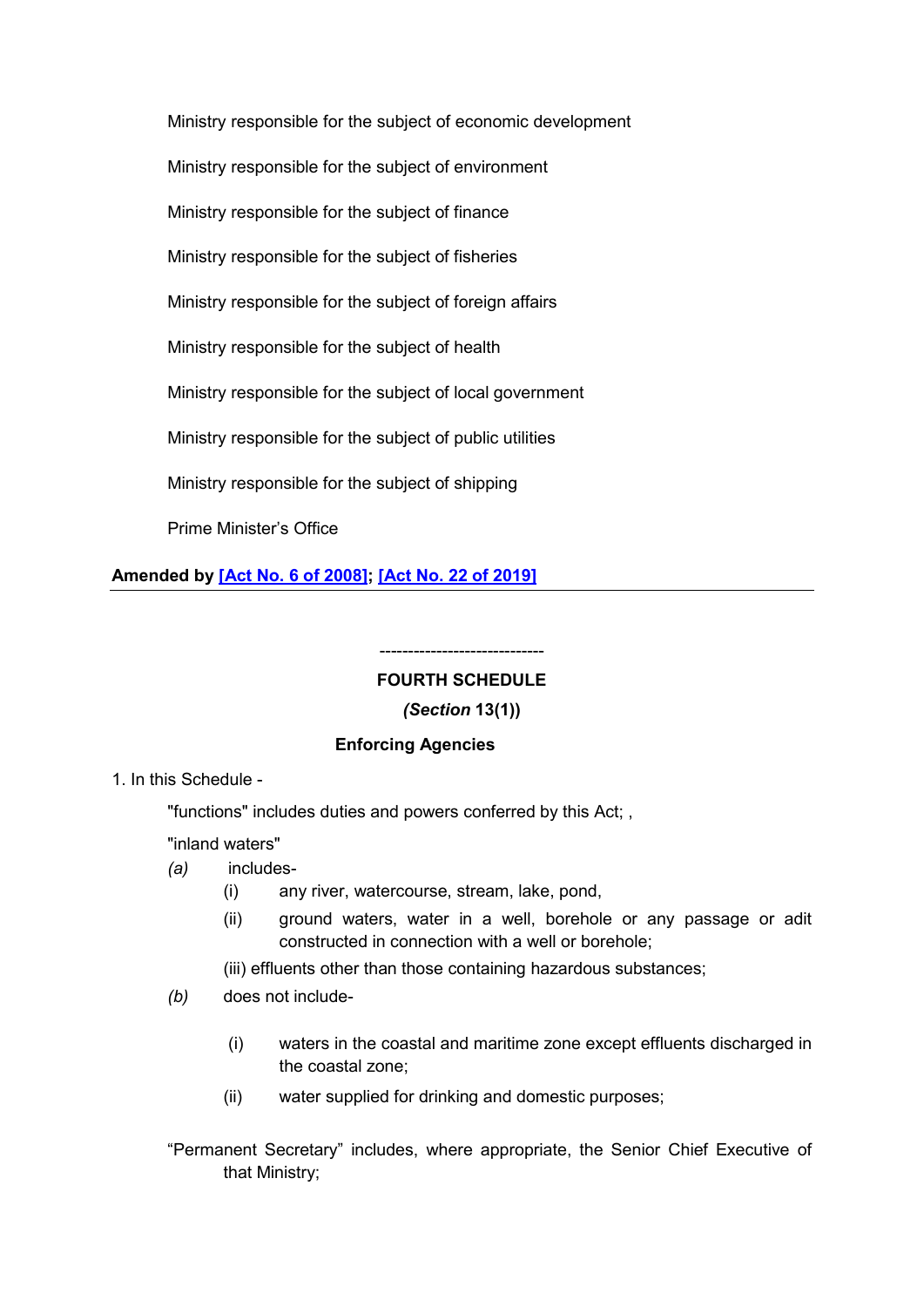## **Added by [\[Act No. 6 of 2008\]](https://supremecourt.govmu.org/get-doc-link/Act_No._6_of_2008)**

"port" means the port named "Port Louis" and delimited in the manner described in the second column of the Schedule to the Ports Act;

"Port Master" has the meaning assigned to it in the Ports Act;

"record" means a record of inspections, compliance monitoring exercises and information and environmental data obtained as result of such monitoring;

"relevant enforcing agency" means the enforcing agency designated in respect of a medium, or the aspects of a medium, or a pollutant specified in paragraph 2;

"sphere of responsibility" means the functions exercisable by an enforcing agency over the medium, or the aspects of a medium, or the pollutant specified in paragraph 3;

"zone" has the meaning assigned to it by section 2 of the Act;

- 2. (1) Subject to subparagraph (2), the enforcing agencies shall be-
	- *(a)* in relation to noise, quality control of drinking water and odour, the Permanent Secretary to the Ministry responsible for the subject of health;
	- *(b)* in relation to inland waters, the Permanent Secretary to the Ministry responsible for the subject of water resources;
	- *(c)* in relation to effluents, the Permanent Secretary to the Ministry responsible for the subject of waste waters;
	- *(d)* in relation to solid wastes and hazardous wastes, the Permanent Secretary to the Ministry responsible for the subject of local government;
	- *(e)* in relation to pesticide residue, soil and compost the Permanent Secretary of the Ministry responsible for the subject of agriculture;
	- (ea) in relation to the enforcement of an environmental law within its administrative area, the local authority;

### **Added by [\[Act No. 6 of 2008\]](https://supremecourt.govmu.org/get-doc-link/Act_No._6_of_2008)**

- *(f)* in relation to waters in the zone, other than waters in the Port, the Permanent Secretary to the Ministry responsible for the subject of fisheries and marine resources; and
- *(g)* in relation to waters in the port, the Port Master.
- (2) The Director of the Department shall be an enforcing agency and-
	- (a) may exercise his functions as an enforcing agency in respect of any medium, aspect of medium or pollutant specified in subparagraph (1);
	- (b) shall, where no enforcing agency is specifically designated in relation to any medium, aspect of medium or pollutant, exercise his functions in relation to that medium, aspect of medium or pollutant.
- 3. An enforcing agency shall in respect of its sphere of responsibility -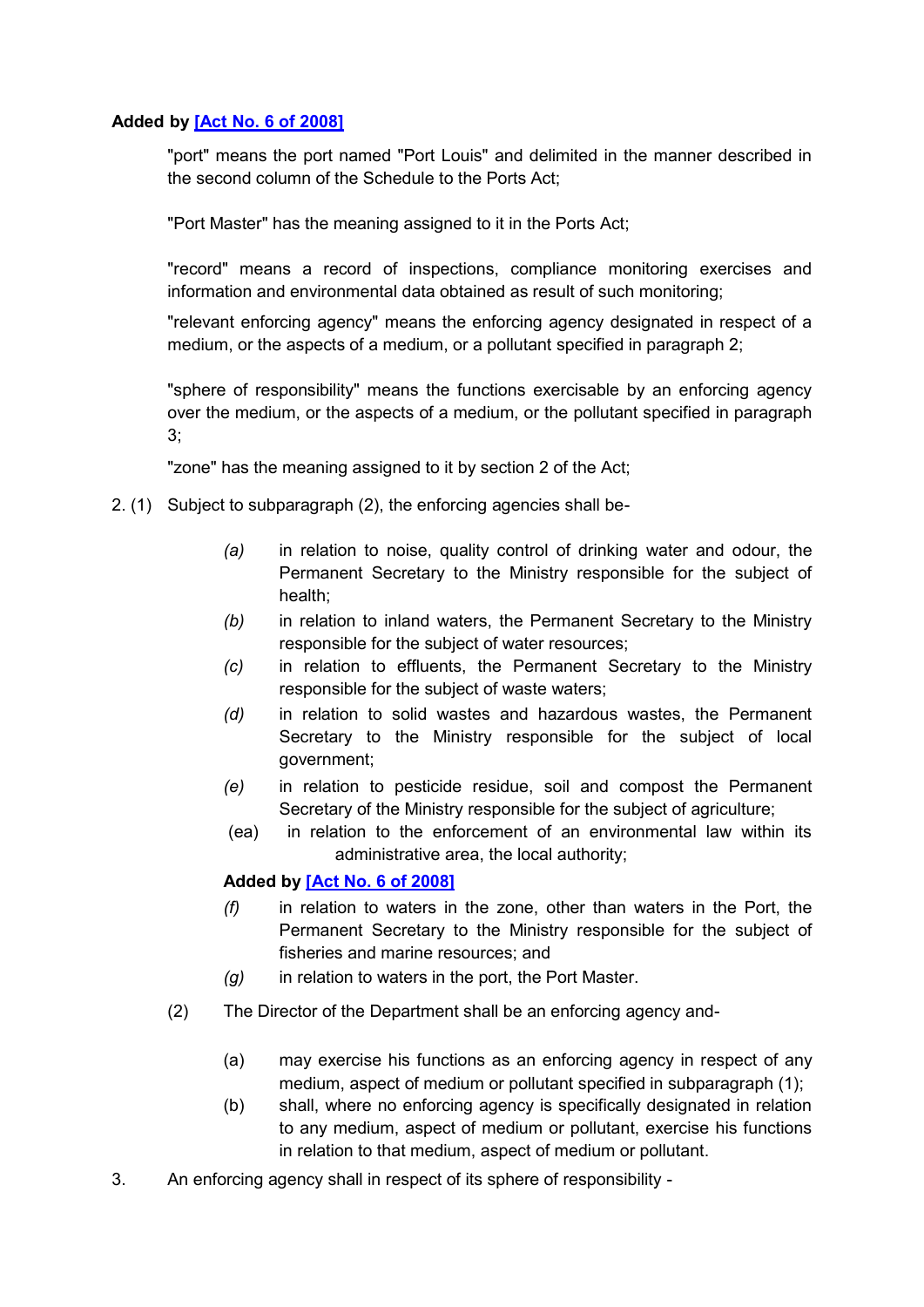- *(a)* supervise enforcement of national environmental standards and notices, orders and directives issued under an environmental law;
- *(b)* verify compliance with environment laws;
- *(c)* conduct such regular monitoring, sampling, test and analyses as to ensure compliance with environmental laws;
- *(d)* provide such assistance as may be required for reviewing an EIA, and in case of a spill or of an environmental emergency;
- *(e)* carry out directions issued by the Minister.

4. (1) An enforcing agency shall have all the powers conferred on the Director by sections 70,  $\qquad$  71,73, 75(1), 76 and 78 of the Act to issue and to revoke any notice other than a prohibition notice.

> (2) For the purpose of sub-paragraph (1), reference to the Director in sections 70, 71, 73, 75(1), 76 and 78 shall be read as if reference is made to the Director or an enforcing agency.

(3) An enforcing agency shall-

(a) have all the powers conferred on an authorized officer under sections 79, 80, 81, 88 and 89, and may delegate in writing its powers to any officer of the Ministry, authority, corporate body or Department, as the case may be;

*(b)* make available to other enforcing agencies and to the Department all facilities required for carrying out any environmental monitoring, laboratory analyses and tests;

*(c)* keep a record of all inspections and compliance monitoring exercises and information and environmental data obtained as a result of such monitoring;

- *(d)* at his request, provide the Director with a copy of the record.
- 5. An enforcing agency shall report, as soon as is practicable, to the Director, through its environment liaison officer, any contravention of an environmental law relating to its sphere of responsibility and report on any activity undertaken under section 84.
- 6. Where an enforcing agency suspects, or detects any contravention of an environmental law, beyond its sphere of responsibility, it shall forthwith inform the Director and the relevant enforcing agency.

**Amended by [\[Act No. 6 of 2008\]](https://supremecourt.govmu.org/get-doc-link/Act_No._6_of_2008)**

## **FIFTH SCHEDULE – Amended by [\[Act No. 6 of 2008\]](https://supremecourt.govmu.org/get-doc-link/Act_No._6_of_2008)** (section 15(2))

# **PART A**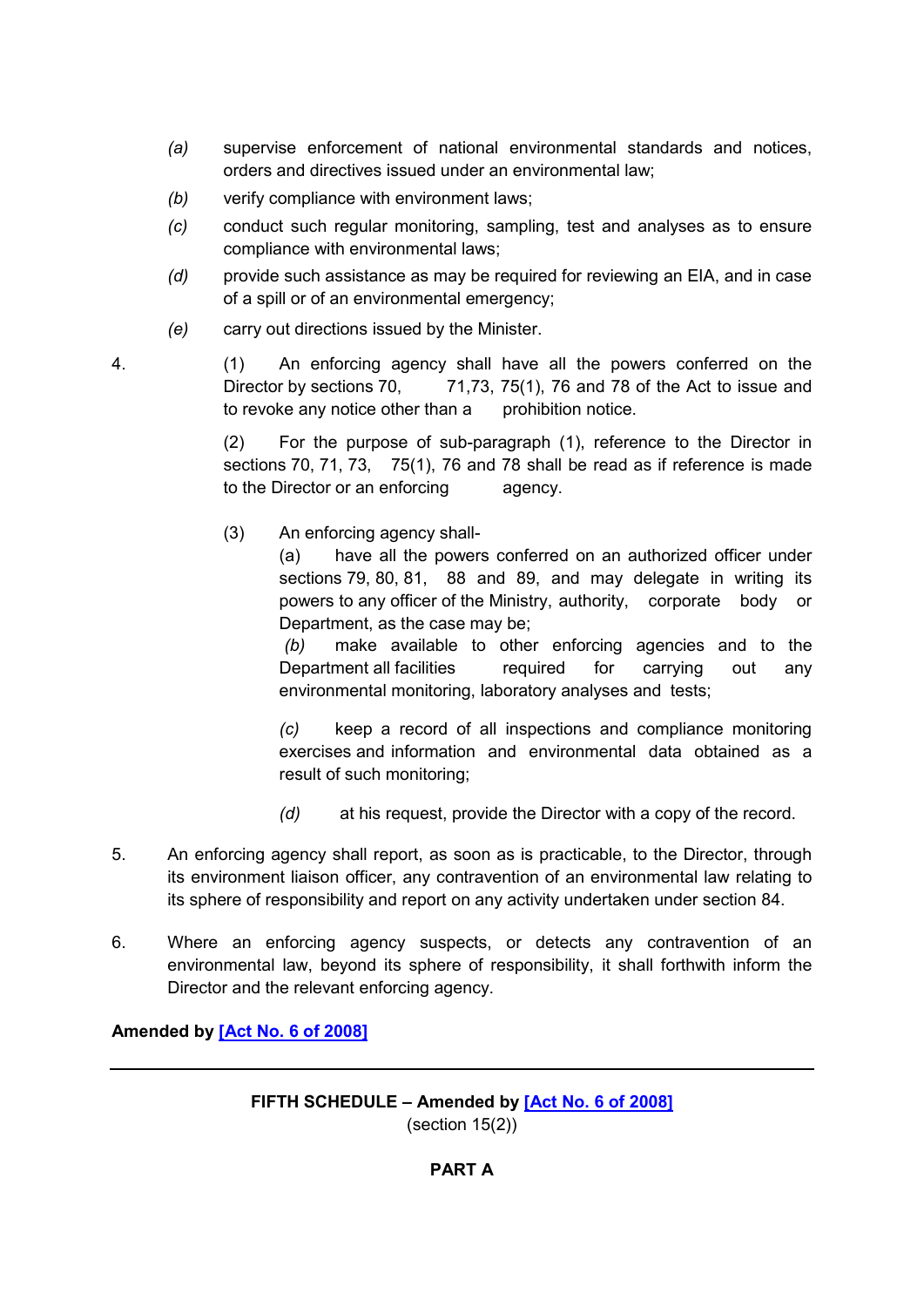List of undertakings requiring a Preliminary Environmental Report

- 1. Construction of helipads
- 2. Coral crushing and processing
- 3. Creation of bathing areas by mechanical means
- 4. Depot for 50 buses or more
- 5. Discotheque or night-club
- 6. Food processing industry, excluding small and medium enterprises
- 7. Foundry, smelting plant or metallurgical work
- 8. Galvanising industry
- 9. Industrial-scale laundry and dry-cleaning within 1 kilometre of high water mark
- 10. Land reclamation and backfilling
- 11. Manufacture of animal feed
- 12. Manufacture of ceramics
- 13. Manufacture of paint, pigment and varnish
- 14. Manufacture of photographic films
- 15. Manufacture of plastics and plastic products
- 16. Manufacture of rubber products
- 17. Mechanical removal of marine flora such as sea grasses and marine algae
- 18. **Deleted by [\[Act No. 11 of 2018\]](https://supremecourt.govmu.org/get-doc-link/Act_No._11_of_2018)**
- 19. Quarantine station for livestock
- 20. Ready-mix concrete plant
- 21. Rearing of livestock including cattle, goat, pig and sheep
- 22. Rearing of poultry above 15000 heads
- 23. Recycling plant
- 24. Rendering plant
- 25. Sawmill
- 26. Slaughter house
- 27. Textile industry associated with washing, bleaching and printing
- 28. Timber treatment plant

**Amended by [\[Act No. 1 of 2020\]](https://supremecourt.govmu.org/get-doc-link/Act_No._1_of_2020)**

# *PART B*

 $\frac{1}{2}$ 

List of undertakings requiring an Environmental Impact Assessment

- 1. Asphalt plant other than an asphalt plant set up temporarily for the purposes of a project by a public department – **Amended by [\[GN No. 73 of 2010\]](https://supremecourt.govmu.org/get-doc-link/GN_No._73_of_2010)**
- 2. Assembly of motor vehicles
- 3. Block making plant manufacturing above 10,000 blocks per day
- 4. Bulk processing, storage and handling of petroleum products, liquefied gas, coal and petro-chemical products
- 5. Clinic and hospital, including animal hospital
- 6. Construction of airports and runways, except for the construction of runways in the

Island of Agalega – **Amended by [\[GN No. 9 of 2019\]](https://supremecourt.govmu.org/get-doc-link/GN_No._9_of_2019)**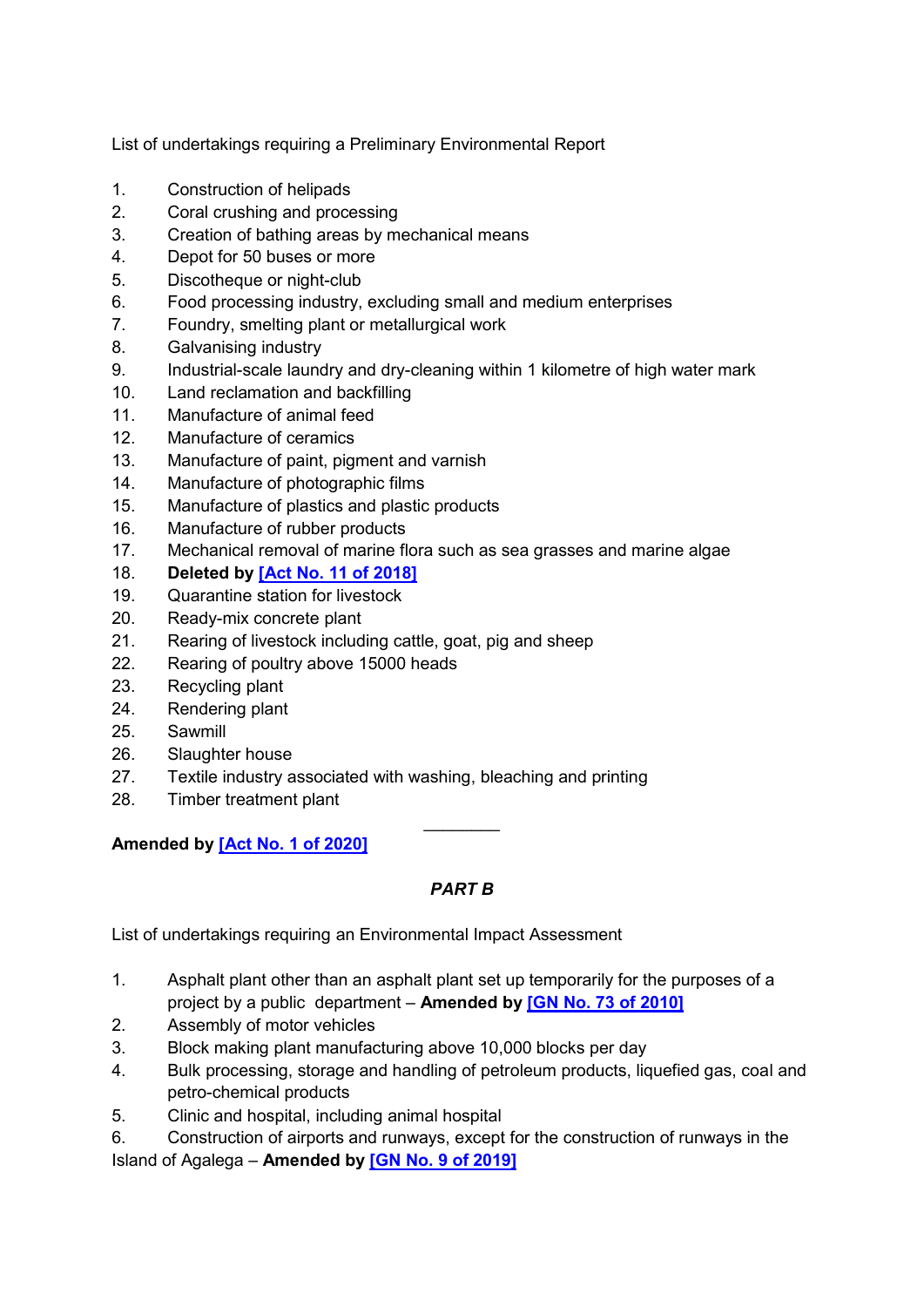7. Construction of breakwaters, groins, jetties, revêtements and seawalls, except for the construction of jetties in the Island of Agalega - **Amended by [\[GN No. 9 of 2019\]](https://supremecourt.govmu.org/get-doc-link/GN_No._9_of_2019)**

- 8. Construction of dam and dyke
- 9. Construction of marinas
- 10. Conversion of forest land to any other land use
- 11. Creation of, and/or development on, barachois
- 12. Desalination plant, except for desalination plant in the Island of Agalega **Amended by [\[GN No. 9 of 2019\]](https://supremecourt.govmu.org/get-doc-link/GN_No._9_of_2019)**
- 13. Distillery
- 14. Dyehouse

14A. Fish farm in the fish farming zones under section 8A of the Fisheries and Marine Resources Act 2007- **Added by [\[Act No. 18 of 2008\]](https://supremecourt.govmu.org/get-doc-link/Act_No._18_of_2008)**

- 15. Fishing port
- 16. Golf course
- 17. Harbour dredging operation, construction and development
- 18. Highway and mass transit system, except for the light rail transit system known as the Metro Express Project and undertaken by Metro Express Ltd, a company with registration no. C16142606
- 19. Hotel or Integrated Resort Scheme, including extension, with first boundary within 1 kilometre of high water mark

20. Housing project and apartments above 50 units within one kilometre of high water mark other than housing projects implemented by the National Housing Development Company Ltd, except housing project and apartment above 50 units within one kilometre of high water mark in the Island of Agalega - **Amended by [\[GN No. 9 of 2019\]](https://supremecourt.govmu.org/get-doc-link/GN_No._9_of_2019)**

- 21. Incineration of municipal solid waste, quarantine waste, medical and clinical wastes
- 22. Industrial manufacture of beer, wine and spirit
- 23. Lagoon dredging and reprofiling of sea beds
- 24. Land clearing and development, including installation of high tension lines in environmentally sensitive areas such as water catchment areas, waterlogged areas, wetlands, mountain slopes and islets.
- *25.* Landfill
- 26. Manufacture of batteries
- 27. Manufacture of dangerous chemicals, chemical fertilizers and pesticides
- 28. Manufacture of lime
- 29. Manufacture and packing of cement
- 30. Manufacture of pharmaceutical products
- 31. Modification of existing coastline such as beach reprofiling, coastal protection works and removal of basaltic and beach rock, except for urgent rehabilitation works as approved by the Minister after adverse weather conditions.
- 32. Municipal wastewater treatment plant
- 33. Offshore sand mining
- 34. Parcelling out of land above 5 hectares
	- (a) otherwise than by way of division in kind among heirs;
	- (b) to be allocated to persons other than such persons as may be approved by the Minister responsible for the subject of agriculture and who are -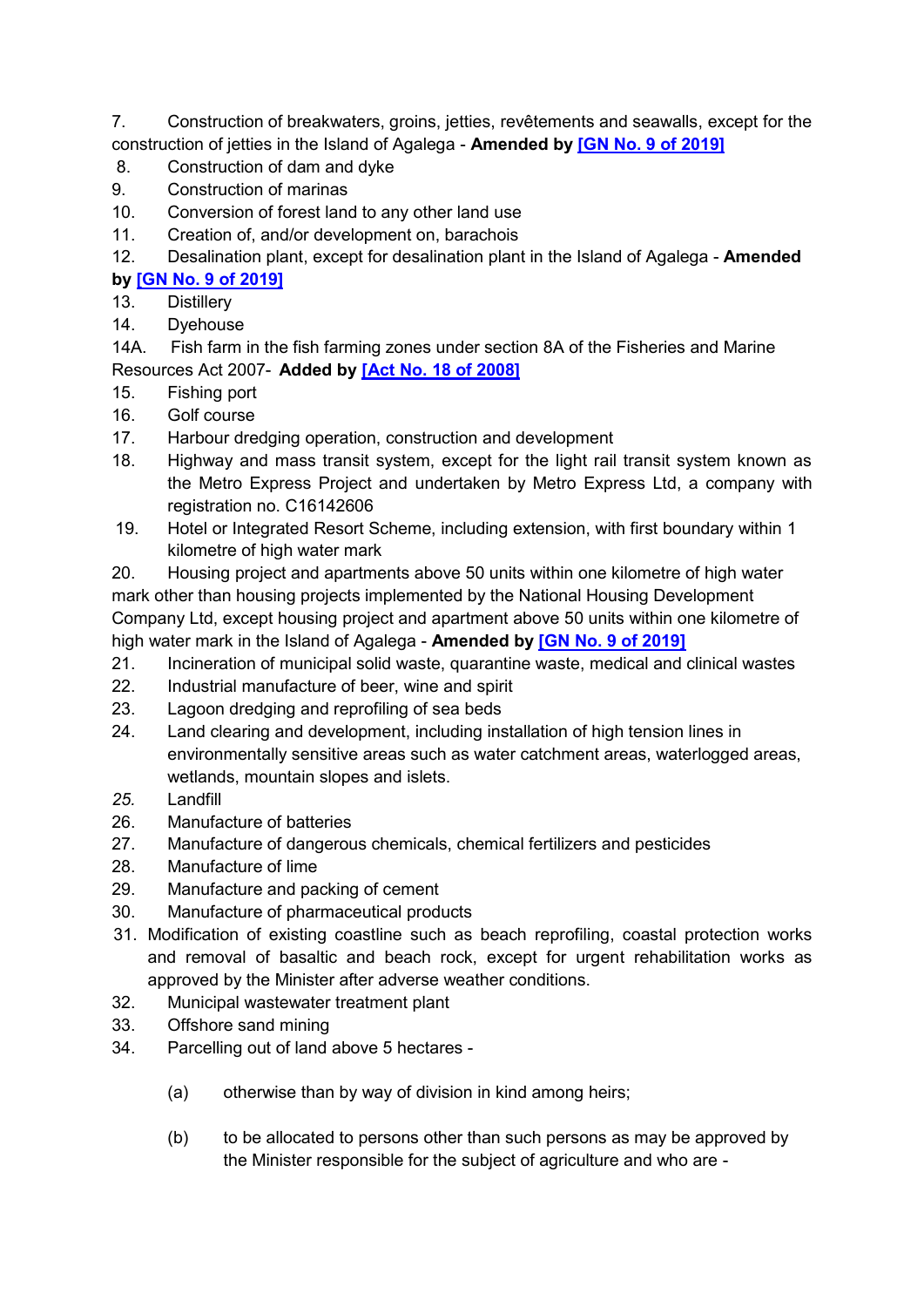- (i) bona fide occupiers of housing units forming part of sugar estate camps owned by sugar millers or sugarcane planters;
- (ii) bona fide occupiers of housing units forming part of tea estate camps;
- (iii) workers affected by the closure of a sugar factory; or
- (iv) workers opting for the Voluntary Retirement Scheme
- 35. Petroleum refinery
- 36. Power generating plants
- 37. Pulp and paper manufacture
- 38. Rearing of monkeys.
- 39. Rock quarrying
- 40. Sea outfall
- 41. Shipyard and dry dock
- 42. Stone crushing plant, other than a stone crushing plant set up temporarily for the purpose of –
	- (a) a project undertaken by a public department; or

(b) the light rail transit system known as the Metro Express Project, referred to in item 18, and undertaken by Metro Express Ltd

# **Amended by [\[GN No. 73 of 2010\];](https://supremecourt.govmu.org/get-doc-link/GN_No._73_of_2010) [\[GN No. 158 of 2018\]](https://supremecourt.govmu.org/get-doc-link/GN_No._158_of_2018)**

- 43. Sugar factory or refinery
- 44. Tannery and leather finishing
- 45. Transfer station for solid waste
- 46. Used or waste oil treatment and disposal

# **Amended by [\[Act No. 8 of 2003\];](https://supremecourt.govmu.org/get-doc-link/Act_No._8_of_2003) [\[GN No. 142 of 2006\];](https://supremecourt.govmu.org/get-doc-link/GN_No._142_of_2006) [\[Act No. 18 of 2008\];](https://supremecourt.govmu.org/get-doc-link/Act_No._18_of_2008) [\[GN No. 40](https://supremecourt.govmu.org/get-doc-link/GN_No._40_of_2017)  [of 2017\];](https://supremecourt.govmu.org/get-doc-link/GN_No._40_of_2017) [\[Act No. 11 of 2018\];](https://supremecourt.govmu.org/get-doc-link/Act_No._11_of_2018) [\[GN No. 9 of 2019\];](https://supremecourt.govmu.org/get-doc-link/GN_No._9_of_2019) [\[GN No. 54 of 2019\]](https://supremecourt.govmu.org/get-doc-link/GN_No._54_of_2019)**

**-----------------------------**

# **SIXTH SCHEDULE (Sections 22 and 28A) – Amended by [\[Act No. 6 of 2008\]](https://supremecourt.govmu.org/get-doc-link/Act_No._6_of_2008)**

- 1. Agriculture
- 2. Fisheries and Marine Resources
- 3. Health
- 4. Industry
- 5. Local Government
- 6. Public Infrastructure
- 7. Housing and Lands **Repealed & Replaced by [\[Act No. 6 of 2008\]](https://supremecourt.govmu.org/get-doc-link/Act_No._6_of_2008)**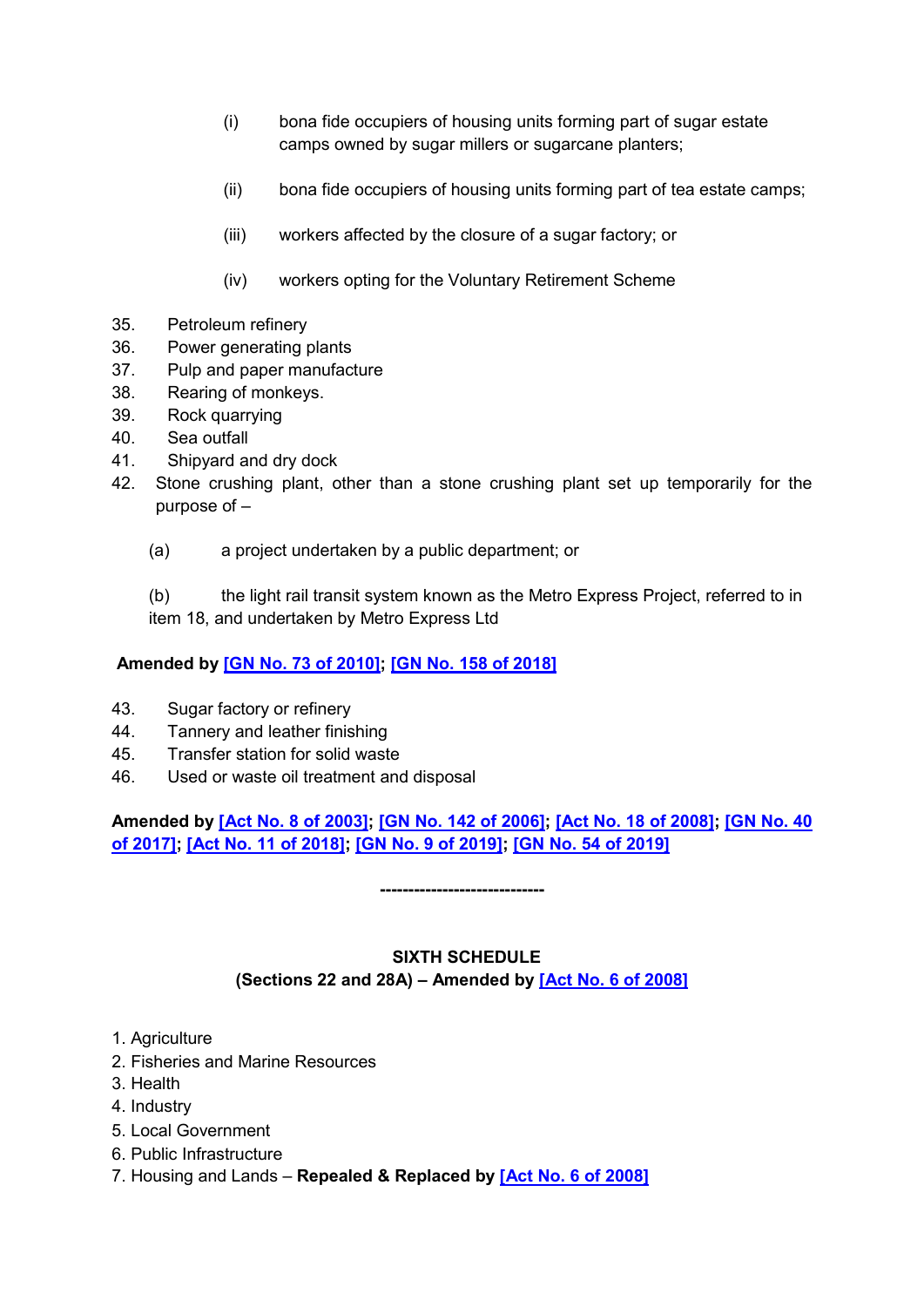8. Water Resources

9. Waste Water

#### ------------------------- **SEVENTH SCHEDULE**

## **(section 50 (1))**

## **ICZM Committee**

- 1. The Ministry having responsibility for the subject of environment
- 2. The Ministry having responsibility for the subject of local government
- 3. The Ministry having responsibility for the subject of fisheries
- 4. The Ministry having responsibility for the subject of marine resources
- 5. The Ministry having responsibility for the subject of housing and lands
- 6. The Ministry having responsibility for the subject of shipping and port development
- 7. The Ministry having responsibility for the subject of tourism
- 8. The Ministry having responsibility for the subject of agriculture
- 9. The Ministry having responsibility for the subject of water resources
- 10. The Island Chief Executive or his representative
- 11. Every Municipal Council and every District Council
- 12. The National Coast Guard
- 13. The Police Force
- 14. The Waste Water Authority
- 15. Mauritius Ports Authority
- 16. The Mauritius Meteorological Services
- 17. The University of Mauritius
- 18. The Mauritius Oceanography Institute
- 19. The Association des Hoteliers et Restaurateurs, ile Maurice (AHRIM)
- 20. The Beach Authority
- 21. The Police de l'Environnement
- 22. The Central Water Authority

**Amended by [\[Act No. 22 of 2019\]](https://supremecourt.govmu.org/get-doc-link/Act_No._22_of_2019)**

-------------------------- **EIGHTH SCHEDULE** [Sections 65 and 66] **PART I DESIGNATED ESTABLISHMENTS AND PAYMENT OF ENVIRONMENT PROTECTION FEE** Г **Column 1 Column 2 Column 3**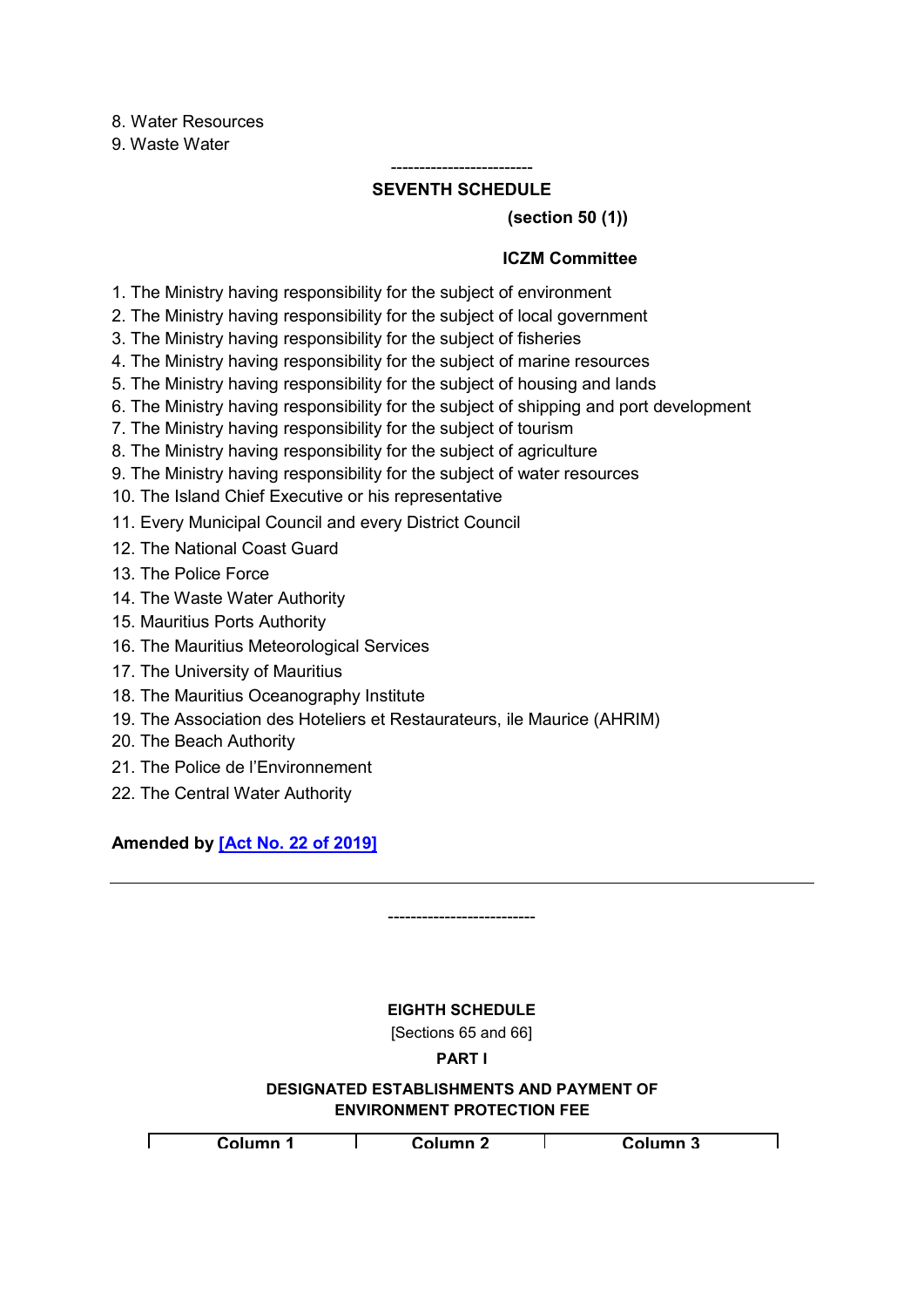| <b>Designated</b><br>establishment                                                                                                                                                                                                             | Fee payable                                                                                                                                                                                                                                                  | Date payable                                   |  |  |  |
|------------------------------------------------------------------------------------------------------------------------------------------------------------------------------------------------------------------------------------------------|--------------------------------------------------------------------------------------------------------------------------------------------------------------------------------------------------------------------------------------------------------------|------------------------------------------------|--|--|--|
| 1. Hotel                                                                                                                                                                                                                                       | 0.85<br>cent of<br>per<br>monthly turnover<br>(fees shall be deemed<br>to<br>have<br>been<br>suspended<br>from<br>1<br>February 2020 and<br>shall<br>remain<br>suspended until 31<br><b>July 2020)</b><br>[GN No. 61 of 2020];<br><b>[GN No. 75 of 2020]</b> | Within 20 days after<br>the end of every month |  |  |  |
| 2. Guest house or<br>tourist<br>residence of more<br>than 4 bedrooms                                                                                                                                                                           | 0.85 per cent of<br>monthly turnover<br>(fees shall be deemed<br>to<br>been<br>have<br>suspended<br>from<br>1<br>February 2020 and<br>shall<br>remain<br>suspended until 31<br><b>July 2020)</b><br>[GN No. 61 of 2020];<br><b>[GN No. 75 of 2020]</b>       | Within 20 days after<br>the end of every month |  |  |  |
| Premises used<br>3.<br>in<br>connection with<br>an<br>enterprise engaged in<br>stone crushing or in<br>the manufacture<br>or<br>processing<br>οf<br>aggregates, concrete<br>blocks, pre-cast units,<br>coral sand, rock sand<br>or basalt sand | 0.75<br>cent of<br>per<br>monthly turnover                                                                                                                                                                                                                   | Within 20 days after<br>the end of every month |  |  |  |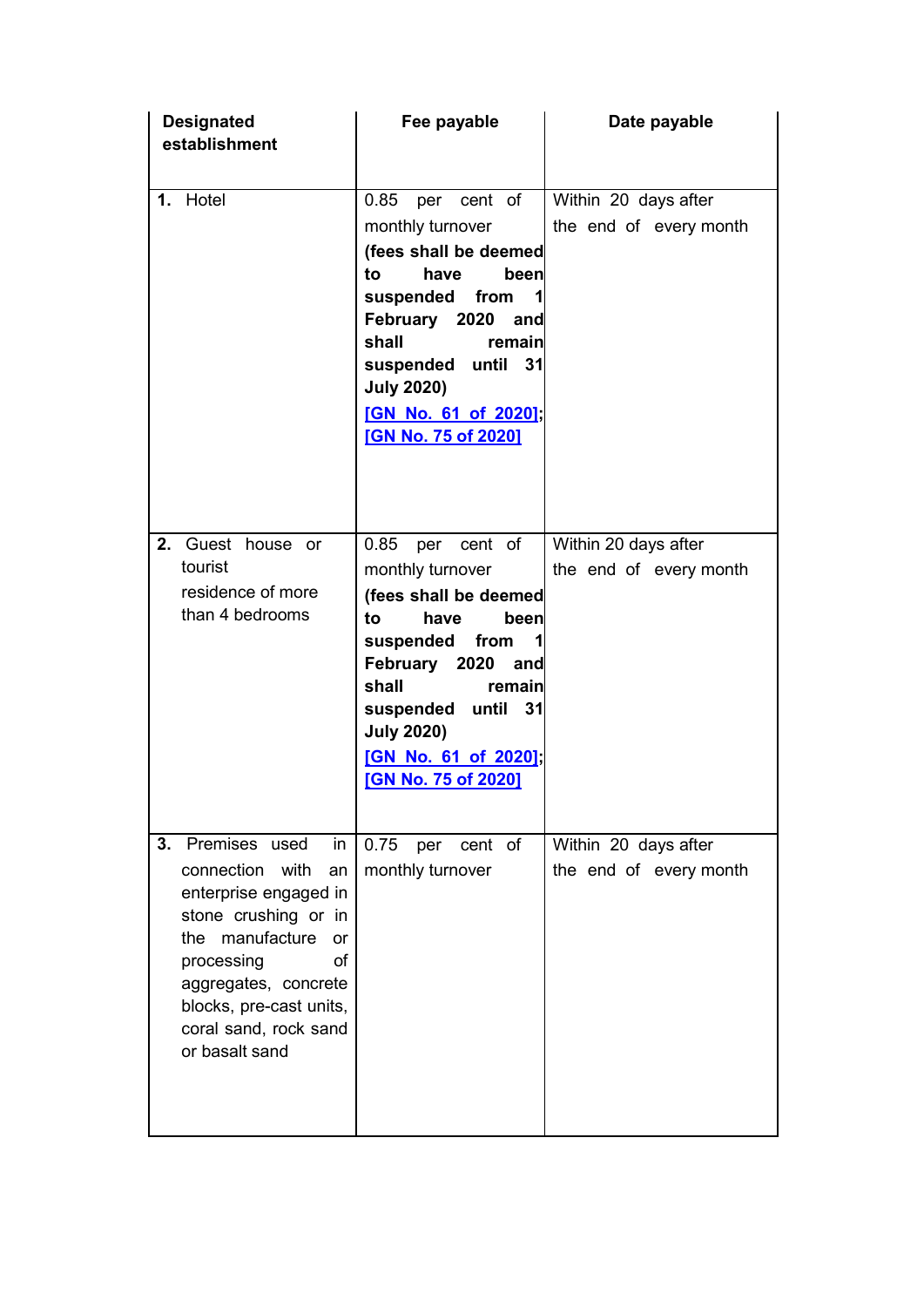| 4. Premises used in<br>connection<br>with<br>enterprise<br>an<br>the<br>in<br>engaged<br>manufacture<br><b>or</b><br>assembly of -<br>mobile<br>(a)<br>phones<br>transaction<br>having<br>value exceeding 1,000<br>rupees; | 70 rupees per unit | Within 20 days after the end<br>of every month    |
|----------------------------------------------------------------------------------------------------------------------------------------------------------------------------------------------------------------------------|--------------------|---------------------------------------------------|
| (b) batteries for<br>vehicles<br>other than<br>motorcycles,<br>electric bicycles<br>and electric<br>wheelchairs; or                                                                                                        | 50 rupees per unit | Within 20 days<br>after the end of every month    |
| (c) pneumatic tyres,<br>those<br>except<br>for<br>used<br>motorcycles,<br>bicycles<br>and<br>wheelchairs                                                                                                                   | 50 rupees per unit | Within<br>20 days<br>after the end of every month |

# **PART II**

# **IMPORTED GOODS FOR HOME CONSUMPTION ON WHICH ENVIRONMENT PROTECTION FEE IS PAYABLE UNDER SECTION 9A OF THE CUSTOMS ACT**

| Goods                                                                                           | Fee payable<br>(Rs.) |
|-------------------------------------------------------------------------------------------------|----------------------|
| Mobile phones having an import value<br>exceeding 1,000 rupees                                  | 70 per unit          |
| Batteries for vehicles other than<br>motorcycles, electric bicycles and<br>electric wheelchairs | 50 per unit          |
| Pneumatic tyres, except those used for<br>motorcycles, bicycles and wheelchairs                 | 50 per unit          |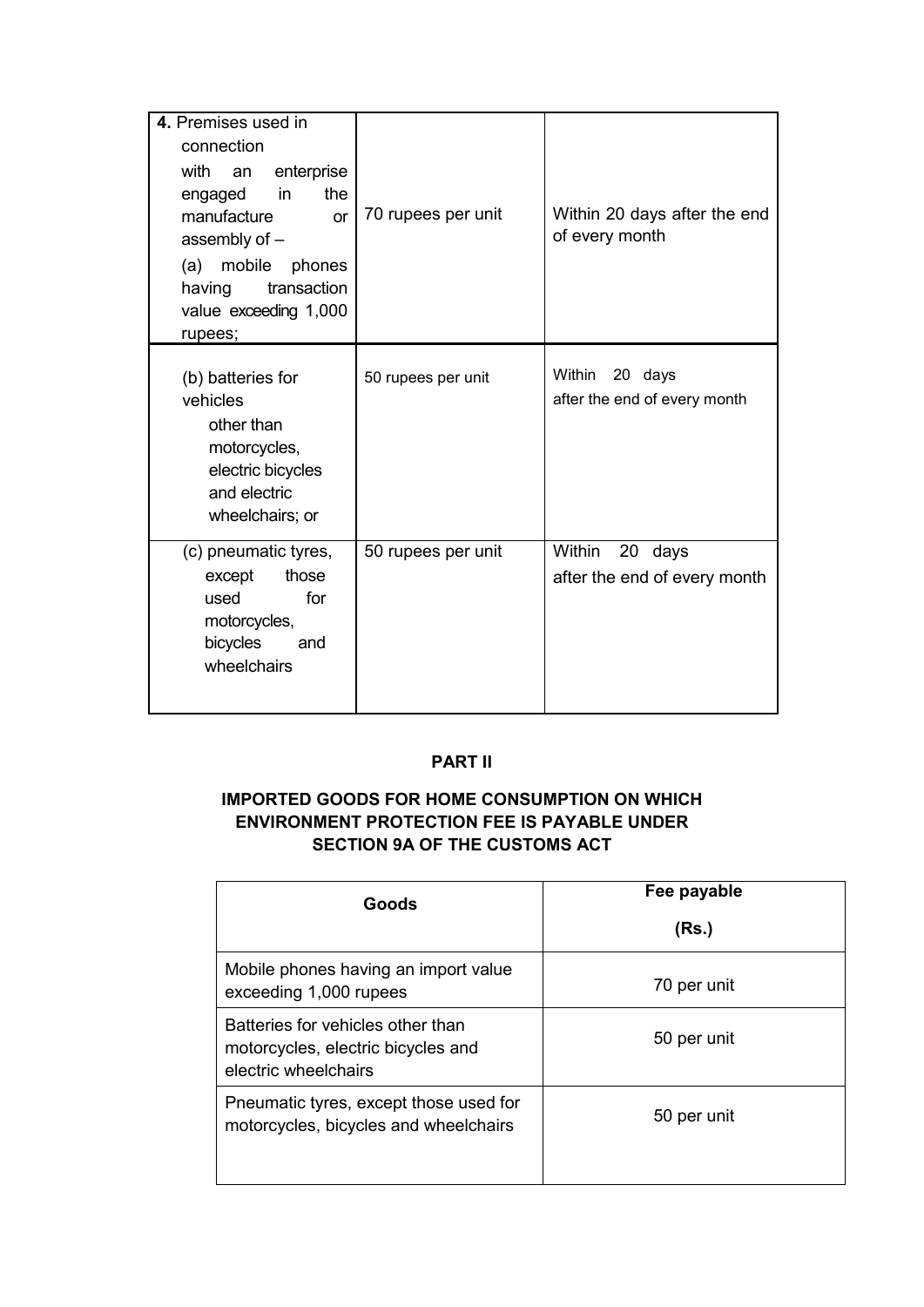# **Amended by [\[Act No. 14 of 2005\];](https://supremecourt.govmu.org/get-doc-link/Act_No._14_of_2005) [\[Act No. 17 of 2007\];](https://supremecourt.govmu.org/get-doc-link/Act_No._17_of_2007) [\[GN No. 57 of 2008\];](https://supremecourt.govmu.org/get-doc-link/GN_No._57_of_2008) [\[Act No. 1](https://supremecourt.govmu.org/get-doc-link/Act_No._1_of_2000)  [of 2000\];](https://supremecourt.govmu.org/get-doc-link/Act_No._1_of_2000) [\[Reprint No. 1 of 2008\];](https://supremecourt.govmu.org/get-doc-link/Reprint_No._1_of_2008) [\[Act No. 6 of 2008\];](https://supremecourt.govmu.org/get-doc-link/Act_No._6_of_2008) [\[Act No. 1 of 2009\];](https://supremecourt.govmu.org/get-doc-link/Act_No._1_of_2009) [\[GN No. 78 of](https://supremecourt.govmu.org/get-doc-link/GN_No._78_of_2009)  [2009\];](https://supremecourt.govmu.org/get-doc-link/GN_No._78_of_2009) [\[Act No. 26 of 2013\];](https://supremecourt.govmu.org/get-doc-link/Act_No._26_of_2013) [\[Act No. 11 of 2018\]](https://supremecourt.govmu.org/get-doc-link/Act_No._11_of_2018)**

**NINTH SCHEDULE** [Section 88(1)]

---------------------------

#### **Offences Fine**

Rs

25,000

- **1.** Depositing or dumping, or causing or allowing to be deposited or dumped, any household or commercial waste, vehicles wreck, excavation or builder's rubble, construction debris, household furniture, animal carcass, medical waste, agricultural or green waste or any other material, whether liquid or solid, in the nature, in any public place, canal, drain, lake, river, rivulet, reservoir, stream or watercourse, or upon the bank of any lake, river, rivulet, reservoir, stream or watercourse, or on any street, pavement, road, road reserve, bare land, State land, mountain, vacant premises, forest, forest reserves, beach or public beach
- **2.** Littering or causing any litter to be dropped, thrown, discarded or leaving behind any odds and ends, bits of paper, wrappings, nappies, beverage containers, remains of fruit and any such other matter —
	- (a) in the nature, public park or public garden, canal, drain, lake, river, rivulet, reservoir, stream or watercourse, or upon the bank of any lake, river, rivulet, reservoir, stream or watercourse, mountain, forest, forest reserves, islets, beach or public beach, lagoon, or any part of the sea 5,000
	- (b) on any street, vacant premises, pavement, road, road reserve, bare land, 3,000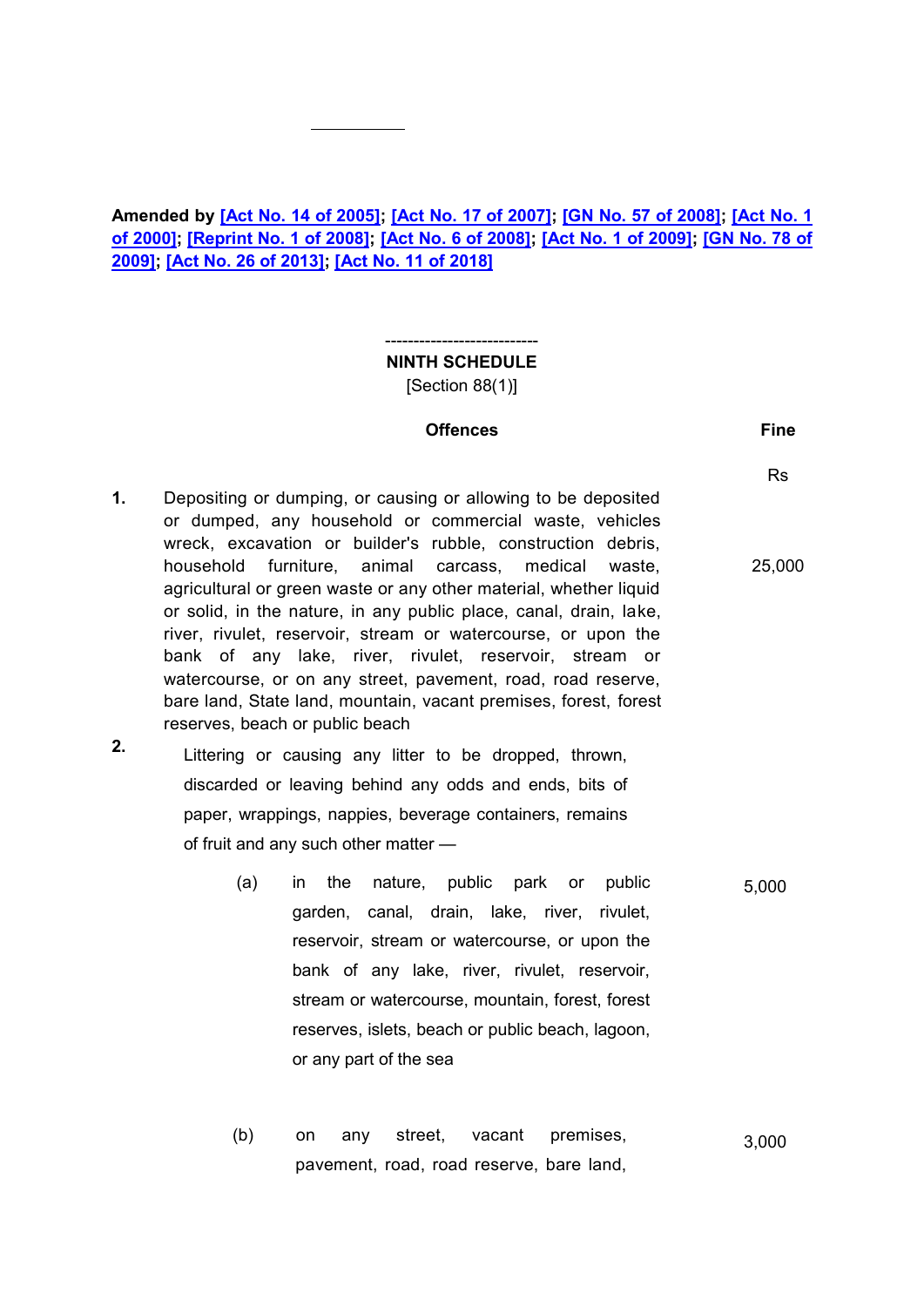# State land, or any other public place

| 3. | Smoking any tobacco product on any office premises or in any<br>other place of work intended for use or access by the<br>public |            |         |            | 6,000  |
|----|---------------------------------------------------------------------------------------------------------------------------------|------------|---------|------------|--------|
| 4. |                                                                                                                                 |            |         |            |        |
|    | Smoking any tobacco product on any premises of an educational                                                                   |            |         |            | 6,000  |
| 5. |                                                                                                                                 |            |         |            | 10,000 |
| 6. | Failure<br>to comply<br>notice                                                                                                  | with<br>an | eyesore | abatement  |        |
|    |                                                                                                                                 |            |         |            | 6,000  |
|    | Affixing a poster elsewhere than on a designated site or in any way                                                             |            |         |            |        |
| 7. | defacing                                                                                                                        | a          |         | designated | 5,000  |
|    |                                                                                                                                 |            |         |            |        |
|    | Unnecessary                                                                                                                     | horning    | in      | any        |        |

**Amended by [\[Act No. 6 of 2008\];](https://supremecourt.govmu.org/get-doc-link/Act_No._6_of_2008) [\[GN No. 96 of 2009\];](https://supremecourt.govmu.org/get-doc-link/GN_No._96_of_2009) [\[GN No. 127 of 2021\]](https://supremecourt.govmu.org/get-doc-link/GN_No._127_of_2021)**

 $\frac{1}{2}$ 

 $\frac{1}{2}$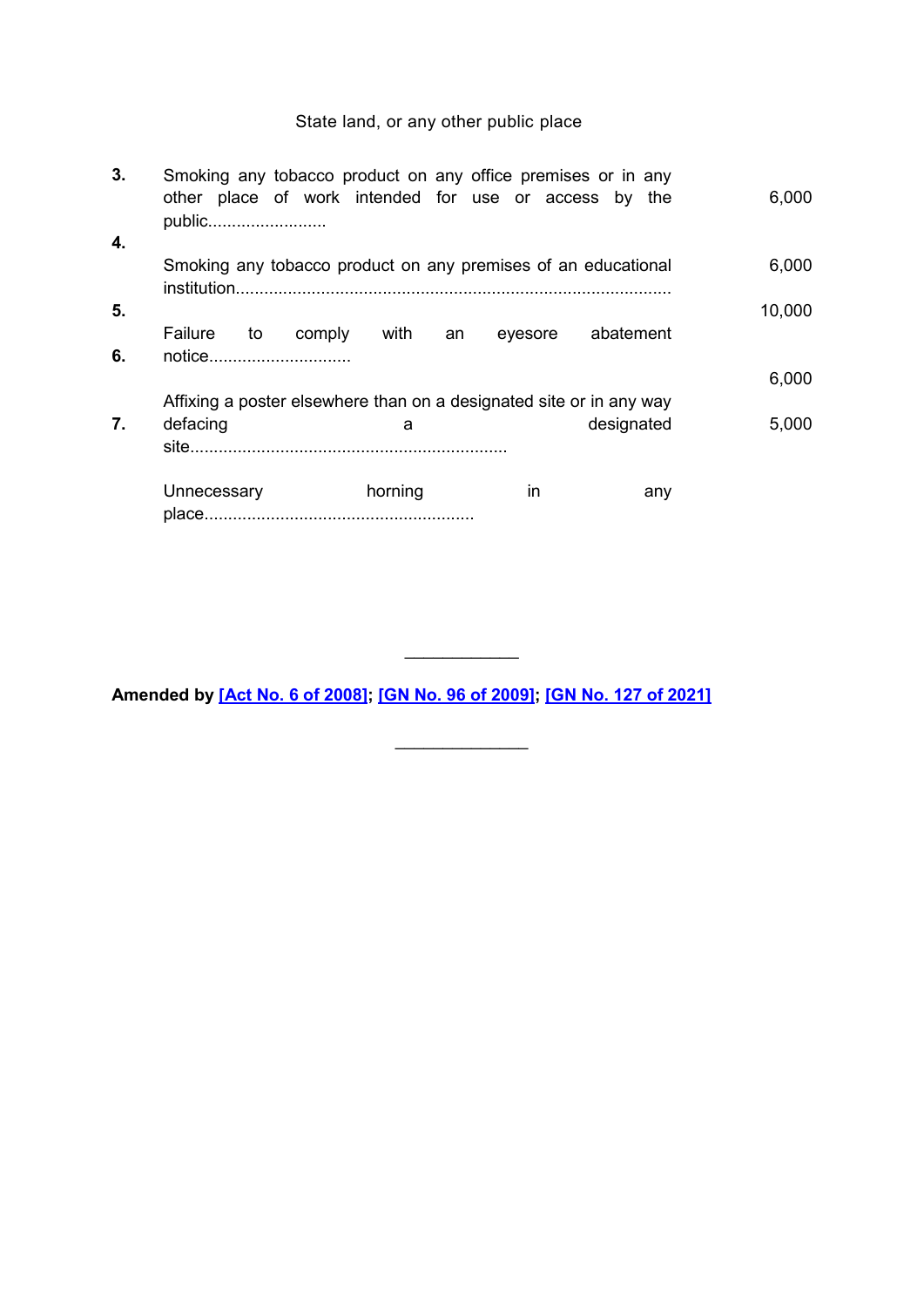## **TENTH SCHEDULE**

(section 88(1))

# REPUBLIC OF MAURITIUS MINISTRY OF ENVIRONMENT AND NATIONAL DEVELOPMENT UNIT

## **Fixed Penalty Notice**

(Issued under section 88 of the Environment Protection Act 2002)

Date ………………………

Date of Birth..………………………………………………..……………………

|  | the following offence(s) $-$ |  |  |  |  |  |
|--|------------------------------|--|--|--|--|--|

(1)………………………………………..…………………

(2)……………………………………………………………

(3)……………………………………………………………

The fine(s) provided for this/these offence(s) as set out in section 88 of the Environment Protection Act is/are respectively -

(1) Rs…………………………………….. cents ………………………………….

(2) Rs…………………………………….. cents ………………………………….

(3) Rs…………………………………….. cents ………………………………….

and may be paid to the cashier of the District Court of…………..…………………. by………………………………..…… at latest in accordance with section 88 of the Act.

You are hereby called upon to pay the above fine(s) within the time limit mentioned above, failing which you shall be prosecuted for the above offence(s) and may, upon conviction, be liable in respect of this offence/each of these offences, to a fine being not less than thrice the relevant amount specified above and costs which shall not be less Rs1000 nor more than Rs3000.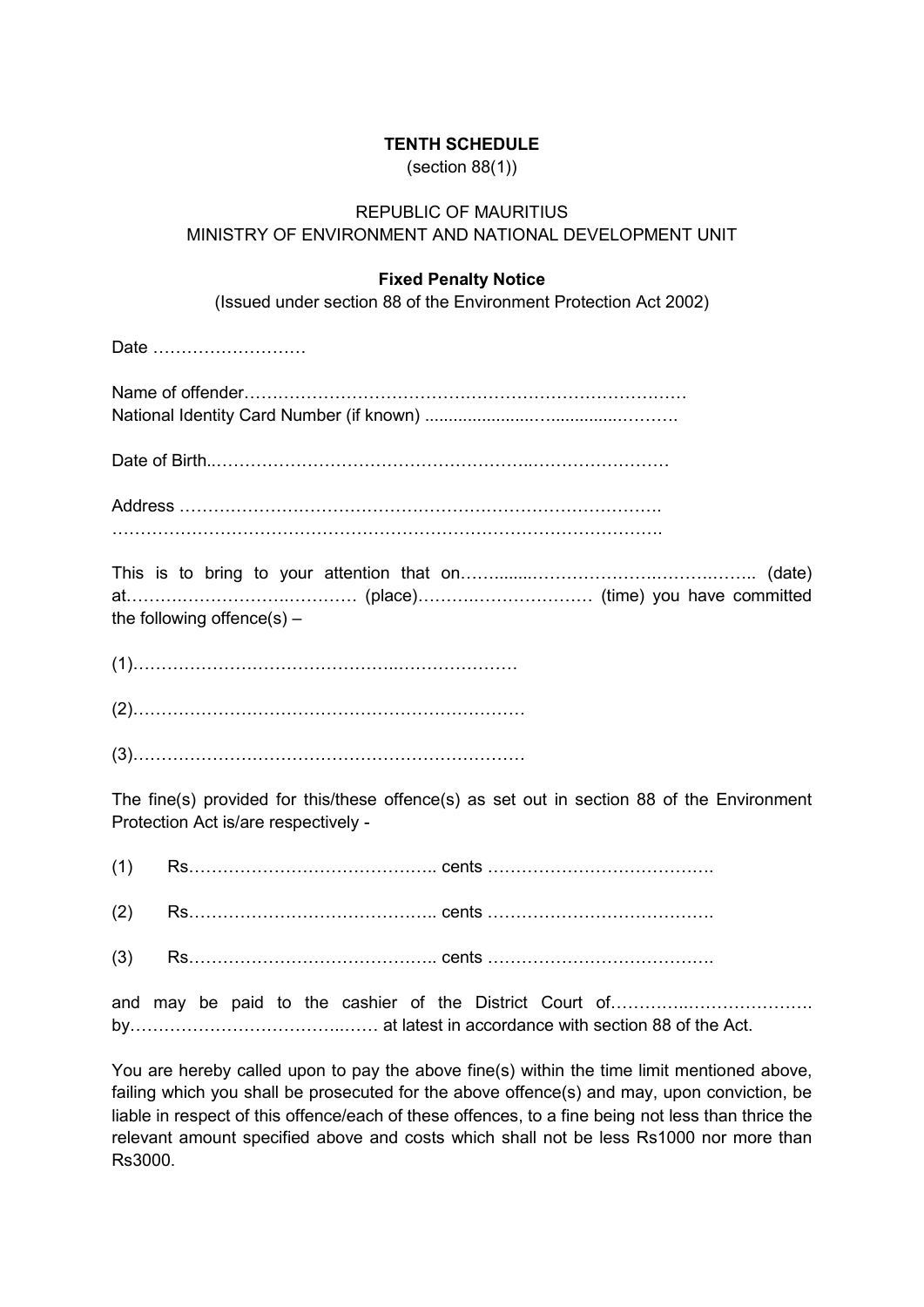Signature:…….…………………… (Name and designation of officer who detected the offence(s))

**Amended by [\[Act No. 6 of 2008\];](https://supremecourt.govmu.org/get-doc-link/Act_No._6_of_2008) [Act 15 of 2021]**

 $\frac{1}{2}$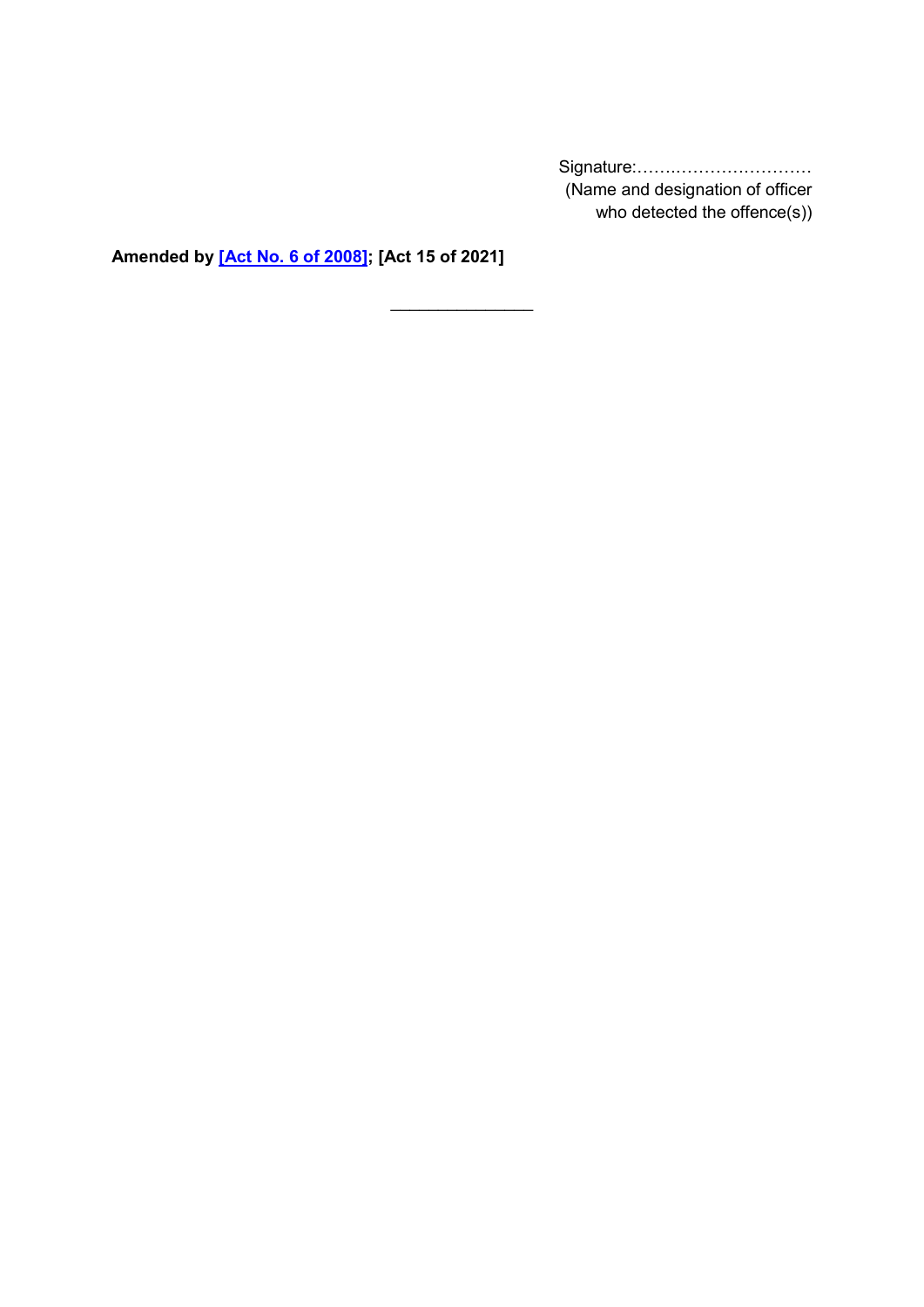## **ELEVENTH SCHEDULE**

(section 89(1))

#### **Eyesores**

- 1. Depositing or dumping household, commercial or trade refuse, vehicle wrecks, agricultural, building or excavation waste, animal carcasses or any other waste materials on any premises
- 2. Erection, placement or display of an advertisement, sign, banner, bill or poster, which is visible from the road and which disfigures or injuriously affects the view of rural scenery or the natural beauty of a landscape or the amenities of any historic or public building or monument, or any place frequented by the public
- 3. Keeping of any house, tenement or other building in a state of disrepair, which has become waste and ruinous, or has become the receptacle for filth or other nuisances
- 4. Unsightly overgrowth of vegetation on any premises
- 5. Unsightly stockpile of any material on any premises
- 6. keeping any house, tenement, wall or any other structure or building in a dirty or unsightly state

**Amended by [\[Act No. 6 of 2008\];](https://supremecourt.govmu.org/get-doc-link/Act_No._6_of_2008) [\[GN No. 18 of 2009\]](https://supremecourt.govmu.org/get-doc-link/GN_No._18_of_2009)**